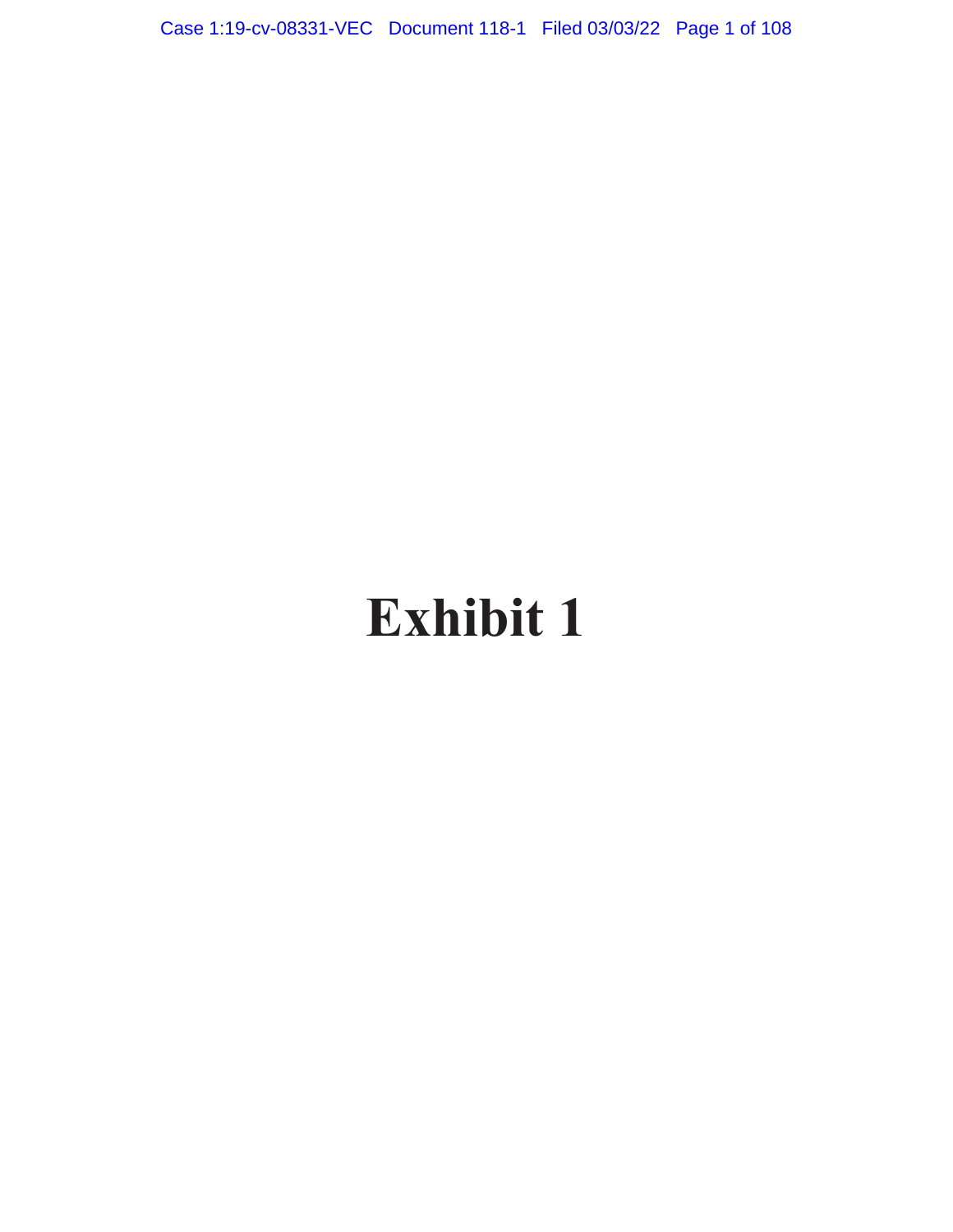Case 1:19-cv-08331-VEC Document 118-1 Filed 03/03/22 Page 2 of 108

EXECUTION VERSION

# **UNITED STATES DISTRICT COURT SOUTHERN DISTRICT OF NEW YORK**

IN RE MINDBODY, INC. SECURITIES LITIGATION

Civil Action No. 1:19-cv-08331-VEC

#### **STIPULATION AND AGREEMENT OF SETTLEMENT**

This Stipulation and Agreement of Settlement (the "Stipulation") is made and entered into by and between Walleye Trading LLC and Walleye Opportunities Master Fund Ltd. ("Co-Lead Plaintiffs"), on behalf of themselves and all other members of the Settlement Class (defined below), on the one hand, and Mindbody, Inc. ("Mindbody" or the "Company"), Richard L. Stollmeyer, Brett White, and Eric Liaw (collectively, the "Individual Defendants" and, with Mindbody, "Defendants"), on the other, and embodies the terms and conditions of the settlement of the above-captioned action (the "Action"). This Stipulation is intended by Co-Lead Plaintiffs and Defendants (collectively, the "Parties") to fully, finally, and forever resolve, discharge, and settle the Released Plaintiff's Claims as against the Released Defendant Parties and the Released Defendants' Claims as against the Released Plaintiff Parties (each of these capitalized terms is defined below), upon and subject to the terms and conditions hereof and subject to the Court's approval.

## **WHEREAS:**

A. All words or terms used herein that are capitalized shall have the meanings ascribed to those words or terms herein and in ¶1 hereof entitled "Definitions."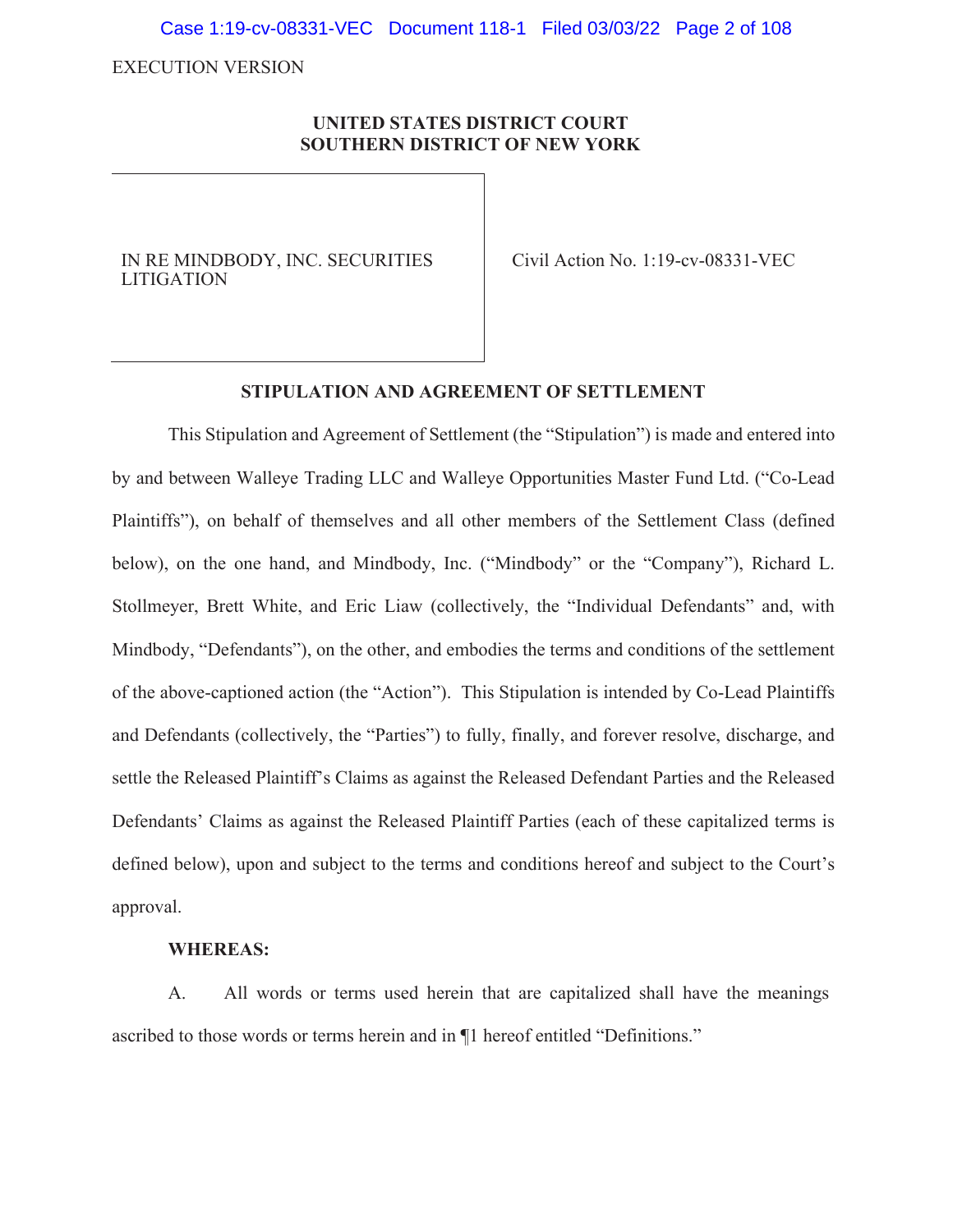## Case 1:19-cv-08331-VEC Document 118-1 Filed 03/03/22 Page 3 of 108

B. On September 6, 2019, Co-Lead Plaintiffs filed a securities class action complaint in the U.S. District Court for the Southern District of New York (the "Court"), styled *Walleye Trading LLC v. Mindbody Inc., Richard L. Stollmeyer, and Brett White*, No. 1:19-cv-08331 (the "Action"). ECF No. 1. The complaint asserted claims (1) against all Defendants under Section 10(b) of the Securities Exchange Act of 1934 (the "Exchange Act") and Rule 10b-5 promulgated thereunder; (2) against all Defendants under Section 14(a) of the Exchange Act; and (3) against the Individual Defendants under Section 20(a) of the Exchange Act. Co-Lead Plaintiffs asserted such claims on behalf of all former owners of Mindbody Class A common stock who sold shares, during the period from November 7, 2018 through February 15, 2019, both dates inclusive. Co-Lead Plaintiffs alleged misstatements and omissions in connection with Mindbody's acquisition by Vista Equity Partners (the "Merger") and in connection with Mindbody's Fourth Quarter 2018 revenue guidance.

C. The case was assigned to the Honorable Valerie E. Caproni and Magistrate Judge Katharine H. Parker on September 9, 2019.

D. By Order dated November 7, 2019, the Court appointed Walleye Trading LLC and Walleye Opportunities Master Fund Ltd. as Co-Lead Plaintiffs and appointed Labaton Sucharow LLP as Lead Counsel in the Action. ECF No. 16.

E. Before reaching the agreement in principle to settle the Action, Plaintiffs and Defendants conducted extensive discovery relating to the claims, defenses, and underlying events and transactions that are the subject of the Action. Plaintiffs, Defendants, and third parties collectively produced over 400,000 pages of documents, including over 5,000 text messages. Lead Counsel also participated in over 13 depositions, and consulted with experts in the fields of damages, market efficiency, and corporate valuation.

- 2 -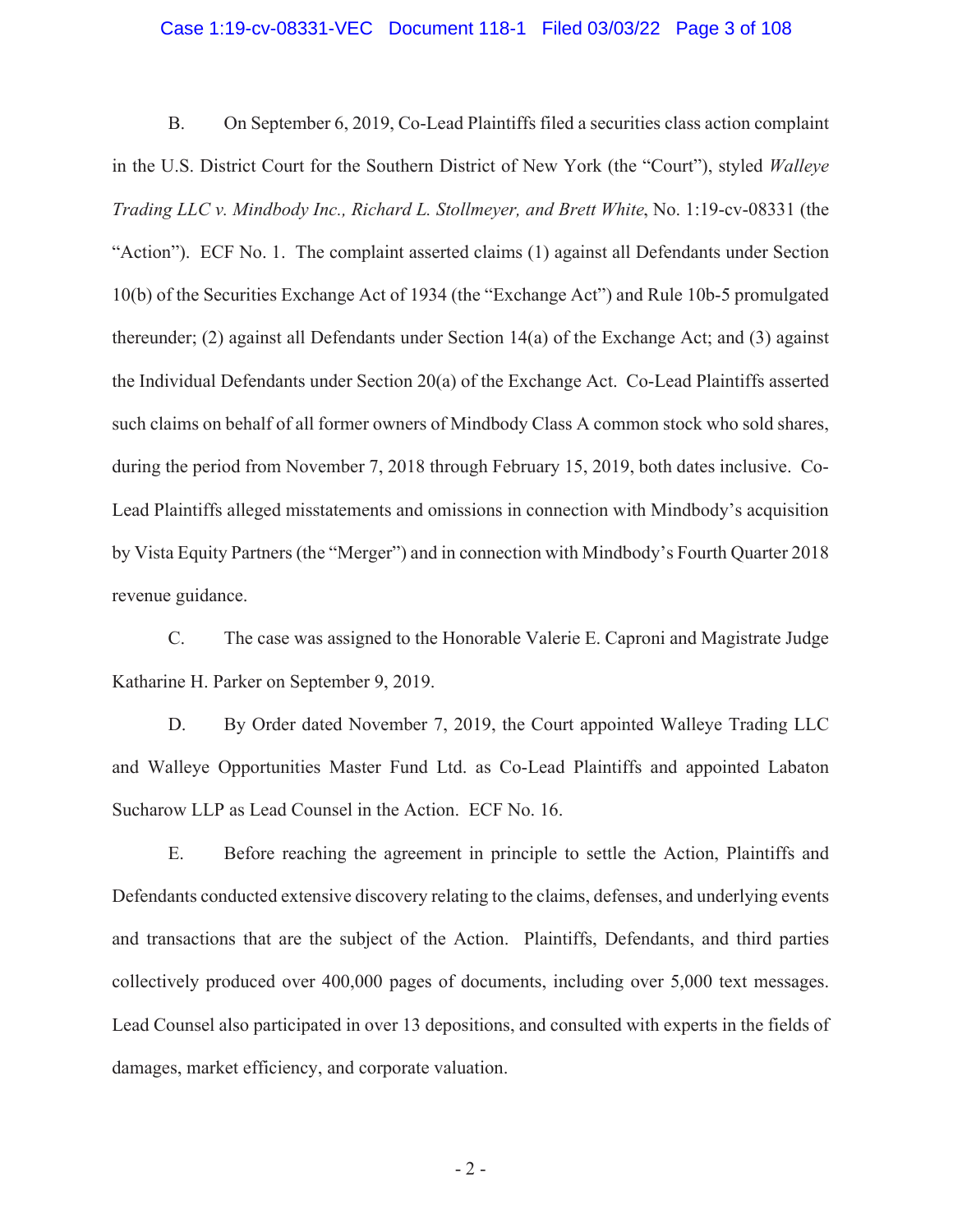## Case 1:19-cv-08331-VEC Document 118-1 Filed 03/03/22 Page 4 of 108

F. Beginning November 14, 2019, Co-Lead Plaintiffs filed petitions, pursuant to Delaware Court of Chancery Rule 5.1(f) and the First Amendment to the Constitution of the United States, challenging the confidential treatment of certain documents in the action *In re Mindbody Stockholder Litigation*, C.A. No. 2019-0442-KSJM (Del. Ch.) (the "Luxor Action"), a class action and appraisal proceeding challenging the acquisition of Mindbody by Vista Equity Partners ("Vista") (the "Merger"). Those petitions and subsequent negotiations with the parties to the Luxor Action resulted in a partial unsealing of documents relevant to the claims in the Action.

G. On December 20, 2019, Co-Lead Plaintiffs filed an Amended Class Action Complaint for Violations of the Federal Securities Laws (ECF No. 22) (the "Amended Complaint"). The Amended Complaint asserted the same claims as stated in the initial complaint, but added additional purported factual allegations.

H. On February 18, 2020, Defendants filed a motion to dismiss the Amended Complaint pursuant to Federal Rules of Civil Procedure 9(b) and 12(b)(6) and the Private Securities Litigation Reform Act of 1995, 15 U.S.C. § 78u-4(b) ("PSLRA"). ECF No. 35.

I. On April 3, 2020, Co-Lead Plaintiffs filed an opposition to the motion to dismiss (ECF No. 39) and Defendants filed a reply in further support of the motion to dismiss on May 4, 2020 (ECF No. 42). With leave of the Court, Co-Lead Plaintiffs filed a sur-reply on May 22, 2020 in opposition to the motion to dismiss (ECF No. 46) and, with leave of the Court, Defendants filed a sur-reply in further support of the motion to dismiss on June 6, 2020 (ECF No. 49).

J. On June 25, 2020, Co-Lead Plaintiffs filed a notice of their intent to object to a proposed settlement in *Philip Ryan Jr. v. Mindbody, Inc.*, C.A. No. 2019-0061-KSJM (Del. Ch),

- 3 -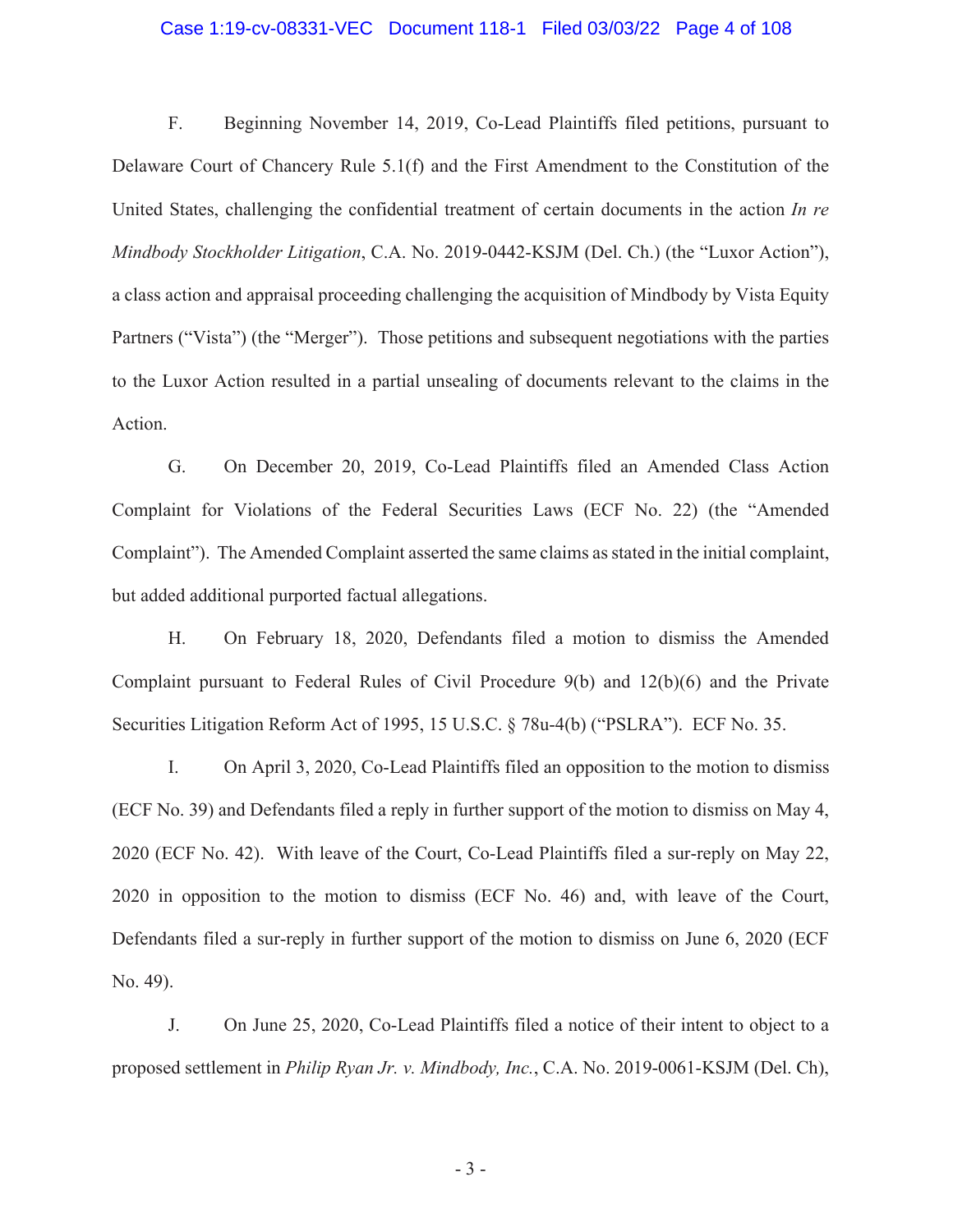#### Case 1:19-cv-08331-VEC Document 118-1 Filed 03/03/22 Page 5 of 108

a case seeking to invalidate the Merger (the "225 Action"). Co-Lead Plaintiffs maintained that the proposed settlement risked the release of certain claims at issue in the Action and did not provide compensation to Co-Lead Plaintiffs or members of the proposed class in the Action. As part of their objection, Co-Lead Plaintiffs filed opening and reply objection briefs and conducted discovery into the proposed settlement. Lead Counsel also argued against the settlement at a hearing held before the Delaware Court of Chancery. It was ultimately confirmed that the settlement would not prejudice the claims at issue in the Action. The settlement of the 225 Action was ultimately approved and consummated.

K. On September 25, 2020, the Court partially granted and partially denied Defendants' motion to dismiss the Action. ECF No. 52.

L. On October 23, 2020, the Court held a telephonic conference to discuss the schedule for the remainder of the case.

M. On October 30, 2020, Defendants filed their Answer to the Amended Complaint. ECF No. 61.

N. Following the Court's order on the motion to dismiss, the Parties engaged in an extensive discovery process. Throughout the course of discovery, Co-Lead Plaintiffs received over 400,000 pages of document discovery and participated in over 13 depositions Co-Lead Plaintiffs also reviewed and produced documents in response to Defendants' document requests.

O. On February 24, 2021, Co-Lead Plaintiffs filed a letter motion seeking leave to file a second amended complaint (the "SAC"), which sought to replead certain previously dismissed claims. ECF No. 71.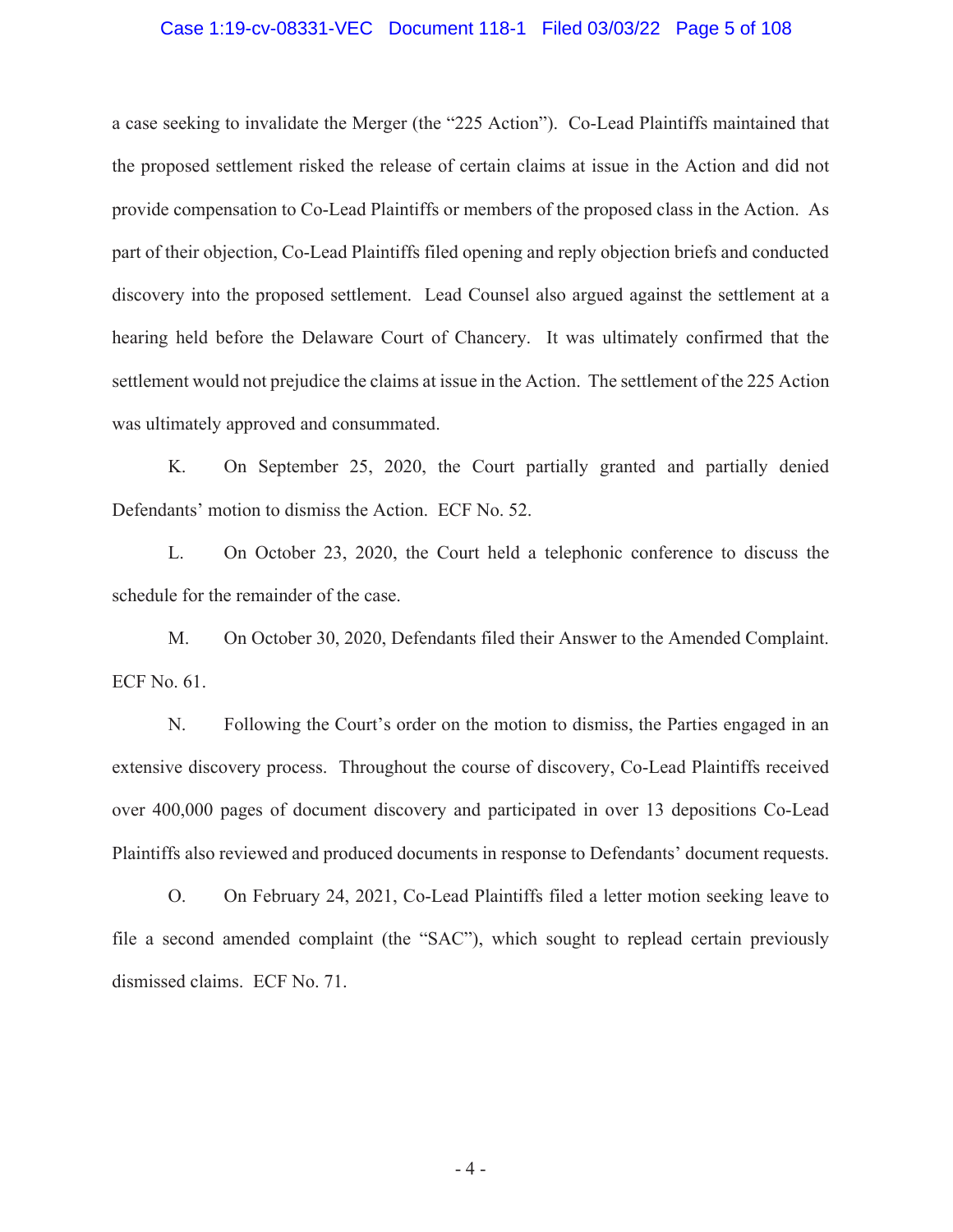## Case 1:19-cv-08331-VEC Document 118-1 Filed 03/03/22 Page 6 of 108

P. On March 12, 2021, Defendants filed an opposition to Co-Lead Plaintiffs' motion seeking leave to amend (ECF No. 86) and on March 19, 2021, Co-Lead Plaintiffs filed a reply in further support of the motion seeking leave to amend (ECF No. 89).

Q. On May 12, 2021, the Parties participated in a full-day mediation session before mediator Michelle Yoshida, of Phillips ADR ("Mediator"). In advance of that session, the Parties provided detailed mediation statements and exhibits to the Mediator, which addressed issues of liability, class certification, and damages. No agreement was reached during that mediation.

R. On August 12, 2021, the Court granted Co-Lead Plaintiffs' motion to amend (ECF No. 93), and Co-Lead Plaintiffs filed the SAC on August 18, 2021. ECF Nos. 94 – 95.

S. On August 27, 2021, Defendants filed their Answer to the SAC. ECF No. 97.

T. On October 15, 2021, Co-Lead Plaintiffs filed their motion for class certification and filed two expert reports in support of the motion: one on market efficiency and the calculation of damages and another on corporate valuation. ECF Nos. 105 – 107.

U. Following the previous mediation session on May 12, 2021, the Parties continued to discuss a potential settlement with the assistance of the Mediator. On November 30, 2021, the Mediator made a formal mediator's proposal recommending that the Parties agree to settle the case for \$9,750,000. On December 2, 2021, the Parties accepted the mediator's proposal and began negotiating a term sheet and formal settlement stipulation.

V. On December 22, 2021, the Parties executed a settlement Term Sheet setting forth the material terms associated with the resolution of the Action, subject to the execution of a "customary long form" stipulation and agreement of settlement and related papers.

W. This Stipulation (together with the exhibits hereto) reflects the final and binding agreement between the Parties.

- 5 -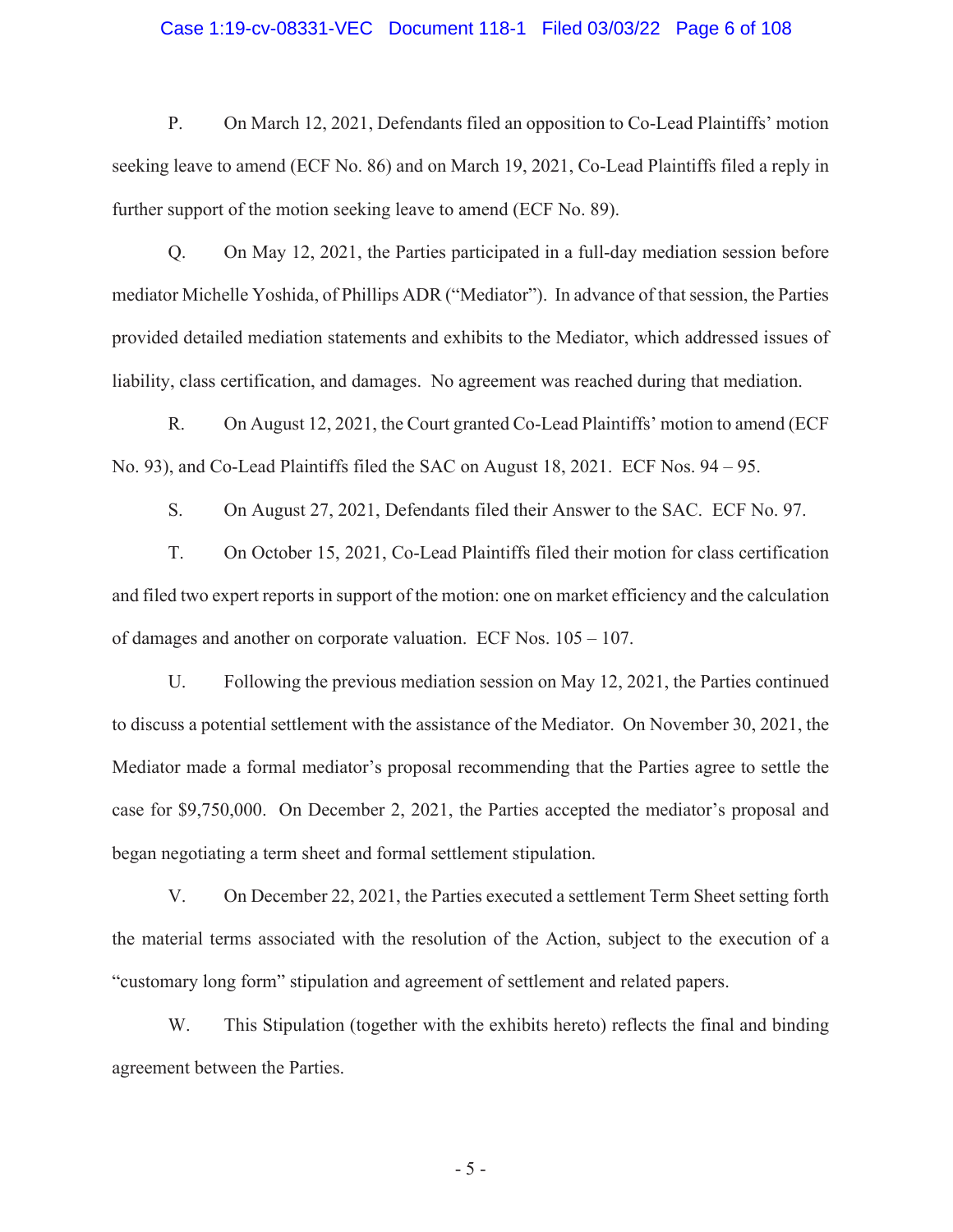## Case 1:19-cv-08331-VEC Document 118-1 Filed 03/03/22 Page 7 of 108

X. Co-Lead Plaintiffs believe that the claims and allegations in the Action have merit and that the information developed to date supports the claims and allegations asserted. However, Co-Lead Plaintiffs and Lead Counsel have taken into account the uncertain outcome and the risk of any litigation, especially in complex actions such as the Action, as well as the difficulties and delays inherent in such litigation. Lead Counsel is mindful of the inherent problems of proof and the defenses to the claims alleged in the Action. Based upon their investigation, prosecution, and mediation of the case, Co-Lead Plaintiffs and Lead Counsel have concluded that the terms and conditions of this Stipulation are fair, reasonable and adequate to Co-Lead Plaintiffs and the other members of the Settlement Class, and in their best interests.

Y. Defendants have denied and continue to deny any wrongdoing or that they have committed any act or omission giving rise to any liability or violation of law, including the U.S. securities laws. Each Defendant has expressly denied and continues to deny all allegations of wrongdoing or liability arising out of any of the conduct, statements, acts or omissions alleged, or that could have been alleged, in the Action, including, but not limited to, all contentions concerning Defendants' business, conduct and public statements, as well as contentions that any such conduct or events constitute wrongdoing or give rise to legal liability. Defendants also have denied and continue to deny, *inter alia*, the allegations that Co-Lead Plaintiffs or Settlement Class Members have suffered damages or were otherwise harmed in any way by any of the Defendants or by the conduct alleged in the Action. Nonetheless, Defendants have determined that it is desirable and beneficial to them that the Action be settled in the manner and upon the terms and conditions set forth in this Stipulation to avoid the further expense, inconvenience, and burden of this Action, the distraction and diversion of personnel and resources, and to obtain the conclusive and final dismissal and/or release of this Action, as to them, and the Released Claims.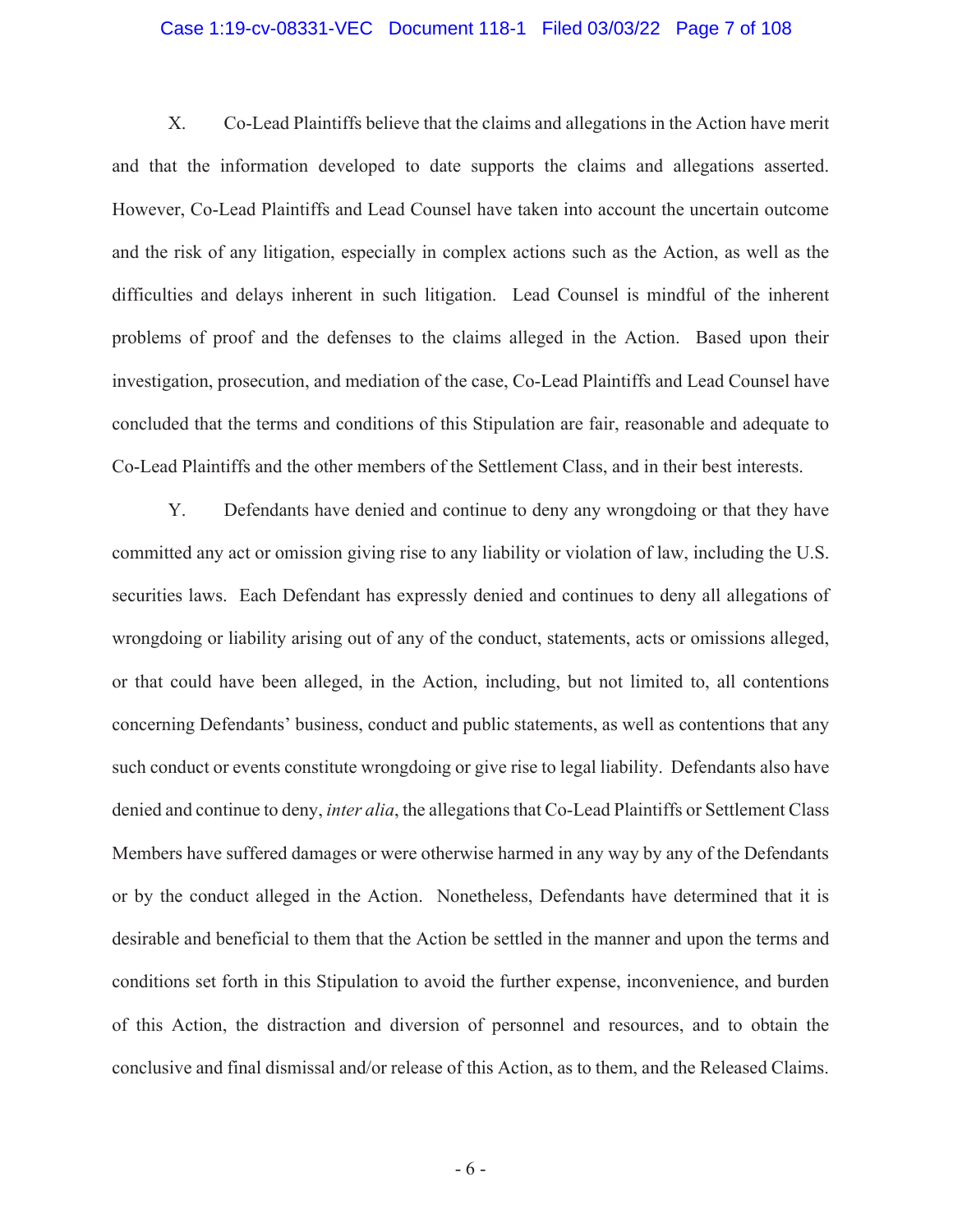## Case 1:19-cv-08331-VEC Document 118-1 Filed 03/03/22 Page 8 of 108

**NOW THEREFORE**, without any concession by Co-Lead Plaintiffs that the Action lacks merit, and without any admission or concession by Defendants of any liability or wrongdoing or lack of merit of their defenses, it is hereby **STIPULATED AND AGREED**, by and among the parties to this Stipulation (the "Parties"), through their respective attorneys, subject to approval by the Court pursuant to Rule 23(e) of the Federal Rules of Civil Procedure and the Private Securities Litigation Reform Act of 1995, that, in consideration of the benefits flowing to the Parties hereto, all Released Plaintiff's Claims and all Released Defendants' Claims, as against all Released Parties, shall be fully, finally, and forever compromised, settled, released, resolved, relinquished, waived, discharged, and dismissed with prejudice, and without costs, upon and subject to the following terms and conditions:

## **DEFINITIONS**

1. As used in this Stipulation, the following terms shall have the meanings set forth below. In the event of any inconsistency between any definition set forth below and any definition in any other document related to the Settlement, the definition set forth below shall control.

(a) "Action" means the consolidated civil action captioned *In re Mindbody Inc. Securities Litigation,* Civil Action No. 1:19-cv-08331-VEC, pending in the United States District Court for the Southern District of New York before the Honorable Valerie Caproni.

(b) "Alternative Judgment" means a form of final judgment that may be entered by the Court but in a form other than the form of Judgment provided for in this Stipulation and where none of the Parties hereto elects to terminate this Settlement by reason of such variance.

(c) "Authorized Claimant" means a Settlement Class Member who submits a valid Proof of Claim and Release form to the Claims Administrator that is accepted for payment.

- 7 -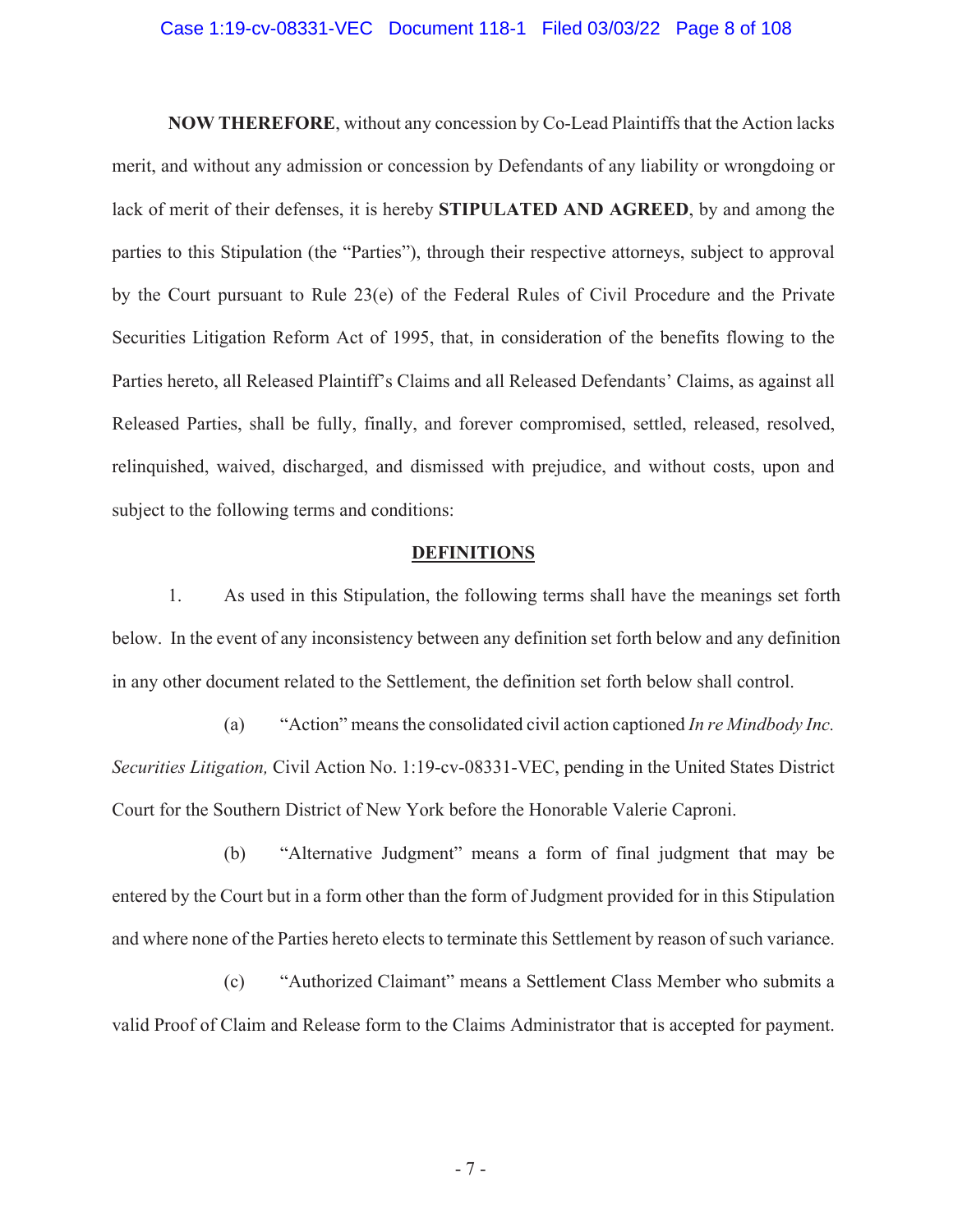## Case 1:19-cv-08331-VEC Document 118-1 Filed 03/03/22 Page 9 of 108

(d) "Claims Administrator" means the firm to be retained by Lead Counsel, subject to Court approval, to provide all notices approved by the Court to potential Settlement Class Members, to process Proof of Claim and Release forms, and to administer the Settlement.

(e) "Class Period" means the period from November 6, 2018 through February 15, 2019, inclusive.

(f) "Defendants" means Mindbody, Inc., Richard L. Stollmeyer, Brett White, and Eric Liaw.

(g) "Defendants' Counsel" means the law firm of Kirkland & Ellis LLP and Cooley LLP.

(h) "Effective Date" means the date upon which the Settlement shall have become effective, as set forth in ¶40 below.

(i) "Escrow Account" means the separate escrow account maintained at Citibank, N.A. (Private Bank), wherein the Settlement Amount shall be deposited and held for the benefit of the Settlement Class pursuant to this Stipulation and subject to the jurisdiction of the Court.

(j) "Escrow Agent" means Labaton Sucharow LLP.

(k) "Fee and Expense Application" means Lead Counsel's application for an award of attorneys' fees and payment of Litigation Expenses incurred in prosecuting the case, including any expenses of Co-Lead Plaintiffs pursuant to 15 U.S.C. § 78u-4(a)(4) of the PSLRA.

(l) "Final," with respect to a court order, including the Judgment or Alternative Judgment, means the later of: (i) if there is an appeal from a court order the date of final affirmance on appeal and the expiration of the time for any further judicial review whether by appeal, reconsideration, or a petition for a *writ of certiorari* and, if *certiorari* is granted, the

- 8 -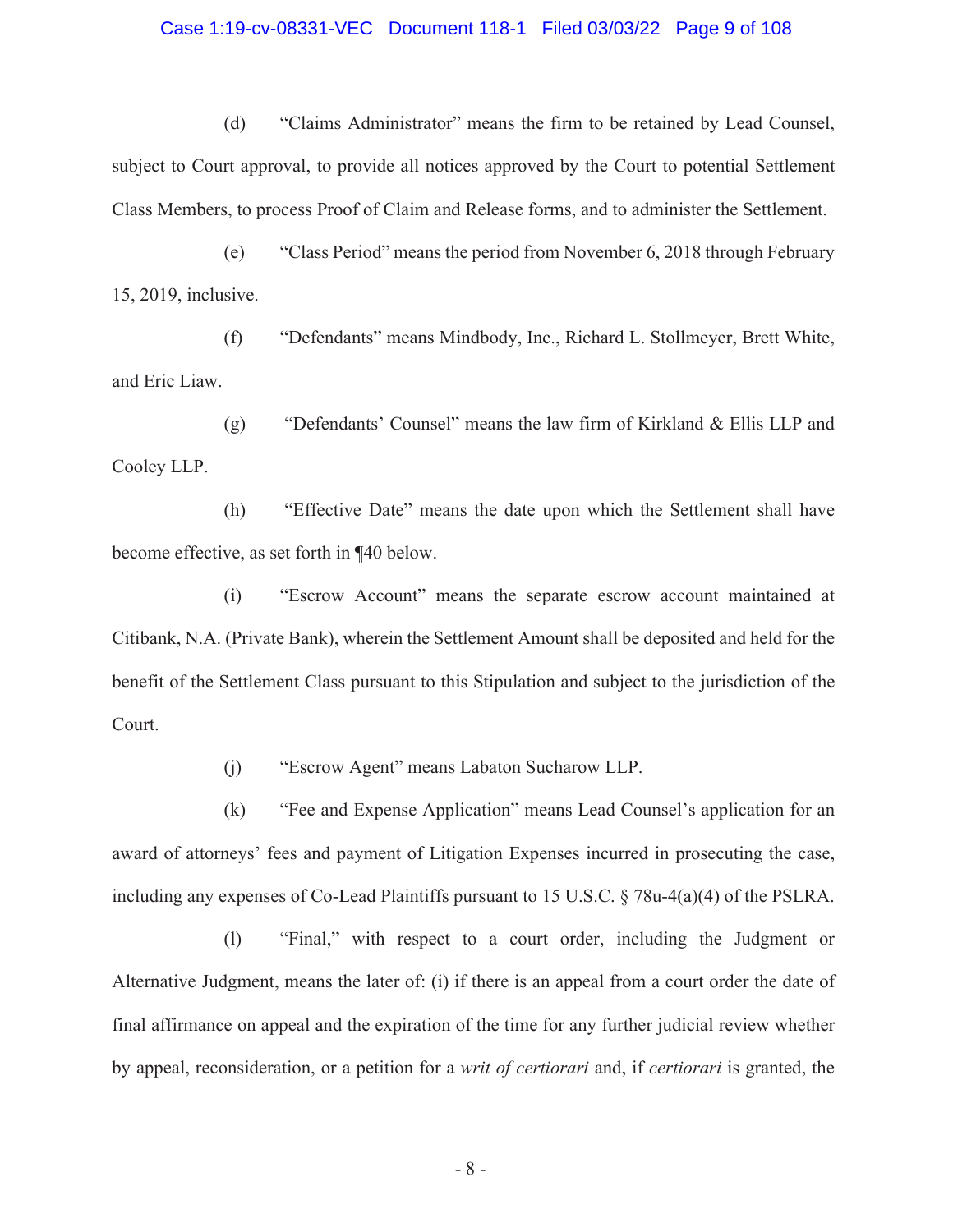#### Case 1:19-cv-08331-VEC Document 118-1 Filed 03/03/22 Page 10 of 108

date of final affirmance of the order following review pursuant to the grant; or (ii) the date of final dismissal of any appeal from the order or the final dismissal of any proceeding on *certiorari* to review the order; or (iii) the expiration of the time for the filing or noticing of any appeal or petition for *certiorari* from the order (or, if the date for taking an appeal or seeking review of the order, shall be extended beyond this time by order of the issuing court, by operation of law or otherwise, or if such extension is requested, the date of expiration of any extension if any appeal or review is not sought), without any such filing or noticing being made. However, any appeal or proceeding seeking subsequent judicial review pertaining solely to an order issued with respect to the Plan of Allocation of the Net Settlement Fund, or to the Court's award of attorneys' fees or expenses to Lead Counsel, shall not in any way delay or affect the time set forth above for the Judgment or Alternative Judgment to become Final or otherwise preclude the Judgment or Alternative Judgment from becoming Final.

(m) "Immediate Family(ies)" means, as set forth in 17 C.F.R. § 229.404, children, stepchildren, parents, stepparents, Spouses, siblings, mothers-in-law, fathers-in-law, sons-in-law, daughters-in-law, brothers-in-law, and sisters-in-law. "Spouse" as used in this definition means a husband, a wife, or a partner in a state-recognized domestic partnership, civil union, or marriage.

(n) "Individual Defendants" means Richard L. Stollmeyer, Brett White, and Eric Liaw.

(o) "Judgment" means the proposed judgment to be entered by the Court approving the Settlement, substantially in the form attached hereto as Exhibit B.

(p) "Lead Counsel" means Labaton Sucharow LLP.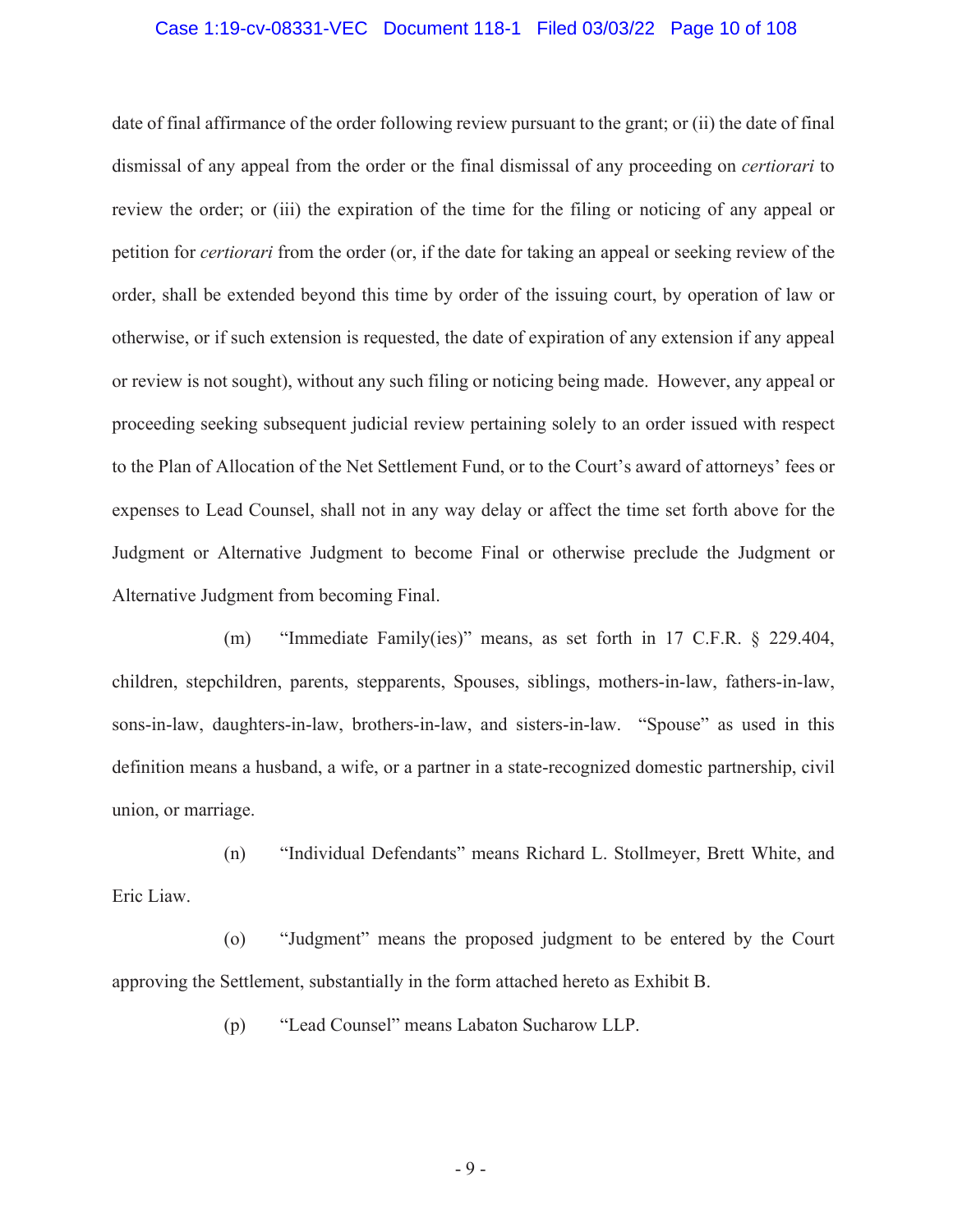## Case 1:19-cv-08331-VEC Document 118-1 Filed 03/03/22 Page 11 of 108

(q) "Co-Lead Plaintiffs" means Walleye Trading LLC and Walleye Opportunities Master Fund Ltd.

(r) "Litigation Expenses" means the costs and expenses incurred by Lead Counsel in connection with commencing, prosecuting, and settling the Action (which may include the costs and expenses of Co-Lead Plaintiffs directly related to their representation of the Settlement Class pursuant to the PSLRA), for which Lead Counsel intends to apply to the Court for payment from the Settlement Fund.

(s) "Mediator" means Michelle Yoshida.

(t) "Net Settlement Fund" means the Settlement Fund less: (i) Court-awarded attorneys' fees and expenses; (ii) Notice and Administration Expenses; (iii) Taxes; and (iv) any other fees and expenses approved by the Court.

(u) "Notice" means the Notice of Pendency of Class Action, Proposed Settlement, and Motion for Attorneys' Fees and Expenses to be sent to Settlement Class Members, which, subject to approval of the Court, shall be substantially in the form attached hereto as Exhibit A-1.

(v) "Notice and Administration Expenses" means all costs, fees, and expenses incurred in connection with providing notice to the Settlement Class and the administration of the Settlement, including but not limited to: (i) providing notice of the proposed Settlement by mail, publication, and other means to Settlement Class Members; (ii) receiving and reviewing claims; (iii) applying the Plan of Allocation; (iv) communicating with Persons regarding the proposed Settlement and claims administration process; (v) distributing the proceeds of the Settlement; and (vi) fees related to the Escrow Account and investment of the Settlement Fund.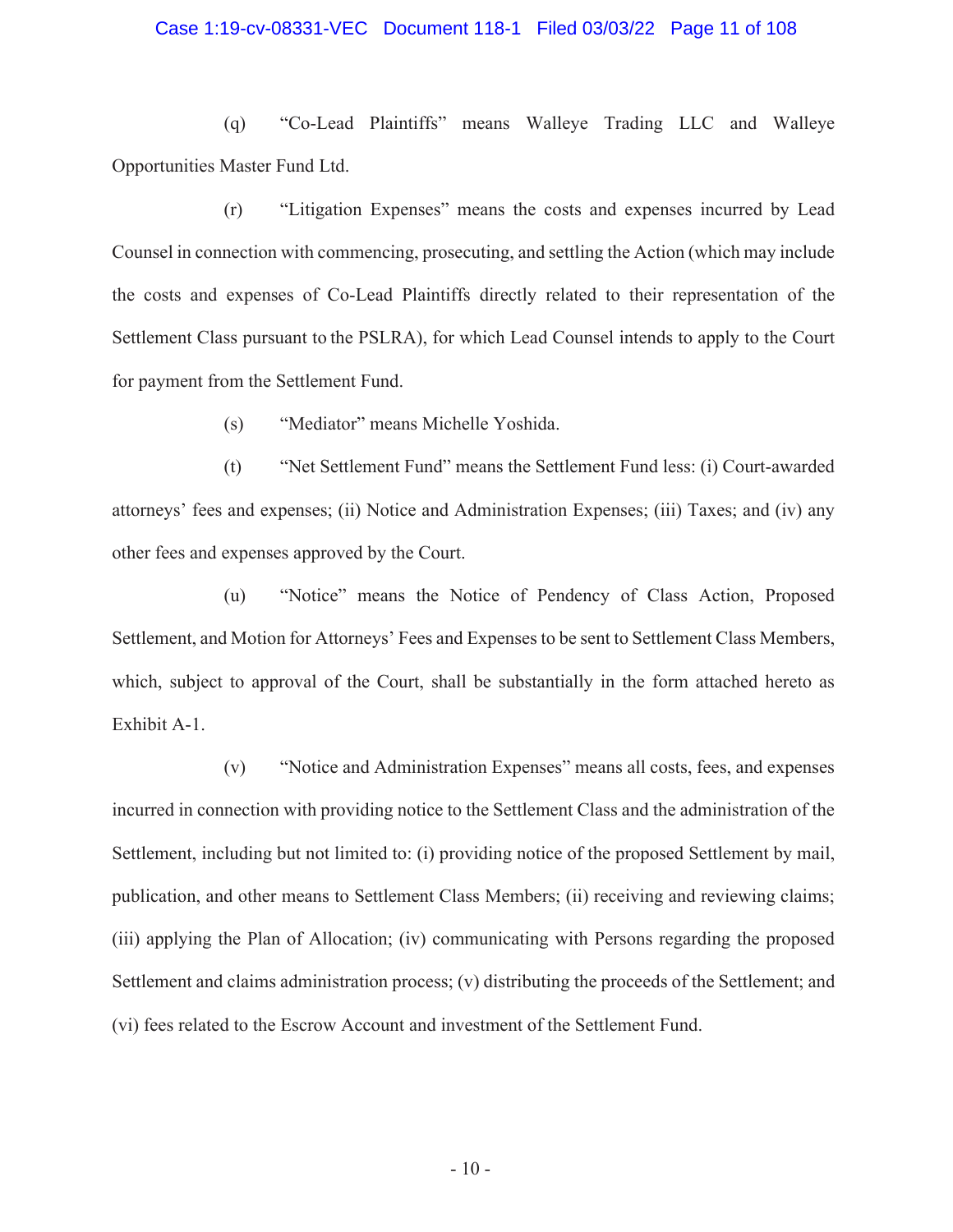## Case 1:19-cv-08331-VEC Document 118-1 Filed 03/03/22 Page 12 of 108

(w) "Person(s)" means any individual, corporation (including all divisions and subsidiaries), general or limited partnership, association, joint stock company, joint venture, limited liability company, professional corporation, estate, legal representative, trust, unincorporated association, government or any political subdivision or agency thereof, and any other business or legal entity.

(x) "Plan of Allocation" means the proposed Plan of Allocation governing the distribution of the Net Settlement Fund, which, subject to the approval of the Court, shall be substantially in the form described in the Notice.

(y) "Preliminary Approval Order" means the proposed Order Granting Preliminary Approval of Class Action Settlement, Approving Form and Manner of Notice, and Setting Date for Hearing on Final Approval of Settlement, which, subject to the approval of the Court, shall be substantially in the form attached hereto as Exhibit A.

(z) "Proof of Claim" or "Claim Form" means the Proof of Claim and Release form for submitting a claim, which, subject to approval of the Court, shall be substantially in the form attached hereto as Exhibit A-2, and which a claimant must complete and submit should that claimant seek to share in a distribution of the Net Settlement Fund.

(aa) "Released Defendant Parties" means Defendants and the officers and directors of Mindbody, and each of their respective predecessors, successors, parent corporations, sister corporations, past, present or future subsidiaries, affiliates, principals, assigns, assignors, legatees, devisees, executors, administrators, estates, receivers and trustees, beneficiaries, members, shareholders, employees, independent contractors, agents, partners, insurers, reinsurers, representatives, attorneys, auditors, and accountants, in their capacities as such; the spouses, Immediate Families, representatives, and heirs of the Individual Defendants, as well as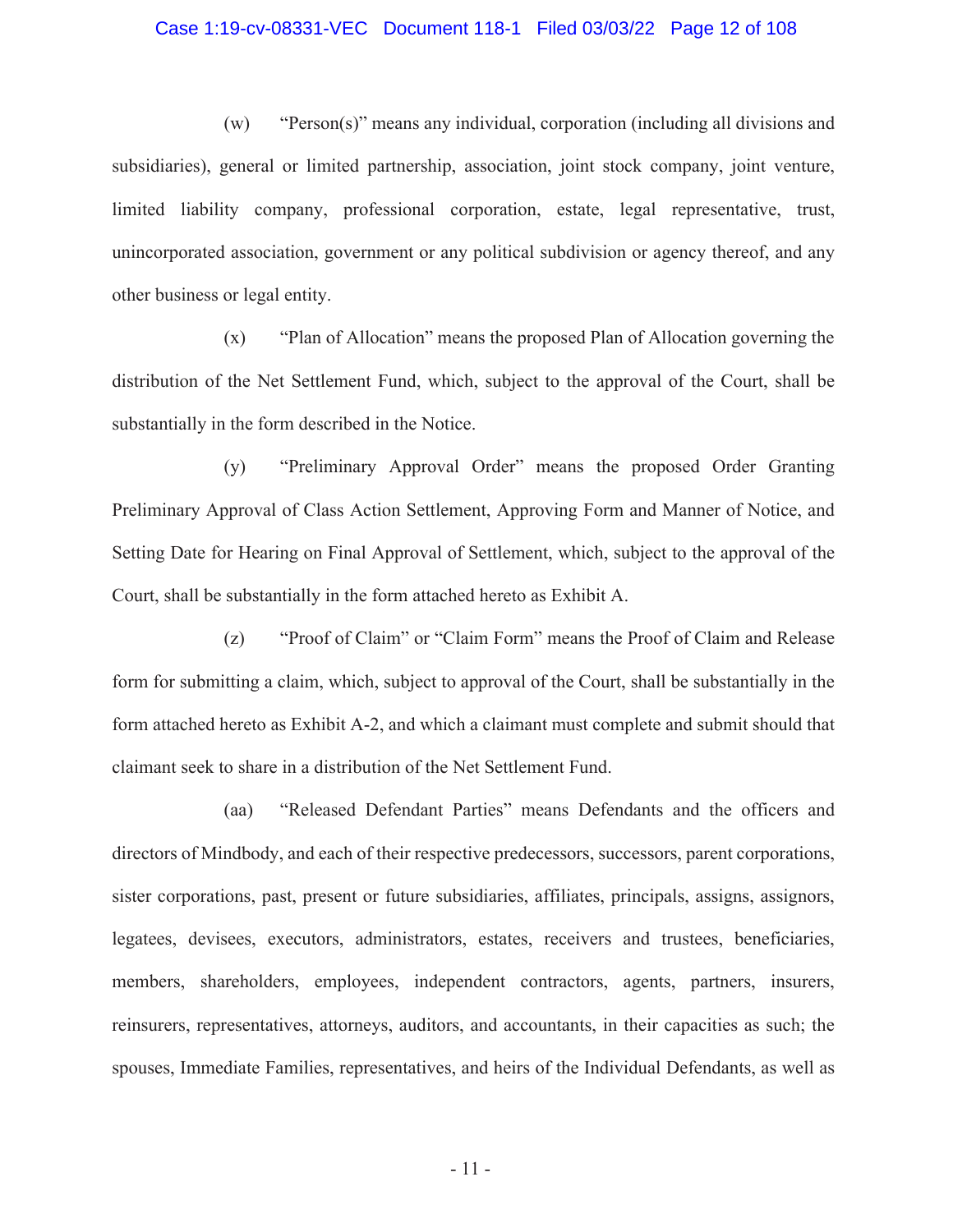#### Case 1:19-cv-08331-VEC Document 118-1 Filed 03/03/22 Page 13 of 108

any trust of which any Individual Defendant is the settlor or which is for the benefit of any of their Immediate Family members; and any firm, trust, corporation, or entity in which any Defendant has a controlling interest.

(bb) "Released Defendants' Claims" means all claims and causes of action of every nature and description, including both known claims and Unknown Claims (as defined below), whether arising under federal, state, common, or foreign law, or any other law, rule, or regulation, that Defendants could have asserted against any of the Released Plaintiff Parties that arise out of or relate in any way to the institution, prosecution, or settlement of the claims in the Action, except for claims relating to the enforcement of the Settlement or any claims against any Person who submits a request for exclusion that is accepted by the Court.

(cc) "Released Parties" means the Released Defendant Parties and the Released Plaintiff Parties.

(dd) "Released Plaintiff's Claims" means any and all rights, liabilities, suits, debts, obligations, demands, damages, losses, judgments, matters, issues, claims, and causes of action of any nature and description whatsoever, whether known or Unknown Claims (defined below), contingent or absolute, mature or not mature, liquidated or unliquidated, accrued or not accrued, concealed or hidden, direct or indirect, regardless of legal or equitable theory and whether arising under federal, state, statutory, common, or foreign law, or any other law, rule, or regulation, whether class and/or individual in nature, that Co-Lead Plaintiffs and any other member of the Settlement Class: (a) asserted in the Action, or (b) could have asserted in the Action or in any forum that arise out of, are based upon, or relate to, both (i) the allegations, transactions, facts, events, matters, occurrences, representations, or omissions involved, set forth, or referred to, in any of the complaints filed in the Action and (ii) the sale of Mindbody publicly traded Class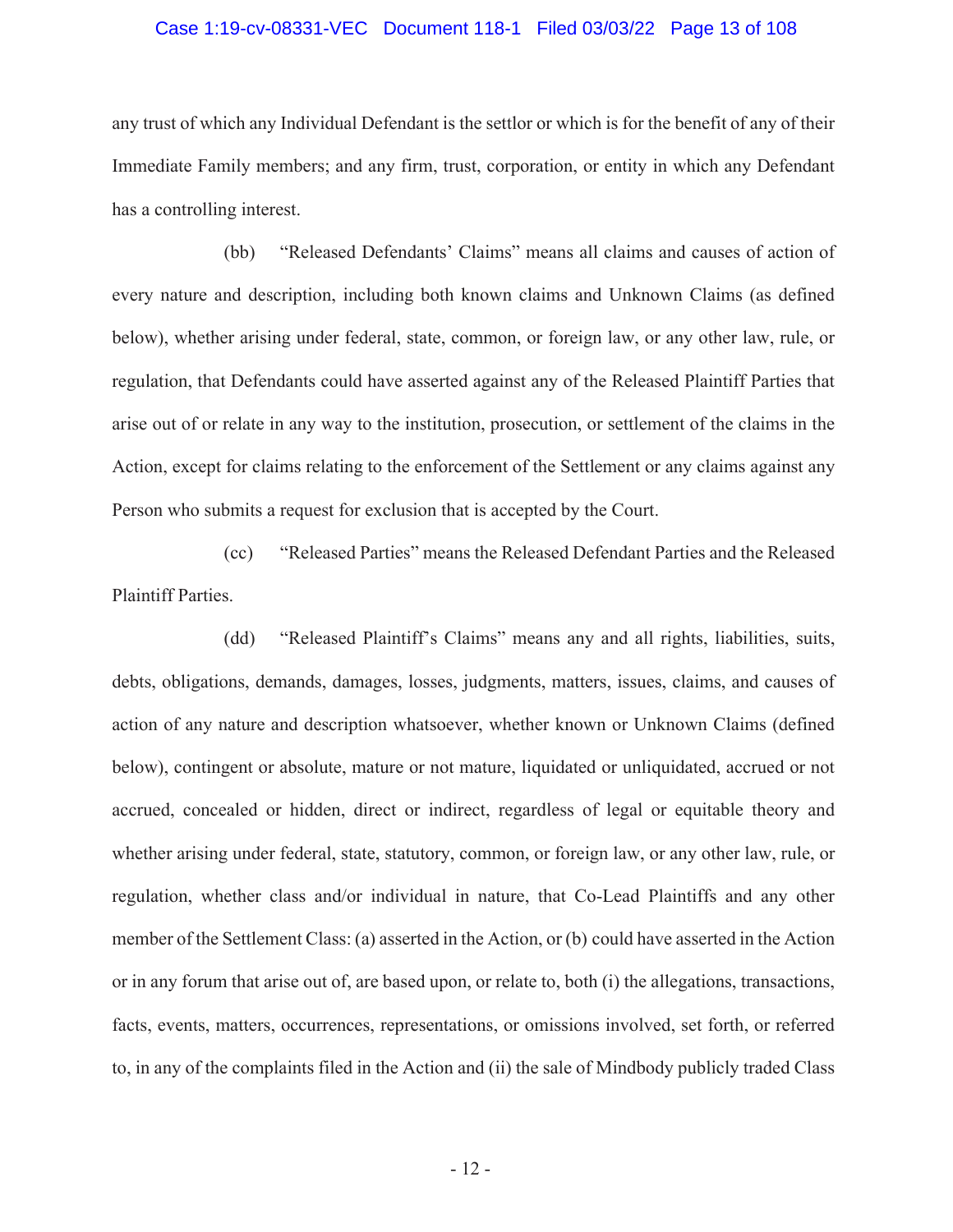#### Case 1:19-cv-08331-VEC Document 118-1 Filed 03/03/22 Page 14 of 108

A common stock during the Class Period. For the avoidance of doubt, Released Plaintiff's Claims do not include: (i) claims relating to the enforcement of the Settlement; or (ii) any claims pending before the Delaware Court of Chancery in the consolidated action captioned *In re Mindbody, Inc. Stockholder Litigation*, Cons. C.A. No. 2019-0442-KSJM (the "Delaware Merger Litigation") as those claims are set forth in the Second Amended Complaint in that action, dated July 27, 2021, any claims asserted in any subsequently amended complaint filed in the Delaware Merger Litigation, or any claims of plaintiffs in the Delaware Merger Litigation to conform to the evidence and record at trial in the Delaware Merger Litigation.

(ee) "Released Plaintiff Parties" means each and every Settlement Class Member, Co-Lead Plaintiffs, Lead Counsel, and each of their respective past or present trustees, officers, directors, partners, employees, affiliates, contractors, principals, agents, attorneys, predecessors, successors, assigns, insurers, parents, subsidiaries, general or limited partners or partnerships, and limited liability companies; and the spouses, Immediate Families, representatives, and heirs of any Released Plaintiff Party who is an individual, as well as any trust of which any Released Plaintiff Party is the settlor or which is for the benefit of any of their Immediate Family members. Released Plaintiff Parties does not include any Person who timely and validly seeks exclusion from the Settlement Class.

(ff) "Settlement" means the resolution of the Action in accordance with the terms and provisions of this Stipulation.

(gg) "Settlement Amount" means the total principal amount of nine million seven hundred fifty thousand U.S. dollars (\$9,750,000) in cash.

(hh) "Settlement Class" or "Settlement Class Member" mean all persons and entities who or which sold shares of the publicly traded Class A common stock of Mindbody, Inc.

- 13 -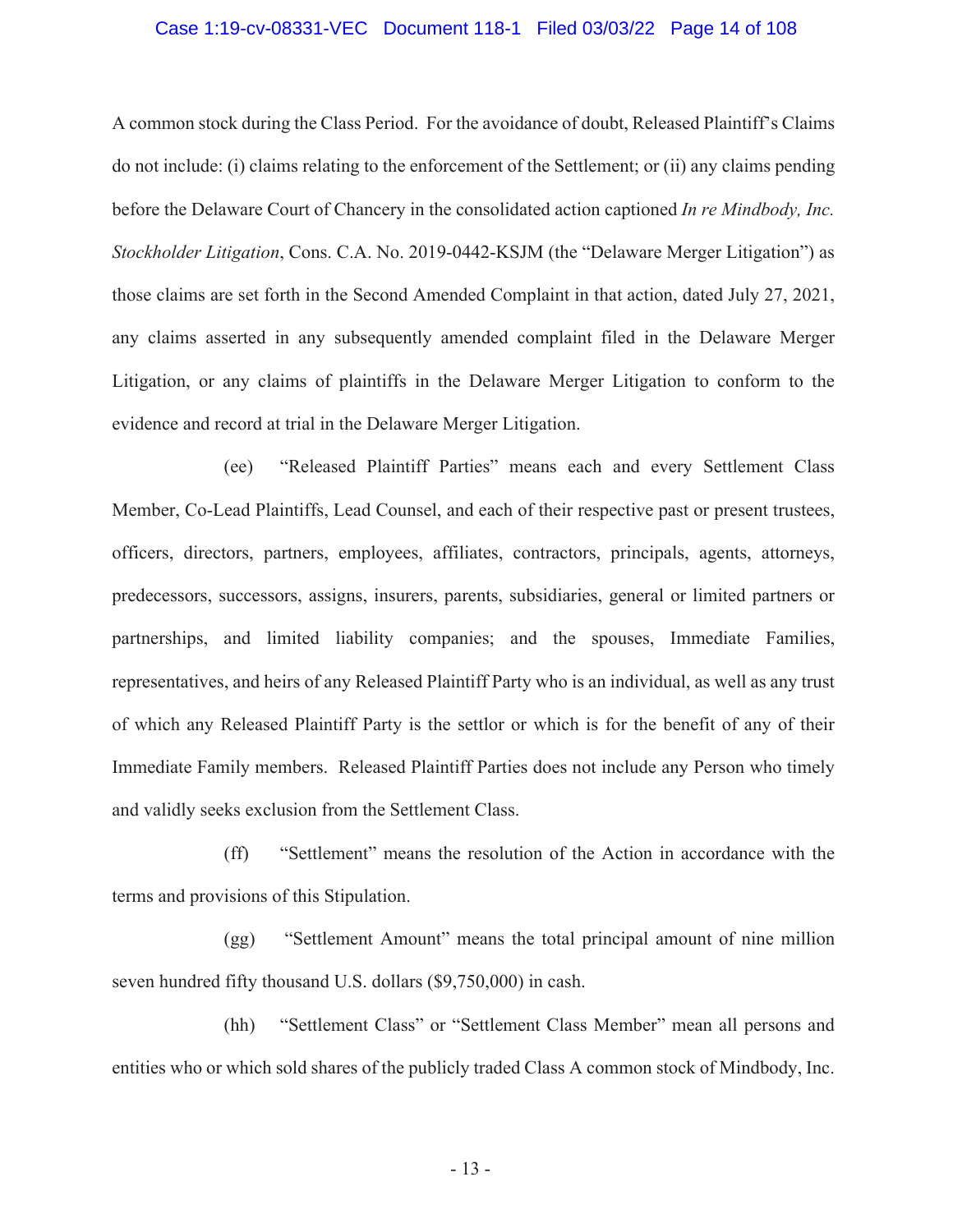#### Case 1:19-cv-08331-VEC Document 118-1 Filed 03/03/22 Page 15 of 108

(Ticker: MB) during the period from November 6, 2018 through February 15, 2019, inclusive, and were allegedly damaged thereby. Excluded from the Settlement Class are: (i) Defendants; (ii) members of the Immediate Family of any Individual Defendant; (iii) any person who was an officer or director of Mindbody during the Class Period; (iv) any firm or entity in which any Defendant has or had a controlling interest; (v) parents, affiliates, or subsidiaries of Mindbody; and (vi) the legal representatives, agents, heirs, beneficiaries, successors-in-interest, or assigns of any excluded person or entity, in their respective capacity as such. Also excluded from the Settlement Class will be any persons or entities who or which exclude themselves by submitting a timely and valid request for exclusion that is accepted by the Court.

(ii) "Settlement Fund" means the Settlement Amount and any interest earned thereon.

(jj) "Settlement Hearing" means the hearing to be held by the Court to determine, *inter and*, whether the proposed Settlement is fair, reasonable, and adequate and should be approved.

(kk) "Stipulation" means this Stipulation and Agreement of Settlement.

(ll) "Summary Notice" means the Summary Notice of Pendency and Proposed Settlement of Class Action and Motion for Attorneys' Fees and Expenses for publication, which, subject to approval of the Court, shall be substantially in the form attached hereto as Exhibit A-3.

(mm) "Taxes" means all federal, state, or local taxes of any kind on any income earned by the Settlement Fund and the expenses and costs incurred in connection with the taxation of the Settlement Fund (including, without limitation, interest, penalties and the reasonable expenses of tax attorneys and accountants).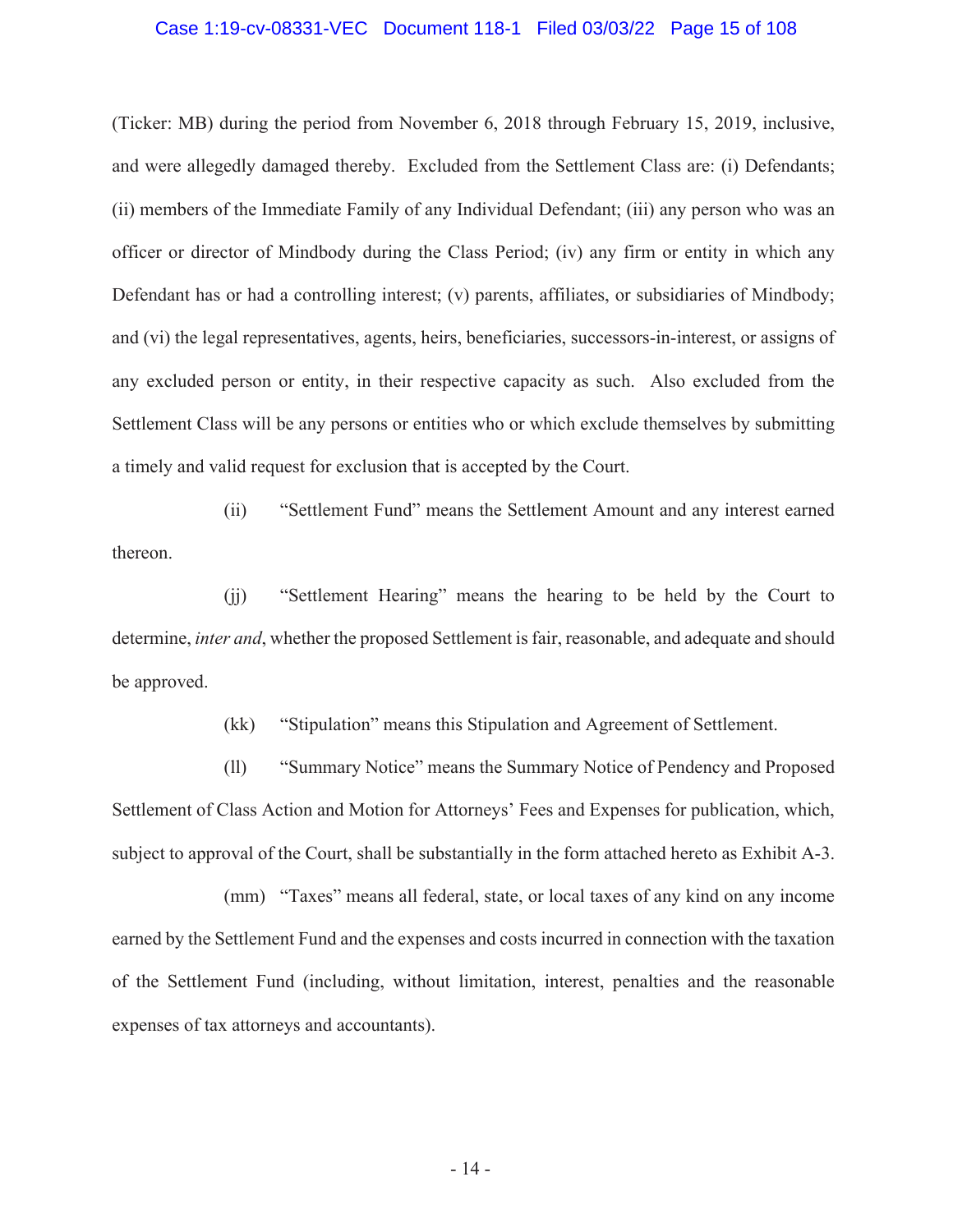## Case 1:19-cv-08331-VEC Document 118-1 Filed 03/03/22 Page 16 of 108

(nn) "Unknown Claims" means any and all Released Plaintiff's Claims that Co-Lead Plaintiffs or any other Settlement Class Member do not know or suspect to exist in his, her, or its favor at the time of the release of the Released Defendant Parties, and any and all Released Defendants' Claims that any Defendant does not know or suspect to exist in his, her, or its favor at the time of the release of the Released Plaintiff Parties, which if known by him, her, or it might have affected his, her, or its decision(s) with respect to the Settlement, including the decision to object to the terms of the Settlement or to exclude himself, herself, or itself from the Settlement Class. With respect to any and all Released Plaintiff's Claims and Released Defendants' Claims, the Parties stipulate and agree that, upon the Effective Date, Co-Lead Plaintiffs and Defendants shall expressly, and each other Settlement Class Member shall be deemed to have, and by operation of the Judgment or Alternative Judgment shall have, to the fullest extent permitted by law, expressly waived and relinquished any and all provisions, rights, and benefits conferred by any law of any state or territory of the United States or foreign law, or principle of common law, which is similar, comparable, or equivalent to Cal. Civ. Code § 1542, which provides:

# **A general release does not extend to claims that the creditor or releasing party does not know or suspect to exist in his or her favor at the time of executing the release and that, if known by him or her, would have materially affected his or her settlement with the debtor or released party.**

Co-Lead Plaintiffs, other Settlement Class Members, or Defendants may hereafter discover facts, legal theories, or authorities in addition to or different from those which any of them now knows or believes to be true with respect to the Action, the Released Plaintiff's Claims or the Released Defendants' Claims, but Co-Lead Plaintiffs and Defendants shall expressly, fully, finally, and forever settle and release, and each Settlement Class Member shall be deemed to have fully, finally, and forever settled and released, and upon the Effective Date and by operation of the Judgment or Alternative Judgment shall have settled and released, fully, finally, and forever, any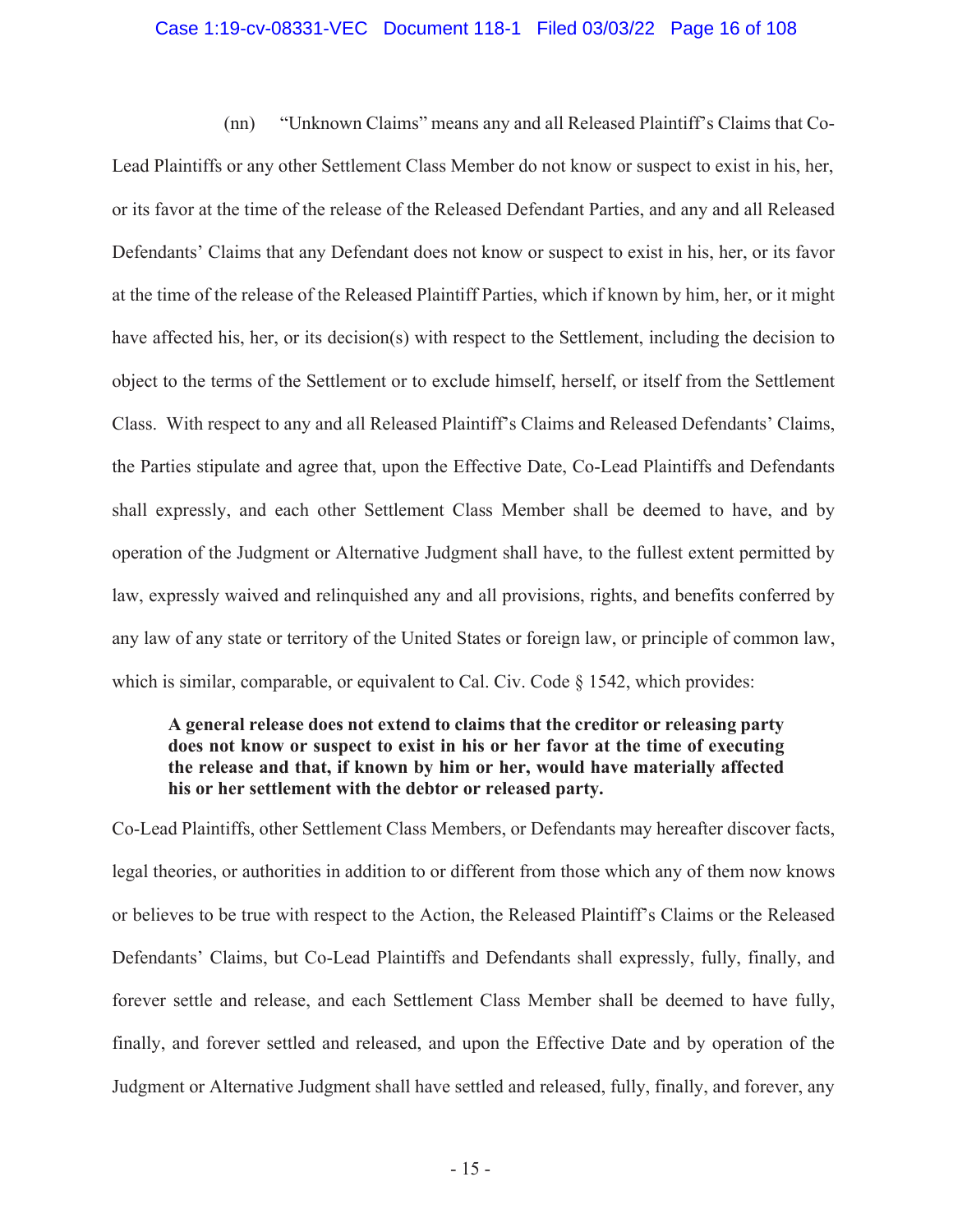#### Case 1:19-cv-08331-VEC Document 118-1 Filed 03/03/22 Page 17 of 108

and all Released Plaintiff's Claims and Released Defendants' Claims as applicable, without regard to the subsequent discovery or existence of such different or additional facts, legal theories, or authorities. Co-Lead Plaintiffs and Defendants acknowledge, and other Settlement Class Members by operation of law shall be deemed to have acknowledged, that the inclusion of "Unknown Claims" in the definition of Released Plaintiff's Claims and Released Defendants' Claims was separately bargained for and was a material element of the Settlement.

#### **SCOPE AND EFFECT OF SETTLEMENT**

2. The obligations incurred pursuant to this Stipulation are: (i) subject to approval by the Court and the Judgment, or Alternative Judgment, reflecting such approval becoming Final; and (ii) in full and final disposition of the Action with respect to the Released Parties and any and all Released Plaintiff's Claims and Released Defendants' Claims.

3. For purposes of this Settlement only, the Parties agree to: (i) certification of the Action as a class action, pursuant to Fed. R. Civ. P. 23(a) and 23(b)(3), on behalf of the Settlement Class as defined in ¶1(hh); (ii) the appointment of Co-Lead Plaintiffs as Class Representatives for the Settlement Class; and (iii) the appointment of Lead Counsel as Class Counsel for the Settlement Class pursuant to Federal Rule of Civil Procedure 23(g).

4. By operation of the Judgment or Alternative Judgment, without further action by anyone, as of the Effective Date, Co-Lead Plaintiffs and each and every other Settlement Class Member, on behalf of themselves and each of their respective heirs, executors, trustees, administrators, predecessors, successors, and assigns, in their capacities as such, shall be deemed to have, and by operation of the Judgment or Alternative Judgment shall have, fully, finally, and forever compromised, settled, released, resolved, relinquished, waived, discharged, and dismissed with prejudice each and every one of the Released Plaintiff's Claims against each and every one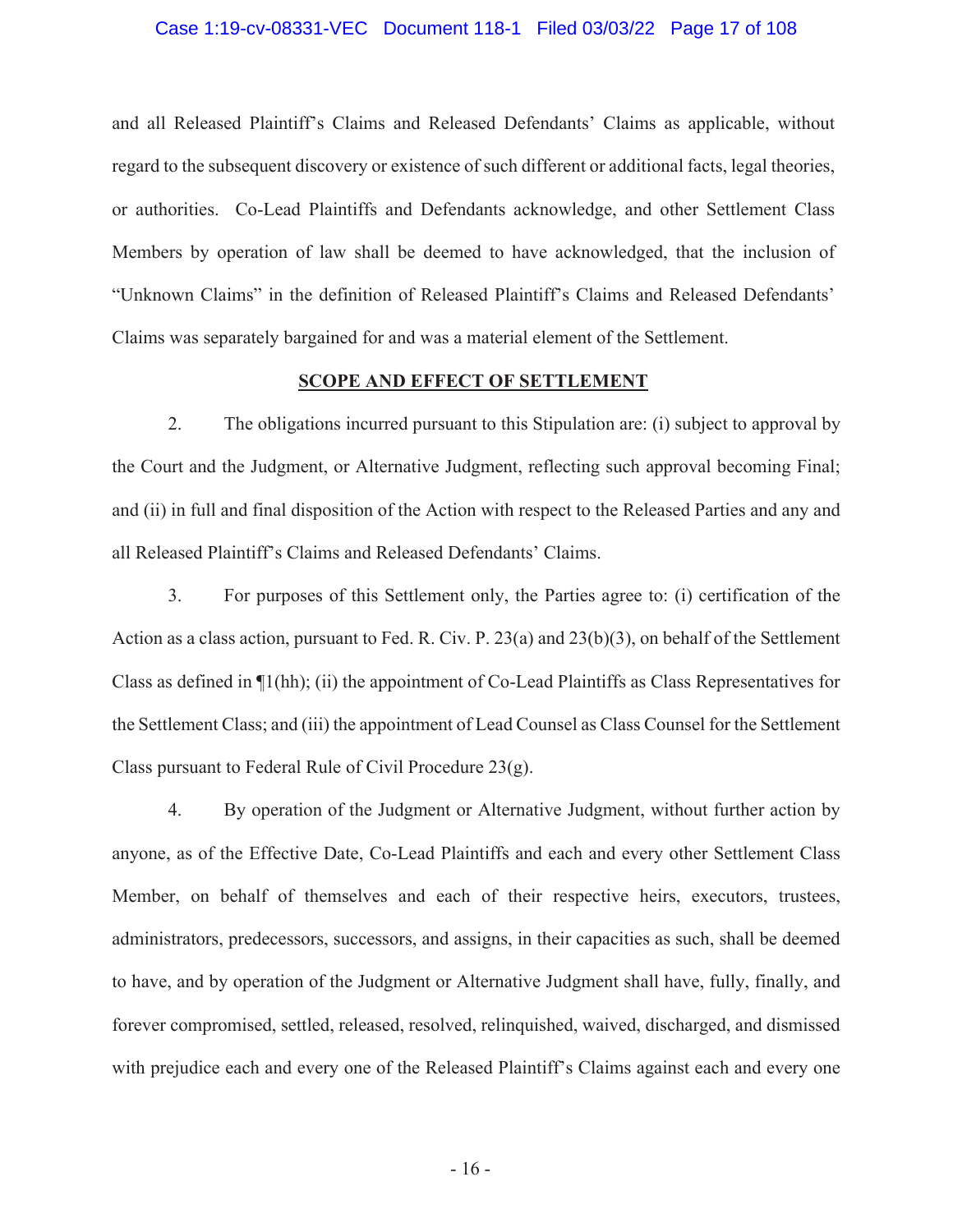#### Case 1:19-cv-08331-VEC Document 118-1 Filed 03/03/22 Page 18 of 108

of the Released Defendant Parties and shall forever be barred and enjoined from commencing, instituting, prosecuting, or maintaining any and all of the Released Plaintiff's Claims against any and all of the Released Defendant Parties, whether or not such Settlement Class Member executes and delivers a Proof of Claim form or shares in the Net Settlement Fund. Claims to enforce the terms of the Stipulation are not released.

5. By operation of the Judgment or Alternative Judgment, without further action by anyone, as of the Effective Date, Defendants, on behalf of themselves and each of their respective heirs, executors, trustees, administrators, predecessors, successors, and assigns, in their capacities as such, shall have fully, finally, and forever compromised, settled, released, resolved, relinquished, waived, discharged, and dismissed with prejudice each and every one of the Released Defendants' Claims against each and every one of the Released Plaintiff Parties and shall forever be barred and enjoined from commencing, instituting, prosecuting, or maintaining any and all of the Released Defendants' Claims against any and all of the Released Plaintiff Parties. Claims to enforce the terms of the Stipulation are not released.

#### **THE SETTLEMENT CONSIDERATION**

6. In full settlement of the claims asserted in the Action against Defendants and in consideration of the releases specified in ¶¶4-5, above, all of which the Parties agree are good and valuable consideration, Mindbody shall pay, or cause to be paid, on behalf of all Defendants, the Settlement Amount into the Escrow Account no later than twenty (20) business days following the later of (i) the date of entry of the Preliminary Approval Order; or (ii) the date that Labaton Sucharow provides to Defendants' Counsel the information necessary to effectuate a transfer of funds to the Escrow Account, including but not limited to, complete payment instructions, including a Form W-9 for the Settlement Fund.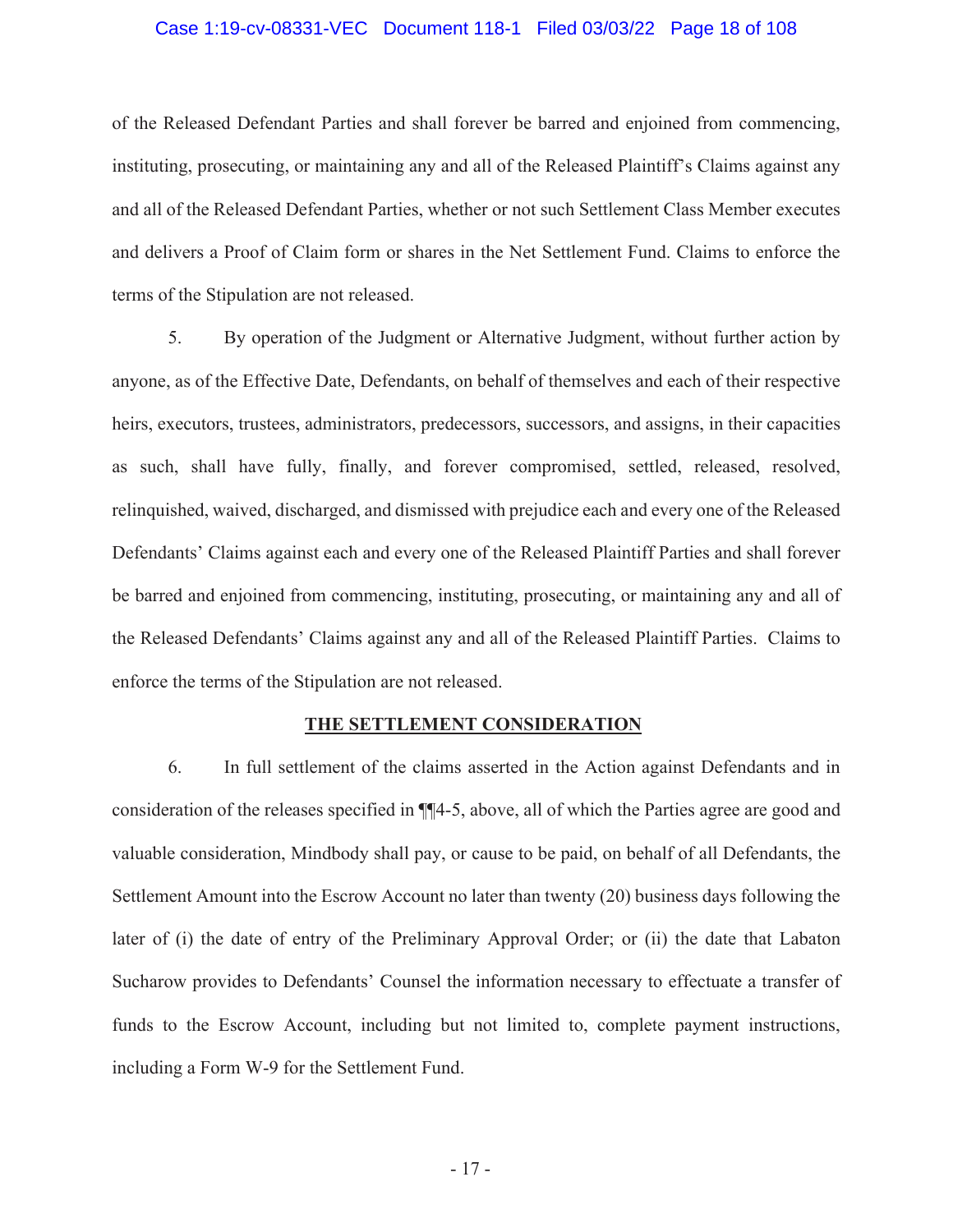## Case 1:19-cv-08331-VEC Document 118-1 Filed 03/03/22 Page 19 of 108

7. With the sole exceptions of Defendants' obligation to secure payment of the Settlement Amount into the Escrow Account as provided for in ¶6, Defendants' obligation pursuant to ¶21, and Defendants' obligation pursuant to ¶37, Defendants and Defendants' Counsel shall have no responsibility for, interest in, or liability whatsoever with respect to: (i) any act, omission, or determination by Lead Counsel or the Claims Administrator, or any of their respective designees or agents, in connection with the administration of the Settlement or otherwise; (ii) the management, investment, or distribution of the Settlement Fund; (iii) the Plan of Allocation; (iv) the determination, administration, calculation, or payment of any claims asserted against the Settlement Fund; (v) any loss suffered by, or fluctuation in value of, the Settlement Fund; or (vi) the payment or withholding of any Taxes, expenses, and/or costs incurred in connection with the taxation of the Settlement Fund, distributions, or other payments from the Escrow Account, or the filing of any federal, state, or local tax returns.

8. Other than the obligation of Defendants to cause the payment of the Settlement Amount pursuant to ¶6, Defendants shall have no obligation to make any other payments into the Escrow Account or to any Settlement Class Member pursuant to this Stipulation.

## **USE AND TAX TREATMENT OF SETTLEMENT FUND**

9. The Settlement Fund shall be used: (i) to pay any Taxes; (ii) to pay Notice and Administration Expenses; (iii) to pay any attorneys' fees and expenses awarded by the Court; (iv) to pay any other fees and expenses awarded by the Court; and (v) to pay the claims of Authorized Claimants.

10. The Net Settlement Fund shall be distributed to Authorized Claimants as provided in ¶¶22–35 hereof. The Net Settlement Fund shall remain in the Escrow Account prior to the Effective Date. All funds held in the Escrow Account, and all earnings thereon, shall be deemed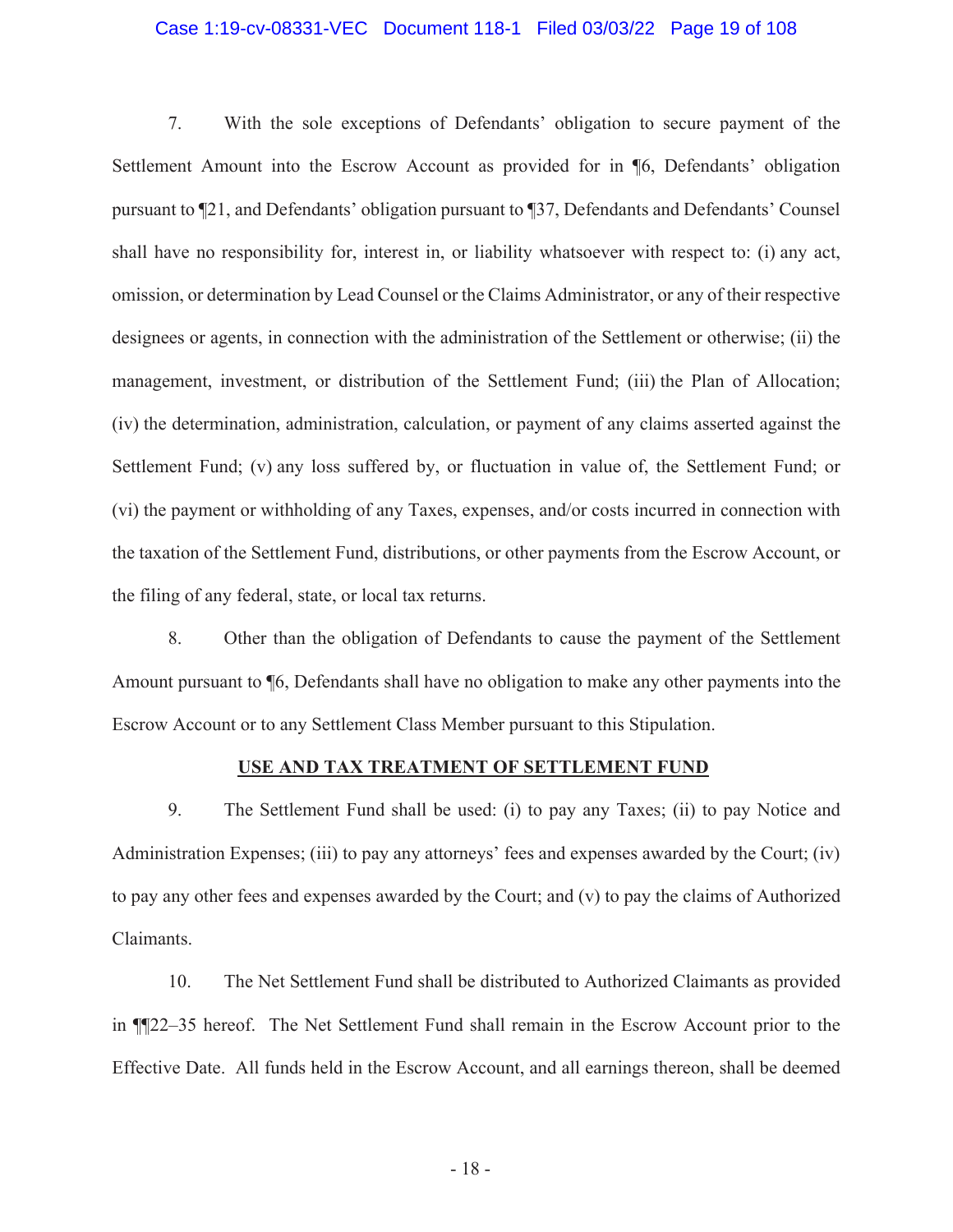## Case 1:19-cv-08331-VEC Document 118-1 Filed 03/03/22 Page 20 of 108

to be in the custody of the Court and shall remain subject to the jurisdiction of the Court until such time as the funds shall have been disbursed or returned, pursuant to the terms of this Stipulation, and/or further order of the Court. The Escrow Agent shall invest funds in the Escrow Account in instruments backed by the full faith and credit of the United States Government (or a mutual fund invested solely in such instruments), or deposit some or all of the funds in non-interest-bearing transaction account(s) that are fully insured by the Federal Deposit Insurance Corporation ("FDIC") in amounts that are up to the limit of FDIC insurance. Defendants and Defendants' Counsel shall have no responsibility for, interest in, or liability whatsoever with respect to investment decisions executed by the Escrow Agent. All risks related to the investment of the Settlement Fund shall be borne solely by the Settlement Fund.

11. After the Settlement Amount has been paid into the Escrow Account, the Parties agree to treat the Settlement Fund as a "qualified settlement fund" within the meaning of Treas. Reg. § 1.468B-1. All provisions of this Stipulation shall be interpreted in a manner that is consistent with the Settlement Fund being a "qualified settlement fund" within the meaning of Treasury Regulation § 1.468B-1. In addition, Lead Counsel shall timely make, or cause to be made, such elections as necessary or advisable to carry out the provisions of this paragraph 11, including the "relation-back election" (as defined in Treas. Reg. § 1.468B-1) back to the earliest permitted date. Such election shall be made in compliance with the procedures and requirements contained in such regulations. It shall be the responsibility of Lead Counsel to timely and properly prepare and deliver, or cause to be prepared and delivered, the necessary documentation for signature by all necessary parties, and thereafter take all such actions as may be necessary or appropriate to cause the appropriate filing(s) to timely occur. Consistent with the foregoing: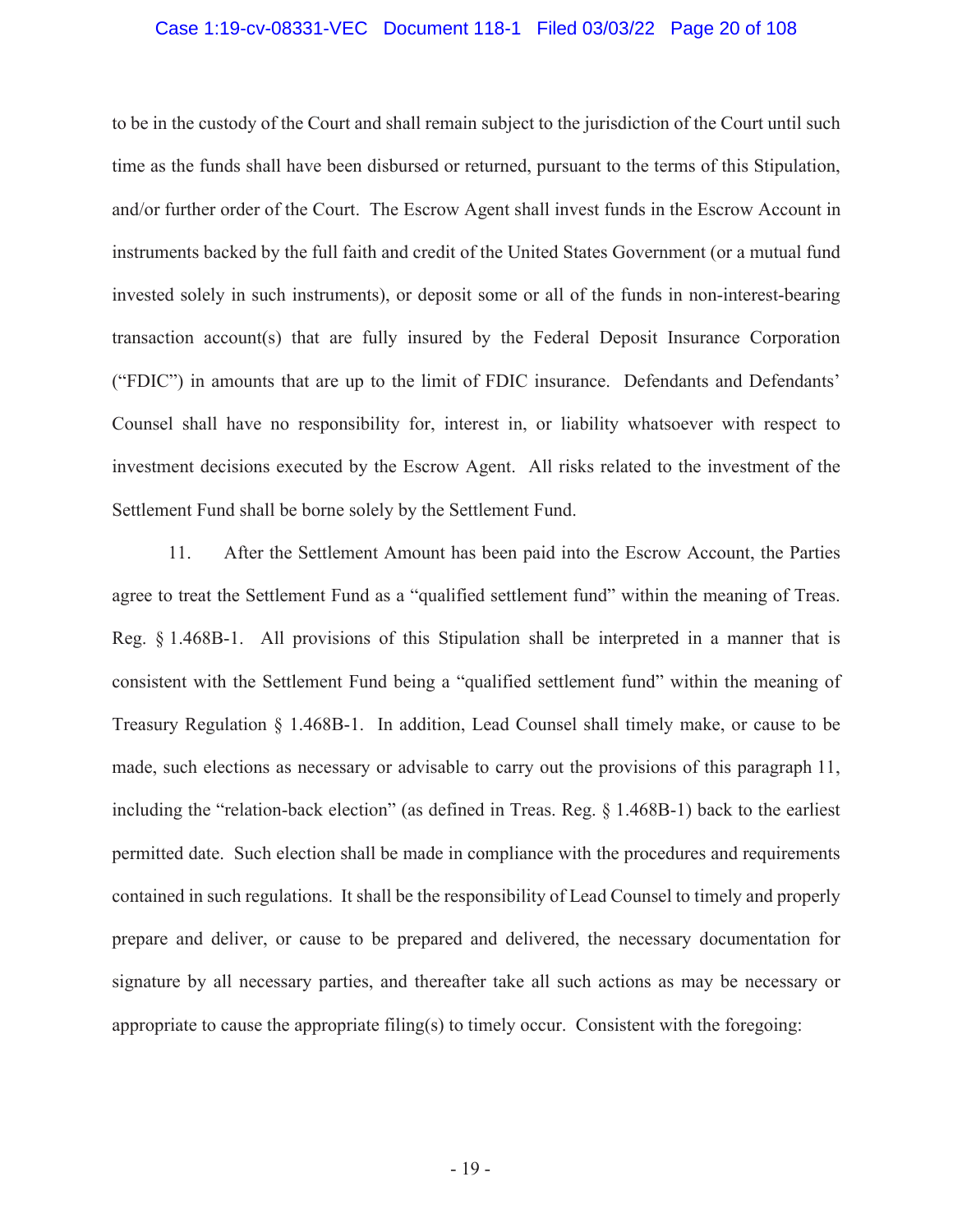## Case 1:19-cv-08331-VEC Document 118-1 Filed 03/03/22 Page 21 of 108

(a) For the purposes of Section 468B of the Internal Revenue Code of 1986, as amended, and Treas. Reg. § 1.468B promulgated thereunder, the "administrator" shall be Lead Counsel or its successors, which shall timely and properly file, or cause to be filed, all federal, state, or local tax returns and information returns (together, "Tax Returns") necessary or advisable with respect to the earnings on the funds deposited in the Escrow Account (including without limitation the returns described in Treas. Reg. § 1.468B-2(k)). Such Tax Returns (as well as the election described above) shall be consistent with this subparagraph and in all events shall reflect that all Taxes (including any estimated taxes, earnings, or penalties) on the income earned on the funds deposited in the Escrow Account shall be paid out of such funds as provided in subparagraph (c) of this paragraph 11.

(b) All Taxes shall be paid out of the Settlement Fund. In all events, Defendants and Defendants' Counsel shall have no liability or responsibility whatsoever for the Taxes or the filing of any Tax Return or other document with the Internal Revenue Service or any other state or local taxing authority or any expenses associated therewith. Defendants shall have no liability or responsibility for the Taxes of the Escrow Account with respect to the Settlement Amount nor the filing of any Tax Returns or other documents with the Internal Revenue Service or any other taxing authority. In the event any Taxes are owed by any of the Defendants on any earnings on the funds on deposit in the Escrow Account, such amounts shall also be paid out of the Settlement Fund.

(c) Taxes with respect to the Settlement Fund and the Escrow Account shall be treated as, and considered to be, a cost of administration of the Settlement and shall be timely paid, or caused to be paid, by Lead Counsel out of the Settlement Fund without prior order from the Court or approval by Defendants. Lead Counsel shall be obligated (notwithstanding anything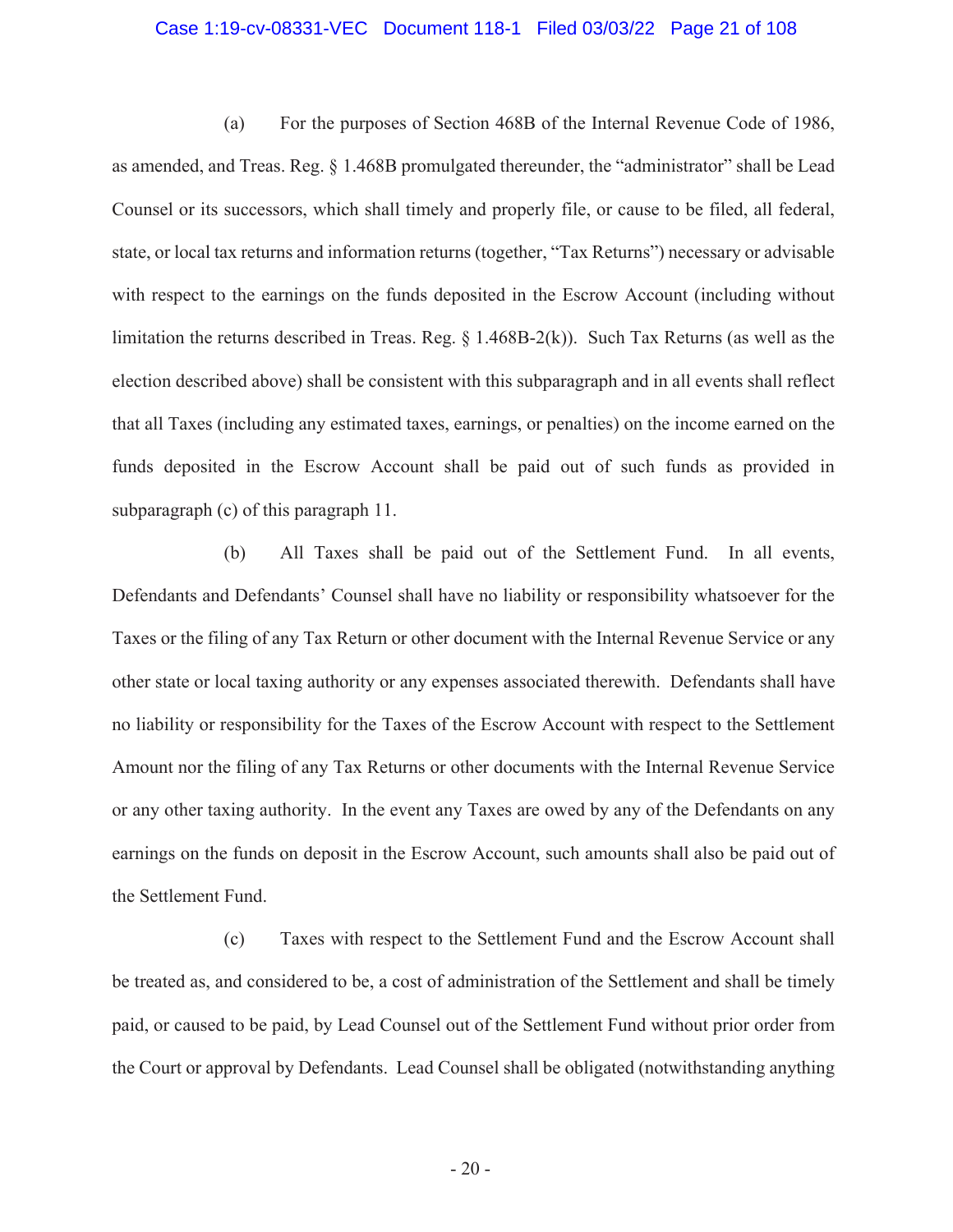## Case 1:19-cv-08331-VEC Document 118-1 Filed 03/03/22 Page 22 of 108

herein to the contrary) to withhold from distribution to Authorized Claimants any funds necessary to pay such amounts (as well as any amounts that may be required to be withheld under Treas. Reg.  $\S$  1.468B-2(1)(2)). The Parties agree to cooperate with each other, and their tax attorneys and accountants to the extent reasonably necessary, to carry out the provisions of this paragraph 11.

12. This is not a claims-made settlement. As of the Effective Date, Defendants, and/or any other Person funding the Settlement on a Defendant's behalf, shall not have any right to the return of the Settlement Fund or any portion thereof for any reason.

#### **ATTORNEYS' FEES AND LITIGATION EXPENSES**

13. Lead Counsel will apply to the Court for an award from the Settlement Fund of attorneys' fees and payment of Litigation Expenses incurred in prosecuting the Action, including reimbursement to Co-Lead Plaintiffs pursuant to the PSLRA, plus earnings on such amounts at the same rate and for the same periods as earned by the Settlement Fund.

14. The amount of attorneys' fees and Litigation Expenses awarded by the Court is within the sole discretion of the Court. Any attorneys' fees and Litigation Expenses awarded by the Court shall be payable from the Settlement Fund to Lead Counsel after entry of the Order awarding such attorneys' fees and Litigation Expenses and entry of the Judgment or Alternative Judgment, notwithstanding the existence of any timely filed objections thereto or to the Settlement, or potential for appeal therefrom, or collateral attack on the Fee and Expense Application, the Settlement, or any part thereof, or as otherwise ordered by the Court.

15. Any payment of attorneys' fees and Litigation Expenses pursuant to ¶¶13–14 above shall be subject to Lead Counsel's obligation to make full refunds or repayments to the Settlement Fund of any paid amounts, plus accrued earnings at the same rate as is earned by the Settlement

- 21 -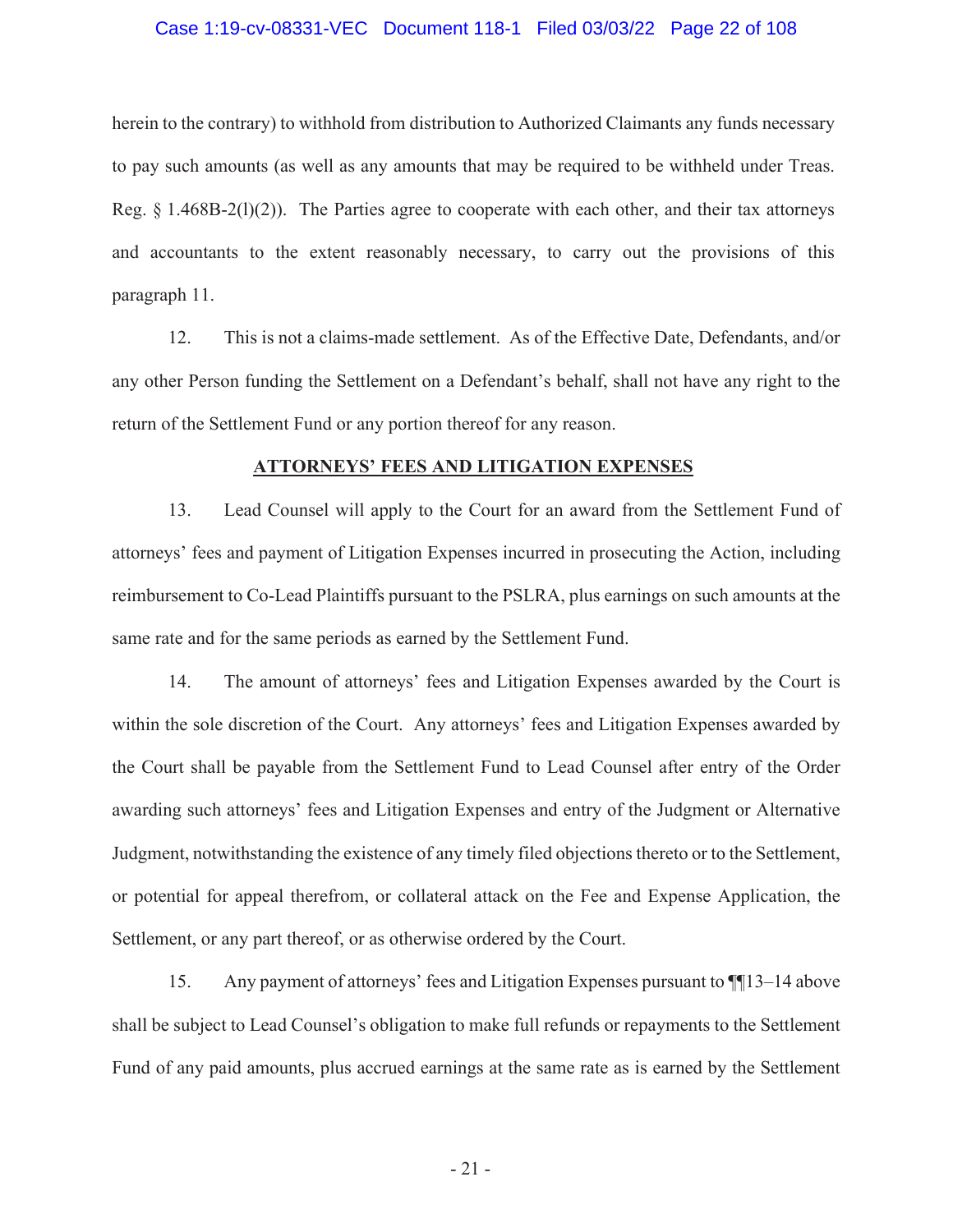#### Case 1:19-cv-08331-VEC Document 118-1 Filed 03/03/22 Page 23 of 108

Fund, if the Settlement is terminated pursuant to the terms of this Stipulation or fails to become effective for any reason, or if, as a result of any appeal or further proceedings on remand or successful collateral attack, the award of attorneys' fees and/or expenses is reduced or reversed by Final non-appealable court order. Lead Counsel shall make the appropriate refund or repayment in full no later than twenty (20) business days after receiving notice of the termination of the Settlement pursuant to this Stipulation, notice from a court of appropriate jurisdiction of the disapproval of the Settlement by Final non-appealable court order, or notice of any reduction or reversal of the award of attorneys' fees and/or expenses by Final non-appealable court order.

16. With the sole exception of Defendants' obligation to pay, or cause the payment of, the Settlement Amount into the Escrow Account as provided for in ¶6, Defendants shall have no responsibility for, and no liability whatsoever with respect to, any payment whatsoever to Lead Counsel in the Action that may occur at any time.

17. Defendants shall have no responsibility for, and no liability whatsoever with respect to, any allocation of any attorneys' fees or expenses in the Action, or to any other Person who may assert some claim thereto, or any fee or expense awards the Court may make in the Action.

18. Defendants shall have no responsibility for, and no liability whatsoever with respect to, any attorneys' fees, costs, or expenses incurred by or on behalf of Settlement Class Members, whether or not paid from the Escrow Account. The Settlement Fund will be the sole source of payment from Defendants for any award of attorneys' fees and expenses ordered by the Court.

19. The procedure for and the allowance or disallowance by the Court of any Fee and Expense Application are not part of the Settlement set forth in this Stipulation, and any order or proceeding relating to any Fee and Expense Application, including an award of attorneys' fees or expenses in an amount less than the amount requested by Lead Counsel, or any appeal from any

- 22 -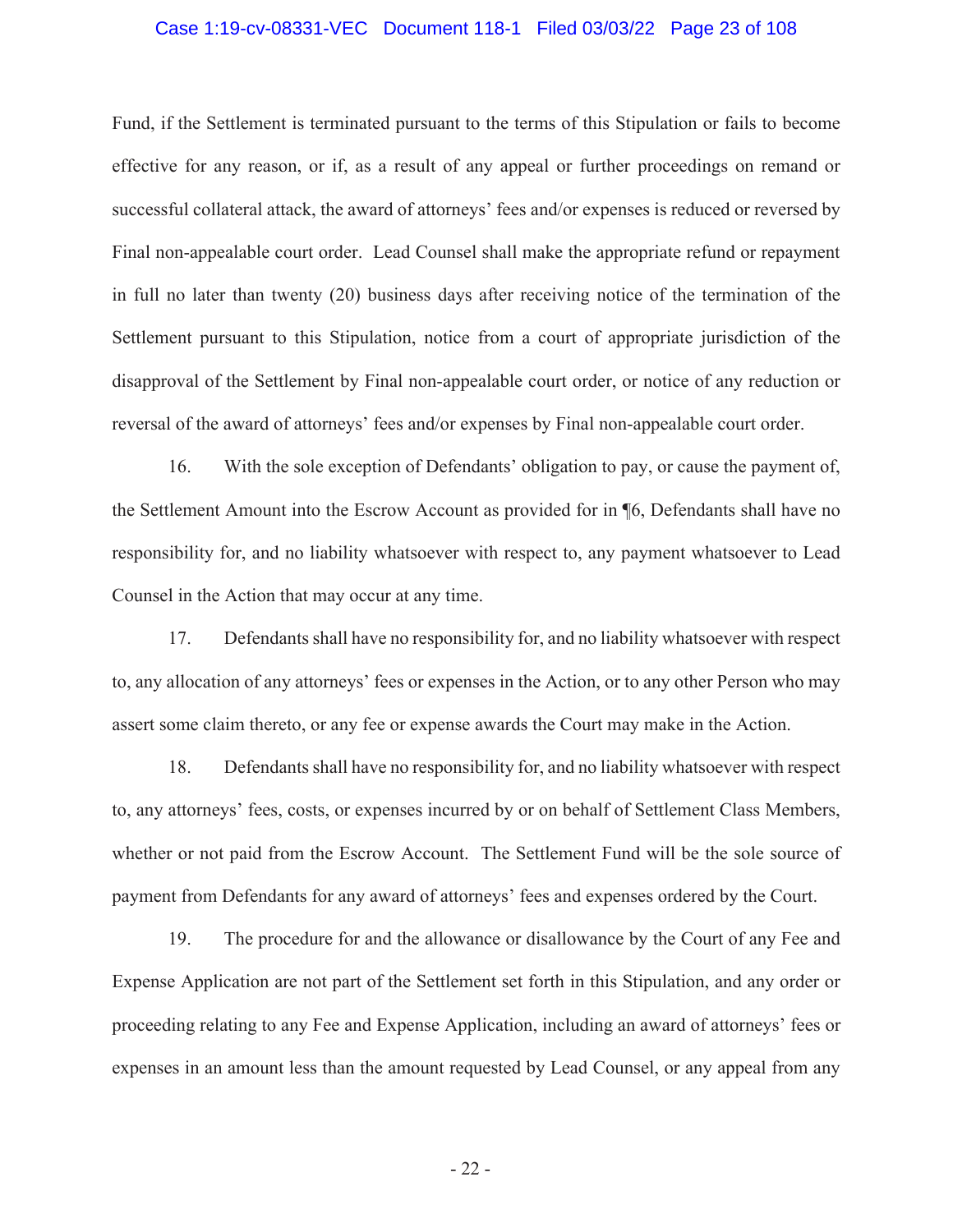#### Case 1:19-cv-08331-VEC Document 118-1 Filed 03/03/22 Page 24 of 108

order relating thereto or reversal or modification thereof, shall not operate to terminate or cancel the Stipulation, or affect or delay the finality of the Judgment or Alternative Judgment approving the Stipulation and the Settlement set forth herein. Co-Lead Plaintiffs and Lead Counsel may not cancel or terminate the Stipulation or the Settlement in accordance with ¶41 or otherwise based on the Court's or any appellate court's ruling with respect to fees and expenses in the Action.

# **NOTICE AND ADMINISTRATION EXPENSES**

20. Except as otherwise provided herein, the Net Settlement Fund shall be held in the Escrow Account until the Effective Date.

21. Prior to the Effective Date, without further approval from Defendants or further order of the Court, Lead Counsel may pay from the Settlement Fund Notice and Administration Expenses of up to \$400,000. Additional sums for this purpose prior to the Effective Date may be paid from the Settlement Fund upon approval by Defendants or order of the Court. Taxes and fees related to the Escrow Account and investment of the Settlement Fund may be paid as incurred, without further approval of Defendants or further order of the Court. After the Effective Date, without approval of Defendants or further order of the Court, Notice and Administration Expenses may be paid as incurred. Defendants shall be responsible for providing any required notice under the Class Action Fairness Act of 2005, if any, at their own expense, no later than ten (10) calendar days following the filing of this Stipulation with the Court.

#### **DISTRIBUTION TO AUTHORIZED CLAIMANTS**

22. Except as otherwise provided herein, the Settlement Fund shall be held in the Escrow Account until the Effective Date.

23. The Claims Administrator, subject to such supervision and direction of Lead Counsel and/or the Court as may be necessary or as circumstances may require, shall administer

- 23 -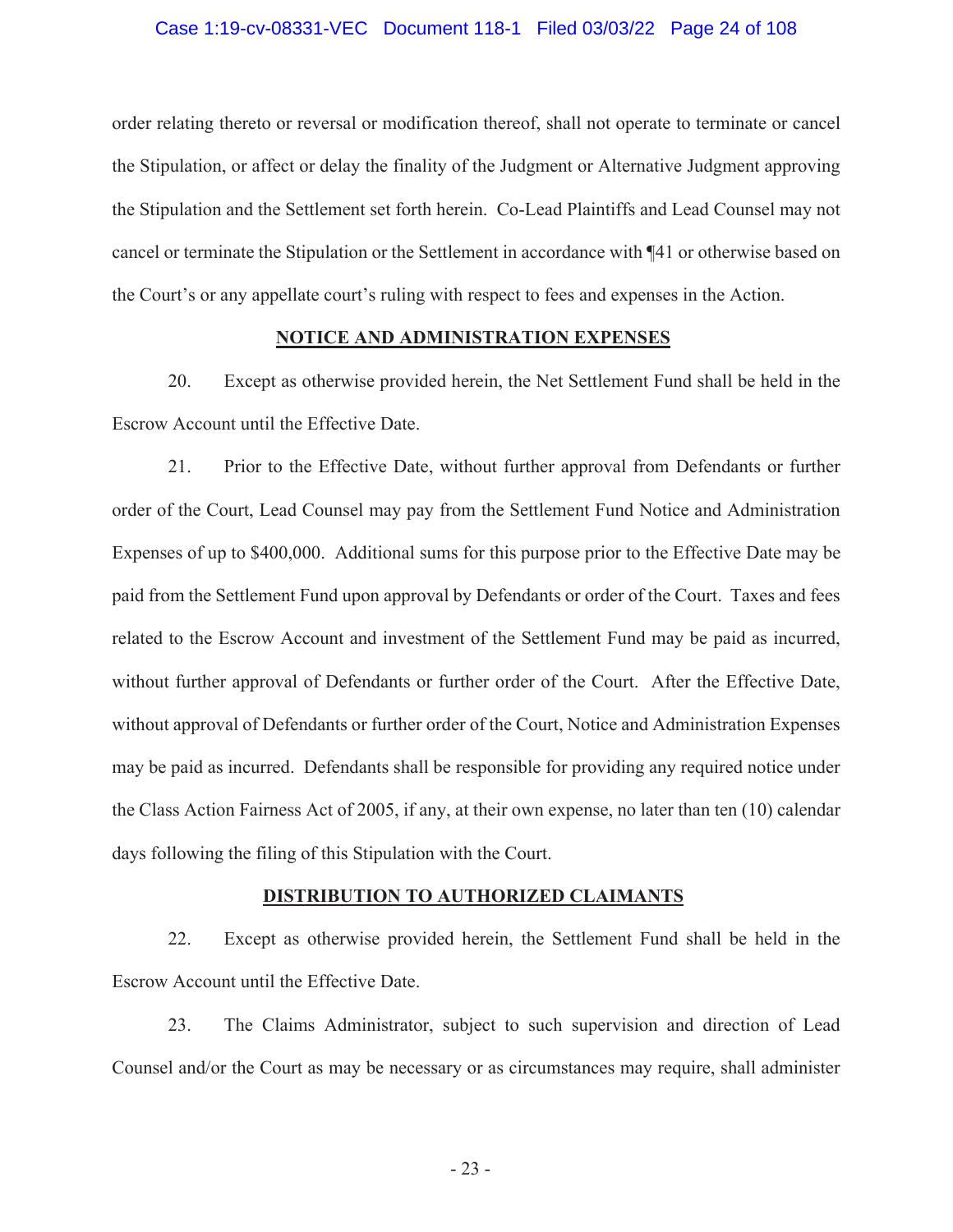## Case 1:19-cv-08331-VEC Document 118-1 Filed 03/03/22 Page 25 of 108

the Settlement in accordance with the terms of this Stipulation, the Court-approved Plan of Allocation, and subject to the jurisdiction of the Court. None of the Released Defendant Parties shall have responsibility (except as stated in ¶¶6 and 37 hereof) for, interest in, or liability whatsoever with respect to the administration of the Settlement or the actions or decisions of the Claims Administrator, and shall have no liability whatsoever to any Person, including, but not limited to, Co-Lead Plaintiffs, any member of the Settlement Class, and Lead Counsel in connection with such administration.

24. The Claims Administrator shall receive claims and determine, *inter alia*, whether the claim is valid, in whole or part, and each Authorized Claimant's *pro rata* share of the Net Settlement Fund based upon each Authorized Claimant's recognized loss, as defined in the Plan of Allocation included in the Notice, or in such other plan of allocation as the Court may approve.

25. Defendants shall have no role in the development of, and will take no position with respect to, the Plan of Allocation. Any decision by the Court concerning the Plan of Allocation shall not affect the validity or finality of the proposed Settlement. The Plan of Allocation is not a necessary term of the Settlement or this Stipulation and it is not a condition of the Settlement or this Stipulation that any particular plan of allocation be approved by the Court. Co-Lead Plaintiffs and Lead Counsel may not cancel or terminate the Stipulation or the Settlement in accordance with ¶41 or otherwise based on the Court's or any appellate court's ruling with respect to the Plan of Allocation or any plan of allocation in the Action. Defendants and Defendants' Counsel shall have no responsibility or liability for reviewing or challenging claims, the allocation of the Net Settlement Fund, or the distribution of the Net Settlement Fund.

26. Upon the Effective Date and thereafter, and in accordance with the terms of the Stipulation, the Plan of Allocation, or such further approval and further order(s) of the Court as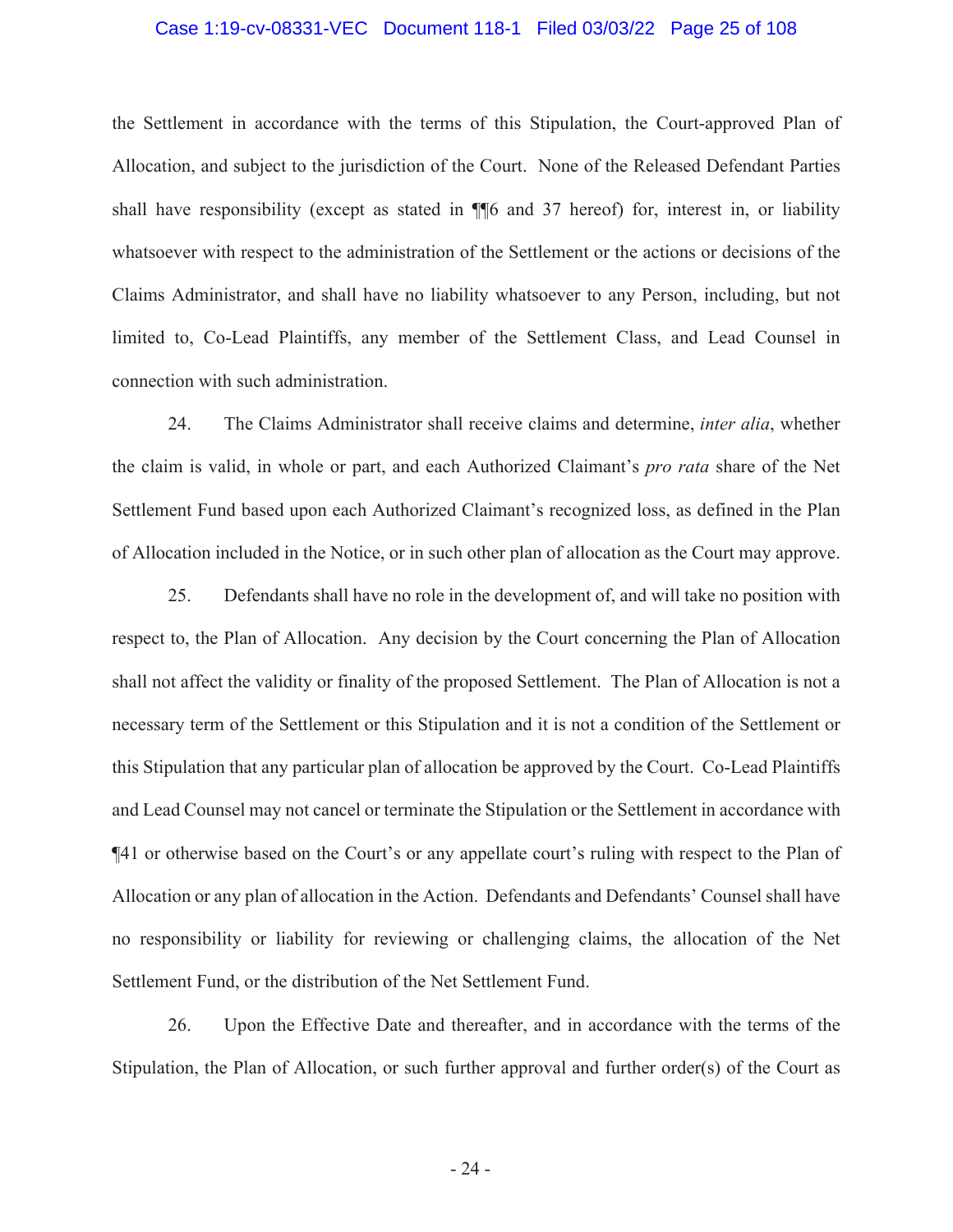## Case 1:19-cv-08331-VEC Document 118-1 Filed 03/03/22 Page 26 of 108

may be necessary or as circumstances may require, the Net Settlement Fund shall be distributed to Authorized Claimants.

27. If there is any balance remaining in the Net Settlement Fund (whether by reason of tax refunds, uncashed checks, or otherwise) after at least six (6) months from the date of initial distribution of the Net Settlement Fund, the Claims Administrator shall, if feasible and economical after payment of Notice and Administration Expenses, Taxes, and attorneys' fees and Litigation Expenses, if any, redistribute such balance among Authorized Claimants who have cashed their checks in an equitable and economic fashion. Once it is no longer feasible or economical to make further distributions, any balance that still remains in the Net Settlement Fund after redistribution(s) and after payment of outstanding Notice and Administration Expenses, Taxes, and attorneys' fees and expenses, if any, shall be contributed to a private, non-profit, non-sectarian  $501(c)(3)$  organization designated by Co-Lead Plaintiffs and approved by the Court.

## **ADMINISTRATION OF THE SETTLEMENT**

28. Any Settlement Class Member who fails to timely submit a valid Claim Form (substantially in the form of Exhibit A-2) will not be entitled to receive any distribution from the Net Settlement Fund, except as otherwise ordered by the Court or allowed by Lead Counsel in their discretion, but will otherwise be bound by all of the terms of this Stipulation and the Settlement, including the terms of the Judgment or Alternative Judgment to be entered in the Action and all releases provided for herein, and will be barred and enjoined, to the fullest extent permitted by law, from commencing, instituting, prosecuting, or maintaining any and all of the Released Plaintiff's Claims against any and all of the Released Defendant Parties.

29. Lead Counsel shall be responsible for supervising the administration of the Settlement and disbursement of the Net Settlement Fund by the Claims Administrator. Lead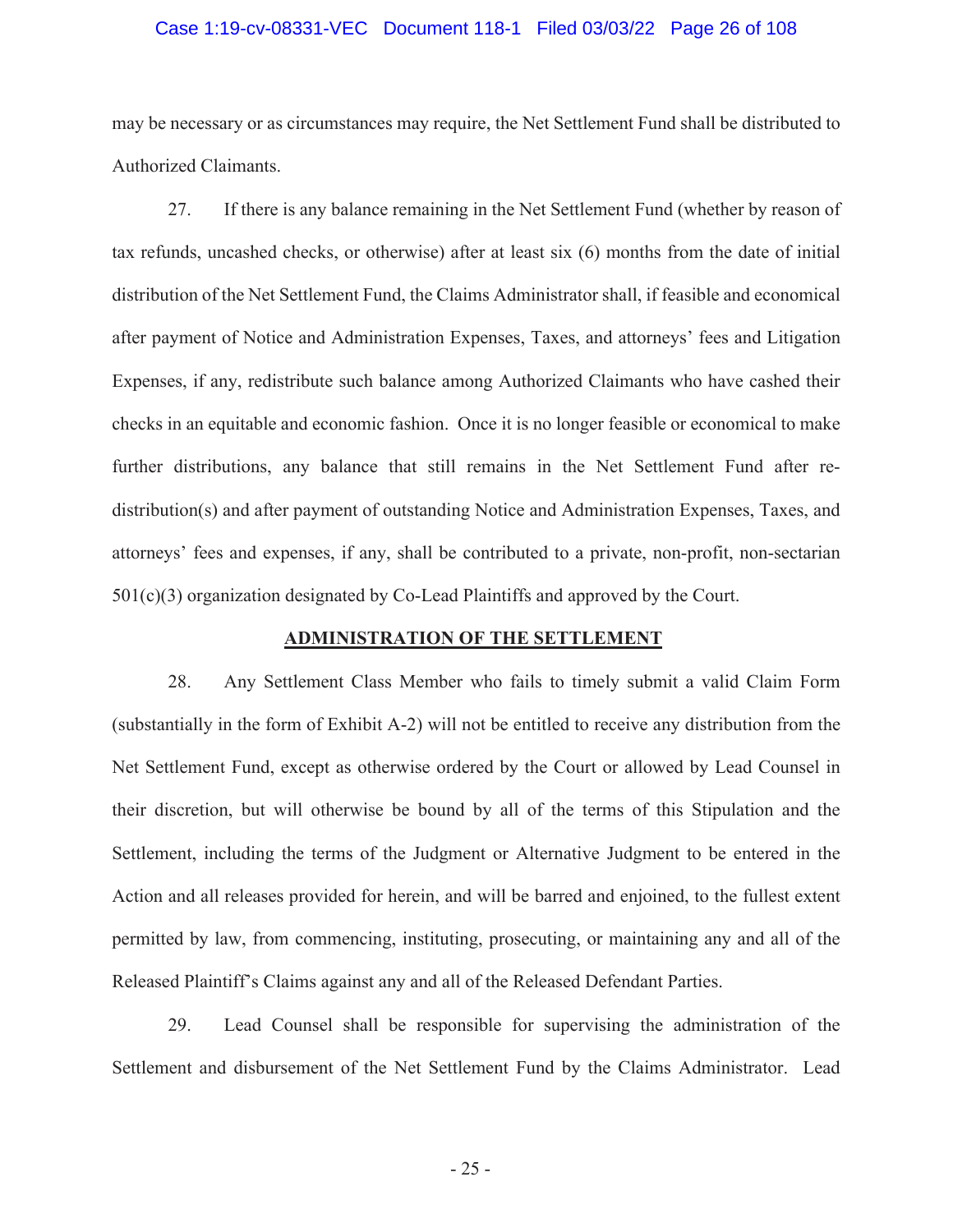## Case 1:19-cv-08331-VEC Document 118-1 Filed 03/03/22 Page 27 of 108

Counsel shall have the right, but not the obligation, to advise the Claims Administrator to waive what Lead Counsel deems to be *de minimis* or formal or technical defects in any Proof of Claim submitted. The Released Defendant Parties shall have no liability, obligation or responsibility for the administration of the Settlement, the allocation of the Net Settlement Fund, or the reviewing or challenging claims. Lead Counsel shall be solely responsible for designating the Claims Administrator, subject to approval by the Court.

30. For purposes of determining the extent, if any, to which a Settlement Class Member shall be entitled to be treated as an Authorized Claimant, the following conditions shall apply:

(a) Each claimant shall be required to submit a Claim Form, substantially in the form attached hereto as Exhibit A-2, supported by such documents as are designated therein, including proof of the claimant's loss, or such other documents or proof as the Claims Administrator or Lead Counsel, in their discretion, may deem acceptable;

(b) All Claim Forms must be submitted by the date set by the Court in the Preliminary Approval Order and specified in the Notice, unless such deadline is extended by Lead Counsel in its discretion or by Order of the Court. Any Settlement Class Member who fails to submit a Claim Form by such date shall be barred from receiving any distribution from the Net Settlement Fund or payment pursuant to this Stipulation (unless, by Order of the Court or the discretion of Lead Counsel, late-filed Claim Forms are accepted), but shall in all other respects be bound by all of the terms of this Stipulation and the Settlement, including the terms of the Judgment or Alternative Judgment and all releases provided for herein, and will be permanently barred and enjoined, to the fullest extent permitted by law, from commencing, instituting, prosecuting, or maintaining any and all of the Released Plaintiff's Claims against any and all of the Released Defendant Parties. A Claim Form shall be deemed to be submitted when mailed, if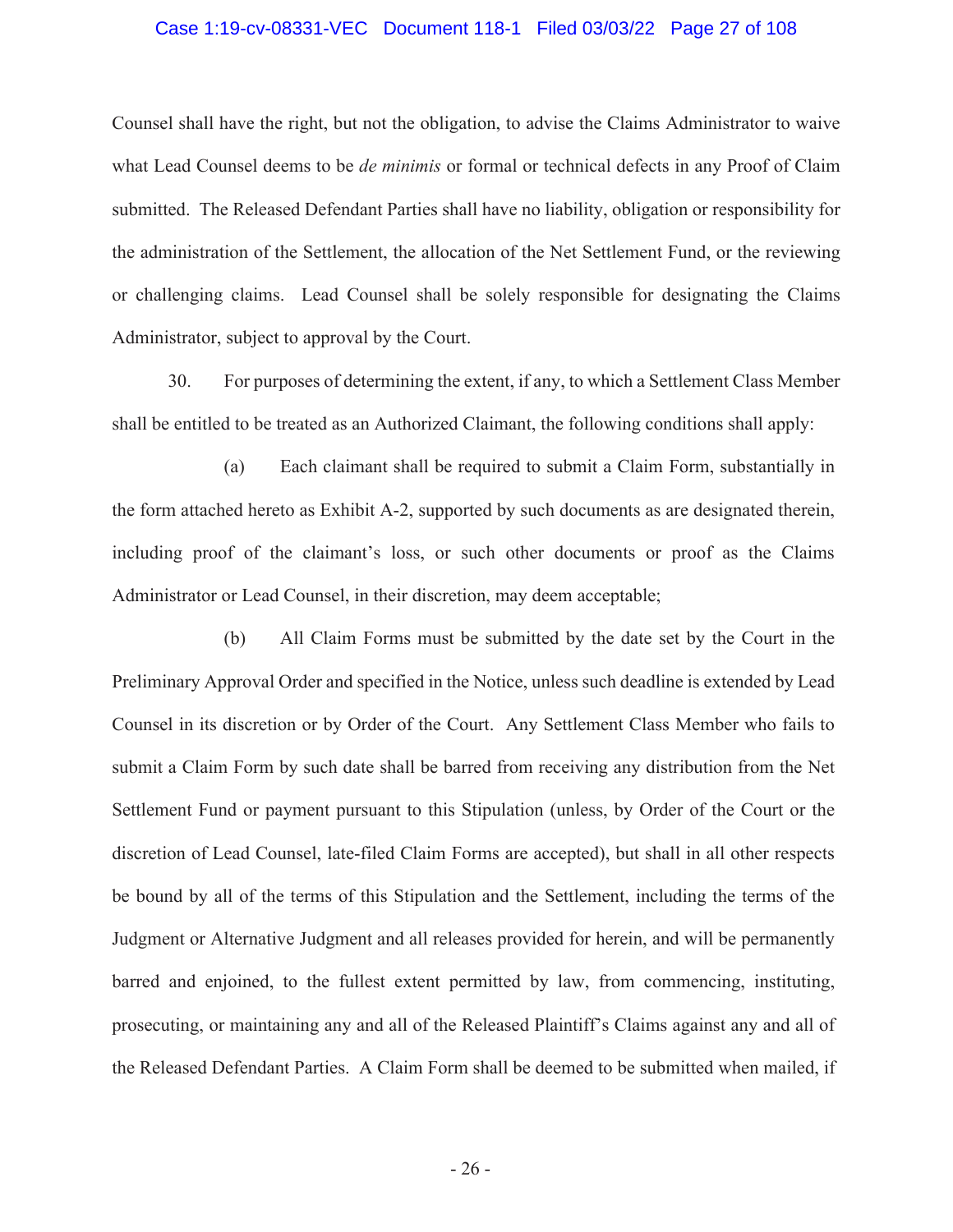#### Case 1:19-cv-08331-VEC Document 118-1 Filed 03/03/22 Page 28 of 108

received with a postmark on the envelope and if mailed by first-class or overnight U.S. Mail and addressed in accordance with the instructions thereon. In all other cases, the Claim Form shall be deemed to have been submitted when actually received by the Claims Administrator;

(c) Each Claim Form shall be submitted to and reviewed by the Claims Administrator, under the supervision of Lead Counsel, which shall determine in accordance with this Stipulation the extent, if any, to which each claim shall be allowed;

(d) Claim Forms that do not meet the submission requirements may be rejected. Prior to rejecting a Claim Form in whole or in part, the Claims Administrator shall communicate with the claimant in writing to give the claimant the chance to remedy any curable deficiencies in the Claim Form submitted. The Claims Administrator, under supervision of Lead Counsel, shall notify, in a timely fashion and in writing, all claimants whose claims the Claims Administrator proposes to reject in whole or in part for curable deficiencies, setting forth the reasons therefor, and shall indicate in such notice that the claimant whose claim is to be rejected has the right to a review by the Court if the claimant so desires and complies with the requirements of subparagraph (e) below; and

(e) If any claimant whose timely claim has been rejected in whole or in part for curable deficiency desires to contest such rejection, the claimant must, within twenty (20) calendar days after the date of mailing of the notice required in subparagraph (d) above, or a lesser period of time if the claim was untimely, serve upon the Claims Administrator a notice and statement of reasons indicating the claimant's grounds for contesting the rejection along with any supporting documentation, and requesting a review thereof by the Court. If a dispute concerning a claim cannot be otherwise resolved, Lead Counsel shall thereafter present the request for review to the Court.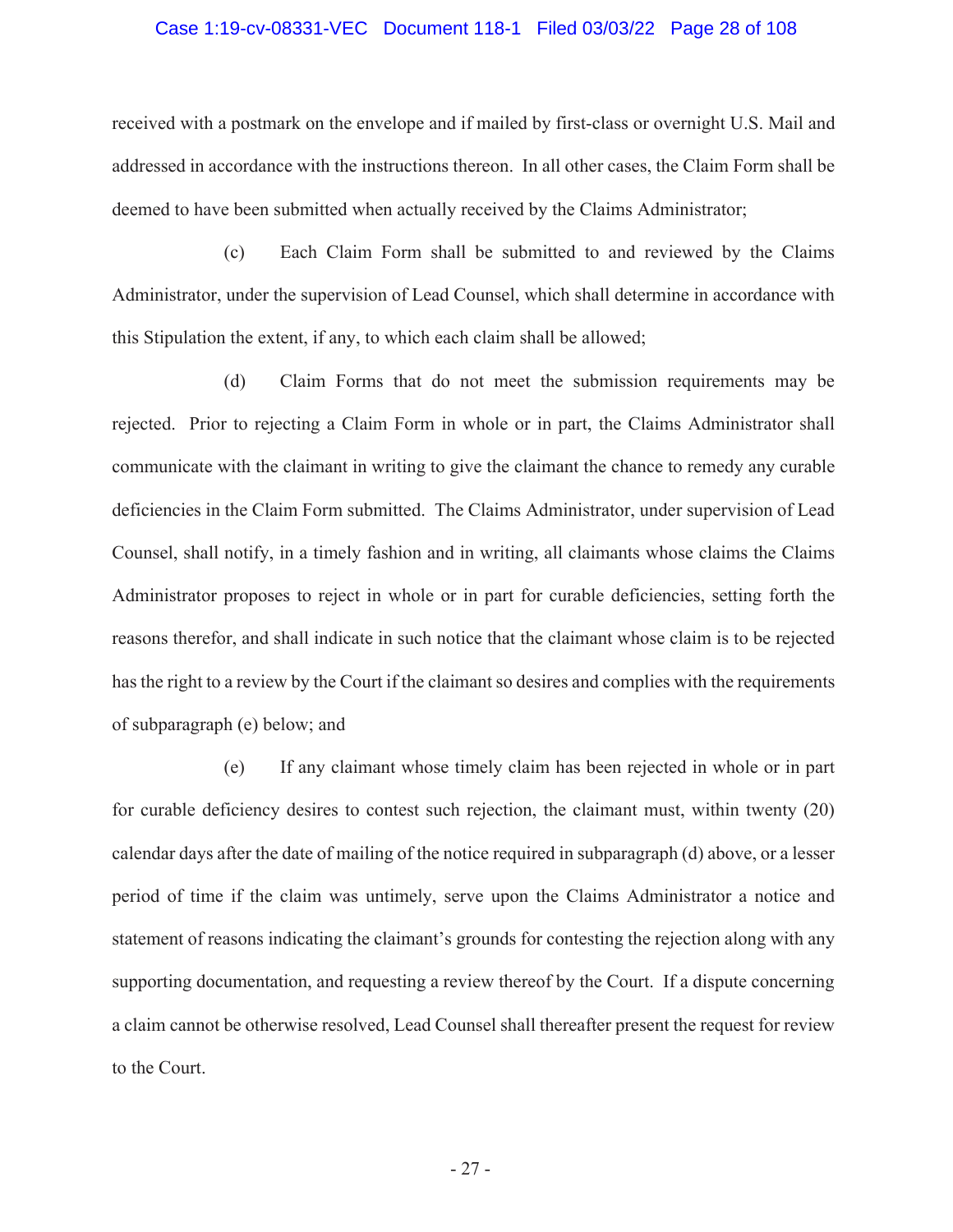## Case 1:19-cv-08331-VEC Document 118-1 Filed 03/03/22 Page 29 of 108

31. Each claimant who submits a Claim Form shall be deemed to have submitted to the jurisdiction of the Court with respect to the claimant's claim, including but not limited to, all releases provided for herein and in the Judgment or Alternative Judgment, and the claim will be subject to investigation and discovery under the Federal Rules of Civil Procedure, provided that such investigation and discovery shall be limited to the claimant's status as a Settlement Class Member and the validity and amount of the claimant's claim. In connection with processing the Claim Forms, no discovery shall be allowed on the merits of the Action or the Settlement.

32. Payment pursuant to the Stipulation and Court-approved Plan of Allocation shall be deemed final and conclusive against any and all claimants. All Settlement Class Members whose claims are not approved shall be barred from participating in distributions from the Net Settlement Fund, but otherwise shall be bound by all of the terms of this Stipulation and the Settlement, including the terms of the Judgment or Alternative Judgment to be entered in the Action and the releases provided for herein and therein, and will be permanently barred and enjoined, to the fullest extent permitted by law, from commencing, instituting, prosecuting, or maintaining any and all of the Released Plaintiff's Claims against any and all of the Released Defendant Parties.

33. All proceedings with respect to the administration, processing, and determination of claims described by this Stipulation and the determination of all controversies relating thereto, including disputed questions of law and fact with respect to the validity of claims, shall be subject to the jurisdiction of the Court, but shall not in any event delay or affect the finality of the Judgment or Alternative Judgment.

34. No Person shall have any claim of any kind against the Released Defendant Parties or Defendants' Counsel with respect to the matters set forth in this section (*i.e.*, ¶¶28–34) or any

- 28 -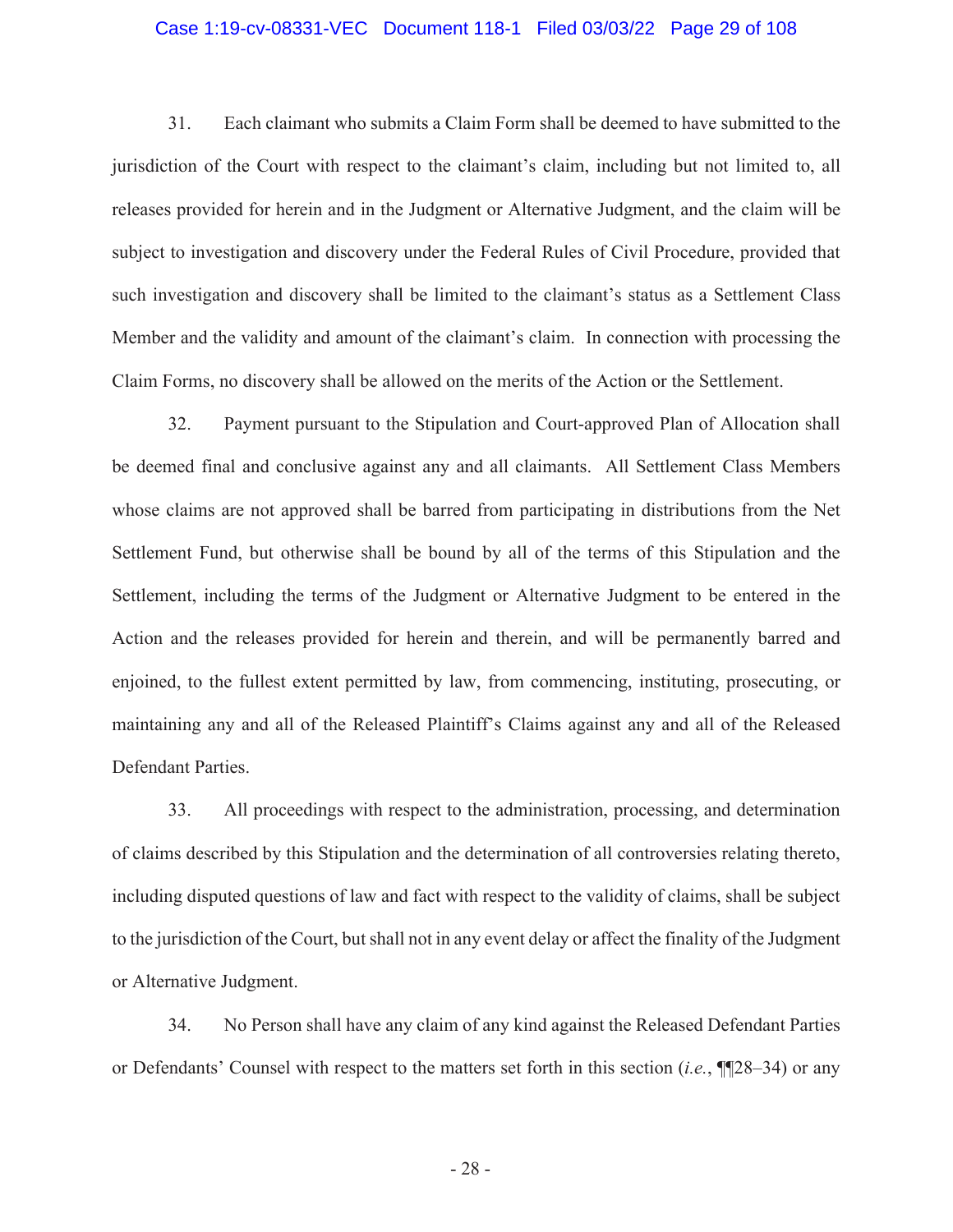#### Case 1:19-cv-08331-VEC Document 118-1 Filed 03/03/22 Page 30 of 108

of its subsections, or otherwise related in any way to the administration of the Settlement, including without limitation the processing of claims and distributions.

35. No Person shall have any claim against Co-Lead Plaintiffs, Lead Counsel, or the Claims Administrator, or other agent designated by Lead Counsel, based on the distributions made substantially in accordance with this Stipulation and the Settlement contained herein, the Plan of Allocation, or further order(s) of the Court.

#### **TERMS OF THE PRELIMINARY APPROVAL ORDER AND DISMISSAL OF WHITE**

36. Concurrently with the application for preliminary approval by the Court of the Settlement contemplated by this Stipulation and promptly upon execution of this Stipulation, Lead Counsel shall apply to the Court for entry of the Preliminary Approval Order, which shall be substantially in the form annexed hereto as Exhibit A. The Preliminary Approval Order will, *inter alia*, preliminarily approve the Settlement, set the date for the Settlement Hearing, approve the form of notice, and prescribe the method for giving notice of the Settlement to the Settlement Class.

37. Mindbody, to the extent it has not already done so, shall provide, or cause to be provided, to Lead Counsel or the Claims Administrator, within five (5) business days of entry of the Preliminary Approval Order, at no cost to Co-Lead Plaintiffs or the Settlement Class, transfer agent lists in electronic searchable form (such as Excel), containing the names and addresses of holders and sellers of record of Mindbody during the Class Period, to the extent reasonably available.

38. Within five (5) business days of entry of the Preliminary Approval Order, the Parties shall file a stipulation of voluntary dismissal pursuant to Fed. R. Civ. P. 41(a)(1), without prejudice, of all claims in the Action against defendant Brett White. Claims against White will be

- 29 -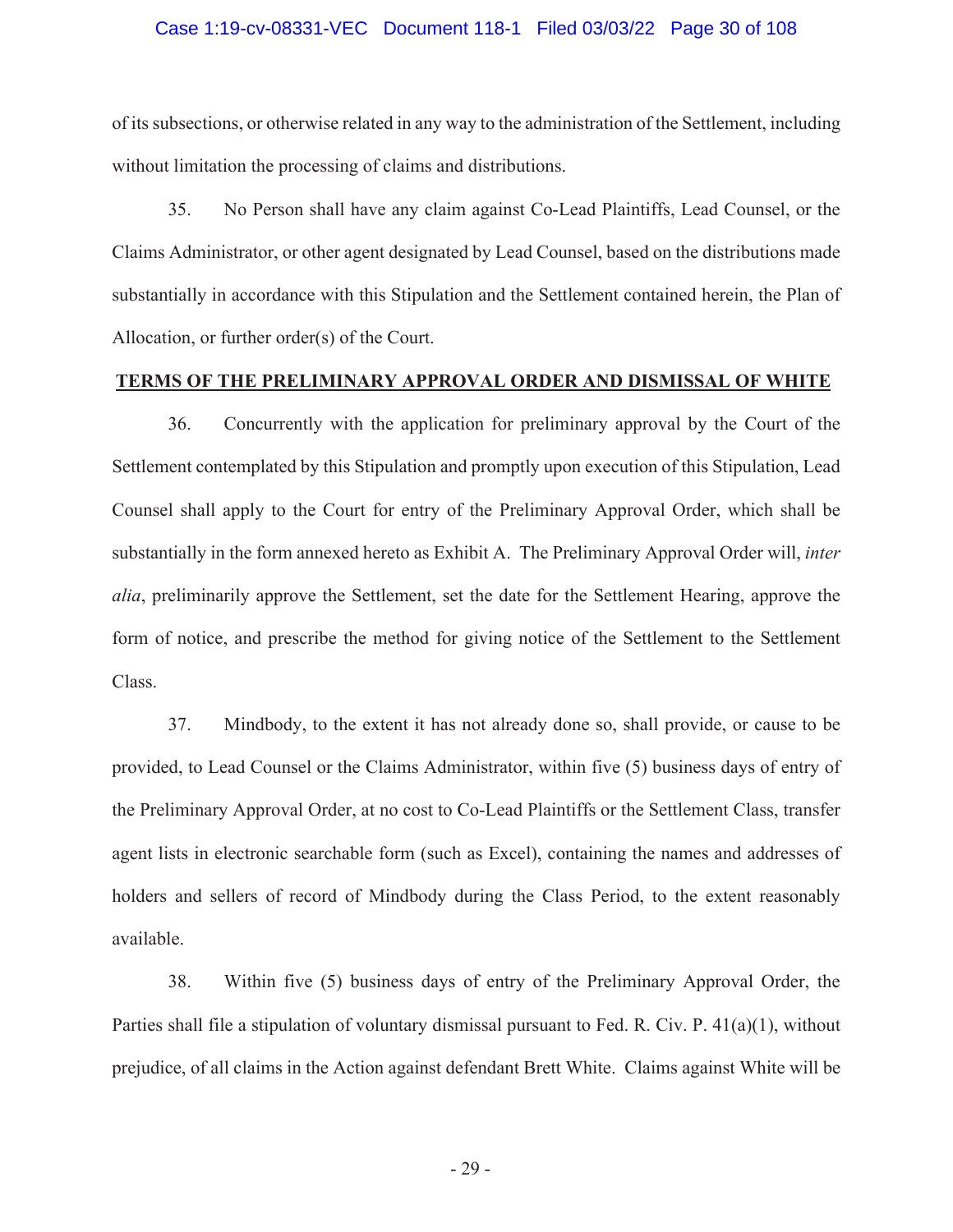#### Case 1:19-cv-08331-VEC Document 118-1 Filed 03/03/22 Page 31 of 108

dismissed with prejudice upon the Effective Date of the Settlement through entry of the proposed Judgment or Alternative Judgment.

#### **TERMS OF THE JUDGMENT**

39. If the Settlement contemplated by this Stipulation is approved by the Court, Lead Counsel and Defendants' Counsel shall jointly request that the Court enter a Judgment substantially in the form annexed hereto as Exhibit B.

## **EFFECTIVE DATE OF SETTLEMENT**

40. The Effective Date of this Settlement shall be the first business day on which all of the following shall have occurred or been waived:

(a) entry of the Preliminary Approval Order, which shall be in all material respects substantially in the form set forth in Exhibit A annexed hereto;

(b) payment of the Settlement Amount into the Escrow Account;

(c) approval by the Court of the Settlement, following notice to the Settlement

Class, as prescribed by Rule 23 of the Federal Rules of Civil Procedure; and

(d) a Judgment, which shall be in all material respects substantially in the form set forth in Exhibit B annexed hereto, has been entered by the Court and has become Final; or in the event that an Alternative Judgment has been entered, the Alternative Judgment has become Final.

#### **WAIVER OR TERMINATION**

41. Defendants and Co-Lead Plaintiffs shall have the right to terminate the Settlement and this Stipulation by providing written notice of their election to do so ("Termination Notice"), through counsel, to all other Parties hereto within fourteen (14) calendar days of: (i) the Court's Final refusal to enter the Preliminary Approval Order in any material respect; (ii) the Court's Final

- 30 -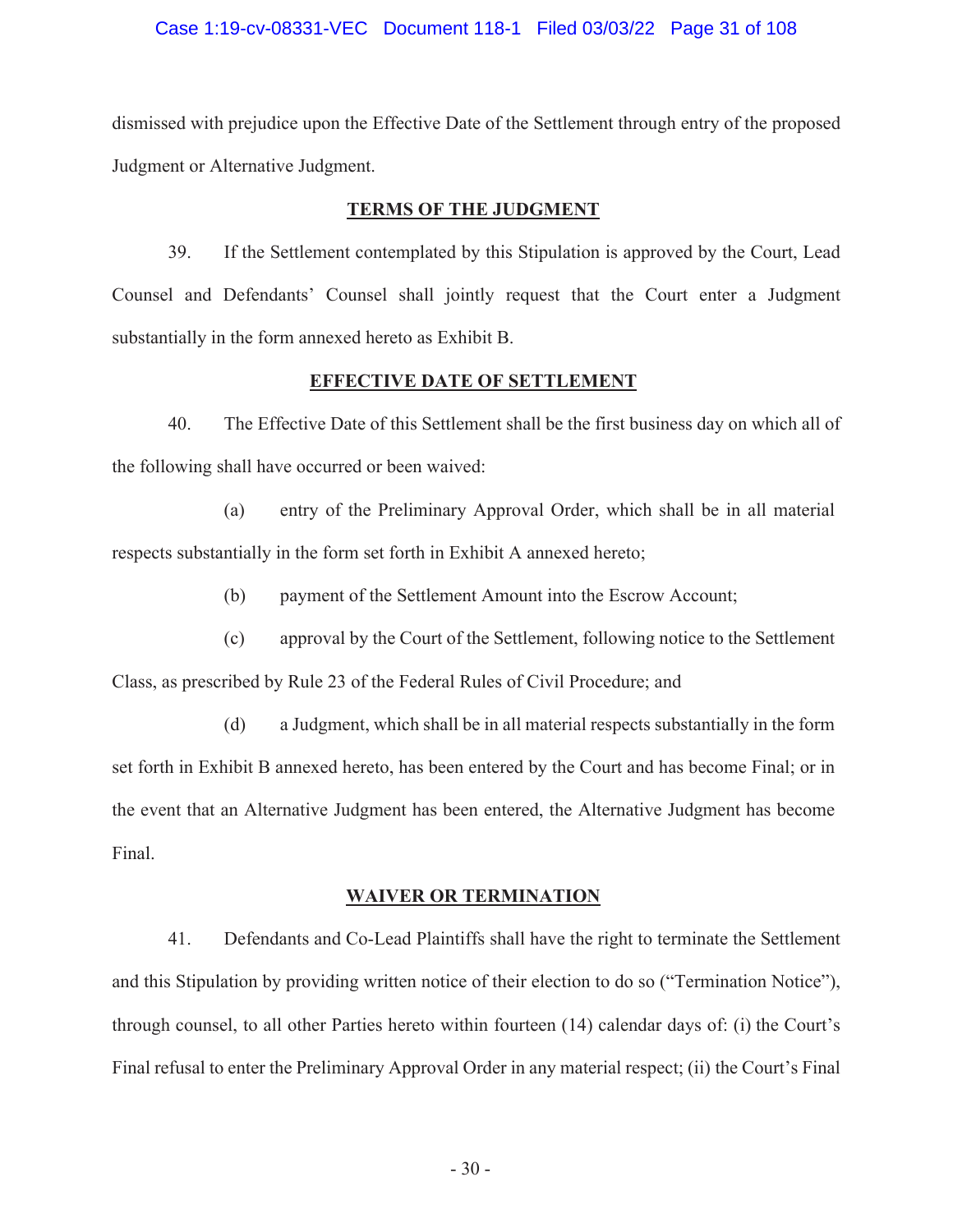## Case 1:19-cv-08331-VEC Document 118-1 Filed 03/03/22 Page 32 of 108

refusal to approve this Stipulation or any material part thereof; (iii) the Court's Final refusal to enter (a) the Judgment in any material respect or (b) an Alternative Judgment; or (iv) the date upon which the Judgment or Alternative Judgment is modified or reversed in any material respect by a Final order of the Court, the United States Court of Appeals for the Second Circuit, or the Supreme Court of the United States. For the avoidance of doubt, Co-Lead Plaintiffs shall not have the right to terminate the Settlement due to any decision, ruling, or order respecting the Fee and Expense Application, the Plan of Allocation, or any other plan of allocation.

42. In addition to the foregoing, Mindbody, in its sole discretion, shall also have the right to terminate the Settlement in the event the Termination Threshold (defined below) has been reached. Simultaneously herewith, Defendants' Counsel and Lead Counsel are executing a confidential Supplemental Agreement Regarding Requests for Exclusion ("Supplemental Agreement"). The Supplemental Agreement sets forth certain conditions under which Mindbody shall have the sole option to terminate the Settlement and render this Stipulation null and void in the event that requests for exclusion from the Settlement Class exceed certain agreed-upon criteria (the "Termination Threshold"). The Parties agree to maintain the confidentiality of the Supplemental Agreement, which shall not be filed with the Court unless a dispute arises as to its terms, or as otherwise ordered by the Court, nor shall the Supplemental Agreement otherwise be disclosed unless ordered by the Court. If submission of the Supplemental Agreement is required for resolution of a dispute or is otherwise ordered by the Court, the Parties will undertake to have the Termination Threshold submitted to the Court *in camera* or under seal. In the event of a termination of this Settlement pursuant to the Supplemental Agreement, this Stipulation shall become null and void and of no further force and effect, with the exception of the provisions of ¶¶46–48 which shall continue to apply.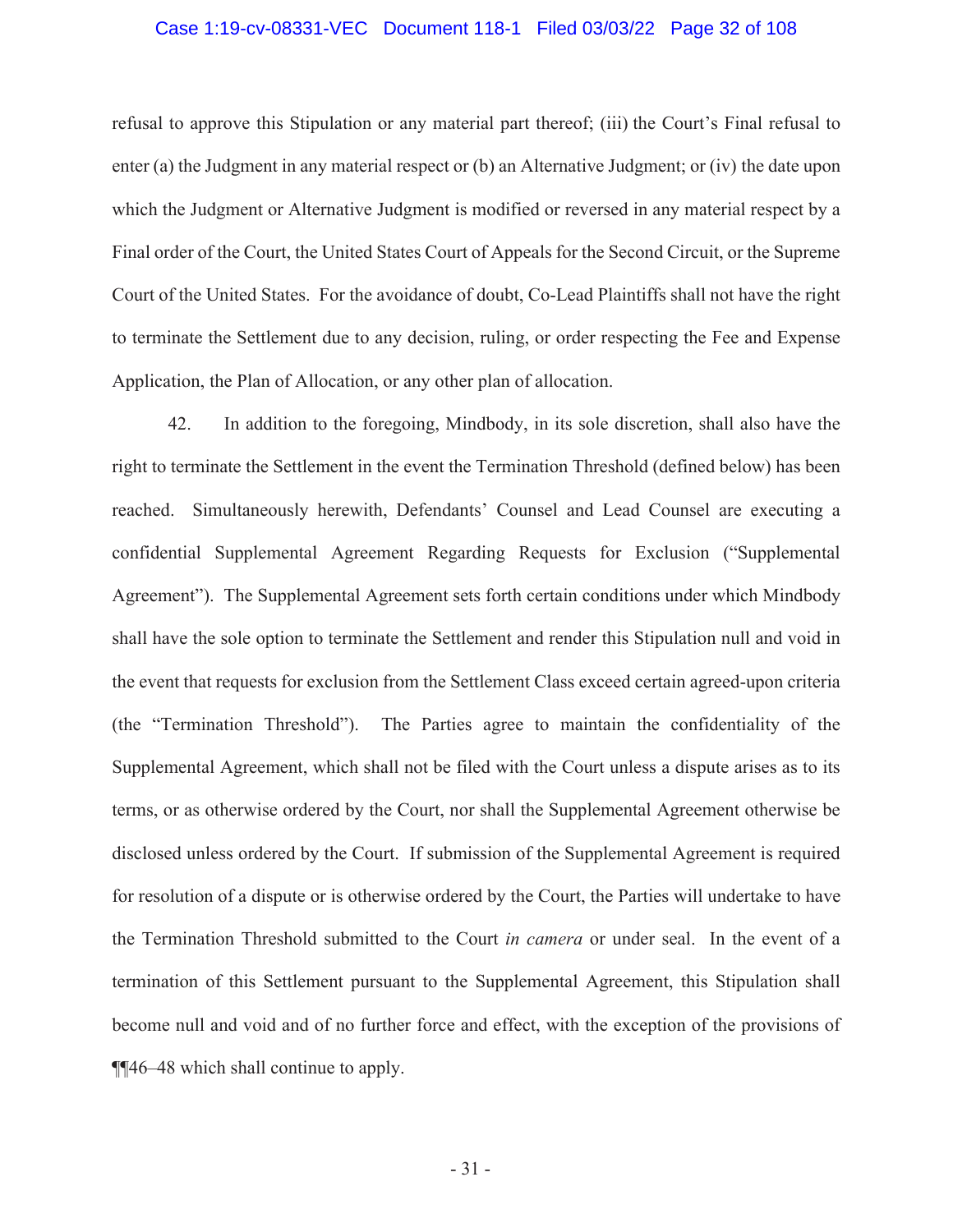## Case 1:19-cv-08331-VEC Document 118-1 Filed 03/03/22 Page 33 of 108

43. The Preliminary Approval Order, attached hereto as Exhibit A, shall provide that requests for exclusion shall be received no later than twenty-one (21) calendar days prior to the Settlement Hearing. Upon receiving any request for exclusion pursuant to the Notice, Lead Counsel shall promptly, and in no event no later than five (5) calendar days after receiving a request for exclusion or fifteen (15) calendar days prior to the Settlement Hearing, whichever is earlier, notify Defendants' Counsel of such request for exclusion and provide copies of such request for exclusion and any documentation accompanying it by email.

44. In addition to all of the rights and remedies that Co-Lead Plaintiffs have under the terms of this Stipulation, Co-Lead Plaintiffs shall also have the right to terminate the Settlement in the event that the Settlement Amount has not been paid in the time period provided for in ¶6 above, by providing written notice of the election to terminate to all other Parties and, thereafter, there is a failure to pay the Settlement Amount within fourteen (14) calendar days of such written notice.

45. If, before the Settlement becomes Final, any Defendant files for protection under the Bankruptcy Code or any similar law or a trustee, receiver, conservator, or other fiduciary is appointed under Bankruptcy, or any similar law, and in the event of the entry of a final order of a court of competent jurisdiction determining the transfer of money or any portion thereof to the Settlement Fund by or on behalf of such Defendant to be a preference, voidable transfer, fraudulent transfer, or similar transaction and any portion thereof is required to be returned, and such amount is not promptly deposited into the Settlement Fund by others, then, at the election of Co-Lead Plaintiffs, the Parties shall jointly move the Court to vacate and set aside the releases given and the Judgment or Alternative Judgment entered in favor of that Defendant and that Defendant and Co-Lead Plaintiffs and the members of the Settlement Class shall be restored to their litigation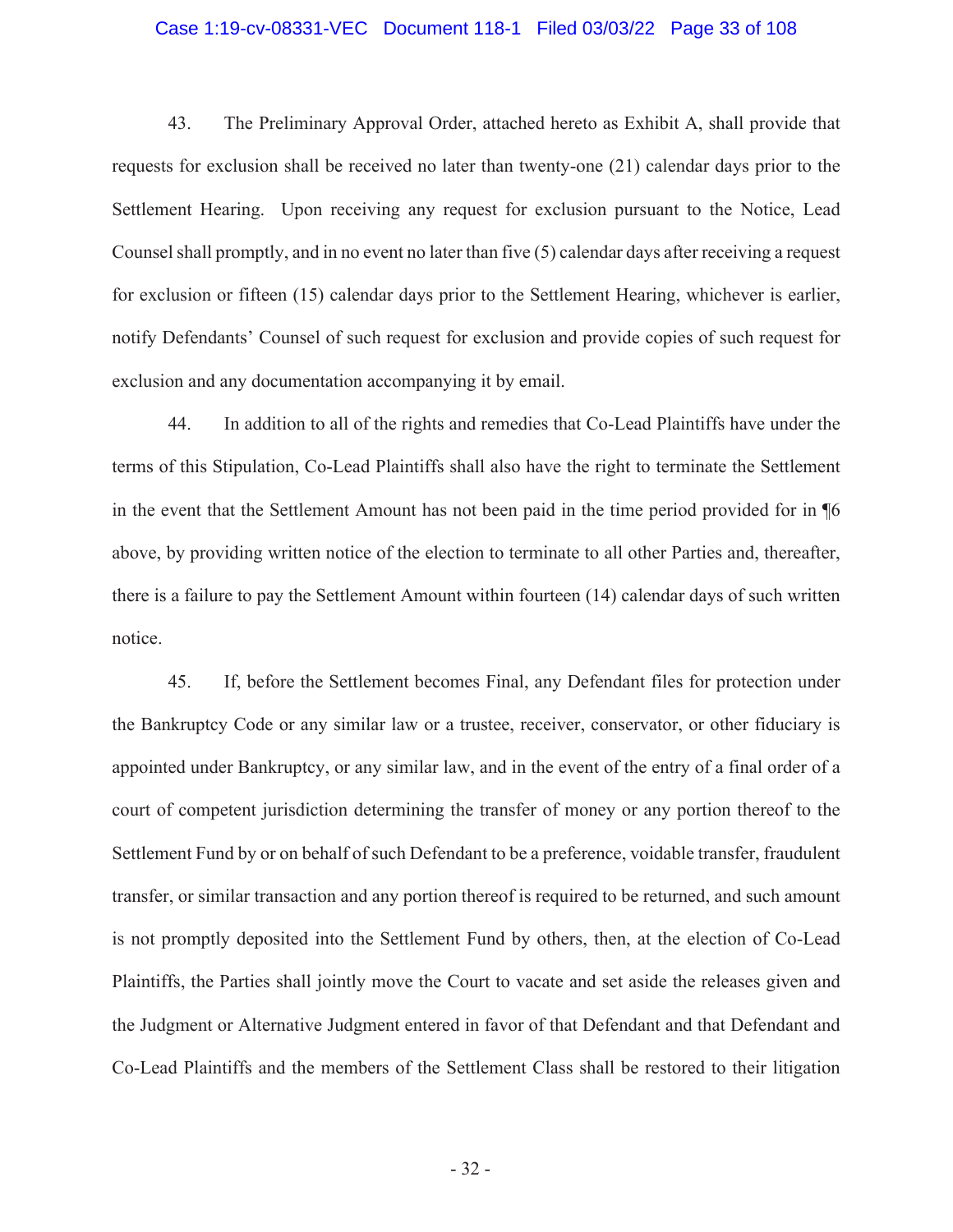#### Case 1:19-cv-08331-VEC Document 118-1 Filed 03/03/22 Page 34 of 108

positions as of December 2, 2021. All releases and the Judgment or Alternative Judgment as to other Defendants shall remain unaffected.

(a) Mindbody warrants, as to the payments it makes as to itself and the payments made on Defendants' behalf, pursuant to this Stipulation, that, at the time of such payment, it will not be insolvent, nor will payment render it insolvent, within the meaning of and/or for the purposes of the United States Bankruptcy Code, including Sections 101 and 547 thereof.

46. If an option to withdraw from and terminate this Stipulation and Settlement arises under any of ¶¶41–45 above: (i) neither Defendants nor Co-Lead Plaintiffs (as the case may be) will be required for any reason or under any circumstance to exercise that option; and (ii) any exercise of that option shall be made in good faith, but in the sole and unfettered discretion of Defendants or Co-Lead Plaintiffs, as applicable.

47. With the exception of the provisions of ¶¶46–48 which shall continue to apply, in the event the Settlement is terminated as set forth herein or cannot become effective for any reason, then the Settlement shall be without prejudice, and none of its terms shall be effective or enforceable except as specifically provided herein; the Parties shall be deemed to have reverted to their respective litigation positions in the Action as of December 2, 2021; the Parties shall move to vacate the stipulation of voluntary dismissal as to defendant White and he shall be restored as a defendant in the Action as of December 2, 2021; and, except as specifically provided herein, the Parties shall proceed in all respects as if this Stipulation, the stipulation of voluntary dismissal of defendant White, and all related orders had not been entered. In such event, this Stipulation, and any aspect of the discussions or negotiations leading to this Stipulation shall not be admissible in this Action or any other action and shall not be used against or to the prejudice of Defendants or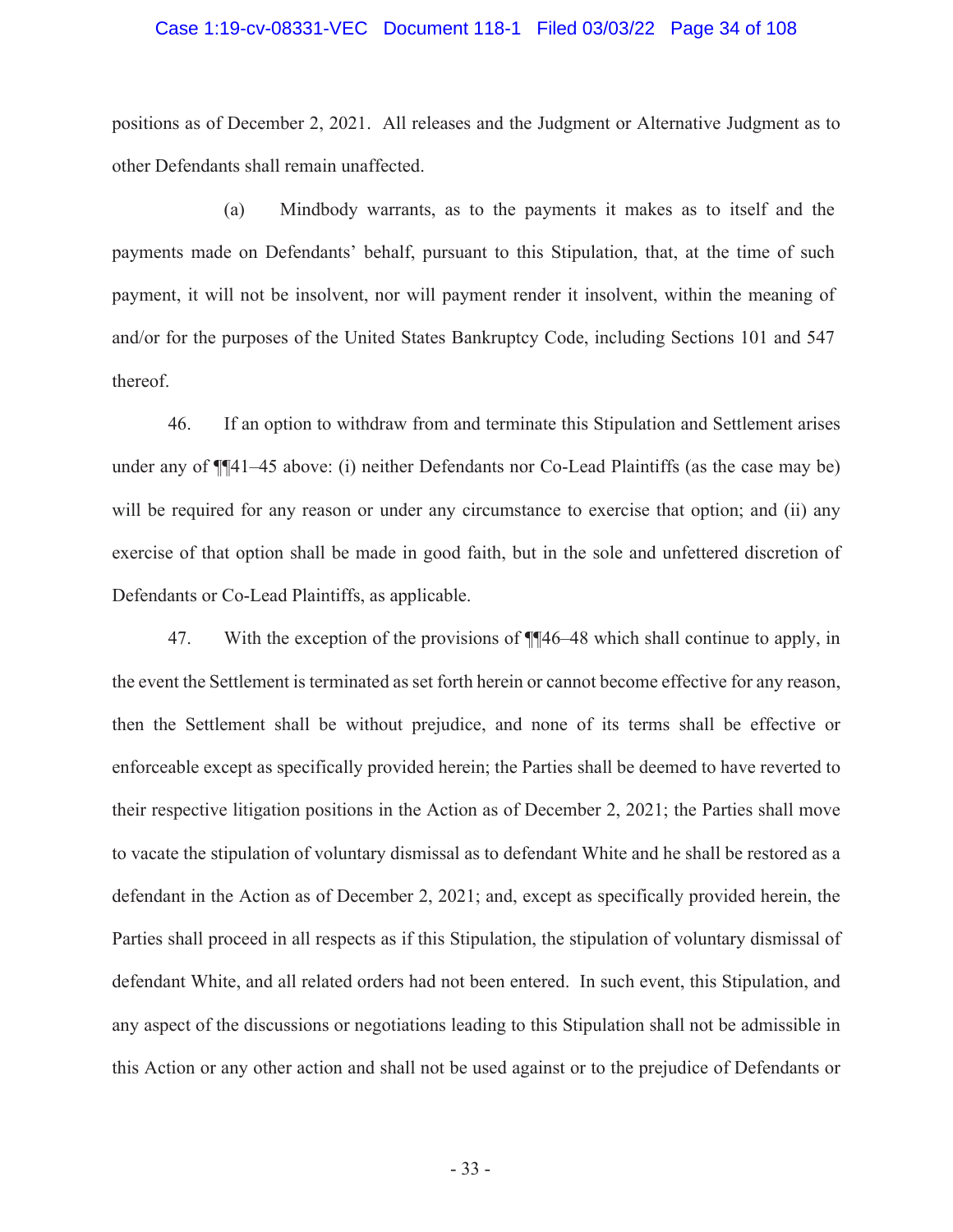#### Case 1:19-cv-08331-VEC Document 118-1 Filed 03/03/22 Page 35 of 108

against or to the prejudice of Co-Lead Plaintiffs, in any court filing, deposition, at trial, or otherwise.

48. In the event the Settlement is terminated, as provided herein, or fails to become effective, any portion of the Settlement Amount previously paid into the Escrow Account, together with any earnings thereon, less any Taxes paid or due, less Notice and Administration Expenses actually incurred and paid or payable from the Settlement Amount, shall be returned to those who funded the Settlement Amount within thirty (30) calendar days after written notification of such event in accordance with instructions provided by Defendants' Counsel to Lead Counsel. Lead Counsel or its designees shall apply for any tax refund owed on the amounts in the Escrow Account and pay the proceeds, after any deduction of any fees or expenses incurred in connection with such application(s), of such refund to those who funded the Settlement or as otherwise directed by Defendants.

# **NO ADMISSION**

49. Except as set forth in ¶50 below, this Stipulation, whether or not consummated, and whether or not approved by the Court, and any discussion, negotiation, proceeding, or agreement relating to the Stipulation, the Settlement, and any matter arising in connection with settlement discussions or negotiations, proceedings, or agreements, shall not be offered or received against or to the prejudice of the Parties or their respective counsel, for any purpose other than in an action to enforce the terms hereof, and in particular:

(a) do not constitute, and shall not be offered or received against or to the prejudice of any of the Released Defendant Parties as evidence of, or construed as, or deemed to be evidence of any presumption, concession, or admission by any of the Released Defendant Parties with respect to the truth of any allegation by Co-Lead Plaintiffs or the Settlement Class,

- 34 -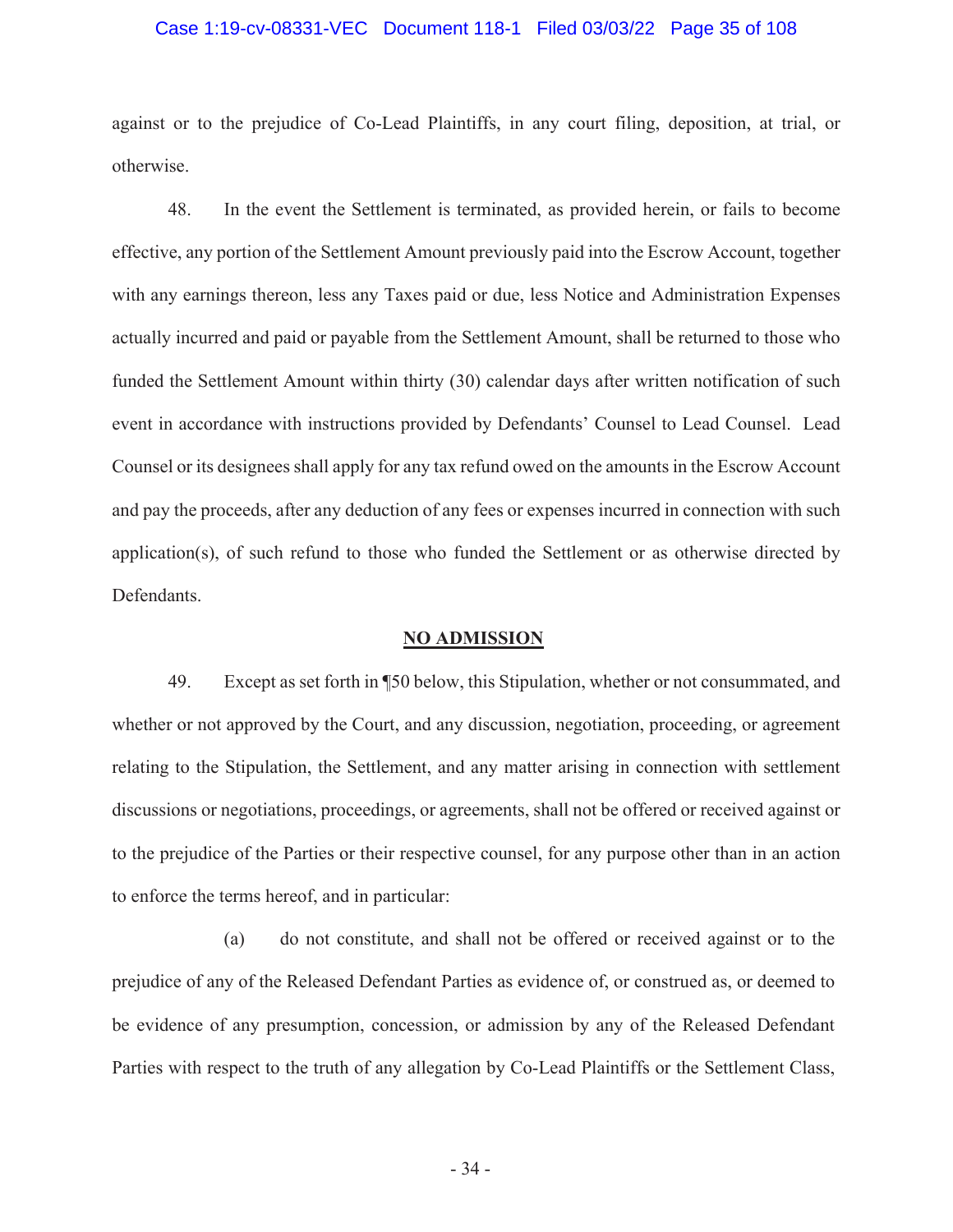#### Case 1:19-cv-08331-VEC Document 118-1 Filed 03/03/22 Page 36 of 108

or the validity of any claim that has been or could have been asserted in the Action or in any litigation, including but not limited to the Released Plaintiff's Claims, or of any liability, damages, negligence, fault or wrongdoing of any of the Released Defendant Parties or any person or entity whatsoever;

(b) do not constitute, and shall not be offered or received against or to the prejudice of any of the Released Defendant Parties as evidence of a presumption, concession, or admission of any fault, misrepresentation, or omission with respect to any statement or written document approved or made by Defendants, or against or to the prejudice of Co-Lead Plaintiffs, or any other member of the Settlement Class as evidence of any infirmity in the claims of Co-Lead Plaintiff, or the other members of the Settlement Class;

(c) do not constitute, and shall not be offered or received against or to the prejudice of any of the Released Defendant Parties, Co-Lead Plaintiffs, any other member of the Settlement Class, or their respective counsel, as evidence of a presumption, concession, or admission with respect to any liability, damages, negligence, fault, infirmity, or wrongdoing, or in any way referred to for any other reason against or to the prejudice of any of the Released Defendant Parties, Co-Lead Plaintiffs, other members of the Settlement Class, or their respective counsel, in any other civil, criminal, or administrative action or proceeding, other than such proceedings as may be necessary to effectuate the provisions of this Stipulation;

(d) do not constitute, and shall not be construed against any of the Released Defendant Parties, Co-Lead Plaintiffs, or any other member of the Settlement Class, as an admission or concession that the consideration to be given hereunder represents the amount that could be or would have been recovered after trial; and

- 35 -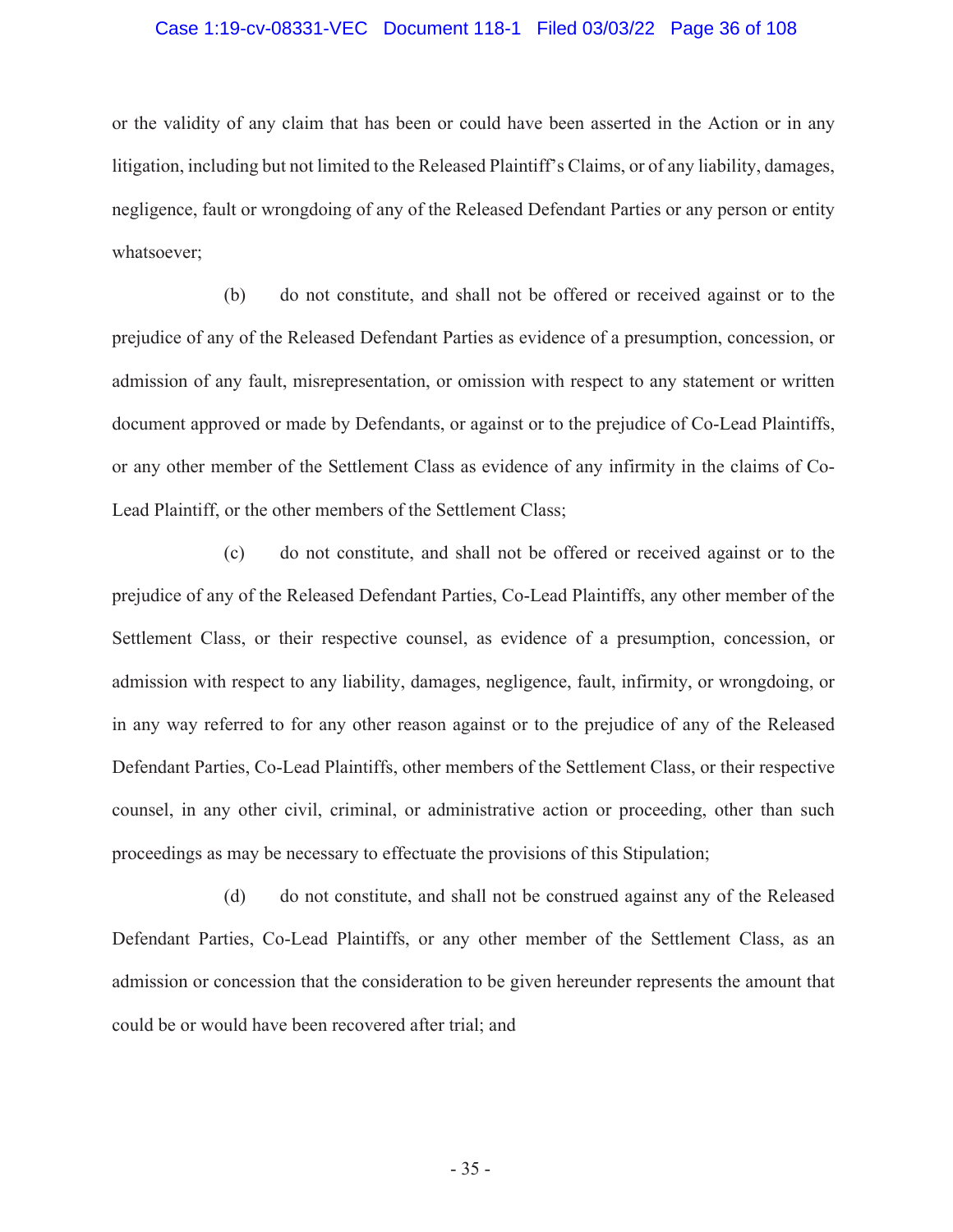#### Case 1:19-cv-08331-VEC Document 118-1 Filed 03/03/22 Page 37 of 108

(e) do not constitute, and shall not be construed as or received in evidence as an admission, concession, or presumption against Co-Lead Plaintiffs or any other member of the Settlement Class that any of their claims are without merit or infirm or that damages recoverable under the Complaint would not have exceeded the Settlement Amount.

50. Notwithstanding ¶49 above, the Parties, and their respective counsel, may file this Stipulation and/or the Judgment or Alternative Judgment in any action that may be brought against them in order to support a defense or counterclaim based on principles of *res judicata*, collateral estoppel, release, statute of limitations, statute of repose, good-faith settlement, judgment bar or reduction, or any theory of claim preclusion or issue preclusion or similar defense or counterclaim, or to effectuate any liability protection granted them under any applicable insurance policy. The Parties may file this Stipulation and/or the Judgment or Alternative Judgment in any action that may be brought to enforce the terms of this Stipulation and/or the Judgment or Alternative Judgment. All Parties submit to the jurisdiction of the Court for purposes of implementing and enforcing the Settlement.

#### **MISCELLANEOUS PROVISIONS**

51. All of the exhibits to the Stipulation (except any plan of allocation to the extent incorporated in those exhibits), and the Supplemental Agreement are material and integral parts hereof and are fully incorporated herein by this reference.

52. The Parties intend this Stipulation and the Settlement to be the full, final, and complete resolution of all claims asserted or that could have been asserted by the Parties with respect to the Released Plaintiff's Claims and Released Defendants' Claims. Accordingly, the Parties agree not to assert in any forum that the Action was brought, prosecuted, or defended in bad faith or without a reasonable basis. The Parties and their respective counsel agree that each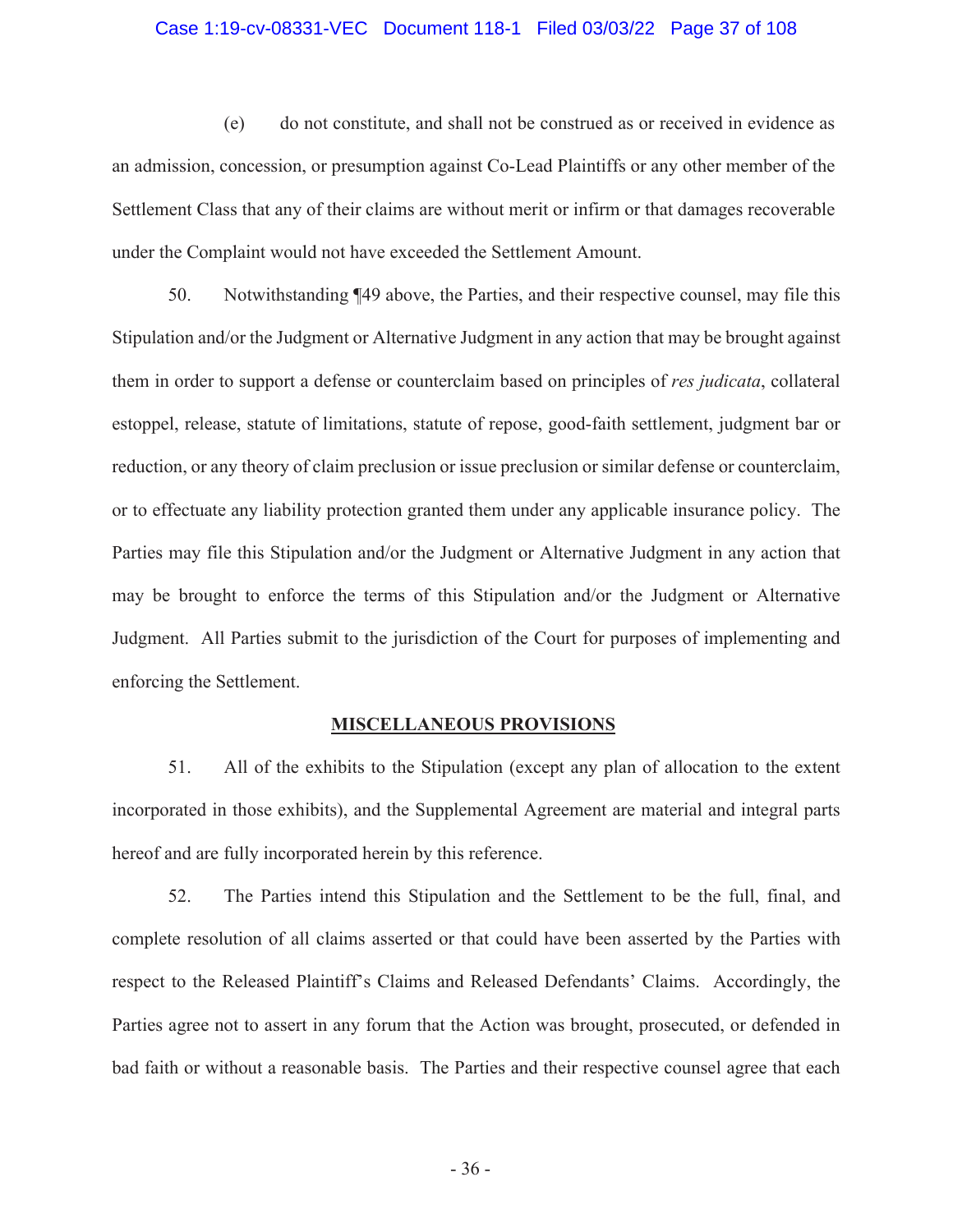#### Case 1:19-cv-08331-VEC Document 118-1 Filed 03/03/22 Page 38 of 108

has complied fully with Rule 11 of the Federal Rules of Civil Procedure in connection with the maintenance, prosecution, defense, and settlement of the Action and shall not make any application for sanctions, pursuant to Rule 11 or other court rule or statute, with respect to any claim or defense in this Action. The Parties agree that the amount paid and the other terms of the Settlement were negotiated at arm's-length and in good faith by the Parties and their respective counsel, including through a mediation process, and reflect a settlement that was reached voluntarily based upon adequate information and after consultation with experienced legal counsel, who were fully competent to assess the strengths and weaknesses of their respective clients' claims or defenses.

53. This Stipulation, along with its exhibits and the Supplemental Agreement may not be modified or amended, nor may any of its provisions be waived, except by a writing signed on behalf of both Co-Lead Plaintiffs and Defendants (or their successors-in-interest) by counsel for the Parties hereto, or their successors, that are materially and adversely affected by the modification, amendment, or waiver.

54. The headings herein are used for the purpose of convenience only and are not meant to have legal effect.

55. The administration and consummation of the Settlement as embodied in this Stipulation shall be under the authority of the Court, and the Court shall retain jurisdiction for the purpose of entering orders providing for awards of attorneys' fees and Litigation Expenses and implementing and enforcing the terms of this Stipulation.

56. The waiver by one Party of any breach of this Stipulation by any other Party shall not be deemed a waiver by any other Party, or a waiver by any Party, of any other prior or subsequent breach of this Stipulation.

- 37 -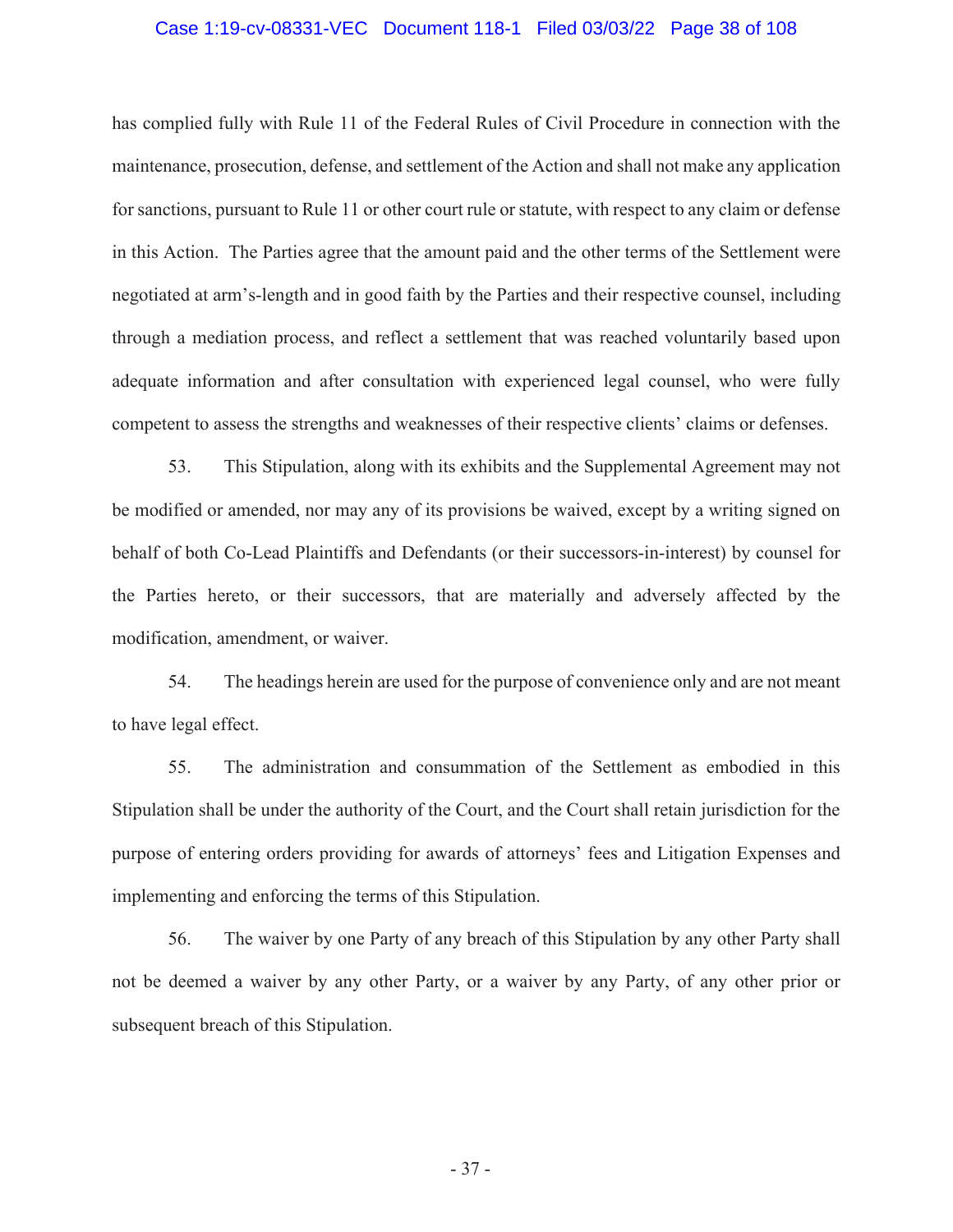#### Case 1:19-cv-08331-VEC Document 118-1 Filed 03/03/22 Page 39 of 108

57. This Stipulation, its exhibits, and the Supplemental Agreement constitute the entire agreement among the Parties concerning the Settlement as against the Defendants, and no representation, warranty, or inducement has been made by any Party concerning this Stipulation and its exhibits other than those contained and memorialized in such documents.

58. Nothing in the Stipulation, or the negotiations relating thereto, is intended to or shall be deemed to constitute a waiver of any applicable privilege or immunity, including, without limitation, attorney-client privilege, joint defense privilege, or work product protection.

59. Without further order of the Court, the Parties may agree to reasonable extensions of time to carry out any of the provisions of this Stipulation.

60. All designations and agreements made, or orders entered during the course of the Action relating to the confidentiality of documents or information shall survive this Stipulation.

61. This Stipulation may be executed in one or more counterparts. All executed counterparts and each of them shall be deemed to be one and the same instrument. Signatures sent by facsimile or via e-mail in pdf format shall be deemed originals.

62. This Stipulation shall be binding when signed, but the Settlement shall be effective upon the entry of the Judgment or Alternative Judgment and the payment in full of the Settlement Amount, subject only to the condition that the Effective Date will have occurred.

63. This Stipulation shall be binding upon, and inure to the benefit of, the successors and assigns of the Parties.

64. The construction, interpretation, operation, effect, and validity of this Stipulation, the Supplemental Agreement, and all documents necessary to effectuate the Settlement, shall be governed by the laws of the State of New York without regard to conflicts of laws, except to the extent that federal law requires that federal law govern.

- 38 -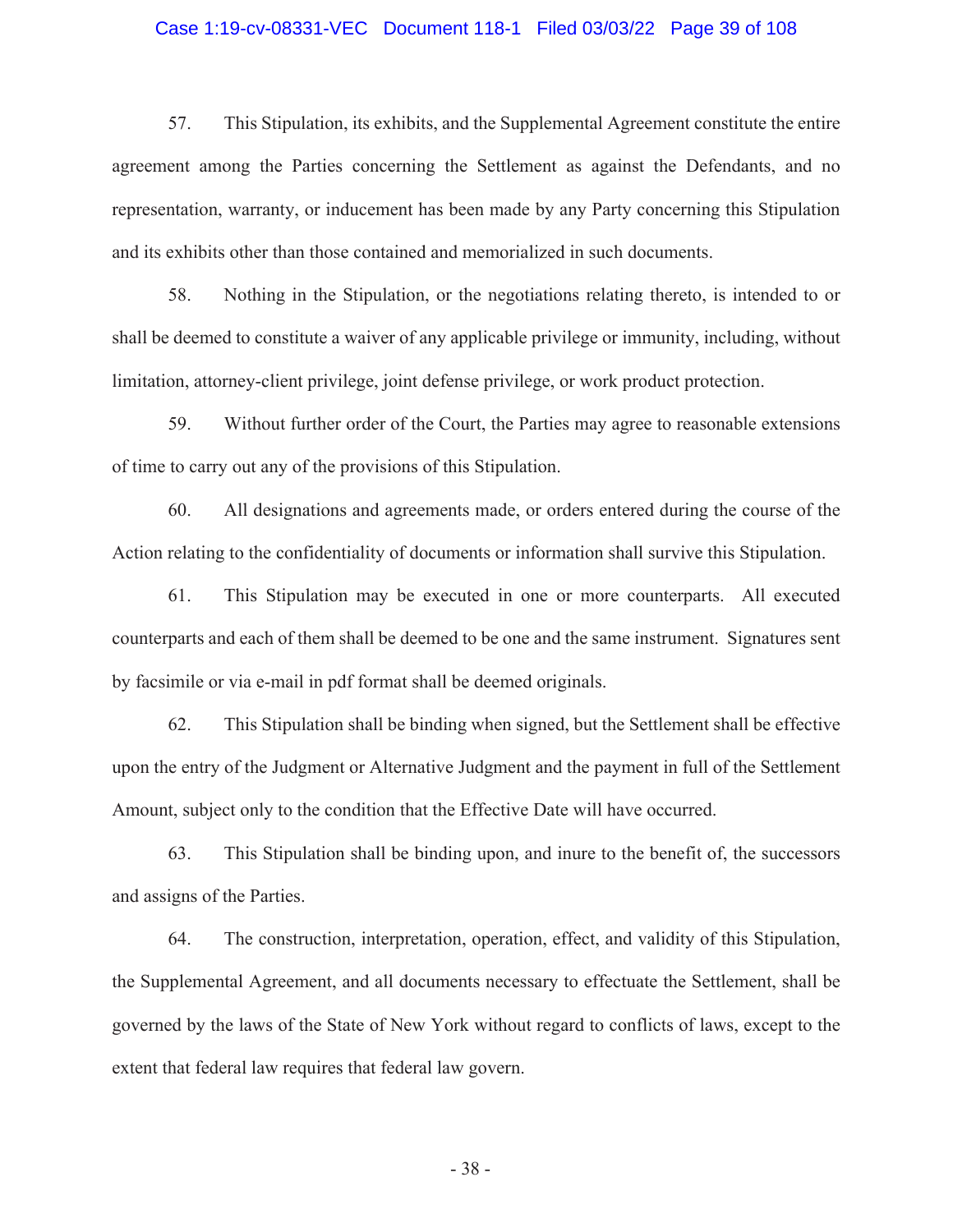#### Case 1:19-cv-08331-VEC Document 118-1 Filed 03/03/22 Page 40 of 108

65. This Stipulation shall not be construed more strictly against one Party than another merely by virtue of the fact that it, or any part of it, may have been prepared by counsel for one of the Parties, it being recognized that it is the result of arm's-length negotiations among the Parties, and all Parties have contributed substantially and materially to the preparation of this Stipulation.

66. All counsel and any other person executing this Stipulation and any of the exhibits hereto, or any related Settlement document, warrant and represent that they have the full authority to do so, and that they have the authority to take appropriate action required or permitted to be taken pursuant to the Stipulation to effectuate its terms.

67. The Parties and their respective counsel agree to cooperate fully with one another in promptly applying for preliminary approval by the Court of the Settlement and for the scheduling of a hearing for consideration of Final approval of the Settlement and Lead Counsel's Fee and Expense Application, and to agree promptly upon and execute all such other documentation as reasonably may be required to obtain Final approval by the Court of the Settlement.

68. If any disputes arise out of the finalization of the Settlement documentation or the Settlement itself prior to joint submission to the Court of the application for preliminary approval of the Settlement as set forth in ¶36 above, those disputes (after good faith attempts at resolution between the Parties) will be resolved by the Mediator first by way of expedited telephonic mediation and, if unsuccessful, then by final, binding, non-appealable resolution by the Mediator.

69. Except as otherwise provided herein, each Party shall bear its own costs.

70. Whether or not the Stipulation is approved by the Court and whether or not the Stipulation is consummated, the Parties and their counsel shall use their best efforts to keep all negotiations, discussions, acts performed, drafts, and proceedings in connection with negotiating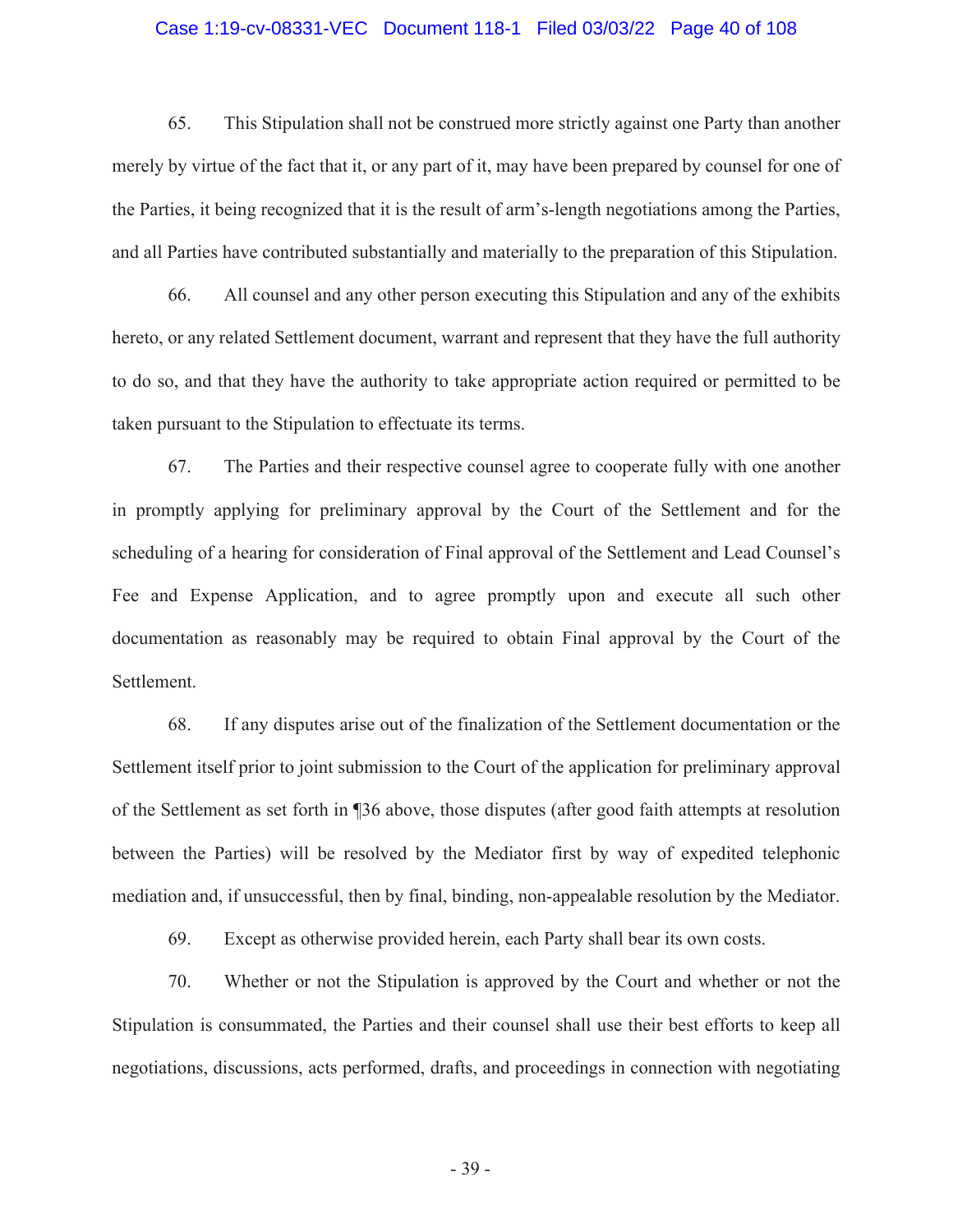### Case 1:19-cv-08331-VEC Document 118-1 Filed 03/03/22 Page 41 of 108

the Stipulation confidential, unless disclosure is compelled by the Court or required under applicable laws, rules, or regulations. Notwithstanding the foregoing, the Parties agree that this Stipulation may be filed publicly via ECF as part of any motion for preliminary approval of the Settlement.

All agreements made and orders entered during the course of this Action relating 71. to the confidentiality of information shall survive this Settlement.

The Parties further understand and agree that Defendants deny all of the Settlement 72. Class and Co-Lead Plaintiffs' claims and material allegations asserted in this proceeding; and that the Parties shall, in good faith, communicate the terms of the Settlement in a manner that is consistent with the fact that no adjudication of fault was made by any court or jury.

Except as otherwise provided herein and by the Court to Lead Counsel from the 73. Settlement Amount, each Party shall bear its own costs and legal fees.

IN WITNESS WHEREOF, the Parties have caused this Stipulation to be executed, by their duly authorized attorneys, as of March 3, 2022.

#### **LABATON SUCHAROW LLP**

Villega

Carol C. Villegas David J. Schwartz Jake Bissell-Linsk **Charles Farrell** 140 Broadway New York, NY 10005 Telephone: (212) 907-0700 Facsimile: (212) 818-0477 cvillegas@labaton.com dschwartz@labaton.com

**KIRKLAND & ELLIS LLP** 

Matthéw Solum, P.C. John Del Monaco 601 Lexington Avenue New York, NY 10022 Telephone: (212) 446-4800 Facsimile: (212) 446-4900 matthew.solum@kirkland.com iohn.delmonaco@kirkdland.com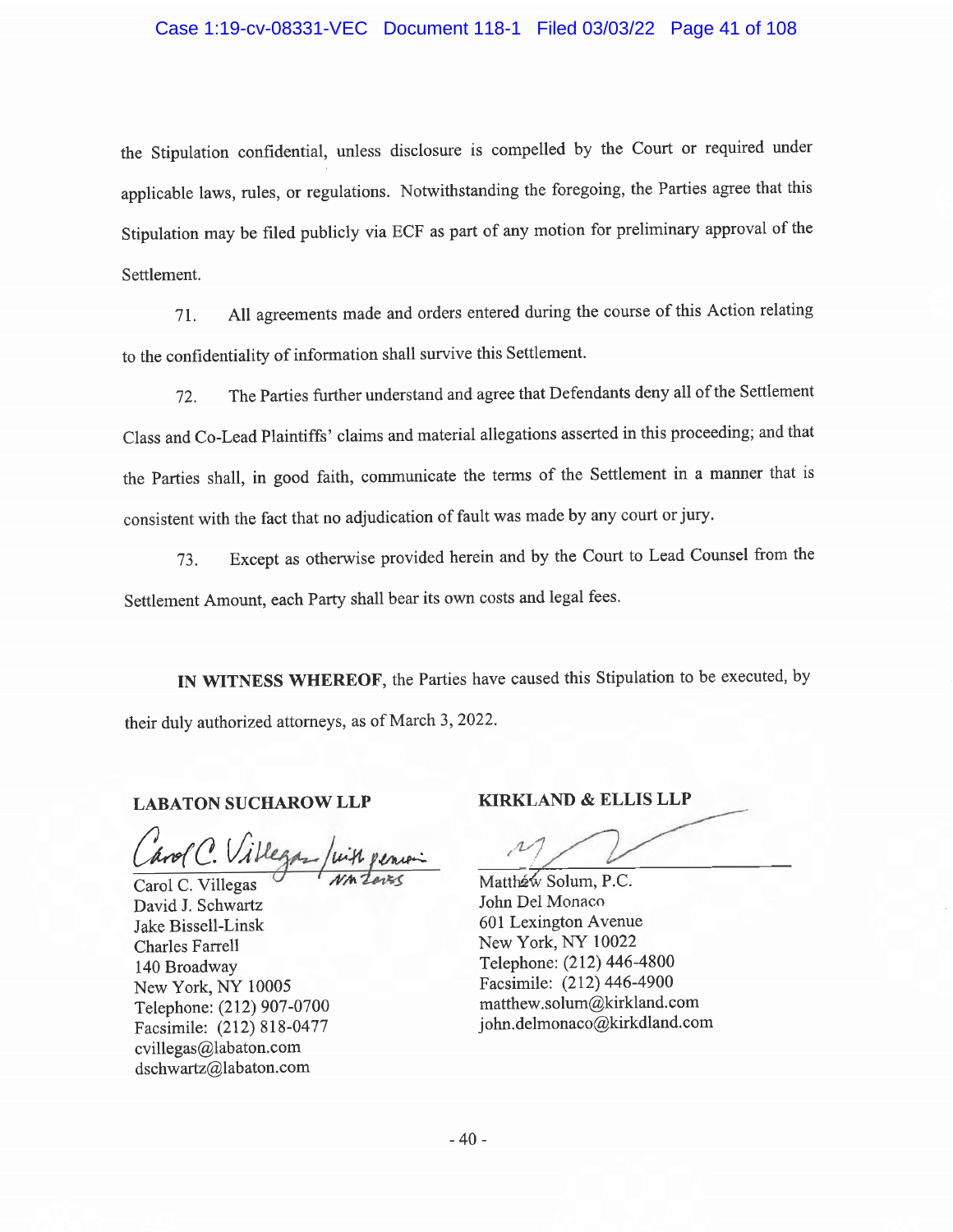jbissell-linsk@labaton.com cfarrell@labaton.com

Counsel for Defendants Mindbody, Inc., Richard L. Stollmeyer, and Brett White

Counsel for Co-Lead Plaintiffs Walleye Trading LLC and Walleye Opportunities Master Fund Ltd and the Proposed Settlement Class

**COOLEY LLP** 

Santen

Sarah Lightdale 55 Hudson Yards, 44th Floor New York, NY 10001 Telephone: (212) 479-6000 Facsimile: (212) 479-6275 slightdale@cooley.com

Counsel for Defendant Eric Liaw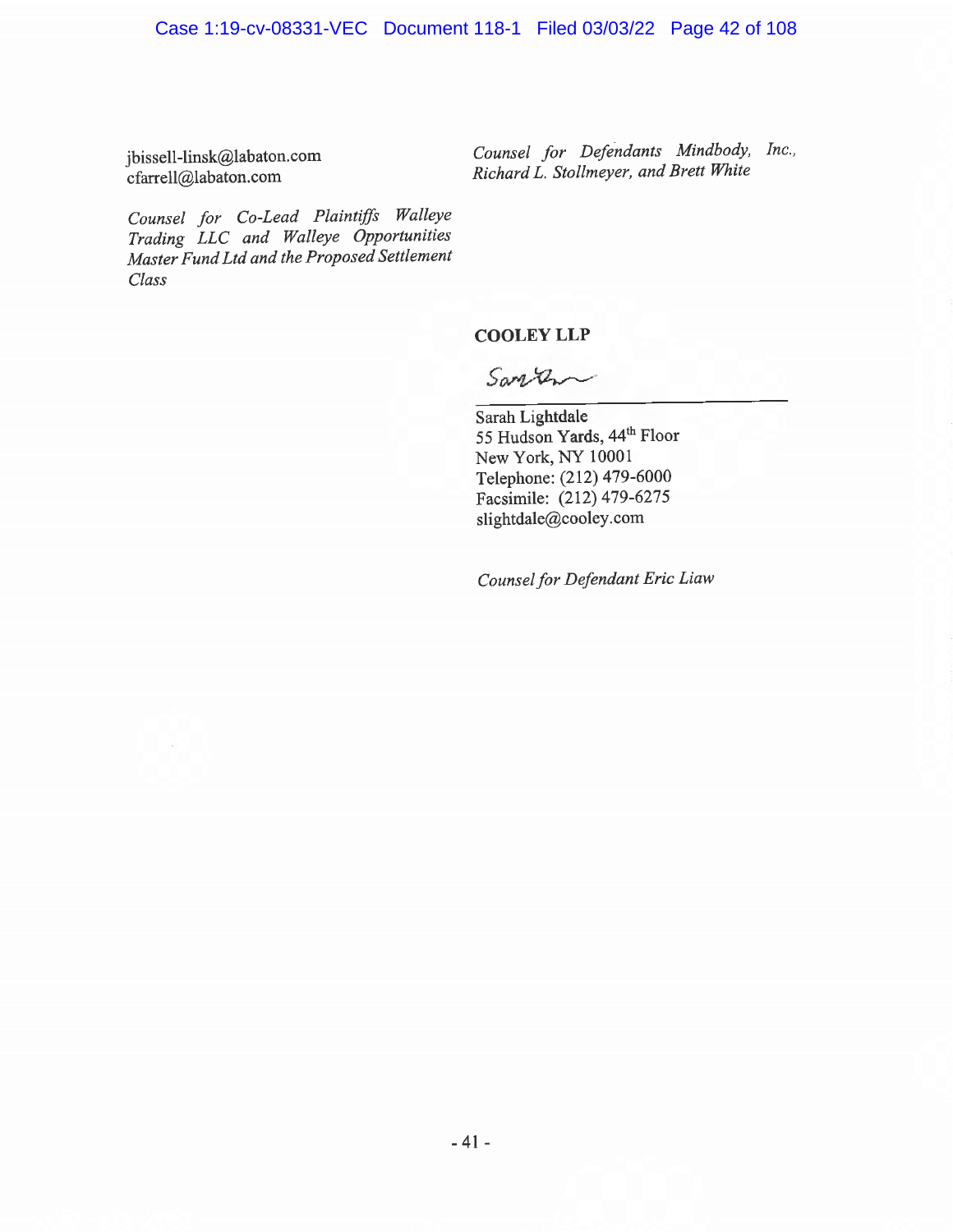# **Exhibit A**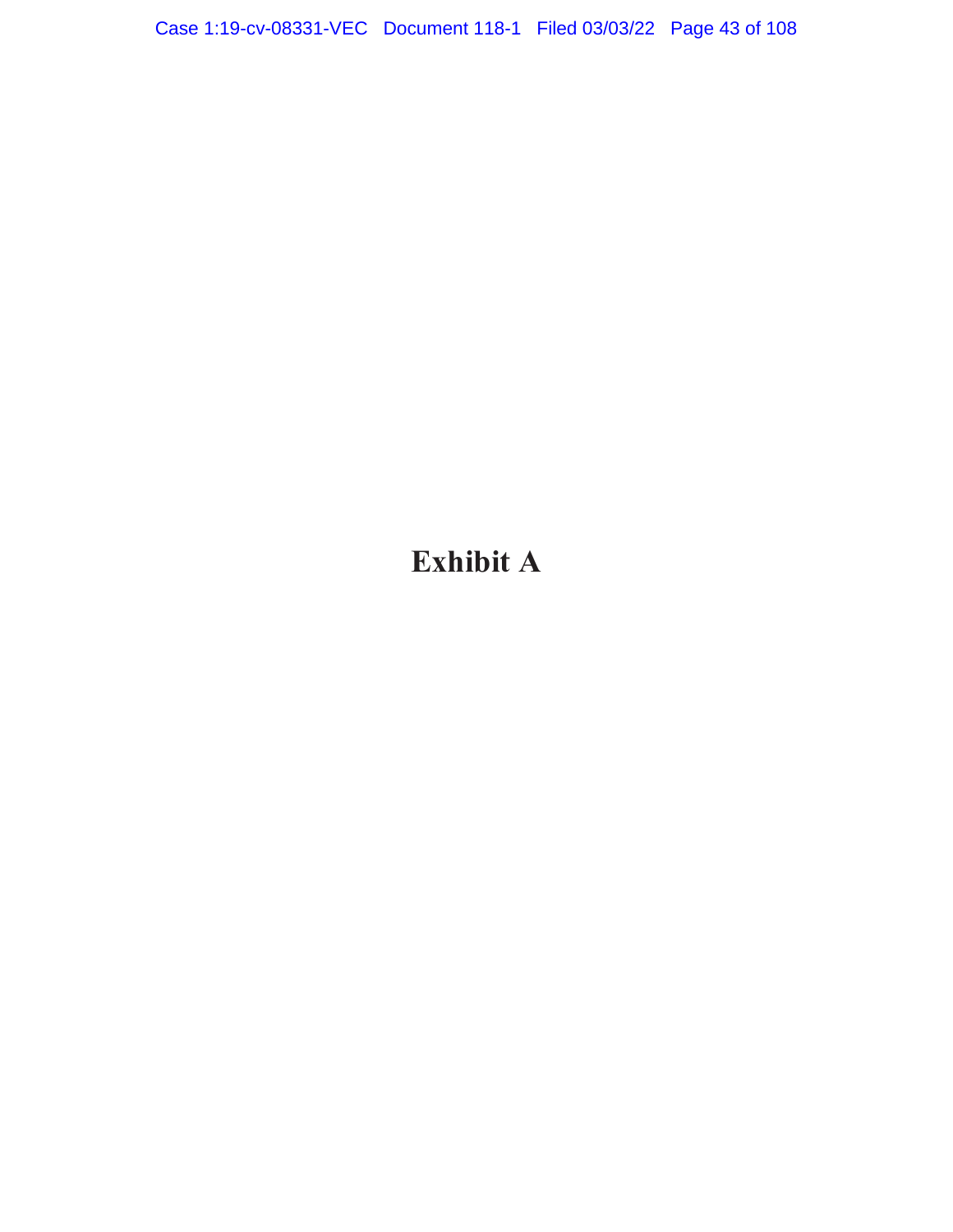# **UNITED STATES DISTRICT COURT SOUTHERN DISTRICT OF NEW YORK**

IN RE MINDBODY, INC. SECURITIES LITIGATION

Civil Action No. 1:19-cv-08331-VEC

# **[PROPOSED] ORDER GRANTING PRELIMINARY APPROVAL OF CLASS ACTION SETTLEMENT, APPROVING FORM AND MANNER OF NOTICE, AND SETTING DATE FOR HEARING ON FINAL APPROVAL OF SETTLEMENT**

# **WHEREAS:**

A. On March 3, 2022 Walleye Trading LLC and Walleye Opportunities Master Fund Ltd. ("Co-Lead Plaintiffs"), on behalf of themselves and all other members of the Settlement Class, on the one hand, and MINDBODY, Inc. ("Mindbody" or the "Company"), Richard L. Stollmeyer, Brett White, and Eric Liaw (collectively, "Defendants"), on the other, entered into a Stipulation and Agreement of Settlement (the "Stipulation") in the above-captioned litigation (the "Action"), which is subject to review under Rule 23 of the Federal Rules of Civil Procedure and which, together with the exhibits thereto, sets forth the terms and conditions of the proposed settlement of the Action and the claims alleged in the Second Amended Class Action Complaint for Violations of the Federal Securities Laws (the "SAC"), filed on August 18, 2021, on the merits and with prejudice (the "Settlement");

B. The Court has reviewed and considered the Stipulation and the accompanying exhibits;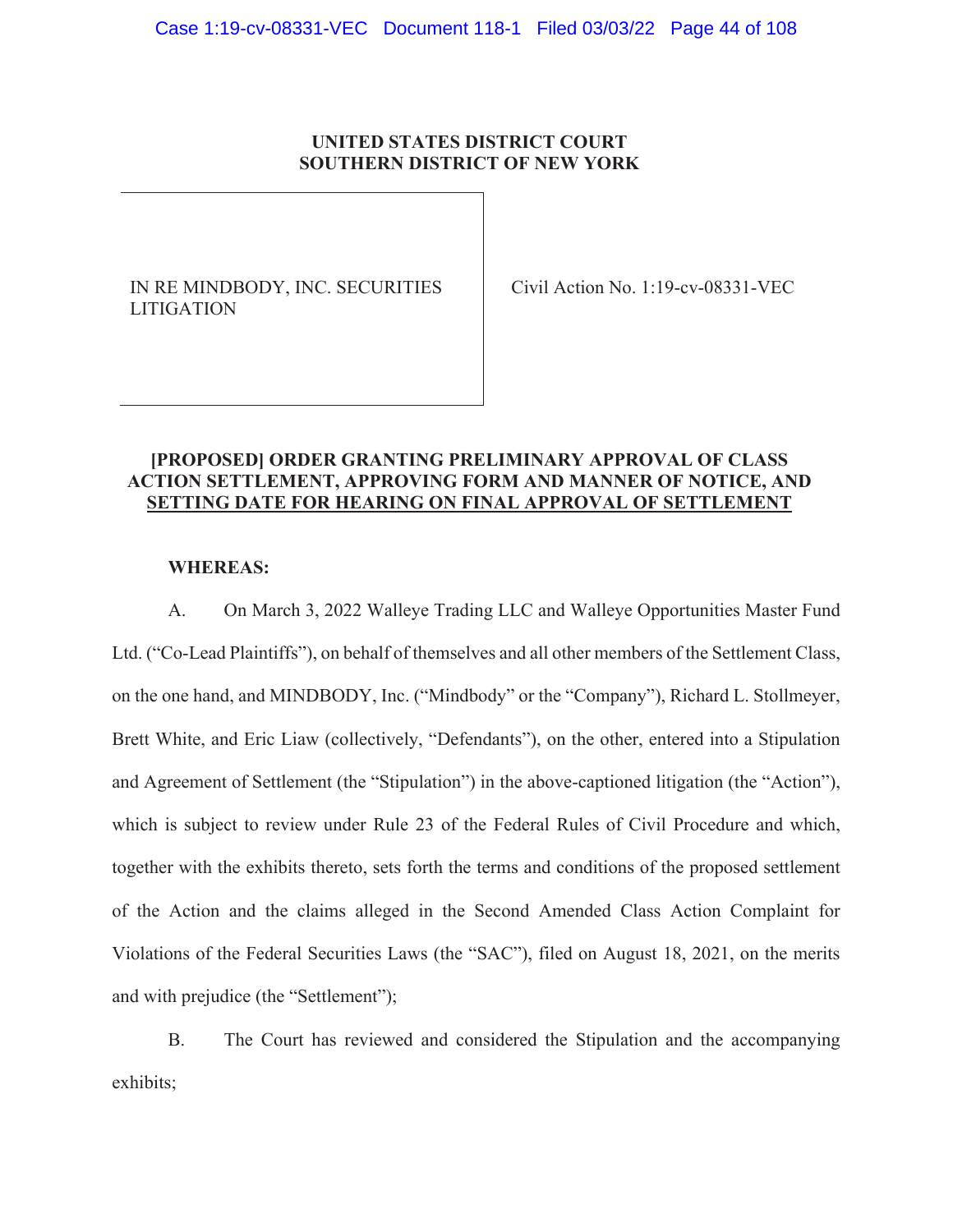#### Case 1:19-cv-08331-VEC Document 118-1 Filed 03/03/22 Page 45 of 108

C. The Parties to the Stipulation have consented to the entry of this order; and

D. All capitalized terms used in this order that are not otherwise defined herein have the meanings defined in the Stipulation.

NOW, THEREFORE, IT IS HEREBY ORDERED, this day of  $\,$ , **2022 that:** 

1. The Court has reviewed the Stipulation and preliminarily finds, pursuant to Federal Rule of Civil Procedure  $23(e)(1)$ , that the Court will likely be able to approve the proposed Settlement as fair, reasonable, and adequate under Federal Rule of Civil Procedure 23(e)(2), subject to further consideration at the Settlement Hearing described below.

2. Pursuant to Rules 23(a) and (b)(3) of the Federal Rules of Civil Procedure, the Court preliminarily certifies, for purposes of the Settlement only, the Settlement Class of: all persons and entities who or which sold shares of the publicly traded Class A common stock of Mindbody during the period from November 6, 2018 through February 15, 2019, inclusive, and were allegedly damaged thereby. Excluded from the Settlement Class are: (i) Defendants; (ii) members of the Immediate Family of any Individual Defendant; (iii) any person who was an officer or director of Mindbody during the Class Period; (iv) any firm or entity in which any Defendant has or had a controlling interest; (v) parents, affiliates, or subsidiaries of Mindbody; and (vi) the legal representatives, agents, heirs, beneficiaries, successors-in-interest, or assigns of any excluded person or entity, in their respective capacity as such. Also excluded from the Settlement Class are those persons who or which have timely and validly sought exclusion from the Settlement Class in accordance with the requirements set forth below and in the Notice.

3. The Court finds and preliminarily concludes that the prerequisites of class action certification under Rules 23(a) and 23(b)(3) of the Federal Rules of Civil Procedures have been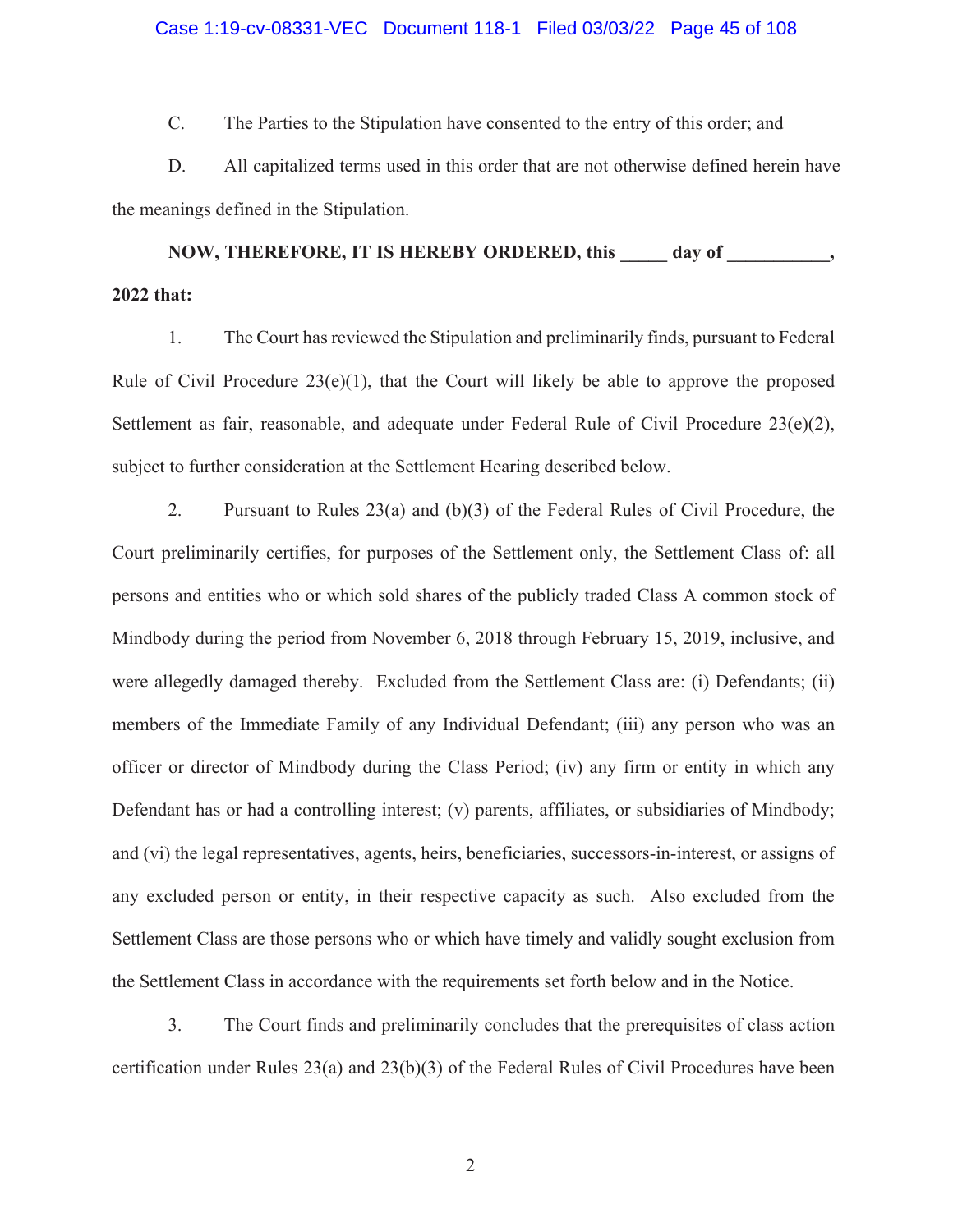#### Case 1:19-cv-08331-VEC Document 118-1 Filed 03/03/22 Page 46 of 108

satisfied for the Settlement Class defined herein and for the purposes of the Settlement only, in that:

(a) the members of the Settlement Class are so numerous that joinder of all Settlement Class Members is impracticable;

(b) there are questions of law and fact common to the Settlement Class Members;

(c) the claims of Co-Lead Plaintiffs are typical of the Settlement Class's claims;

(d) Co-Lead Plaintiffs and Lead Counsel have fairly and adequately represented and protected the interests of the Settlement Class;

(e) the questions of law and fact common to Settlement Class Members predominate over any individual questions; and

(f) a class action is superior to other available methods for the fair and efficient adjudication of the controversy, considering that the claims of Settlement Class Members in the Action are substantially similar and would, if tried, involve substantially identical proofs and may therefore be efficiently litigated and resolved on an aggregate basis as a class action; the amounts of the claims of many of the Settlement Class Members are too small to justify the expense of individual actions; and it does not appear that there is significant interest among Settlement Class Members in individually controlling the litigation of their claims.

4. Pursuant to Rule 23 of the Federal Rules of Civil Procedure, and for purposes of the Settlement only, Walleye Trading LLC and Walleye Opportunities Master Fund Ltd. are preliminarily certified as Class Representatives for the Settlement Class. The law firm of Labaton Sucharow LLP is preliminarily appointed Class Counsel for the Settlement Class.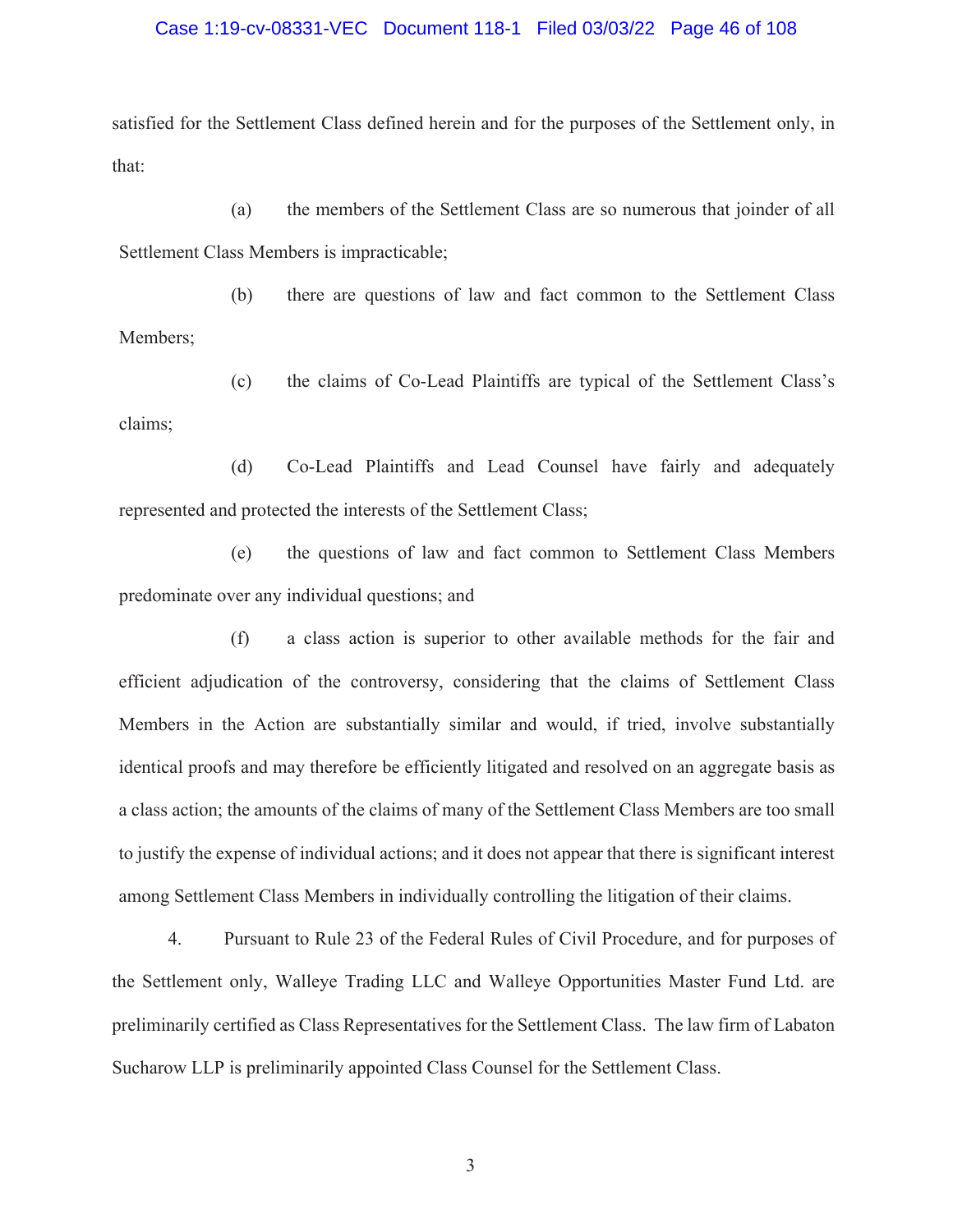#### Case 1:19-cv-08331-VEC Document 118-1 Filed 03/03/22 Page 47 of 108

5. A hearing (the "Settlement Hearing") pursuant to Rule 23(e) of the Federal Rules of Civil Procedure is hereby scheduled to be held before the Court, either in person or remotely at the Court's discretion, on \_\_\_\_\_\_\_\_\_\_\_\_, 2022, at \_:\_\_\_\_\_\_\_\_\_.m. for the following purposes:

(a) to determine whether the proposed Settlement is fair, reasonable and adequate, and should be approved by the Court;

(b) to determine whether the proposed Final Order and Judgment ("Judgment") as provided under the Stipulation should be entered, and to determine whether the release by the Settlement Class of the Released Plaintiff's Claims, as set forth in the Stipulation, should be provided to the Released Defendant Parties;

(c) to determine, for purposes of the Settlement only, whether the Settlement Class should be finally certified; whether Co-Lead Plaintiffs should be finally certified as Class Representatives for the Settlement Class; and whether the law firm of Labaton Sucharow LLP should be finally appointed as Class Counsel for the Settlement Class;

(d) to determine whether the proposed Plan of Allocation for the proceeds of the Settlement is fair and reasonable and should be approved by the Court;

(e) to consider Lead Counsel's application for an award of attorneys' fees and Litigation Expenses (which may include an application for an award to Co-Lead Plaintiffs for reimbursement of their reasonable costs and expenses directly related to their representation of the Settlement Class, pursuant to the Private Securities Litigation Reform Act of 1995 ("PSLRA")); and

(f) to rule upon such other matters as the Court may deem appropriate.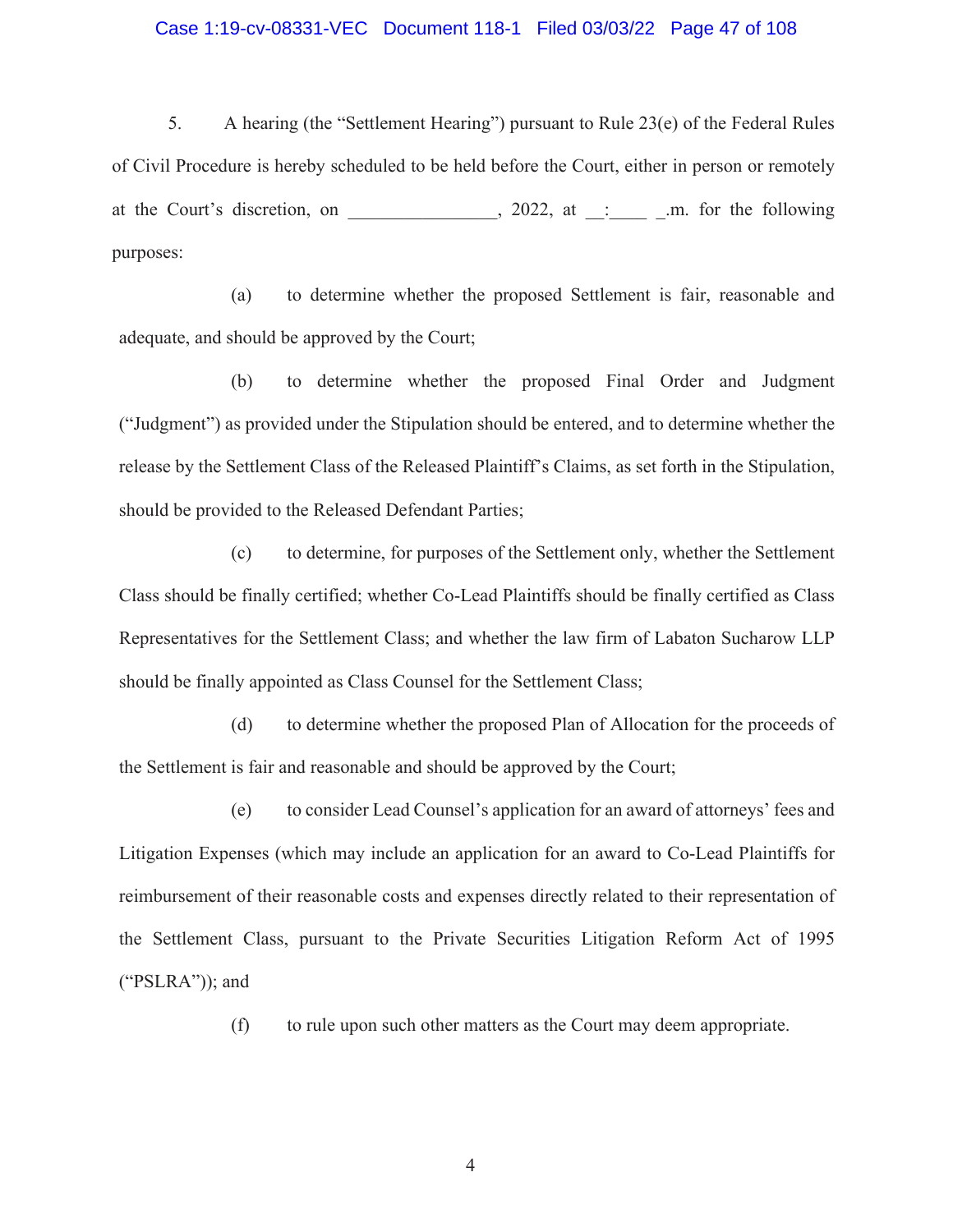#### Case 1:19-cv-08331-VEC Document 118-1 Filed 03/03/22 Page 48 of 108

6. The Court reserves the right to approve the Settlement with or without modification and with or without further notice to the Settlement Class of any kind. The Court further reserves the right to enter the Judgment approving the Settlement regardless of whether it has approved the Plan of Allocation or awarded attorneys' fees and/or expenses. The Court may also adjourn the Settlement Hearing, decide to hold the hearing remotely, or modify any of the dates herein without further individual notice to members of the Settlement Class. Any such changes shall be posted on the website of the Claims Administrator.

7. The Court approves the form, substance and requirements of the Notice of Pendency of Class Action, Proposed Settlement, and Motion for Attorneys' Fees and Expenses (the "Notice") and the Proof of Claim and Release form ("Claim Form"), substantially in the forms annexed hereto as Exhibits 1 and 2, respectively, and finds they: (a) constitute the best notice to Settlement Class Members practicable under the circumstances; (b) are reasonably calculated, under the circumstances, to describe the terms and effect of the Settlement and to apprise Settlement Class Members of their right to object to the proposed Settlement or to exclude themselves from the Settlement Class; (c) are reasonable and constitute due, adequate, and sufficient notice to all persons entitled to receive such notice; and (d) satisfy all applicable requirements of the Federal Rules of Civil Procedure (including Rules  $23(c)$ –(e)), the Due Process Clause of the United States Constitution, Section 21D(a)(7) of the Securities Exchange Act of 1934, 15 U.S.C. § 78u-4(a)(7), as amended by the PSLRA, and the Rules of this Court.

8. The Court approves the retention of Strategic Claims Services as the Claims Administrator. The Claims Administrator shall cause the Notice and the Claim Form, substantially in the forms annexed hereto, to be mailed, by first-class mail, postage prepaid, on or before ten (10) business days after entry of this Preliminary Approval Order ("Notice Date"), to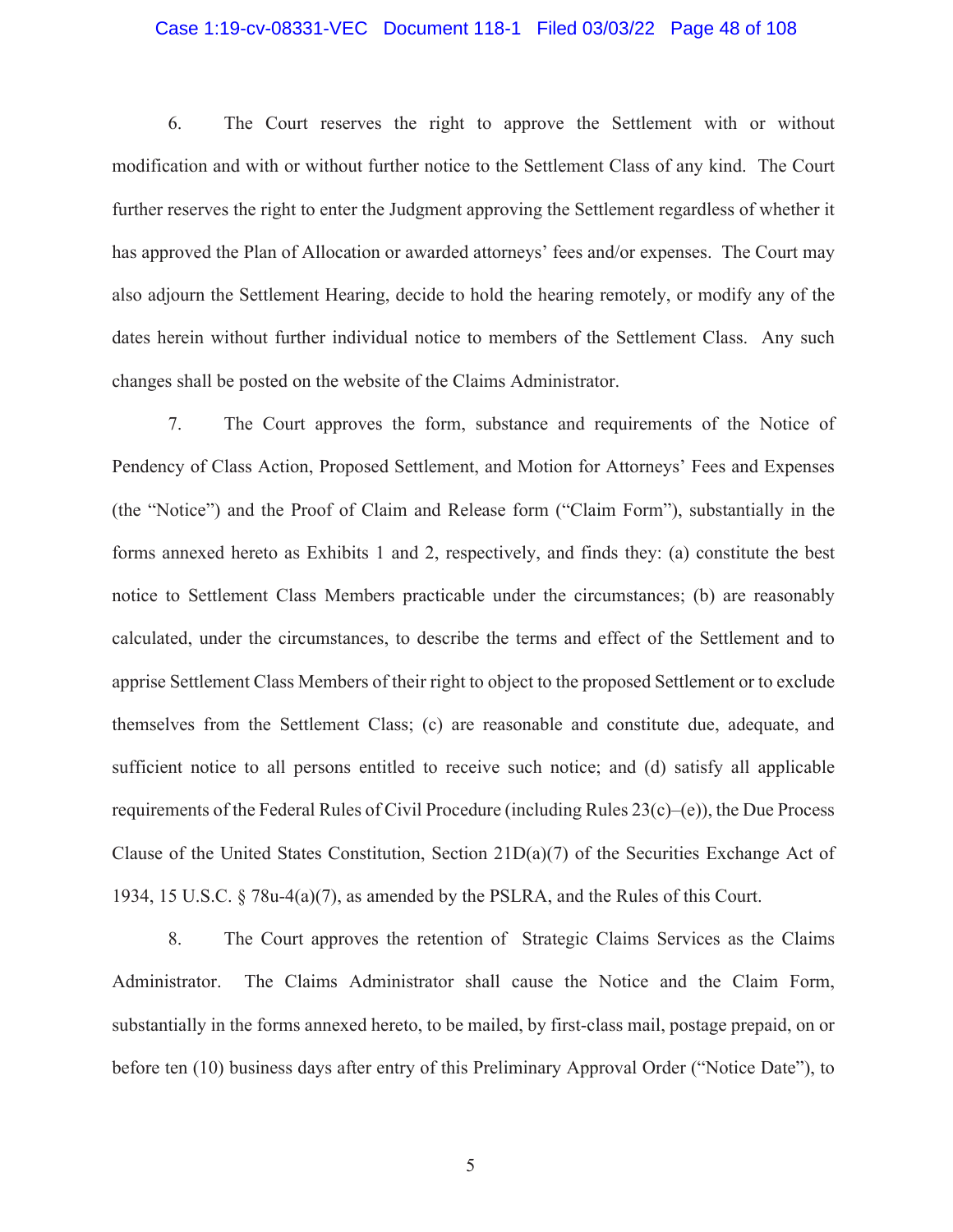#### Case 1:19-cv-08331-VEC Document 118-1 Filed 03/03/22 Page 49 of 108

all Settlement Class Members who can be identified with reasonable effort. Mindbody, to the extent it has not already done so, shall use its best efforts to obtain and provide to Lead Counsel, or the Claims Administrator, at no cost to Lead Counsel or the Claims Administrator, within five (5) business days of entry of this Preliminary Approval Order, records from Mindbody's transfer agent(s) in electronic searchable form, such as Excel, containing the names and addresses of holders and sellers of record of Mindbody Class A common stock during the Class Period, to the extent reasonably available.

9. The Claims Administrator shall use reasonable efforts to give notice to nominees such as custodians, brokerage firms and other persons and entities that sold Mindbody publicly traded Class A common stock during the Class Period as record owners but not as beneficial owners. Such nominees SHALL EITHER: (a) WITHIN TEN (10) CALENDAR DAYS of receipt of the Notice, provide a list of the names and addresses of all such beneficial owners who sold Mindbody publicly traded Class A common stock during the Class Period to the Claims Administrator and the Claims Administrator is ordered to send the Notice promptly to such identified beneficial owners; or (b) WITHIN TEN (10) CALENDAR DAYS of receipt of the Notice, request from the Claims Administrator sufficient copies of the Notice to forward to all such beneficial owners who sold Mindbody publicly traded Class A common stock during the Class Period and WITHIN TEN (10) CALENDAR DAYS of receipt of those Notices from the Claims Administrator forward them to all such beneficial owners. Nominees shall also provide email addresses for all such beneficial owners to the Claims Administrator, to the extent they are available. Nominees who elect to send the Notice to their beneficial owners SHALL ALSO send a statement to the Claims Administrator confirming that the mailing was made and shall retain their mailing records for use in connection with any further notices that may be provided in the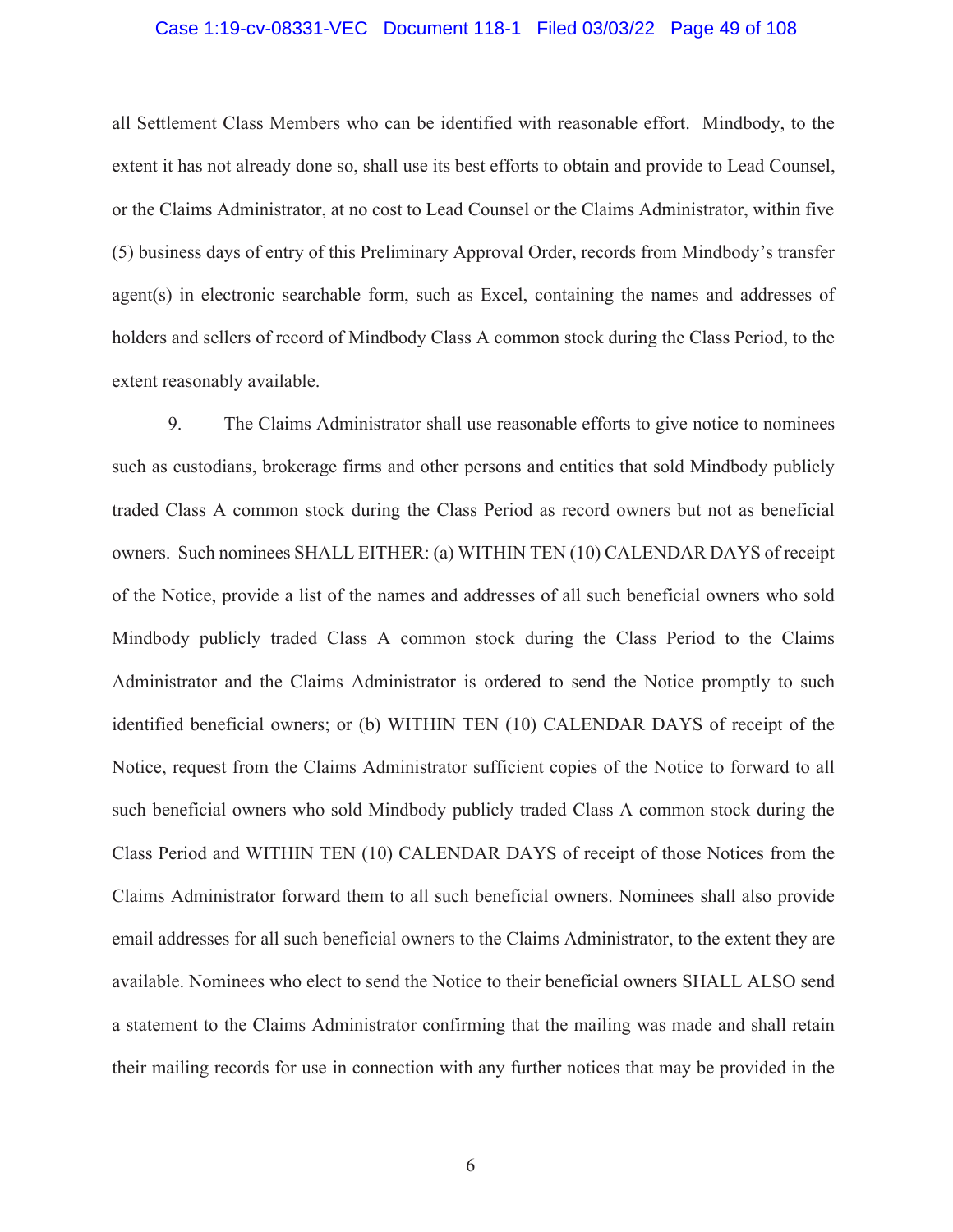#### Case 1:19-cv-08331-VEC Document 118-1 Filed 03/03/22 Page 50 of 108

Action. Upon FULL AND TIMELY compliance with these directions, such nominees may seek reimbursement of their reasonable out-of-pocket expenses incurred in providing notice to beneficial owners of up to: \$0.15 per Notice, plus postage at the current pre-sort rate used by the Claims Administrator, for Notices mailed by nominees; or \$0.05 per mailing record and email address provided to the Claims Administrator, by providing the Claims Administrator with proper documentation supporting the expenses for which reimbursement is sought. Such properly documented expenses incurred by nominees in compliance with this order shall be paid from the Settlement Fund, and any disputes regarding reimbursement of such expenses shall be subject to review by the Court.

10. Lead Counsel shall, at or before the Settlement Hearing, file with the Court proof of mailing of the Notice and Claim Form.

11. The Court approves the form of the Summary Notice of Pendency of Class Action, Proposed Settlement, and Motion for Attorneys' Fees and Expenses ("Summary Notice") substantially in the form annexed hereto as Exhibit 3, and directs that Lead Counsel shall cause the Summary Notice to be published in *The Wall Street Journal* and be transmitted over *PR Newswire* within fourteen (14) calendar days of the Notice Date. Lead Counsel shall, at or before the Settlement Hearing, file with the Court proof of publication of the Summary Notice.

12. The form and content of the notice program described herein, and the methods set forth herein of notifying the Settlement Class of the Settlement and its terms and conditions, meet the requirements of Rule 23 of the Federal Rules of Civil Procedure, Section 21D(a)(7) of the Securities Exchange Act of 1934, 15 U.S.C. § 78u-4(a)(7), as amended by the PSLRA, and due process, constitute the best notice practicable under the circumstances, and shall constitute due and sufficient notice to all persons and entities entitled thereto.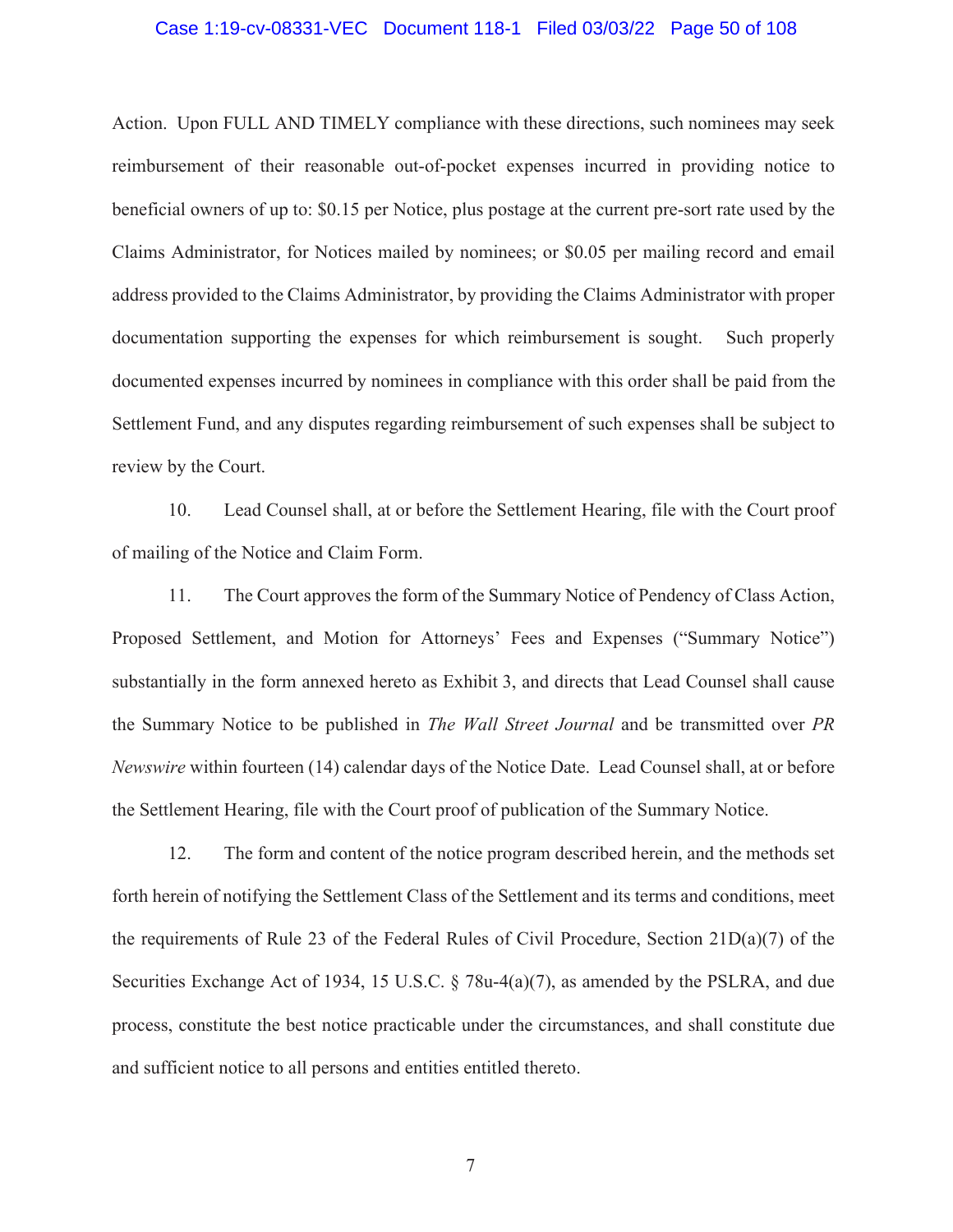#### Case 1:19-cv-08331-VEC Document 118-1 Filed 03/03/22 Page 51 of 108

13. In order to be eligible to receive a distribution from the Net Settlement Fund, in the event the Settlement is effected in accordance with the terms and conditions set forth in the Stipulation, each claimant shall take the following actions and be subject to the following conditions:

(a) A properly executed Claim Form, substantially in the form annexed hereto as Exhibit 2, must be submitted to the Claims Administrator, at the address indicated in the Notice, postmarked no later than five (5) calendar days before the Settlement Hearing. Such deadline may be further extended by Court order or by Lead Counsel in its discretion. Each Claim Form shall be deemed to have been submitted when postmarked (if properly addressed and mailed by first-class or overnight mail, postage prepaid). Any Claim Form submitted in any other manner shall be deemed to have been submitted when it was actually received at the address designated in the Notice. Any Settlement Class Member who does not timely submit a Claim Form within the time provided for shall be barred from sharing in the distribution of the Net Settlement Fund, unless otherwise ordered by the Court, but shall remain bound by all determinations and judgments in this Action concerning the Settlement, as provided by paragraph 15 of this order.

(b) The Claim Form submitted by each claimant must satisfy the following conditions, unless otherwise allowed pursuant to the Stipulation: (i) it must be properly completed, signed and submitted in a timely manner in accordance with the provisions of the preceding subparagraph; (ii) it must be accompanied by adequate supporting documentation for the transactions reported therein, in the form of broker confirmation slips, broker account statements, an authorized statement from the broker containing the transactional information found in a broker confirmation slip, or such other documentation as is deemed adequate by the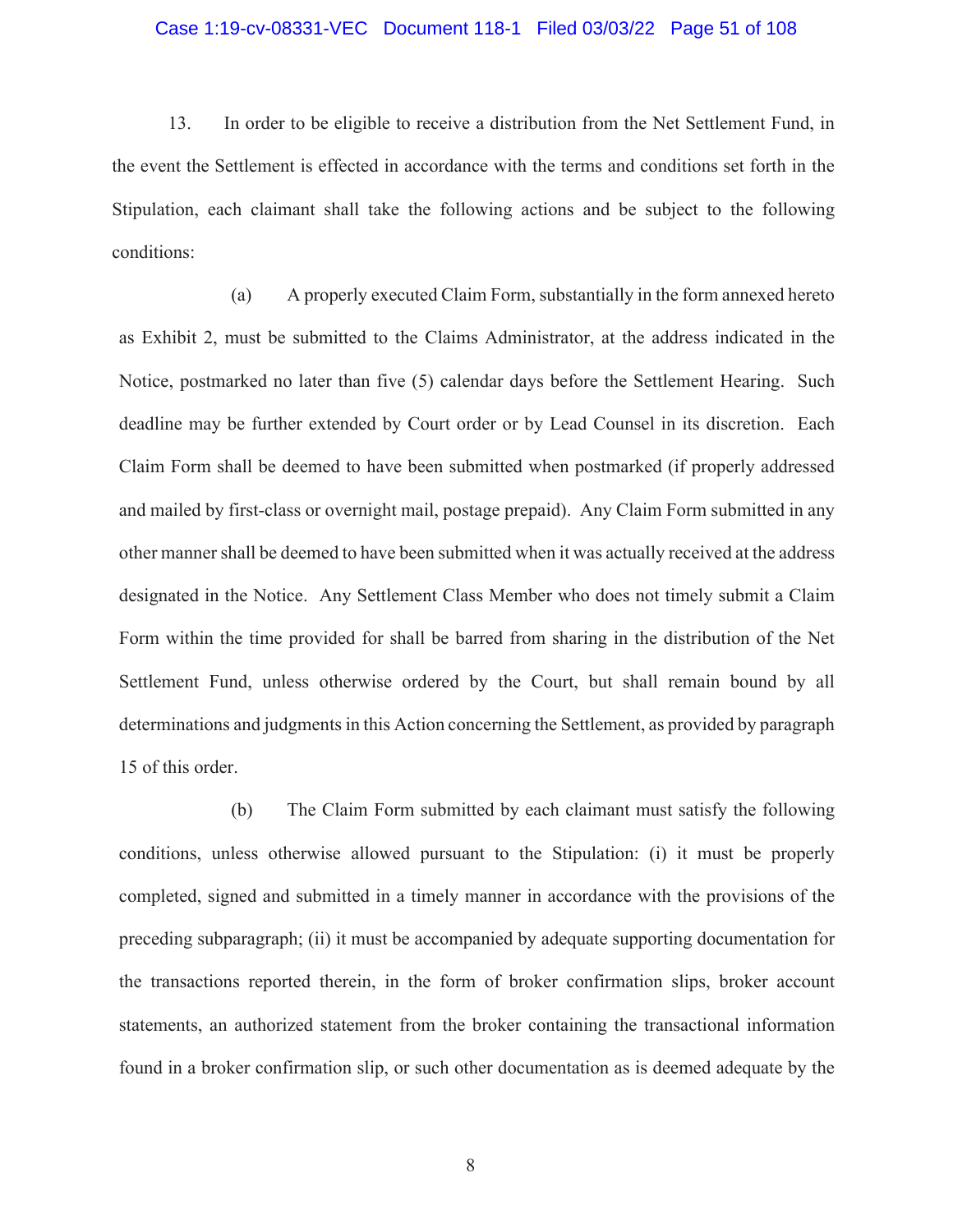#### Case 1:19-cv-08331-VEC Document 118-1 Filed 03/03/22 Page 52 of 108

Claims Administrator and/or Lead Counsel; (iii) if the person executing the Claim Form is acting in a representative capacity, a certification of her current authority to act on behalf of the claimant must be included in the Claim Form; and (iv) the Claim Form must be complete and contain no material deletions or modifications of any of the printed matter contained therein and must be signed under penalty of perjury.

(c) As part of the Claim Form, each claimant shall submit to the jurisdiction of the Court with respect to the claim submitted.

14. Any Settlement Class Member may enter an appearance in this Action, at his, her or its own expense, individually or through counsel of his, her or its own choice. If any Settlement Class Member does not enter an appearance, he, she or it will be represented by Lead Counsel.

15. Settlement Class Members shall be bound by all orders, determinations, and judgments in this Action concerning the Settlement, whether favorable or unfavorable, unless such Persons request exclusion from the Settlement Class in a timely and proper manner, as hereinafter provided. A putative Settlement Class Member wishing to make such an exclusion request shall mail the request in written form by first-class mail to the address designated in the Notice for such exclusions, such that it is received no later than twenty-one (21) calendar days prior to the Settlement Hearing. Such request for exclusion must state the name, address and telephone number of the Person seeking exclusion, must state that the sender requests to be "excluded from the Settlement Class in *In re Mindbody Inc. Securities Litigation,* Civil Action No. 1:19-cv-08331-VEC (S.D.N.Y.)" and must be signed by such Person. Such Persons requesting exclusion are also directed to state the information requested in the Notice, including, but not limited to: the date(s), price(s), and number(s) of shares of all sales of Mindbody publicly traded Class A common stock during the Class Period. The request for exclusion shall not be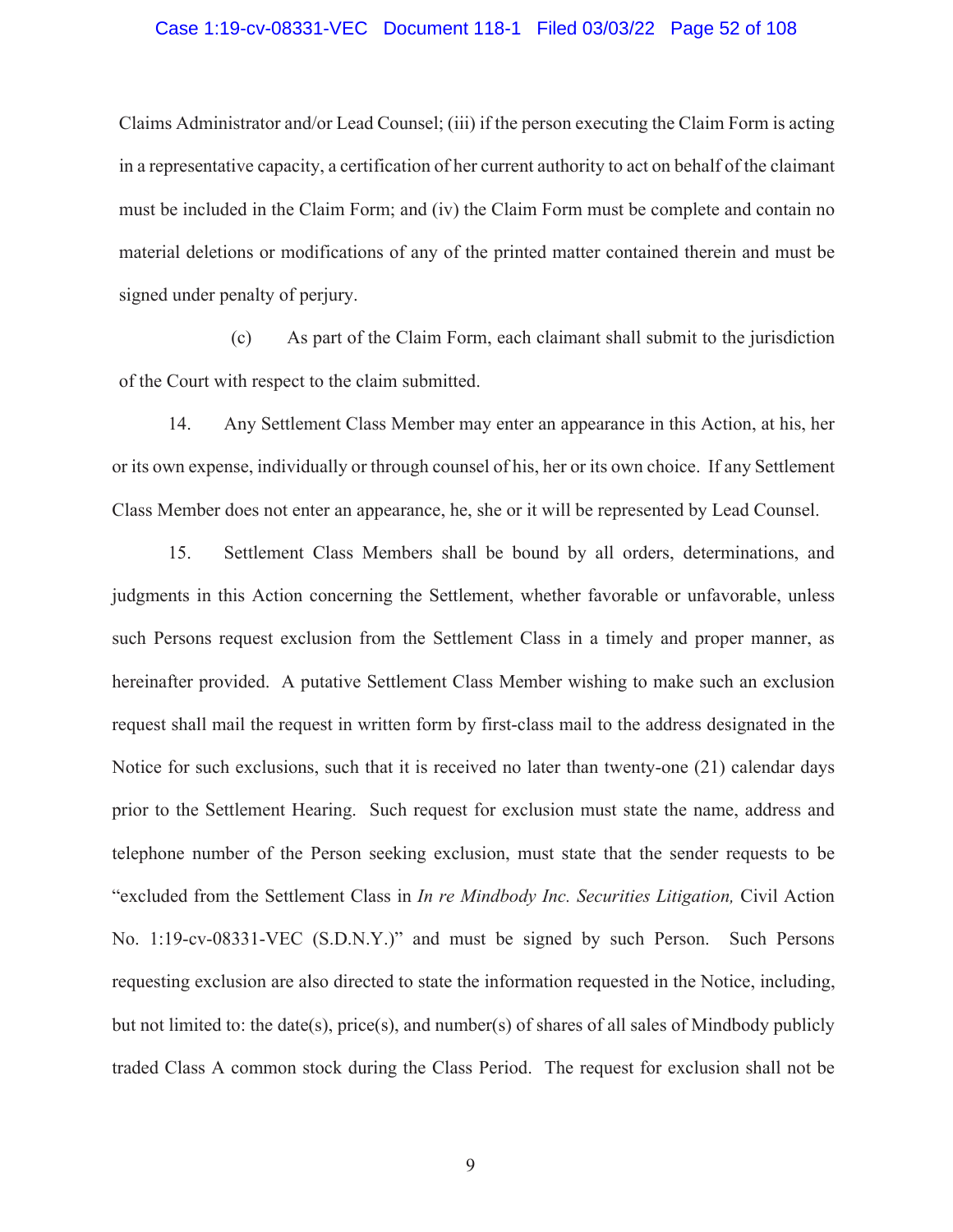#### Case 1:19-cv-08331-VEC Document 118-1 Filed 03/03/22 Page 53 of 108

effective unless it provides the required information and is made within the time stated above, or the exclusion is otherwise accepted by the Court.

16. Putative Settlement Class Members requesting exclusion from the Settlement Class shall not be eligible to receive any payment out of the Net Settlement Fund as described in the Stipulation and Notice.

17. Any Settlement Class Member who does not request exclusion from the Settlement Class may object to the proposed Settlement, the proposed Plan of Allocation, and/or Lead Counsel's application for attorneys' fees and expenses. Any objections must state (a) the name, address, telephone number, and e-mail address of the objector and must be signed by the objector; (b) that the objector is objecting to the proposed Settlement, Plan of Allocation, or application for attorneys' fees and Litigation Expenses in *In re Mindbody Inc. Securities Litigation,* Civil Action No. 1:19-cv-08331-VEC (S.D.N.Y.)"; (c) the objection(s) and the specific reasons for each objection, including whether it applies only to the objector, to a specific subset of the Settlement Class, or to the entire Settlement Class, and any legal and evidentiary support, and witnesses, the Settlement Class Member wishes to bring to the Court's attention; and (d) include documents sufficient to prove the objector's membership in the Settlement Class, such as the number of shares of Mindbody publicly traded Class A common stock sold during the Class Period, as well as the dates and prices of each such sale. The Court will consider any Settlement Class Member's objection to the Settlement, the Plan of Allocation, and/or the application for an award of attorneys' fees or expenses only if such Settlement Class Member has served by hand or by mail his, her or its written objection and supporting papers, such that they are received on or before twenty-one (21) calendar days before the Settlement Hearing, upon Lead Counsel: Carol C. Villegas, Labaton Sucharow LLP, 140 Broadway, New York, NY 10005; and Defendants'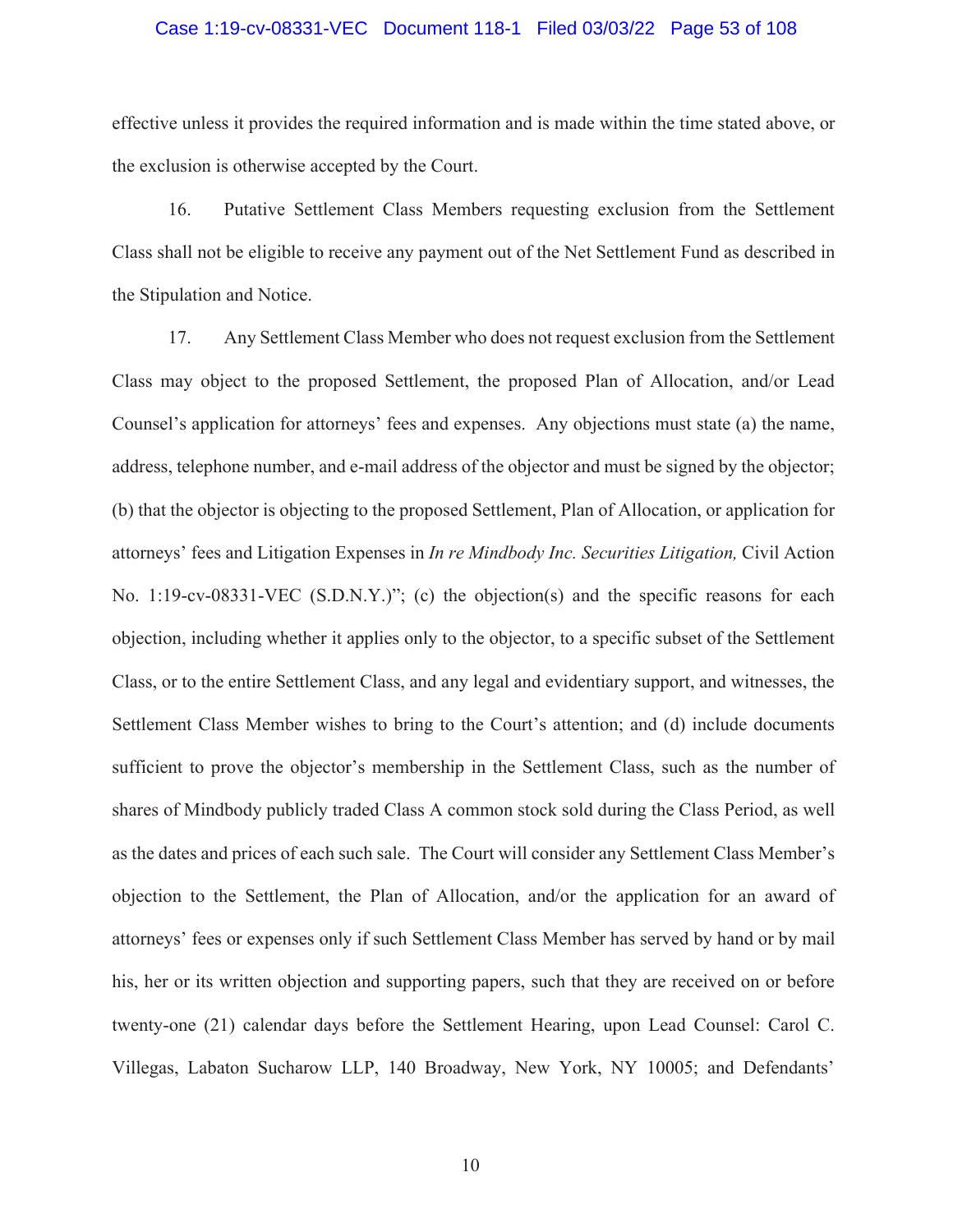#### Case 1:19-cv-08331-VEC Document 118-1 Filed 03/03/22 Page 54 of 108

Counsel representative: Matthew Solum, P.C., Kirkland & Ellis LLP, 601 Lexington Avenue, New York, NY 10022; and has filed, either by mail or in person, said objections and supporting papers with the Clerk of the Court, United States District Court for the Southern District of New York, Thurgood Marshall United States Courthouse, 40 Foley Square, New York, New York, 10007. Any Settlement Class Member who does not make his, her, or its objection in the manner provided for in the Notice shall be deemed to have waived such objection and shall forever be foreclosed from making any objection to any aspect of the Settlement, to the Plan of Allocation, or to the request for attorneys' fees and expenses, unless otherwise ordered by the Court, but shall otherwise be bound by the Judgment to be entered and the releases to be given. Attendance at the Settlement Hearing is not necessary, however, persons wishing to be heard orally in opposition to the approval of the Settlement, the Plan of Allocation, and/or the application for an award of attorneys' fees and expenses are required to indicate in their written objection their intention to appear at the hearing. Persons who intend to object to the Settlement, the Plan of Allocation, and/or the application for an award of attorneys' fees and expenses and desire to present evidence at the Settlement Hearing must include in their written objections the identity of any witnesses they may call to testify and exhibits they intend to introduce into evidence at the Settlement Hearing.

18. Settlement Class Members do not need to appear at the hearing or take any other action to indicate their approval.

19. Until otherwise ordered by the Court, the Court stays all proceedings in the Action, other than proceedings necessary to carry out or enforce the terms and conditions of the Settlement. Pending final determination of whether the Settlement should be approved, Co-Lead Plaintiffs, all Settlement Class Members, and each of them, and anyone who acts or purports to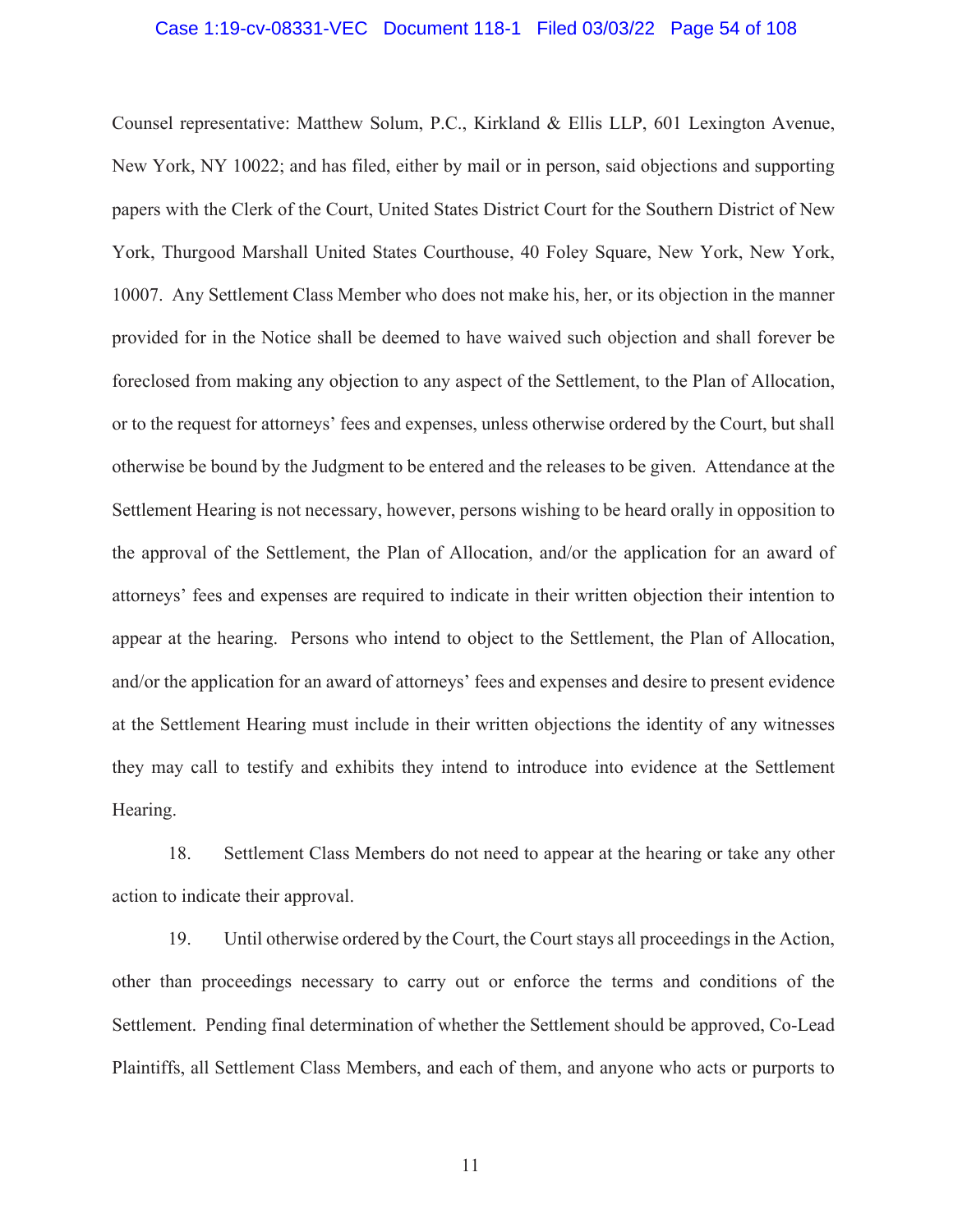#### Case 1:19-cv-08331-VEC Document 118-1 Filed 03/03/22 Page 55 of 108

act on their behalf, shall not institute, commence or prosecute any action which asserts Released Plaintiff's Claims against the Released Defendant Parties.

20. As provided in the Stipulation, Lead Counsel may pay the Claims Administrator the reasonable fees and costs associated with giving notice to the Settlement Class and the review of claims and administration of the Settlement out of the Settlement Fund.

21. All papers in support of the Settlement, Plan of Allocation, and Lead Counsel's request for an award of attorneys' fees and expenses shall be filed with the Court and served on or before thirty-five (35) calendar days prior to the date set herein for the Settlement Hearing. If reply papers are necessary, they are to be filed with the Court and served no later than seven (7) calendar days prior to the Settlement Hearing.

22. No person who is not a Settlement Class Member or Lead Counsel shall have any right to any portion of, or to any distribution of, the Net Settlement Fund unless otherwise ordered by the Court or otherwise provided in the Stipulation.

23. All funds held in escrow shall be deemed and considered to be in *custodia legis* of the Court, and shall remain subject to the jurisdiction of the Court until such time as such funds shall be disbursed pursuant to the Stipulation and/or further order of the Court.

24. Neither Defendants nor their counsel shall have any responsibility for the Plan of Allocation nor any application for attorney's fees or Litigation Expenses submitted by Lead Counsel or Co-Lead Plaintiffs.

25. If the Settlement fails to become effective as defined in the Stipulation or is terminated, then both the Stipulation, including any amendment(s) thereof, except as expressly provided in the Stipulation, and this Preliminary Approval Order shall be null and void, of no further force or effect, and without prejudice to any Party, and may not be introduced as evidence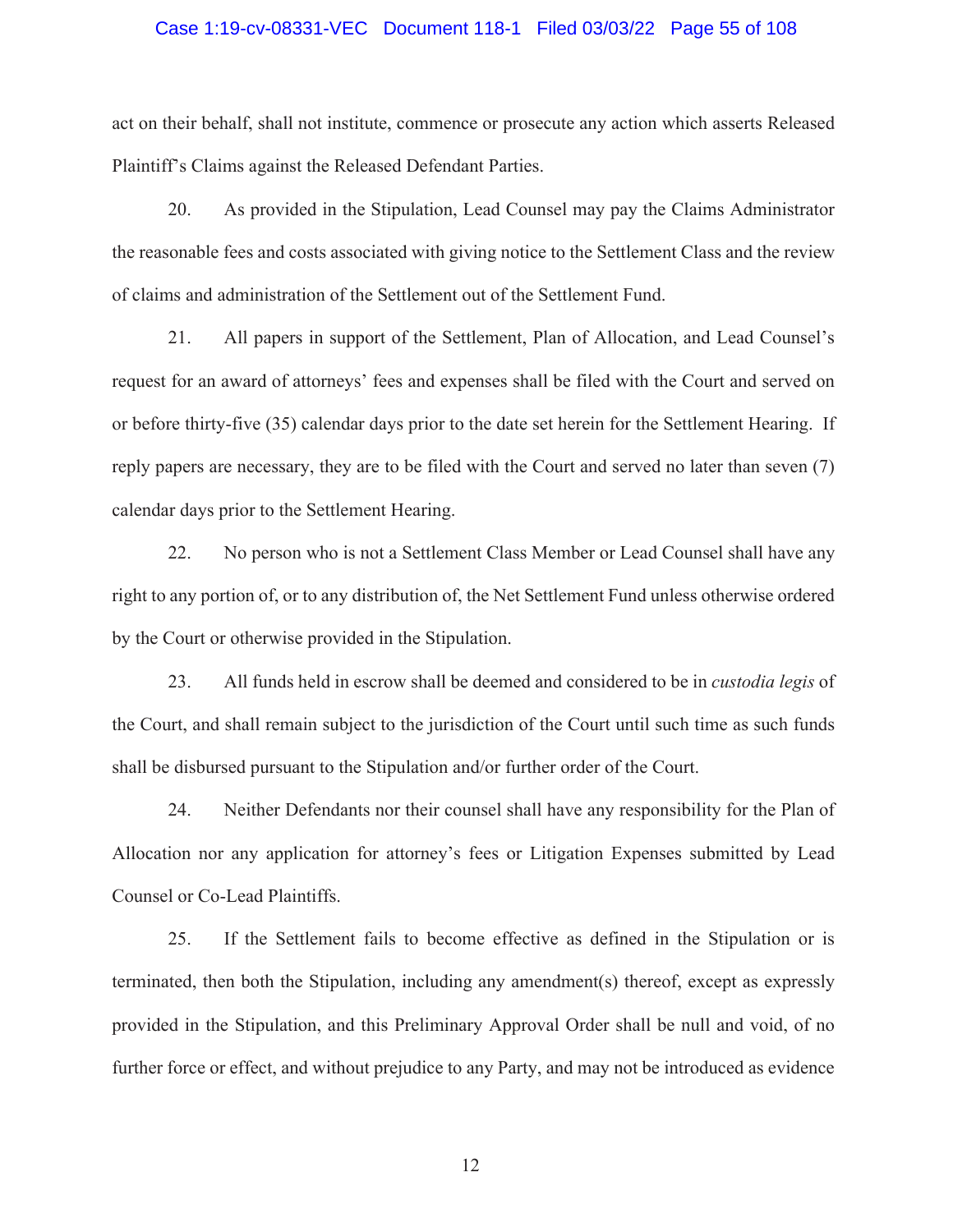#### Case 1:19-cv-08331-VEC Document 118-1 Filed 03/03/22 Page 56 of 108

or used in any actions or proceedings by any person or entity against the Parties, and the Parties shall be deemed to have reverted to their respective litigation positions in the Action as of December 22, 2021.

26. Neither this Order, the Term Sheet, the Stipulation (whether or not finally approved or consummated), nor their negotiation, or any proceedings taken pursuant to them: (a) shall be offered against any of the Released Defendant Parties as evidence of, or construed as, or deemed to be evidence of any presumption, concession, or admission by any of the Released Defendant Parties with respect to the truth of any fact alleged by Co-Lead Plaintiffs, or the validity of any claim that was or could have been asserted, or the deficiency of any defense that has been or could have been asserted in this Action or in any litigation, or of any liability, negligence, fault, or other wrongdoing of any kind by any of the Released Defendant Parties; (b) shall be offered against any of the Released Plaintiff Parties as evidence of, or construed as, or deemed to be evidence of, any presumption, concession, or admission with respect to any liability, negligence, fault, or wrongdoing of any kind or in any way referred to for any other reason as against any of the Released Plaintiff Parties in any civil, criminal, or administrative action or proceeding, other than such proceedings as may be necessary to effectuate the provisions of the Stipulation; provided, however, that if the Stipulation is approved by the Court, the Released Parties and their respective counsel may refer to it to effectuate the protections from liability granted hereunder or otherwise to enforce the terms of the Settlement; (c) shall be construed against any of the Released Parties as an admission, concession, or presumption that the consideration to be given represents the amount which could be or would have been recovered after trial; and (d) shall be construed against the Released Plaintiff Parties that any of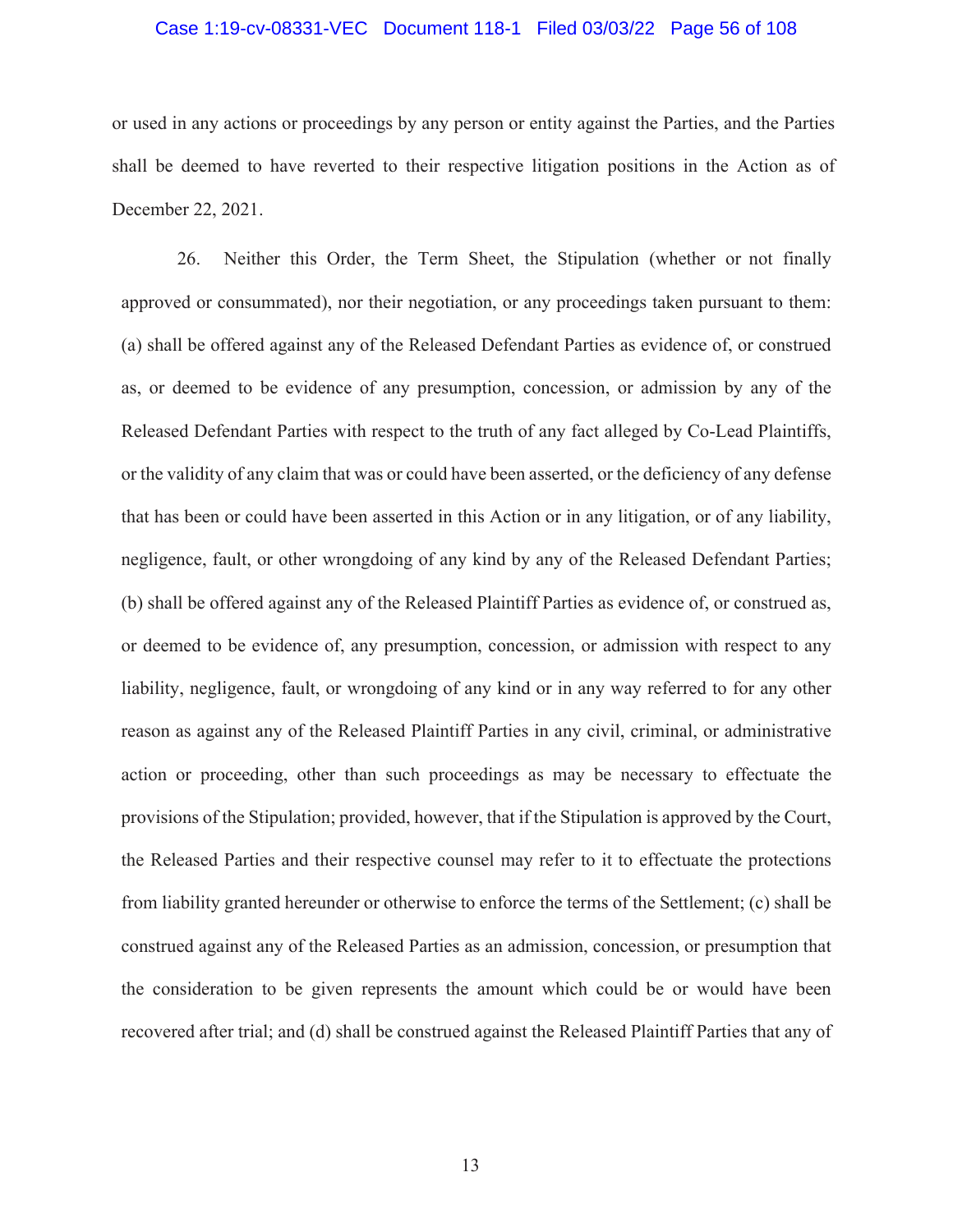# Case 1:19-cv-08331-VEC Document 118-1 Filed 03/03/22 Page 57 of 108

their claims are without merit, that any of Released Defendant Parties had meritorious defenses, or that damages recoverable under the SAC would not have exceeded the Settlement Amount.

27. The Court retains exclusive jurisdiction over the Action to consider all further matters arising out of or connected with the Settlement.

DATED this \_\_\_\_\_\_\_ day of \_\_\_\_\_\_\_\_\_\_\_\_, 2022

BY THE COURT:

Honorable Valerie Caproni UNITED STATES DISTRICT JUDGE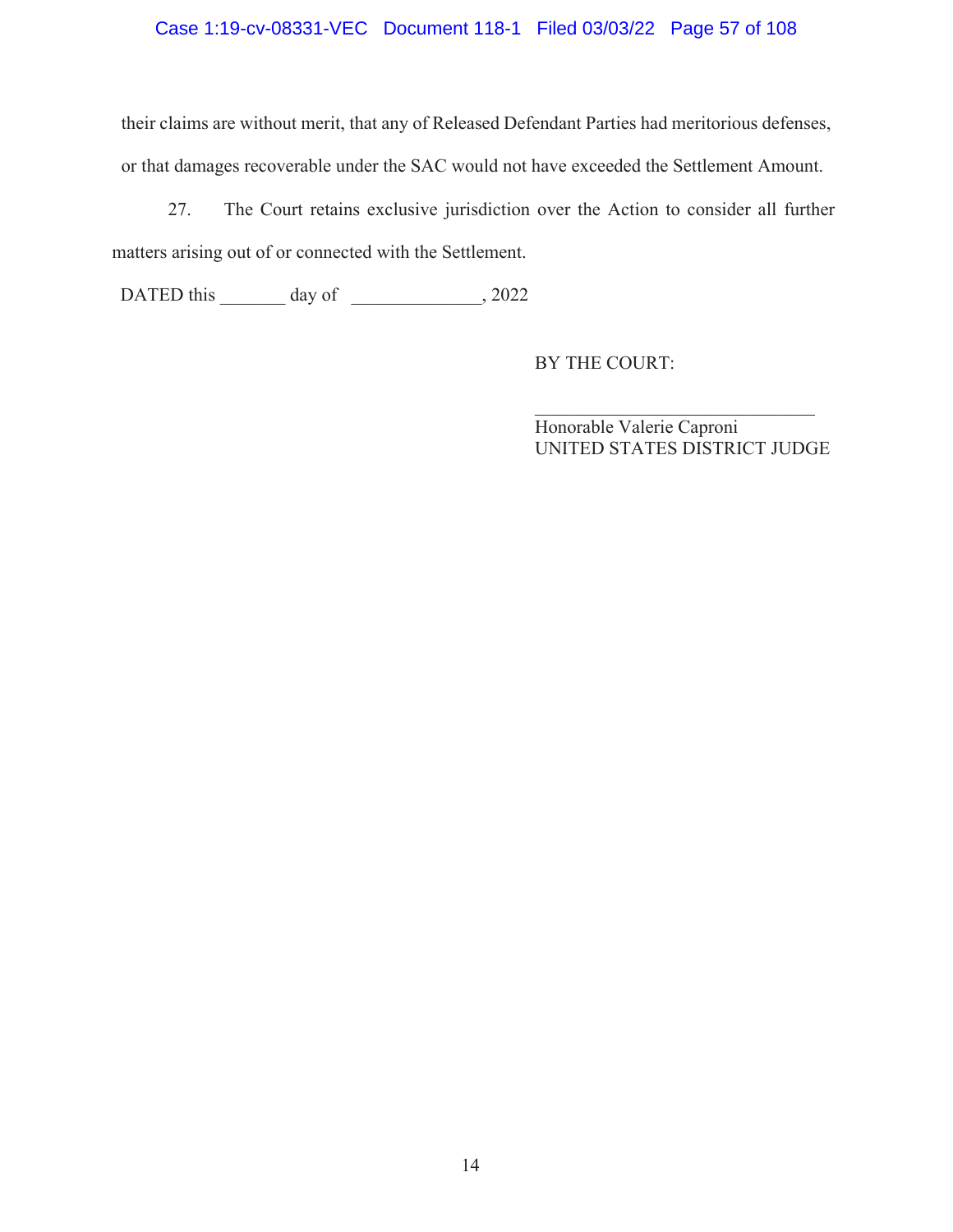Case 1:19-cv-08331-VEC Document 118-1 Filed 03/03/22 Page 58 of 108

# **Exhibit A-1**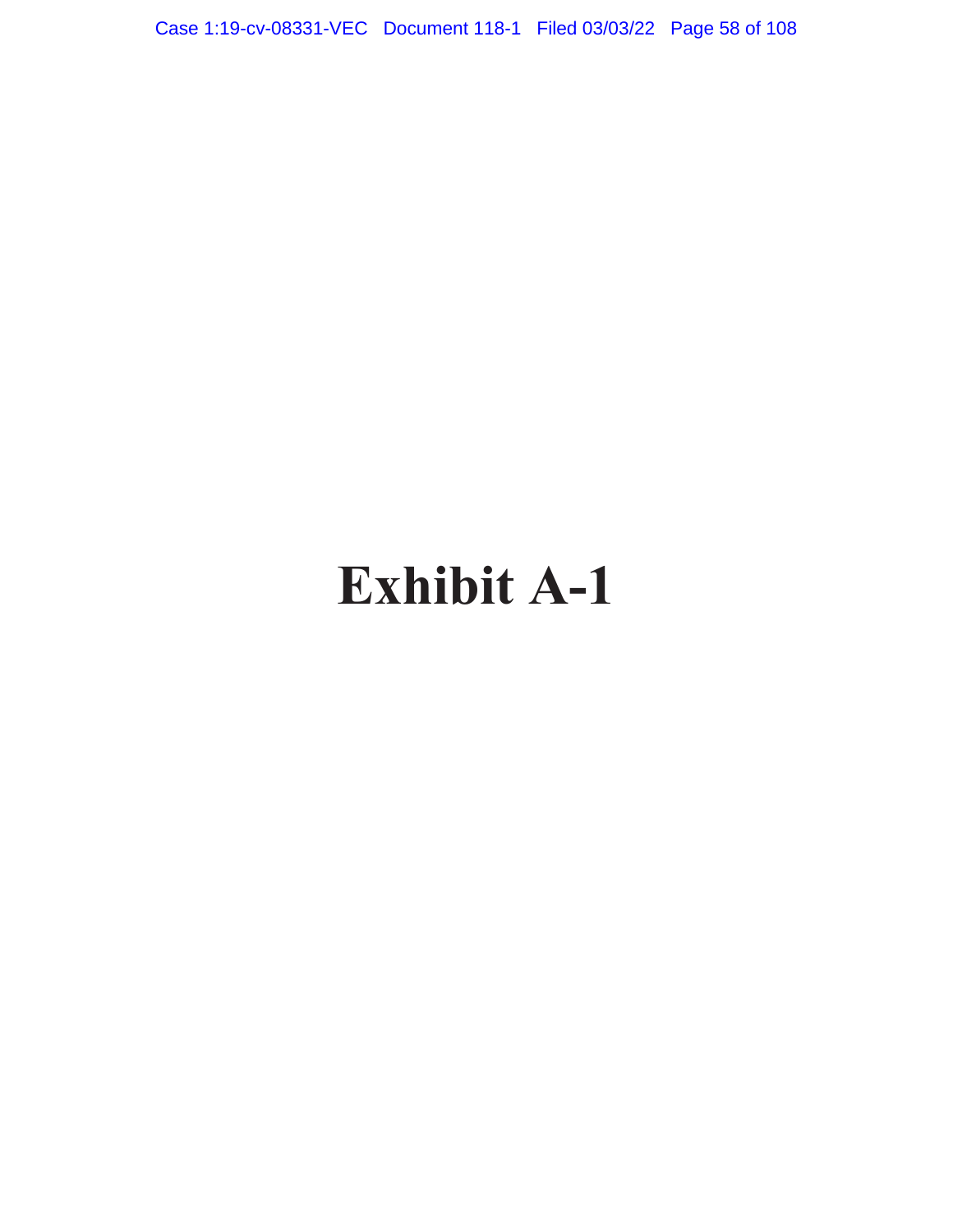# **UNITED STATES DISTRICT COURT SOUTHERN DISTRICT OF NEW YORK**

IN RE MINDBODY, INC. SECURITIES LITIGATION

Civil Action No. 1:19-cv-08331-VEC

# **NOTICE OF PENDENCY OF CLASS ACTION, PROPOSED SETTLEMENT, AND MOTION FOR ATTORNEYS' FEES AND EXPENSES**

# *A Federal Court authorized this Notice. This is not a solicitation from a lawyer.*

**NOTICE OF PENDENCY OF CLASS ACTION:** Your rights may be affected by the above-captioned securities class action ("Action") pending in the United States District Court for the Southern District of New York ("Court") if, during the period from November 6, 2018 through February 15, 2019, inclusive ("Class Period"), you sold the publicly traded Class A common stock of MINDBODY, Inc. ("Mindbody" or the "Company") (Ticker: MB) and were allegedly damaged thereby.

**NOTICE OF SETTLEMENT:** Court-appointed Co-Lead Plaintiffs, Walleye Trading LLC and Walleye Opportunities Master Fund Ltd. ("Co-Lead Plaintiffs"), on behalf of themselves and the Settlement Class (as defined in  $\P$  below), and Defendants have reached a proposed settlement of the Action for \$9,750,000 in cash that, if approved, will resolve all claims in the Action and related claims ("Settlement"). The terms and provisions of the Settlement are contained in the Stipulation and Agreement of Settlement, dated , 2022 ("Stipulation").<sup>1</sup>

**PLEASE READ THIS NOTICE CAREFULLY. This Notice explains important rights you may have, and what steps you must take if you wish to receive a payment from the Settlement of this securities class action, wish to object, or wish to be excluded from the Settlement Class. If you are a member of the Settlement Class, your legal rights will be affected whether or not you act. RECEIPT OF THIS NOTICE DOES NOT MEAN THAT YOU ARE A CLASS MEMBER.** 

| YOUR LEGAL RIGHTS AND OPTIONS IN THIS SETTLEMENT |                                                                                                                                                |
|--------------------------------------------------|------------------------------------------------------------------------------------------------------------------------------------------------|
| <b>SUBMIT A CLAIM FORM</b><br>' BY<br>.2022      | The only way to get a payment. See Question 8 for<br>details.                                                                                  |
| <b>THE SETTLEMENT CLASS</b>                      | <b>EXCLUDE YOURSELF FROM</b>   Get no payment. This is the only option that, assuming<br>your claim is timely brought, might allow you to ever |

<sup>1</sup> The Stipulation can be viewed at www.strategicclaims.net. All capitalized terms not defined in this Notice have the same meanings as defined in the Stipulation.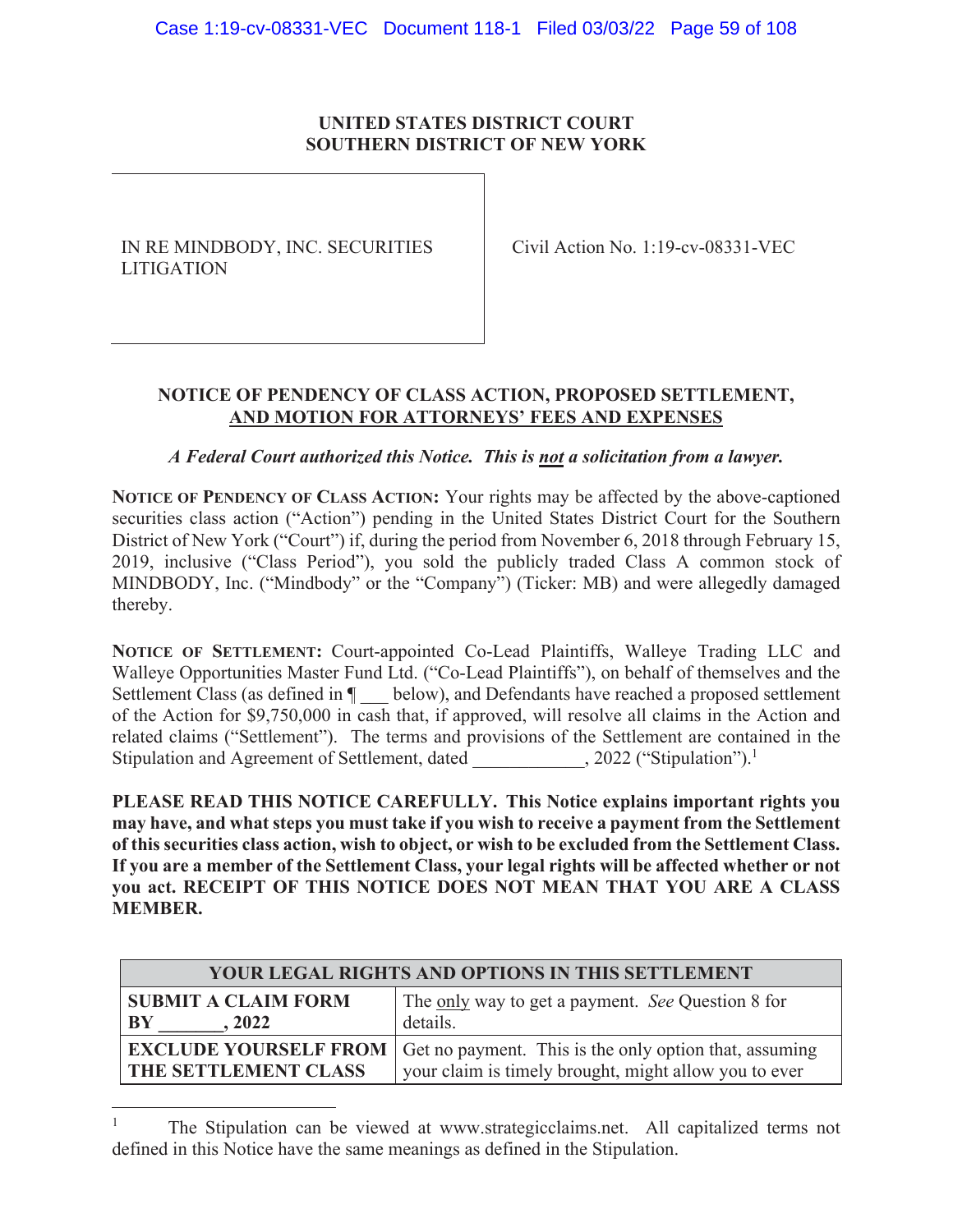| BY<br>.2022                                                                                                          | bring or be part of any other lawsuit against Defendants<br>and/or the other Released Defendant Parties concerning<br>the Released Plaintiff's Claims. See Question 10 for<br>details.                                                                                                     |
|----------------------------------------------------------------------------------------------------------------------|--------------------------------------------------------------------------------------------------------------------------------------------------------------------------------------------------------------------------------------------------------------------------------------------|
| <b>OBJECT BY</b><br>, 2022                                                                                           | Write to the Court about why you do not like the<br>Settlement, the Plan of Allocation for distributing the<br>proceeds of the Settlement, and/or Lead Counsel's Fee<br>and Expense Application. If you object, you will still be<br>in the Settlement Class. See Question 14 for details. |
| PARTICIPATE IN A HEARING<br>ON<br>$, 2022$ AND<br><b>FILE A NOTICE OF</b><br><b>INTENTION TO APPEAR BY</b><br>, 2022 | Ask to speak to the Court at the Settlement Hearing about<br>the Settlement. See Question 18 for details.                                                                                                                                                                                  |
| <b>DO NOTHING</b>                                                                                                    | Get no payment. Give up rights. Still be bound by<br>the terms of the Settlement.                                                                                                                                                                                                          |

These rights and options—and the deadlines to exercise them—are explained below.

The Court in charge of this case still has to decide whether to approve the proposed Settlement. Payments will be made to all Settlement Class Members who timely submit valid Claim Forms, if the Court approves the Settlement and after any appeals are resolved.

# **PSLRA SUMMARY OF THE NOTICE**

# **Statement of the Settlement Class's Recovery**

1. Subject to Court approval, Co-Lead Plaintiffs, on behalf of the Settlement Class,

have agreed to settle the Action in exchange for a payment of \$9,750,000 in cash (the "Settlement Amount"), which will be deposited into an Escrow Account (the "Settlement Fund"). Based on Co-Lead Plaintiffs' estimate of the number of shares of Mindbody publicly traded Class A common stock eligible to participate in the Settlement, and assuming that all investors eligible to participate in the Settlement do so, it is estimated that the average recovery, before deduction of any Court-approved fees and expenses, such as attorneys' fees, Litigation Expenses, Taxes, and Notice and Administration Expenses, would be approximately \$0.26 per allegedly damaged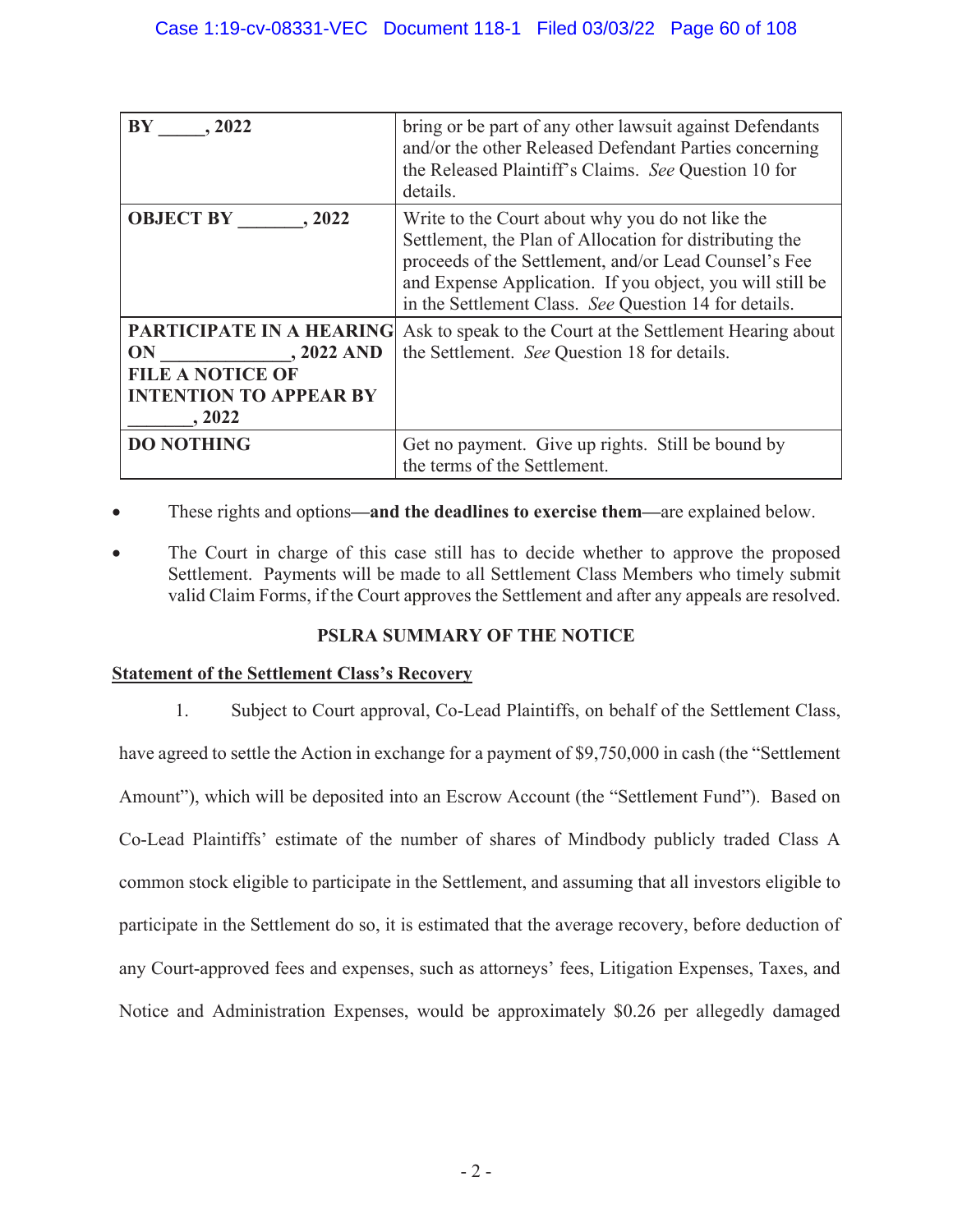#### Case 1:19-cv-08331-VEC Document 118-1 Filed 03/03/22 Page 61 of 108

share.<sup>2</sup> If the Court approves Lead Counsel's Fee and Expense Application (discussed below), the average recovery would be approximately \$0.16 per allegedly damaged share. **These average recovery amounts are only estimates and Settlement Class Members may recover more or less than these estimates.** A Settlement Class Member's actual recovery will depend on, for example: (i) the number of claims submitted; (ii) the amount of the Net Settlement Fund; (iii) how many shares of Mindbody publicly traded Class A common stock the Settlement Class Member sold during the Class Period and when; and (iv) the total Recognized Claims of all valid Claim Forms. *See* the Plan of Allocation beginning on page [\_\_] for information on the calculation of your Recognized Claim.

#### **Statement of Potential Outcome of Case if the Action Continued to Be Litigated**

2. The Parties disagree about both liability and damages and do not agree about the amount of damages that would be recoverable if Co-Lead Plaintiffs were to prevail on their claims. The issues that the Parties disagree about include, for example: (i) whether Defendants made any statements or omitted any facts that were materially false or misleading, or otherwise actionable under the federal securities laws; (ii) whether any such statements or omissions were made with the requisite level of intent or recklessness; and (iii) the fair value of Mindbody's Class A common stock at the time Co-Lead Plaintiffs and class members sold and the correct measure of damages.

3. Defendants have denied and continue to deny any and all allegations of wrongdoing or fault asserted in the Action, deny that they have committed any act or omission giving rise to any liability or violation of law, and deny that Co-Lead Plaintiffs and the Settlement Class have suffered any loss attributable to Defendants' actions or omissions.

<sup>2</sup> An allegedly damaged share might have been traded, and potentially damaged, more than once during the Class Period, and the average recovery indicated above represents the estimated average recovery for each share that allegedly incurred damages.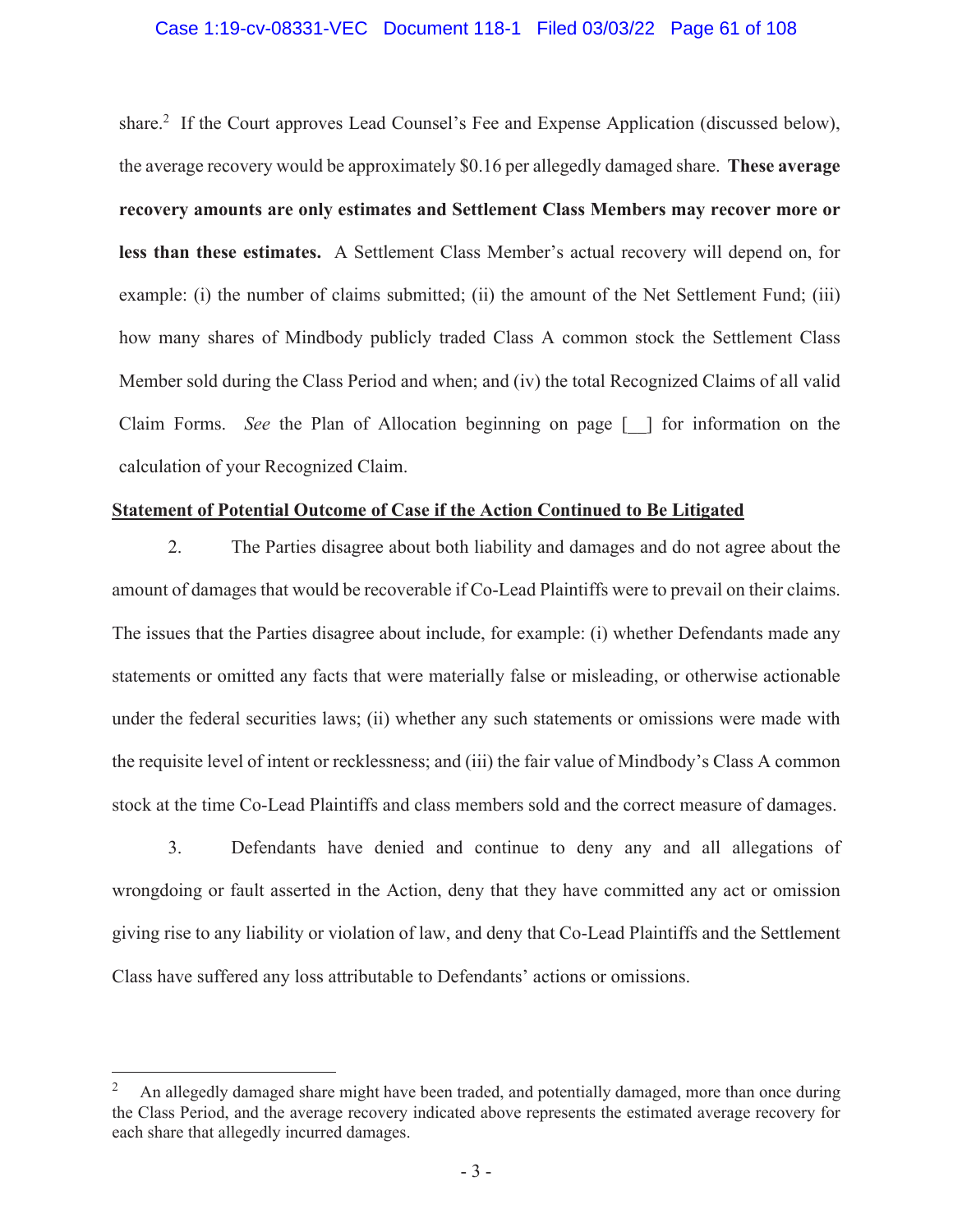#### **Statement of Attorneys' Fees and Expenses Sought**

4. Lead Counsel will apply to the Court for attorneys' fees from the Settlement Fund in an amount not to exceed 30% of the Settlement Fund, which includes any accrued interest, or \$2,925,000, plus accrued interest. Lead Counsel will also apply for payment of Litigation Expenses incurred in prosecuting the Action in an amount not to exceed \$800,000, plus accrued interest, which may include an application pursuant to the Private Securities Litigation Reform Act of 1995 ("PSLRA") for the reasonable costs and expenses (including lost wages) of Co-Lead Plaintiffs directly related to their representation of the Settlement Class. If the Court approves Lead Counsel's Fee and Expense Application in full, the average amount of fees and expenses is estimated to be approximately \$0.10 per allegedly damaged share of Mindbody publicly traded Class A common stock. A copy of the Fee and Expense Application will be posted on www.strategicclaims.net after it has been filed with the Court.

#### **Reasons for the Settlement**

5. For Co-Lead Plaintiffs, the principal reason for the Settlement is the guaranteed cash benefit to the Settlement Class. This benefit must be compared to the uncertainty of being able to prove the allegations in the Second Amended Class Action Complaint for Violations of the Federal Securities Laws ("SAC"); the risk that the Court may not certify a class or that the class would be certified as the case progressed; that the Court may grant some or all of the anticipated summary judgment motions to be filed by Defendants; the uncertainty of a greater recovery after a trial and appeals; and the difficulties and delays inherent in such litigation.

6. For Defendants, who deny all allegations of wrongdoing or liability whatsoever and deny that Settlement Class Members were damaged, the principal reasons for entering into the Settlement are to end the burden, expense, uncertainty, and risk of further litigation.

#### **Identification of Representatives**

- 4 -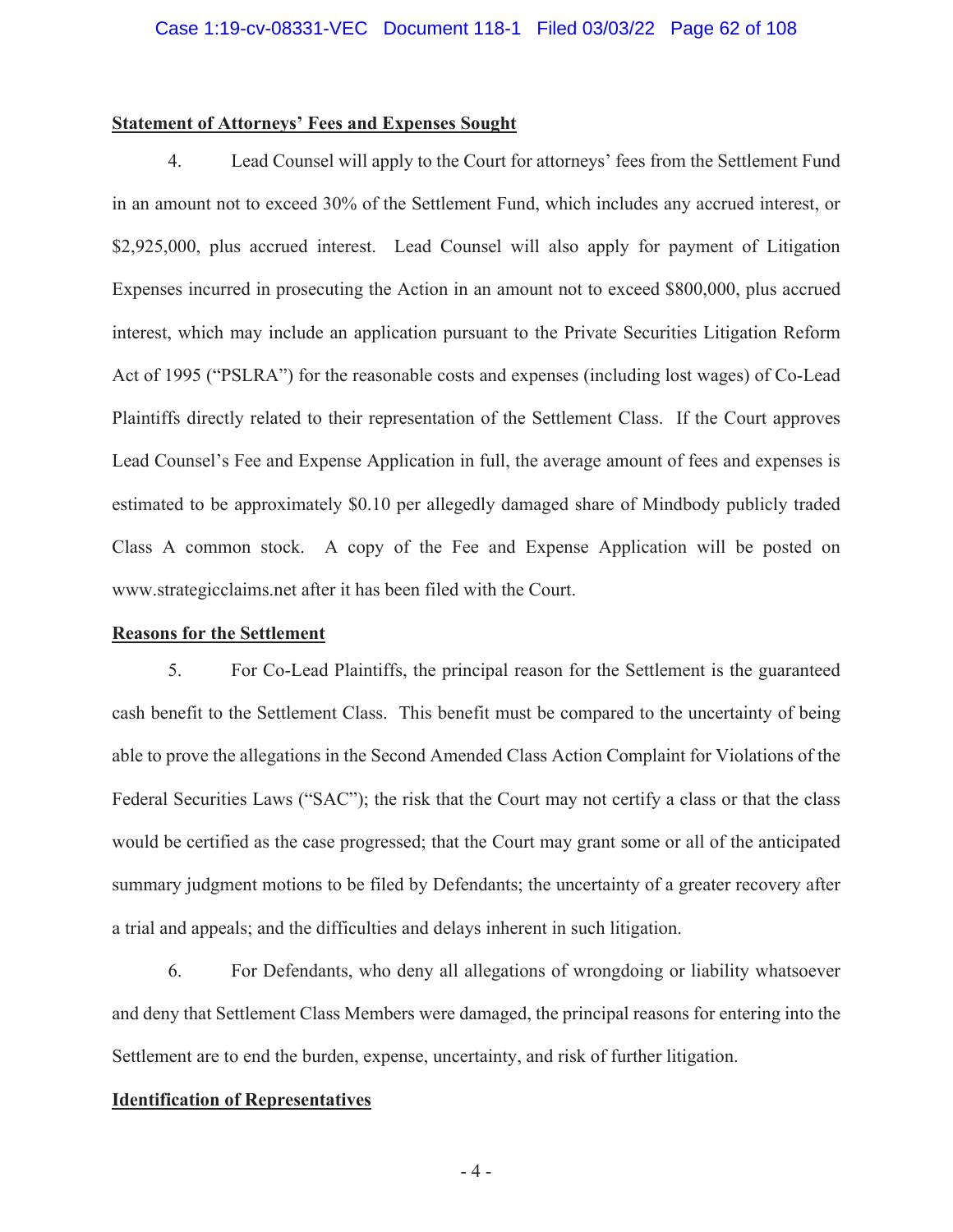#### Case 1:19-cv-08331-VEC Document 118-1 Filed 03/03/22 Page 63 of 108

7. Co-Lead Plaintiffs and the Settlement Class are represented by Lead Counsel, Carol C. Villegas, Labaton Sucharow LLP, 140 Broadway, New York, NY 10005, (888) 219- 6877, www.labaton.com, settlementquestions@labaton.com.

8. Further information regarding this Action, the Settlement, and this Notice may be obtained by contacting the Claims Administrator: *Mindbody Securities Litigation*, c/o Strategic Claims Services, P.O. Box 230, 600 N. Jackson Street, Suite 205, Media, PA 19063, (866) 274- 4004, www.strategicclaims.net.

#### **Please Do Not Call the Court with Questions About the Settlement.**

#### **BASIC INFORMATION**

# **1. Why did I get this Notice?**

9. The Court authorized that this Notice be sent to you because you or someone in your family may have sold Mindbody publicly traded Class A common stock during the period from November 6, 2018 through February 15, 2019, inclusive. **Receipt of this Notice does not mean that you are a Member of the Settlement Class or that you will be entitled to receive a payment. The Parties do not have access to your individual investment information. If you wish to be eligible for a payment, you are required to submit the Claim Form that is being distributed with this Notice.** *See* **Question 8 below.**

10. The Court directed that this Notice be sent to Settlement Class Members because they have a right to know about the proposed Settlement of this class action lawsuit, and about all of their options, before the Court decides whether to approve the Settlement.

11. The Court in charge of the Action is the United States District Court for the Southern District of New York, and the case is known as *In re Mindbody Inc. Securities Litigation,* Civil Action No. 1:19-cv-08331-VEC. The Action is assigned to the Honorable Valerie E. Caproni, United States District Judge.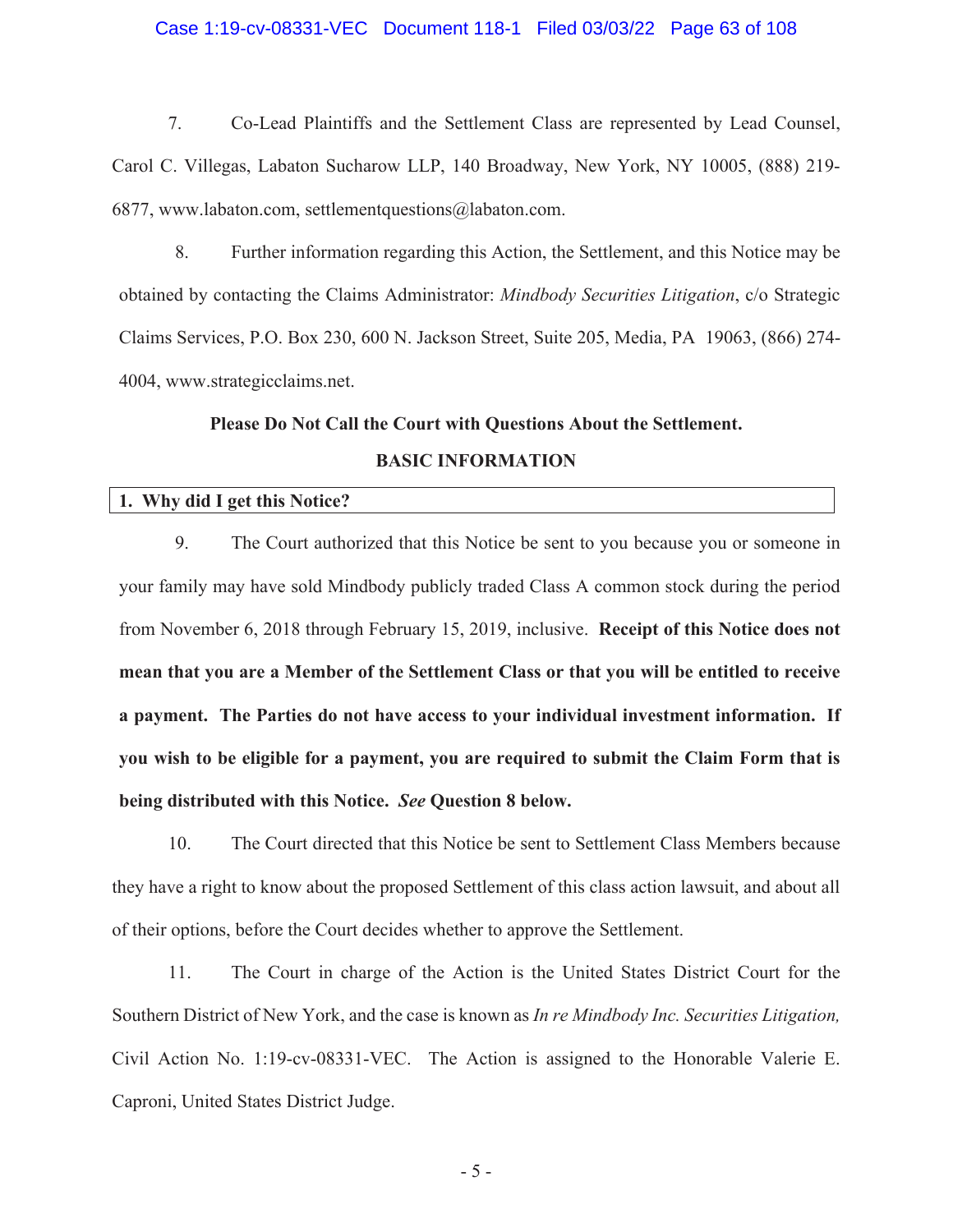#### **2. How do I know if I am part of the Settlement Class?**

12. The Court directed, for purposes of the proposed Settlement, that everyone who fits the following description is a Settlement Class Member and subject to the Settlement unless they are an excluded person (*see* Question 3 below) or take steps to exclude themselves from the Settlement Class (*see* Question 10 below):

**All persons and entities who or which sold shares of the publicly traded Class A common stock of Mindbody (Ticker: MB) during the period from November 6, 2018 through February 15, 2019, inclusive, and were allegedly damaged thereby.** 

13. If one of your mutual funds sold Mindbody publicly traded Class A common stock during the Class Period, that does not make you a Settlement Class Member, although your mutual fund may be. You are a Settlement Class Member only if you individually sold Mindbody publicly traded Class A common stock during the Class Period. Shares tendered on February 15, 2019 do not count as sales and are not eligible for a recovery. Check your investment records or contact your broker to see if you have any eligible sales. *The Parties do not independently have access to your trading information.*

#### **3. Are there exceptions to being included?**

14. Yes. There are some individuals and entities that are excluded from the Settlement Class by definition. Excluded from the Settlement Class are: (i) Defendants; (ii) members of the Immediate Family of any Individual Defendant; (iii) any person who was an officer or director of Mindbody during the Class Period; (iv) any firm or entity in which any Defendant has or had a controlling interest; (v) parents, affiliates, or subsidiaries of Mindbody; and (vi) the legal representatives, agents, heirs, beneficiaries, successors-in-interest, or assigns of any excluded person or entity, in their respective capacity as such. Also excluded from the Settlement Class is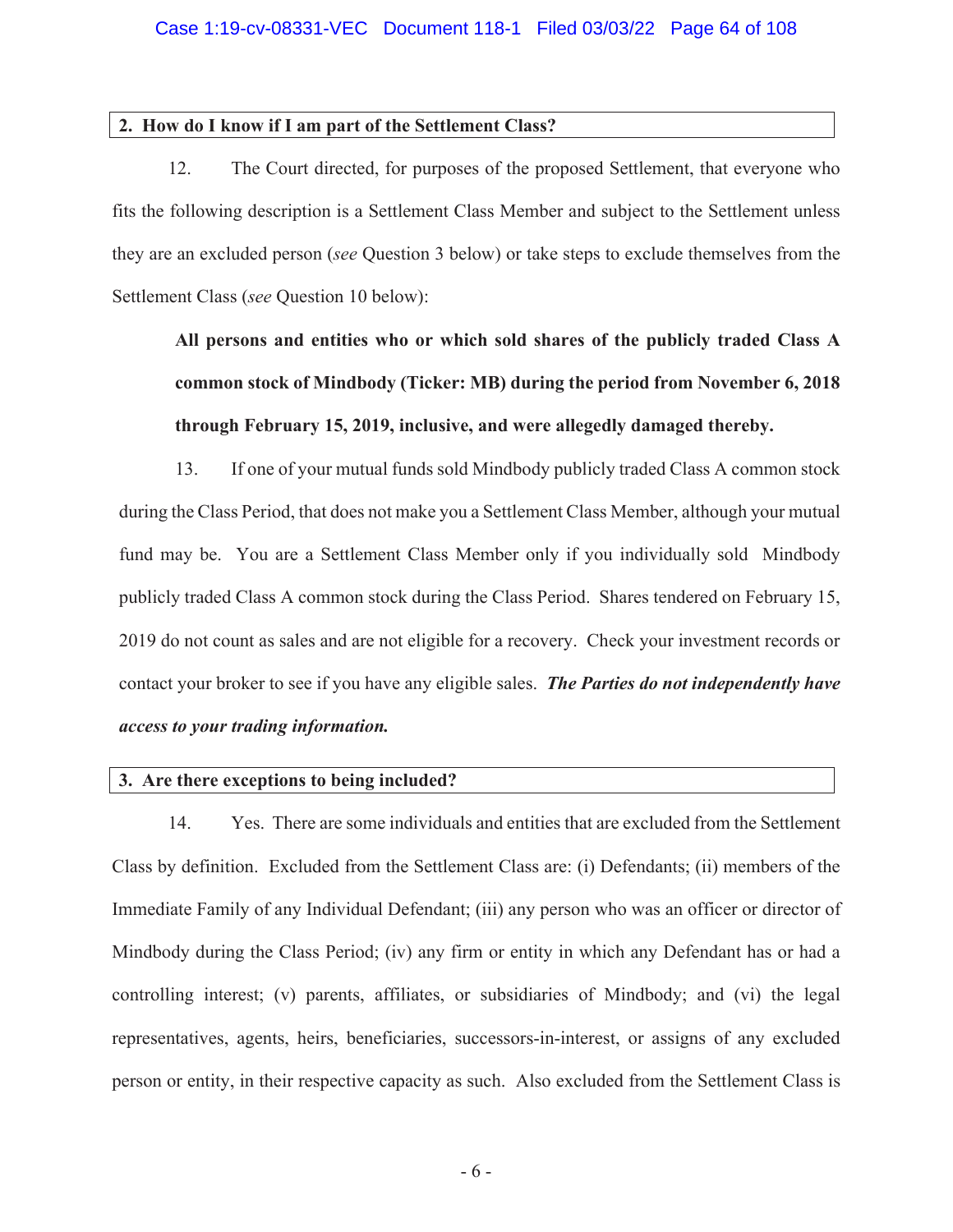#### Case 1:19-cv-08331-VEC Document 118-1 Filed 03/03/22 Page 65 of 108

anyone who timely and validly seeks exclusion from the Settlement Class in accordance with the procedures described in Question 10 below.

#### **4. Why is this a class action?**

15. In a class action, one or more persons or entities (in this case, Co-Lead Plaintiffs), sue on behalf of people and entities who have similar claims. Together, these people and entities are a "class," and each is a "class member." A class action allows one court to resolve, in a single case, many similar claims that, if brought separately by individual people, might be too small economically to litigate. One court resolves the issues for all class members at the same time, except for those who exclude themselves, or "opt-out," from the class. In this Action, the Court has appointed Walleye Trading LLC and Walleye Opportunities Master Fund Ltd. to serve as Co-Lead Plaintiffs and has appointed Labaton Sucharow LLP to serve as Lead Counsel.

#### **5. What is this case about and what has happened so far?**

16. Mindbody provides software that assists health, wellness, and beauty businesses (*e.g.*, gyms, yoga studios, salons, and spas) in their operations. It provides a mobile phone application that consumers use to reserve services or classes, as well as tools for payment processing, marketing, and business analytics. In 2018, Mindbody made two acquisitions that expanded the number of businesses served by Mindbody and expanded the services that Mindbody could provide. The SAC alleges that defendants Mindbody, Richard L. Stollmeyer, Brett White, and Eric Liaw made materially false and misleading statements and/or omissions in connection with Mindbody's acquisition by Vista (the "Merger") and in connection with Mindbody's Fourth Quarter 2018 revenue guidance. Co-Lead Plaintiffs further allege that the price of Mindbody publicy traded Class A common stock was artificially deflated during the Class Period as a result of Defendants' allegedly material misrepresentations and omissions, causing Co-Lead Plaintiffs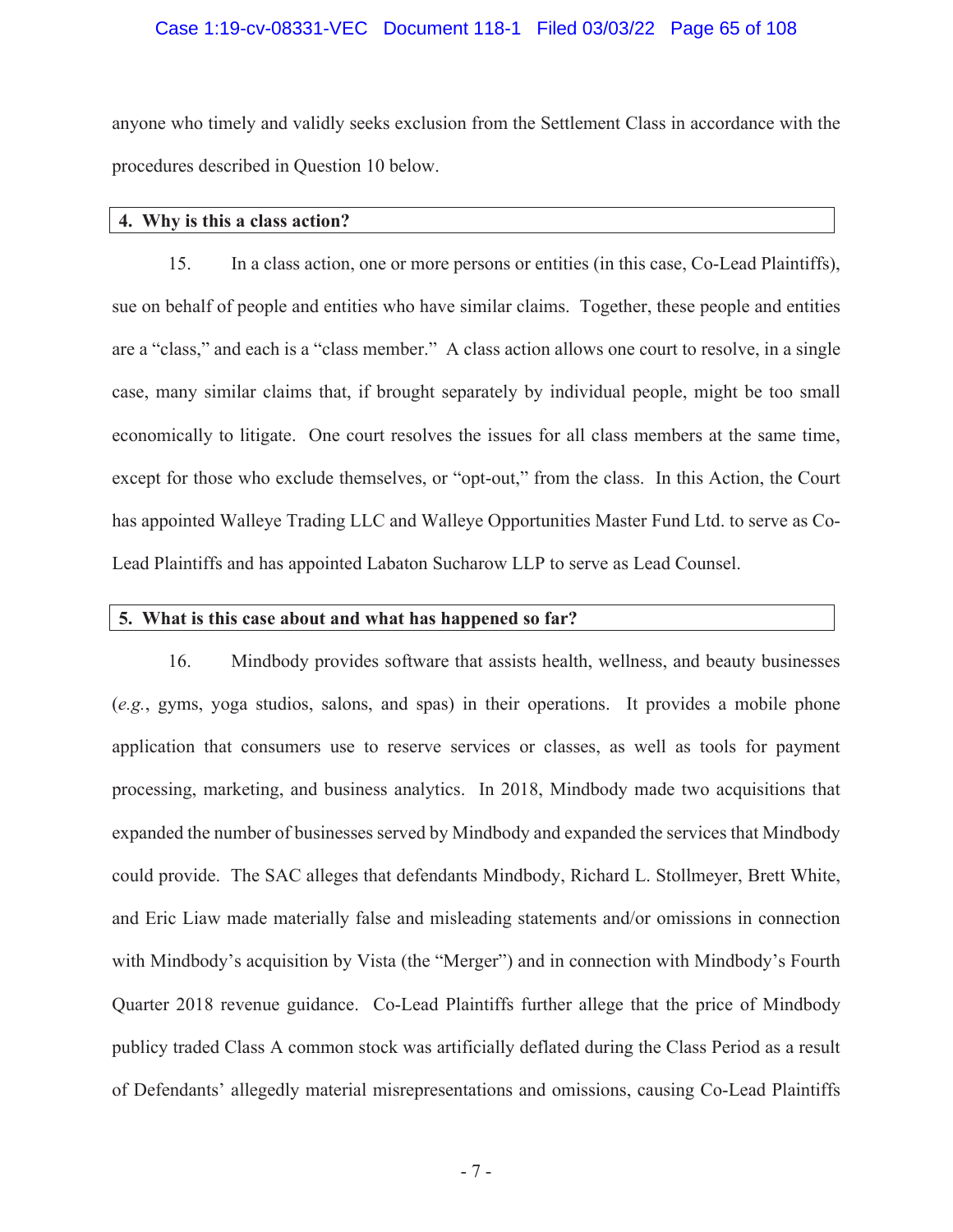#### Case 1:19-cv-08331-VEC Document 118-1 Filed 03/03/22 Page 66 of 108

and members of the Settlement Class to sell their Mindbody's stock at prices less than they would have absent the artificial deflation.

17. In September 2019, Co-Lead Plaintiffs filed an initial securities class action complaint in the United States District Court for the Southern District of New York alleging violations of the federal securities laws. The complaint alleged violations by all Defendants under Sections 10(b) and 14(a) of the Securities Exchange Act of 1934 (the "Exchange Act"), and Rule 10b-5 promulgated thereunder, and against the Individual Defendants under Section 20(a) of the Exchange Act. On November 7, 2019, the Court appointed Walleye Trading LLC and Walleye Opportunities Master Fund Ltd. as Co-Lead Plaintiffs and Labaton Sucharow as Lead Counsel.

18. Beginning on November 14, 2019, Co-Lead Plaintiffs filed petitions, pursuant to Delaware Court of Chancery Rule 5.1(f) and the First Amendment to the Constitution of the United States, challenging the confidential treatment of certain documents in the action *In re Mindbody Stockholder Litigation*, C.A. No. 2019-0442-KSJM (Del. Ch.) (the "Luxor Action"), a class action and appraisal proceeding challenging the Merger. Those petitions and subsequent negotiations with the parties to the Luxor Action resulted in a partial unsealing of documents relevant to the claims in the Action.

19. On December 20, 2019, Co-Lead Plaintiffs filed an Amended Class Action Complaint for Violations of the Federal Securities Laws (the "Amended Complaint"). The Amended Complaint asserted the same claims as stated in the initial complaint, but added additional purported factual allegations.

20. On February 18, 2020, Defendants filed a motion to dismiss the Amended Complaint, and on April 3, 2020 Co-Lead Plaintiffs filed their memorandum of law in opposition to the motion to dismiss. On May 4, 2020, Defendants filed their reply memorandum of law and, on May 22, 2020, with leave of the Court, Co-Lead Plaintiffs filed a sur-reply in opposition to the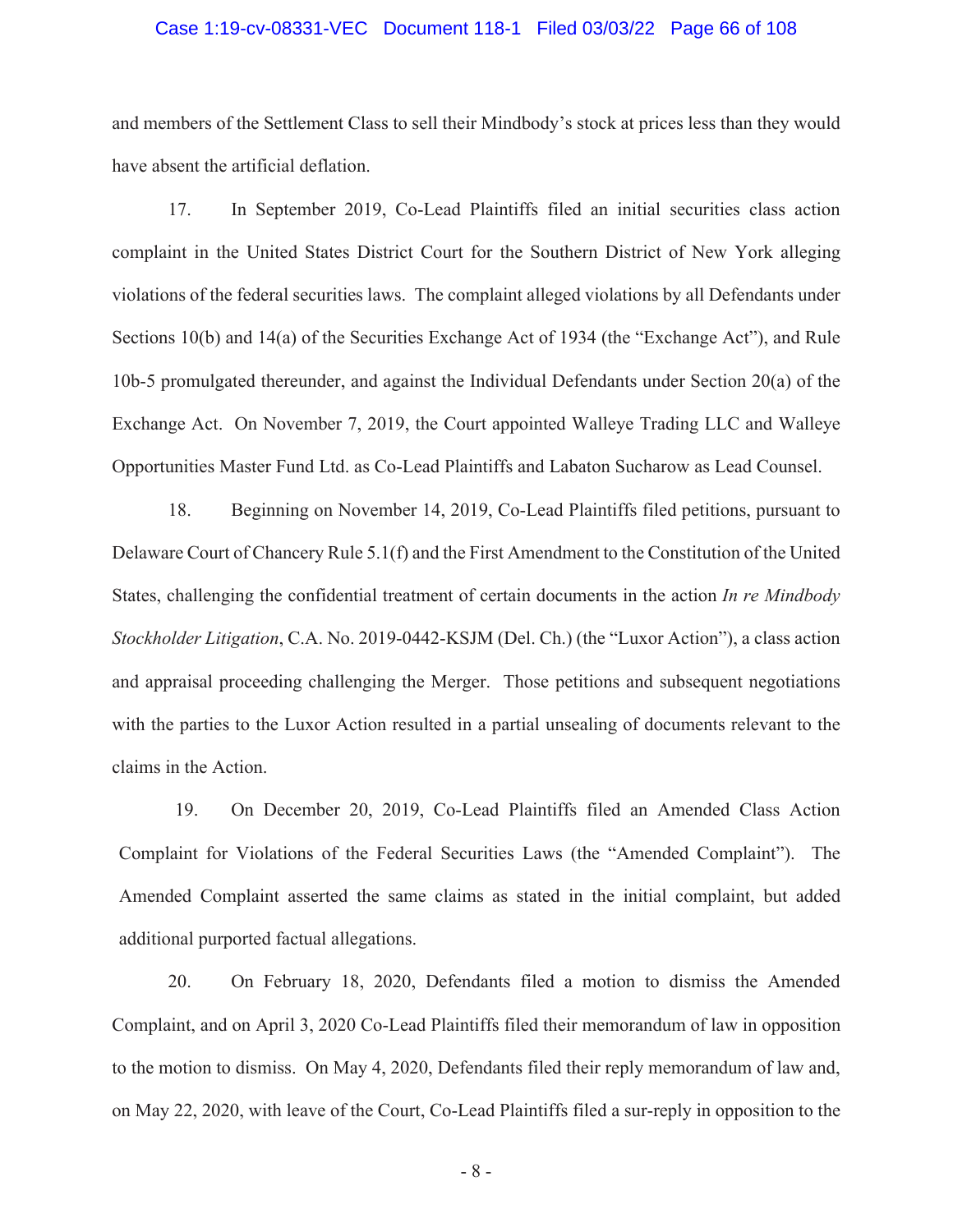#### Case 1:19-cv-08331-VEC Document 118-1 Filed 03/03/22 Page 67 of 108

motion to dismiss. Defendants, with leave of the Court, filed a sur-reply in further support of their motion to dismiss on June 6, 2020. On September 25, 2020, the Court partially granted and partially denied Defendant's motion to dismiss. On October 30, 2020, Defendants filed their Answer to the Amended Complaint.

21. Following the Court's order on the motion to dismiss, the Parties engage in an extensive discovery process. Throughout the course of discovery, Co-Lead Plaintiffs received over 400,000 pages of document discovery and participated in over 13 depositions. Co-Lead Plaintiffs also produced documents in response to Defendants' document requests.

22. On February 24, 2021, Co-Lead Plaintiffs sought leave to file a second amended complaint, which sought to replead certain previously dismissed claims. Following briefing on Co-Lead Plaintiffs' motion for leave to amend, the Court granted the motion and Co-Lead Plaintiffs filed the SAC on August 18, 2021. Defendants filed their Answer to the SAC on August 27, 2021.

23. On October 15, 2021, Co-Lead Plaintiffs filed their motion for class certification and appointment of class counsel, which was accompanied by a report from Co-Lead Plaintiffs' expert on market efficiency and the calculation of damages and a report from their expert on corporate valuation.

24. Overall, before agreeing to a settlement, Co-Lead Plaintiffs, through Lead Counsel, and Defendants conducted extensive fact discovery relating to the claims, defenses, and underlying events and transactions that are the subject of the Action. The Parties' formal discovery included, among other things, Lead Counsel's receipt of more than 400,000 pages of documents produced by Defendants and taking or defending 13 depositions.

25. Co-Lead Plaintiffs and Defendants engaged Michelle Yoshida of Phillips ADR (the "Mediator"), a well-respected and experienced mediator, to assist them in exploring a potential

- 9 -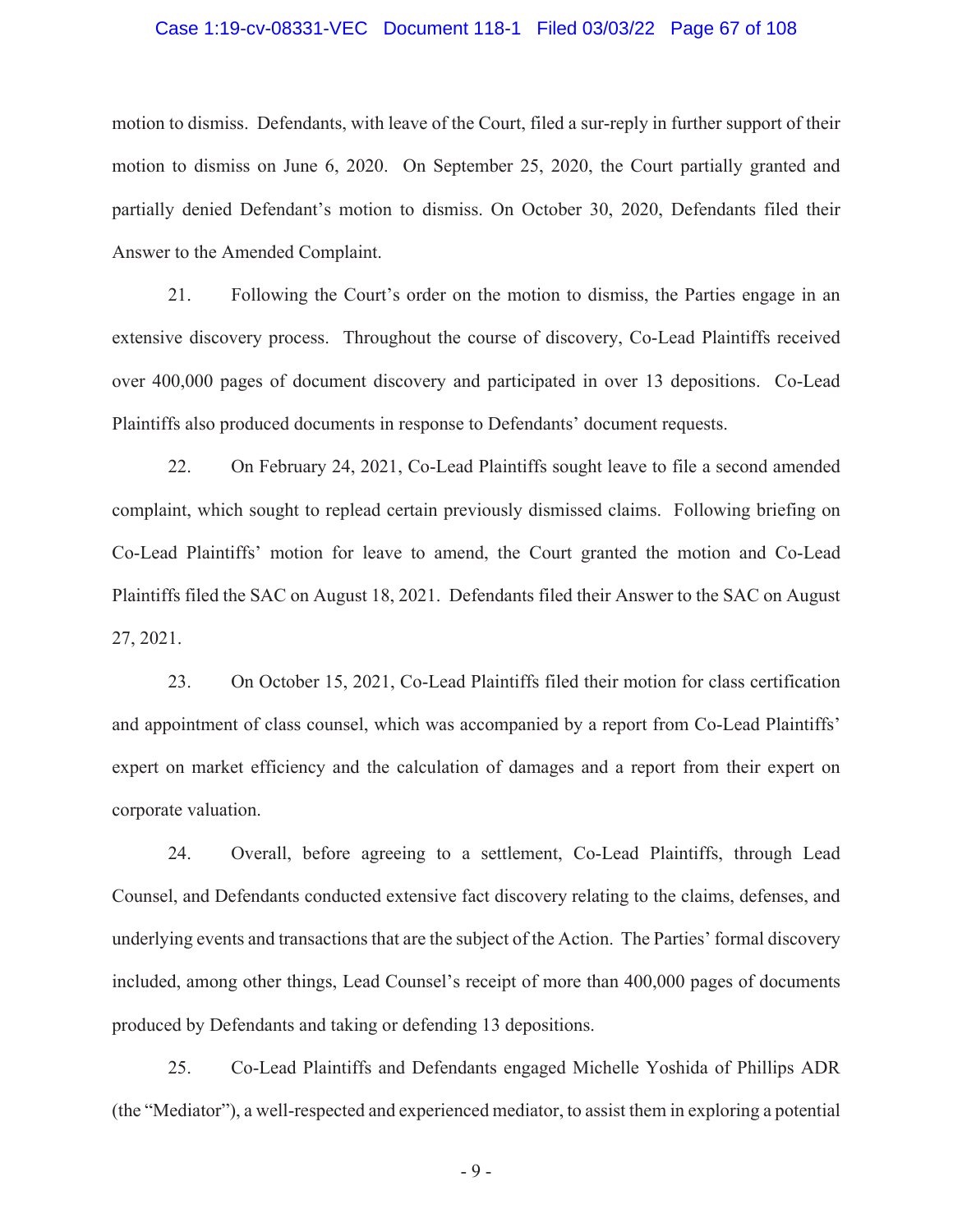#### Case 1:19-cv-08331-VEC Document 118-1 Filed 03/03/22 Page 68 of 108

negotiated resolution of the Action. The Parties first met with the Mediator in a full-day mediation session on May 12, 2021. In advance of the session, the Parties submitted detailed mediation statements to the Mediator, together with numerous supporting exhibits, which addressed issues of liability, class certification, and damages. No agreement was reached during the mediation.

26. Settlement discussions continued and on November 30, 2021, the Mediator made a formal mediator's proposal, which was accepted by the Parties on December 2, 2021. The Parties executed a Term Sheet on December 22, 2021 and, following additional negotiations regarding the specific terms of the agreement, the Parties executed the Stipulation on  $\qquad \qquad , 2022$ . The Stipulation, which sets forth the final terms and conditions of the Settlement, can be found at www.strategicclaims.net.

27. On 2022, the Court preliminarily approved the Settlement, authorized this Notice to be disseminated to potential Settlement Class Members, and scheduled the Settlement Hearing to consider whether to grant final approval of the Settlement.

#### **6. What are the reasons for the Settlement?**

28. The Court did not finally decide in favor of Co-Lead Plaintiffs or Defendants. Instead, both sides agreed to a settlement. Co-Lead Plaintiffs and Lead Counsel believe that the claims asserted in the Action have merit. They recognize, however, the expense and length of continued proceedings needed to pursue the claims through trial and appeals, as well as the difficulties in establishing liability. Assuming the claims proceeded to trial, the Parties would present factual and expert testimony on each of the disputed issues, and there is risk that the Court or jury would resolve these issues unfavorably against Co-Lead Plaintiffs and the class. In light of the Settlement and the guaranteed cash recovery to the Settlement Class, Co-Lead Plaintiffs and Lead Counsel believe that the proposed Settlement is fair, reasonable, and adequate, and in the best interests of the Settlement Class.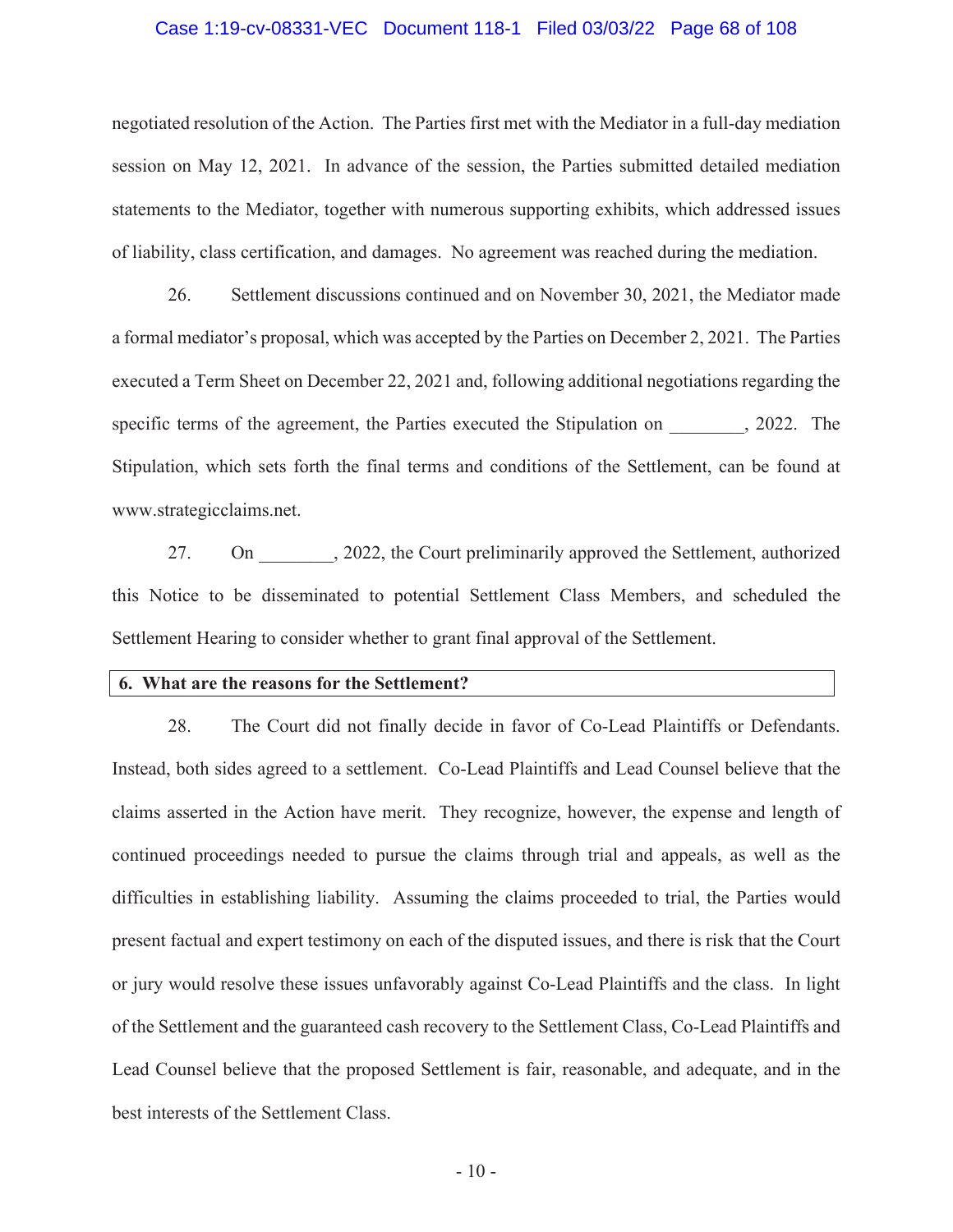#### Case 1:19-cv-08331-VEC Document 118-1 Filed 03/03/22 Page 69 of 108

29. Defendants have denied and continue to deny each and every one of the claims alleged in the Action, including all claims in the complaint, and specifically deny any wrongdoing and that they have committed any act or omission giving rise to any liability or violation of law. Defendants deny the allegations that they knowingly, or otherwise, made any material misstatements or omissions; that any Member of the Settlement Class has suffered damages; that the prices of Mindbody's publicly traded Class A common stock were artificially deflated by reason of the alleged misrepresentations, omissions, or otherwise; or that Members of the Settlement Class were harmed by the conduct alleged. Nonetheless, Defendants have concluded that continuation of the Action would be protracted and expensive, and have taken into account the uncertainty and risks inherent in any litigation, especially a complex case like this Action.

#### **THE SETTLEMENT BENEFITS**

# **7. What does the Settlement provide?**

30. In exchange for the Settlement and the release of the Released Plaintiff's Claims against the Released Defendant Parties (*see* Question 9 below), Mindbody has agreed to cause a \$9.75 million cash payment to be made, which, along with any interest earned, will be distributed after deduction of Court-awarded attorneys' fees and Litigation Expenses, Notice and Administration Expenses, Taxes, and any other fees or expenses approved by the Court (the "Net Settlement Fund"), to Settlement Class Members who submit valid and timely Claim Forms and are found to be eligible to receive a distribution from the Net Settlement Fund.

#### **8. How can I receive a payment?**

31. To qualify for a payment from the Net Settlement Fund, you must submit a timely and valid Claim Form. A Claim Form is included with this Notice. You may also obtain one from the Claims Administrator's website: www.strategicclaims.net, or from Lead Counsel's website: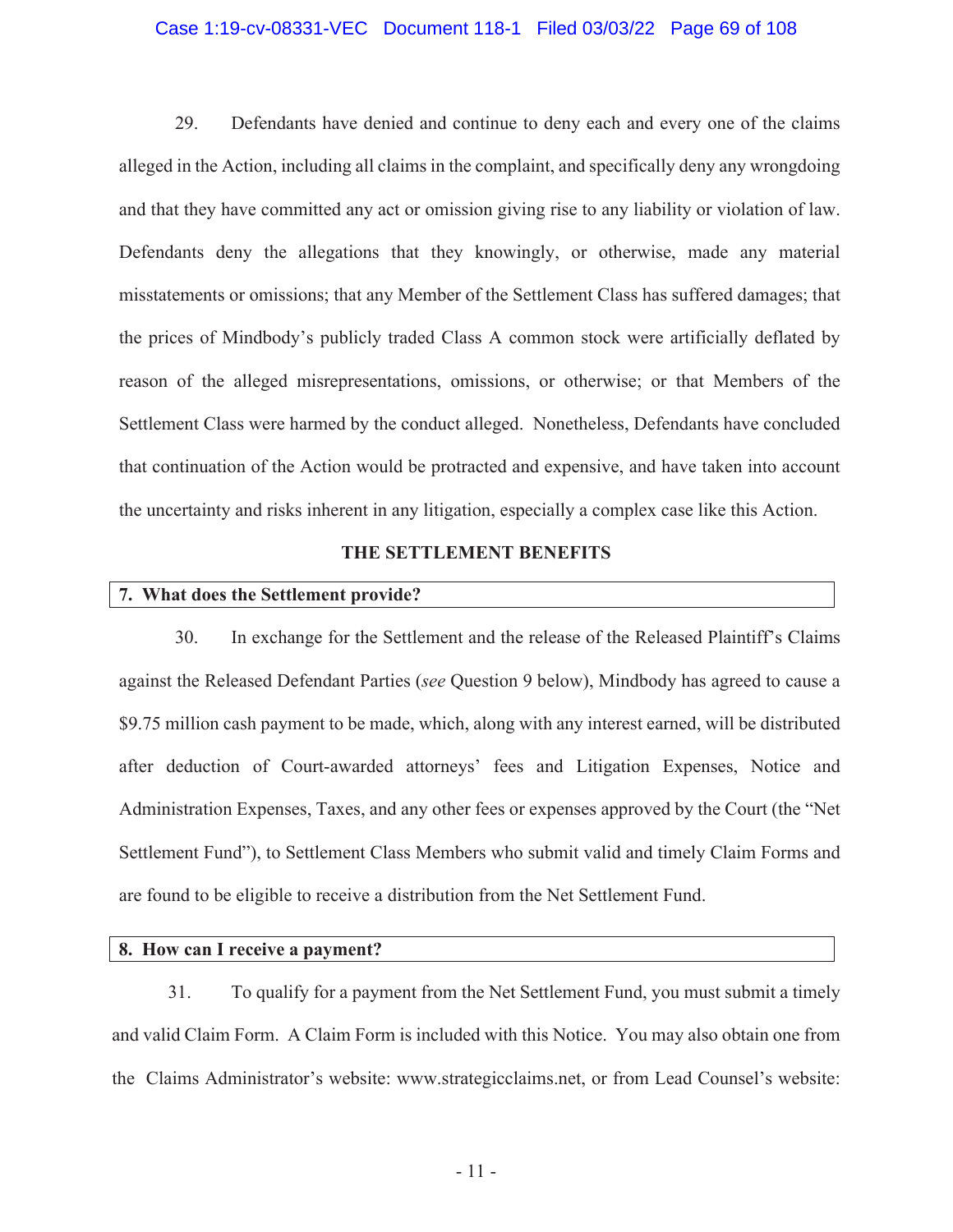#### Case 1:19-cv-08331-VEC Document 118-1 Filed 03/03/22 Page 70 of 108

www.labaton.com, or submit a claim online at www.strategicclaims.net. You can also request that a Claim Form be mailed to you by calling the Claims Administrator toll-free at (866) 274-4004.

32. Please read the instructions contained in the Claim Form carefully, fill it out, include all the documents the form requests, sign it, and mail or submit it to the Claims Administrator so that it is **postmarked or received no later than 2022.** 

# **9. What am I giving up to receive a payment and by staying in the Settlement Class?**

33. If you are a Settlement Class Member and do not timely and validly exclude yourself from the Settlement Class, you will remain in the Settlement Class and that means that, upon the "Effective Date" of the Settlement, you will release all "Released Plaintiff's Claims" against the "Released Defendant Parties." All of the Court's orders about the Settlement, whether favorable or unfavorable, will apply to you and legally bind you.

(a) **"Released Plaintiff's Claims"** means any and all rights, liabilities, suits, debts, obligations, demands, damages, losses, judgments, matters, issues, claims, and causes of action of any nature and description whatsoever, whether known or Unknown Claims (defined below), contingent or absolute, mature or not mature, liquidated or unliquidated, accrued or not accrued, concealed or hidden, direct or indirect, regardless of legal or equitable theory and whether arising under federal, state, statutory, common, or foreign law, or any other law, rule, or regulation, whether class and/or individual in nature, that Co-Lead Plaintiffs and any other member of the Settlement Class: (a) asserted in the Action, or (b) could have asserted in the Action or in any forum that arise out of, are based upon, or relate to, both (i) the allegations, transactions, facts, events, matters, occurrences, representations, or omissions involved, set forth, or referred to, in any of the complaints filed in the Action and (ii) the sale of Mindbody publicly traded Class A common stock during the Class Period. For the avoidance of doubt, Released Plaintiff's Claims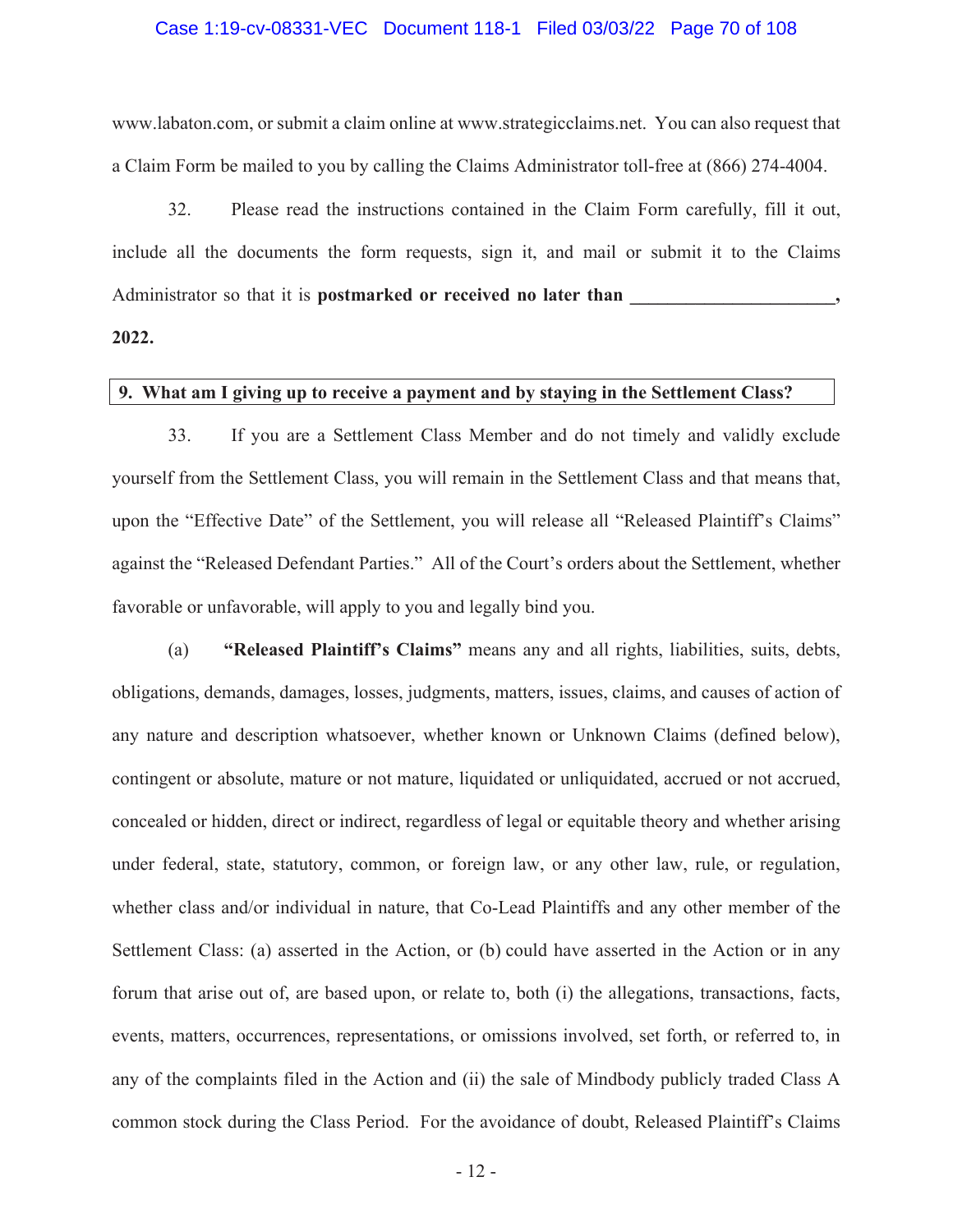#### Case 1:19-cv-08331-VEC Document 118-1 Filed 03/03/22 Page 71 of 108

do not include: (i) claims relating to the enforcement of the Settlement; or (ii) any claims pending before the Delaware Court of Chancery in the consolidated action captioned *In re Mindbody, Inc. Stockholder Litigation*, Cons. C.A. No. 2019-0442-KSJM (the "Delaware Merger Litigation") as those claims are set forth in the Second Amended Complaint in that action, dated July 27, 2021, any claims asserted in any subsequently amended complaint filed in the Delaware Merger Litigation, or any claims of plaintiffs in the Delaware Merger Litigation to conform to the evidence and record at trial in the Delaware Merger Litigation.

(b) **"Released Defendant Parties"** means Defendants and the officers and directors of Mindbody, and each of their respective predecessors, successors, parent corporations, sister corporations, past, present or future subsidiaries, affiliates, principals, assigns, assignors, legatees, devisees, executors, administrators, estates, receivers and trustees, beneficiaries, members, shareholders, employees, independent contractors, agents, partners, insurers, reinsurers, representatives, attorneys, auditors, and accountants, in their capacities as such; the spouses, Immediate Families, representatives, and heirs of the Individual Defendants, as well as any trust of which any Individual Defendant is the settlor or which is for the benefit of any of their Immediate Family members; and any firm, trust, corporation, or entity in which any Defendant has a controlling interest.

(c) "**Unknown Claims**" means any and all Released Plaintiff's Claims that Co-Lead Plaintiffs or any other Settlement Class Member do not know or suspect to exist in his, her, or its favor at the time of the release of the Released Defendant Parties, and any and all Released Defendants' Claims that any Defendant does not know or suspect to exist in his, her, or its favor at the time of the release of the Released Plaintiff Parties, which if known by him, her, or it might have affected his, her, or its decision(s) with respect to the Settlement, including the decision to object to the terms of the Settlement or to exclude himself, herself, or itself from the Settlement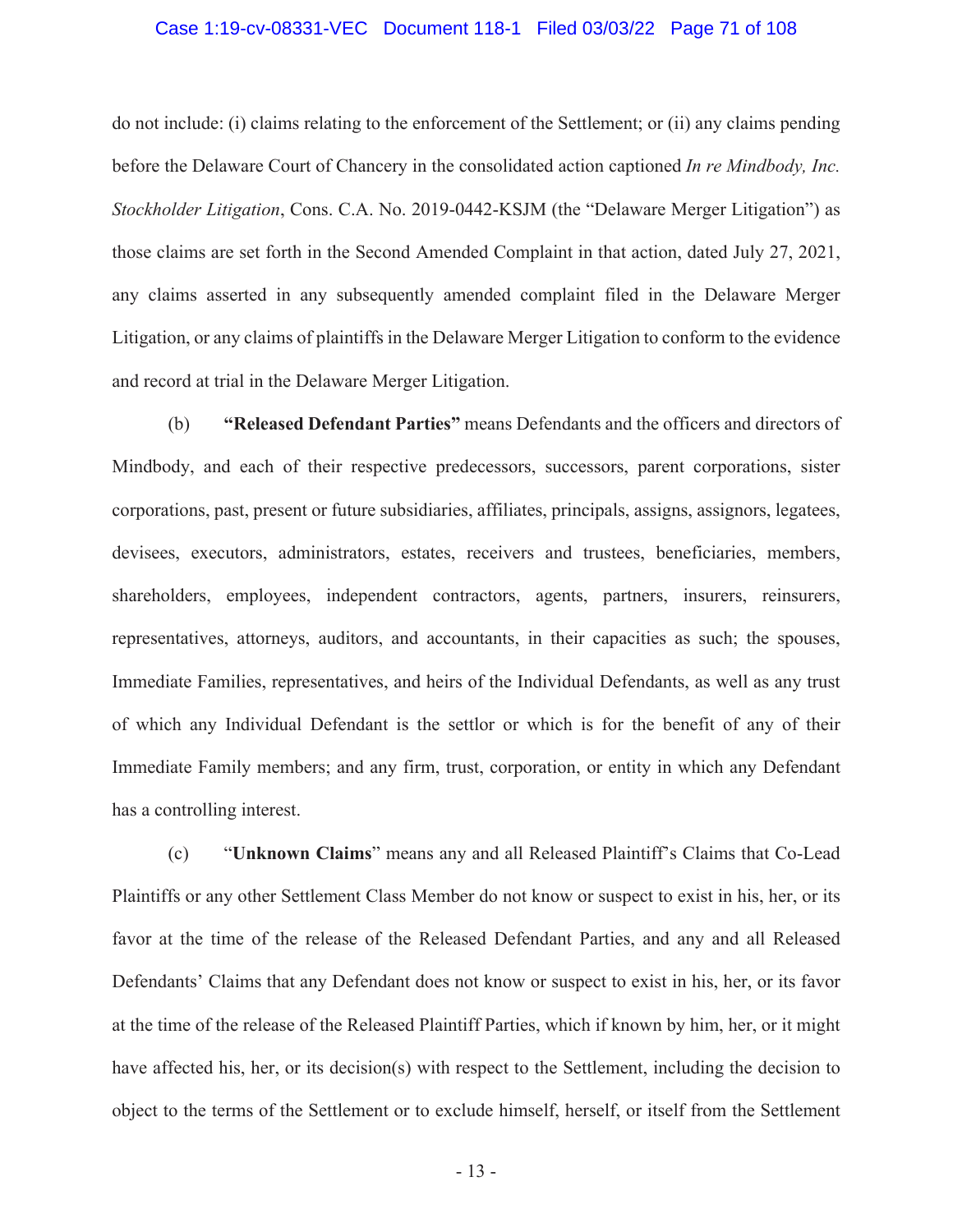#### Case 1:19-cv-08331-VEC Document 118-1 Filed 03/03/22 Page 72 of 108

Class. With respect to any and all Released Plaintiff's Claims and Released Defendants' Claims, the Parties stipulate and agree that, upon the Effective Date, Co-Lead Plaintiffs and Defendants shall expressly, and each other Settlement Class Member shall be deemed to have, and by operation of the Judgment or Alternative Judgment shall have, to the fullest extent permitted by law, expressly waived and relinquished any and all provisions, rights, and benefits conferred by any law of any state or territory of the United States or foreign law, or principle of common law, which is similar, comparable, or equivalent to Cal. Civ. Code § 1542, which provides:

**A general release does not extend to claims that the creditor or releasing party does not know or suspect to exist in his or her favor at the time of executing the release and that, if known by him or her, would have materially affected his or her settlement with the debtor or released party.** 

Co-Lead Plaintiffs, other Settlement Class Members, or Defendants may hereafter discover facts, legal theories, or authorities in addition to or different from those which any of them now knows or believes to be true with respect to the Action, the Released Plaintiff's Claims or the Released Defendants' Claims, but Co-Lead Plaintiffs and Defendants shall expressly, fully, finally, and forever settle and release, and each Settlement Class Member shall be deemed to have fully, finally, and forever settled and released, and upon the Effective Date and by operation of the Judgment or Alternative Judgment shall have settled and released, fully, finally, and forever, any and all Released Plaintiff's Claims and Released Defendants' Claims as applicable, without regard to the subsequent discovery or existence of such different or additional facts, legal theories, or authorities. Co-Lead Plaintiffs and Defendants acknowledge, and other Settlement Class Members by operation of law shall be deemed to have acknowledged, that the inclusion of "Unknown Claims" in the definition of Released Plaintiff's Claims and Released Defendants' Claims was separately bargained for and was a material element of the Settlement.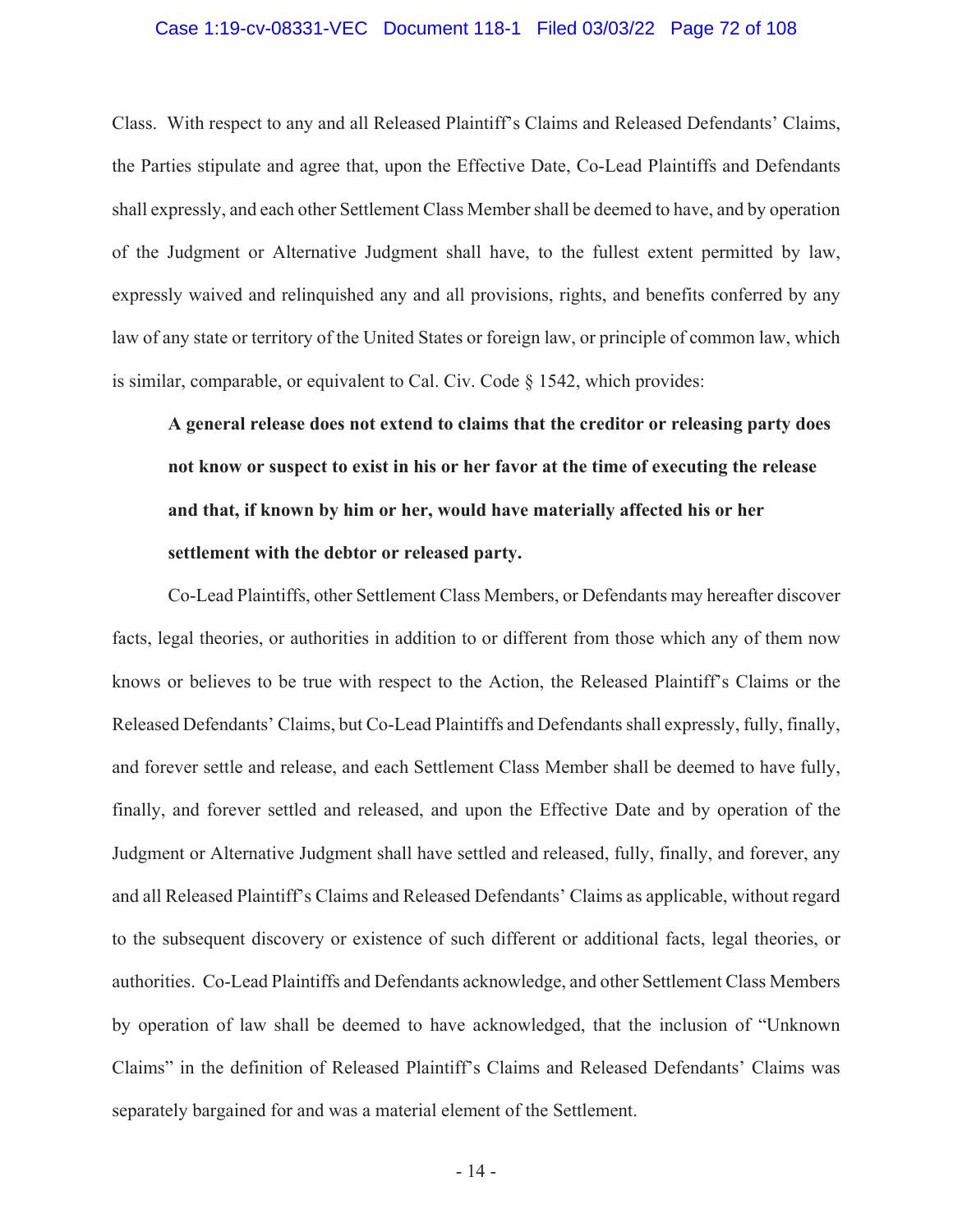# Case 1:19-cv-08331-VEC Document 118-1 Filed 03/03/22 Page 73 of 108

34. The "Effective Date" will occur when an Order entered by the Court approving the Settlement becomes Final and is not subject to appeal.

35. Upon the "Effective Date," Defendants will also provide a release of any claims against Co-Lead Plaintiffs and the Settlement Class arising out of or related to the institution, prosecution, or settlement of the claims in the Action.

# **EXCLUDING YOURSELF FROM THE SETTLEMENT CLASS**

36. If you want to keep any right you may have to sue or continue to sue Defendants and the other Released Defendant Parties on your own concerning the Released Plaintiff's Claims, then you must take steps to remove yourself from the Settlement Class. This is called excluding yourself or "opting out." **Please note:** If you decide to exclude yourself from the Settlement Class, there is a risk that any lawsuit you may file to pursue claims alleged in the Action may be dismissed, including because the suit is not filed within the applicable time periods required for filing suit. Defendants have the option to terminate the Settlement if a certain amount of Settlement Class Members request exclusion.

#### **10. How do I exclude myself from the Settlement Class?**

37. To exclude yourself from the Settlement Class, you must mail a signed letter stating that you request to be "excluded from the Settlement Class in *In re Mindbody Inc. Securities Litigation,* Civil Action No. 1:19-cv-08331-VEC (S.D.N.Y.)." You cannot exclude yourself by telephone or e-mail. Each request for exclusion must also: (i) state the name, address, and telephone number of the person or entity requesting exclusion and, in the case of entities, the name and telephone number of the appropriate contact person; (ii) state the number of shares of Mindbody publicly traded Class A common stock the person or entity sold during the Class Period, as well as the dates and prices of each such sale; and (iii) be signed by the Person requesting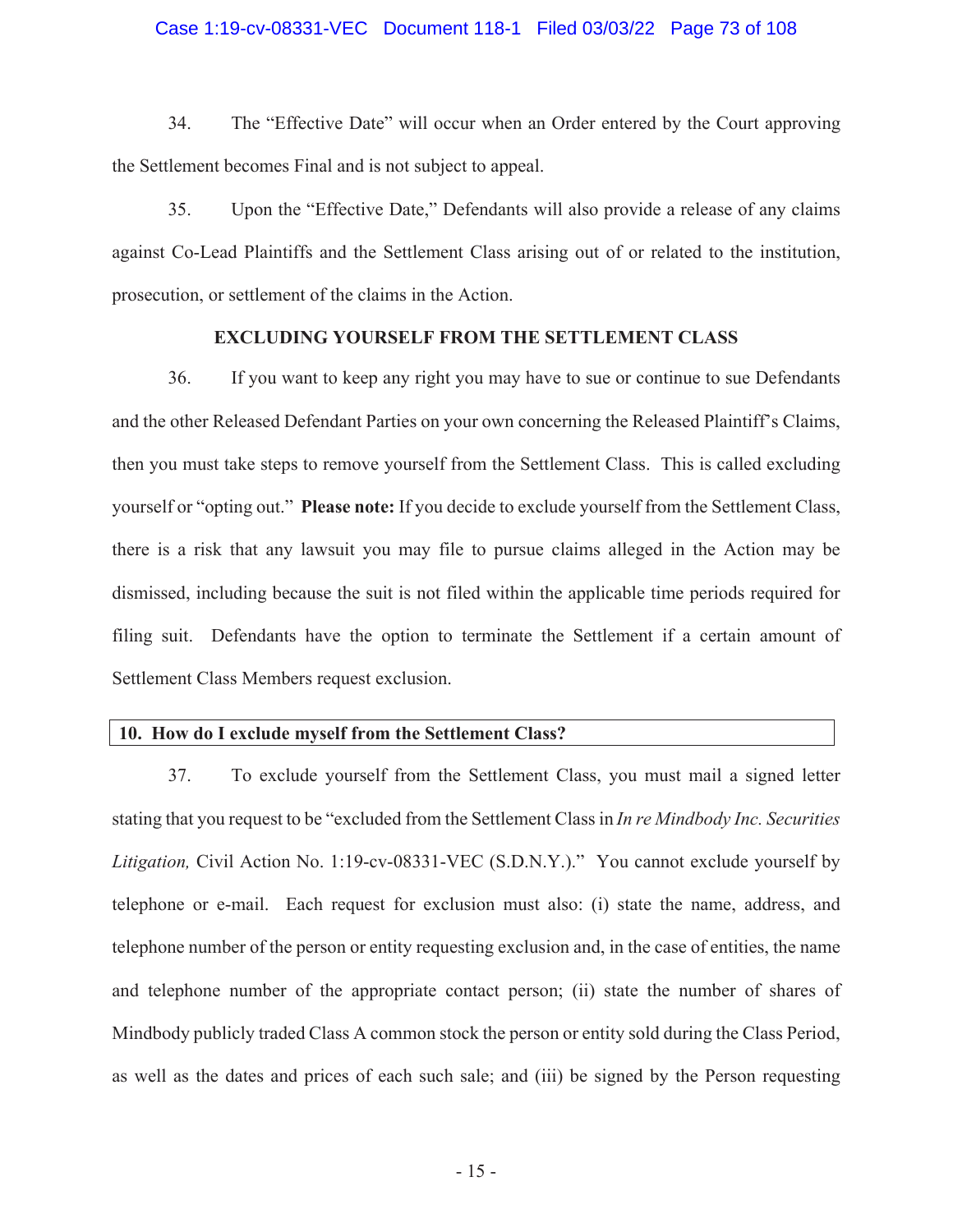# Case 1:19-cv-08331-VEC Document 118-1 Filed 03/03/22 Page 74 of 108

exclusion or an authorized representative. A request for exclusion must be mailed so that it is **received no later than** , 2022 at:

> *Mindbody Securities Settlement*  c/o Strategic Claims Services P.O. Box 230 600 N. Jackson Street, Suite 205 Media, PA 19063

38. This information is needed to determine whether you are a member of the Settlement Class. Your exclusion request must comply with these requirements in order to be valid.

39. If you ask to be excluded, do not submit a Claim Form because you cannot receive any payment from the Net Settlement Fund. Also, you cannot object to the Settlement because you will not be a Settlement Class Member and the Settlement will not affect you. If you submit a valid exclusion request, you will not be legally bound by anything that happens in the Action, and you may be able to sue (or continue to sue) Defendants and the other Released Defendant Parties in the future.

# **11. If I do not exclude myself, can I sue Defendants and the other Released Defendant Parties for the same reasons later?**

40. No. Unless you properly exclude yourself, you will give up any rights to sue Defendants and the other Released Defendant Parties for any and all Released Plaintiff's Claims. If you have a pending lawsuit against any of the Released Defendant Parties, **speak to your lawyer in that case immediately**. You must exclude yourself from this Settlement Class to continue your own lawsuit. Remember, the exclusion deadline is  $\qquad \qquad$ , 2022.

# **THE LAWYERS REPRESENTING YOU**

# **12. Do I have a lawyer in this case?**

41. Labaton Sucharow LLP is Lead Counsel in the Action and represents all Settlement Class Members. You will not be separately charged for these lawyers. The Court will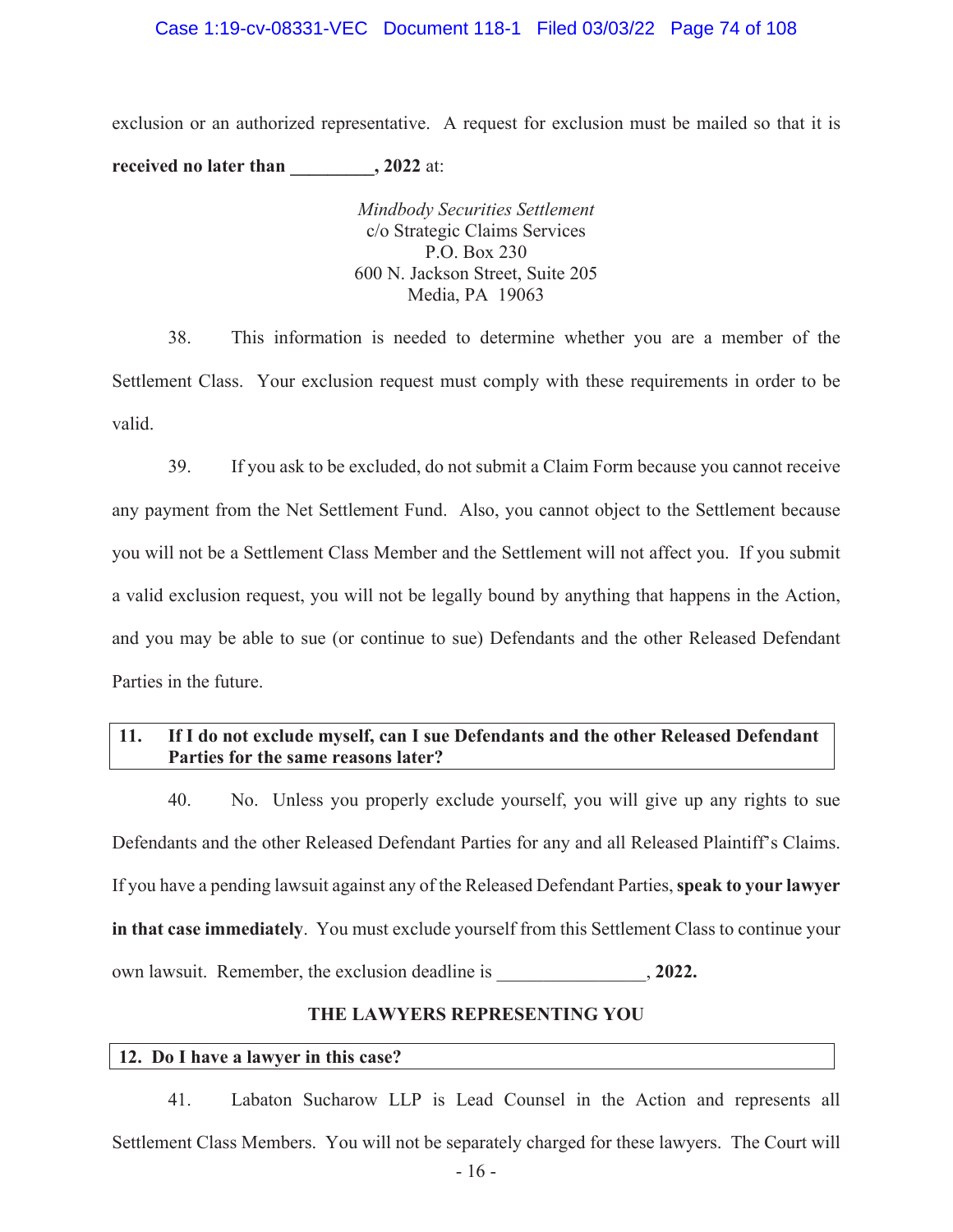# Case 1:19-cv-08331-VEC Document 118-1 Filed 03/03/22 Page 75 of 108

determine the amount of attorneys' fees and Litigation Expenses, which will be paid from the Settlement Fund. If you want to be represented by your own lawyer, you may hire one at your own expense.

#### **13. How will the lawyers be paid?**

42. Lead Counsel has been prosecuting the Action on a contingent basis and has not been paid for any of its work. Lead Counsel will seek an attorneys' fee award of no more than 30% of the Settlement Fund, or \$2,925,000, plus accrued interest. Lead Counsel will also seek payment of Litigation Expenses incurred in the prosecution of the Action of no more than \$800,000, plus accrued interest, which may include an application in accordance with the PSLRA for the reasonable costs and expenses (including lost wages) of the Co-Lead Plaintiffs directly related to their representation of the Settlement Class. Any attorneys' fees and expenses awarded by the Court will be paid from the Settlement Fund. Settlement Class Members are not personally liable for any such fees or expenses.

# **OBJECTING TO THE SETTLEMENT, THE PLAN OF ALLOCATION, OR THE FEE AND EXPENSE APPLICATION**

# **14. How do I tell the Court that I do not like something about the proposed Settlement?**

43. If you are a Settlement Class Member, you can object to the Settlement or any of its terms, the proposed Plan of Allocation of the Net Settlement Fund, and/or Lead Counsel's Fee and Expense Application. You may write to the Court about why you think the Court should not approve any or all of the Settlement terms or related relief. If you would like the Court to consider your views, you must file a proper objection within the deadline, and according to the following procedures.

44. To object, you must send a signed letter stating that you object to the proposed Settlement, the Plan of Allocation, and/or the Fee and Expense Application in "*In re Mindbody Inc. Securities Litigation,* Civil Action No. 1:19-cv-08331-VEC (S.D.N.Y.)." The objection must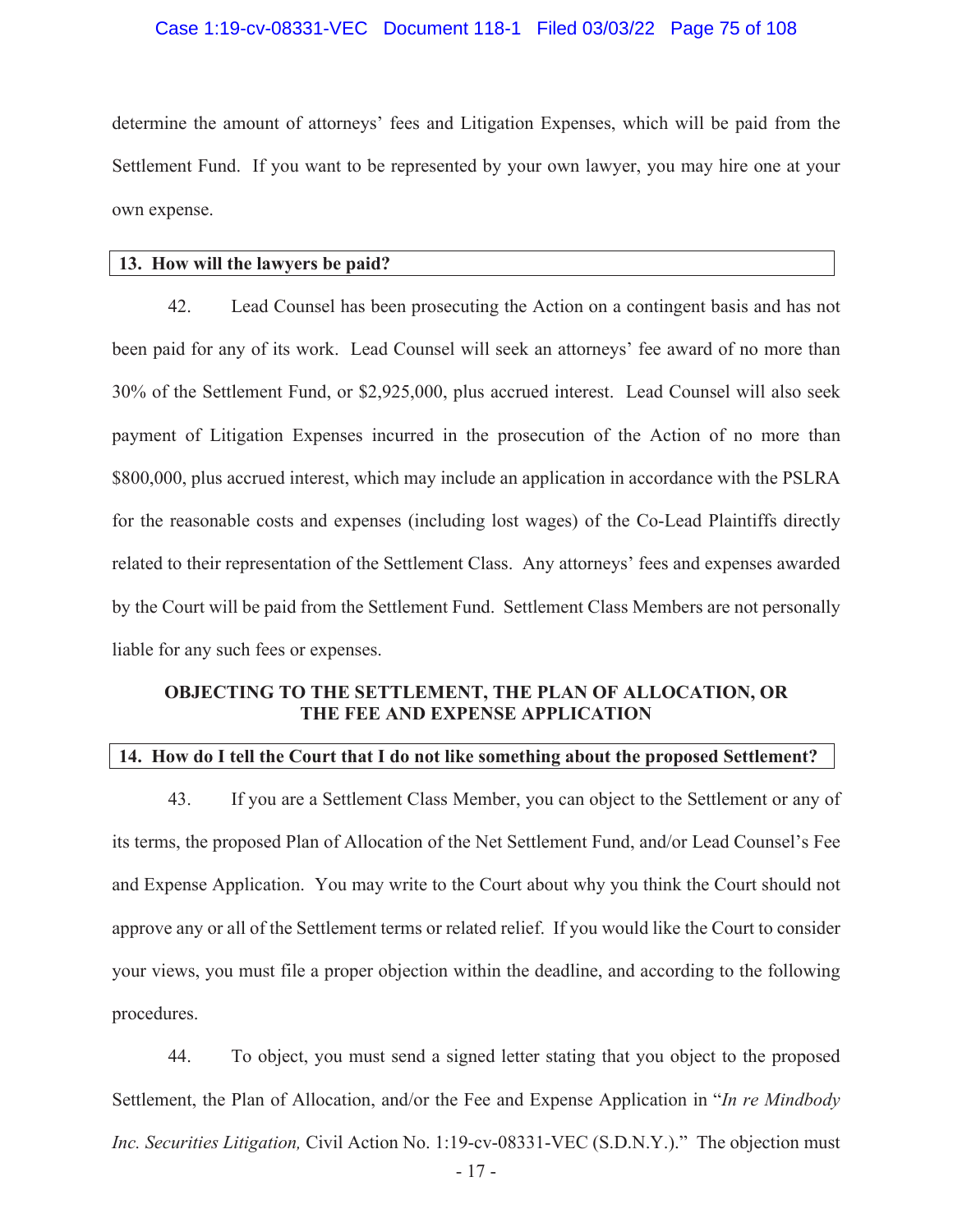# Case 1:19-cv-08331-VEC Document 118-1 Filed 03/03/22 Page 76 of 108

also state: (i) the name, address, telephone number, and e-mail address of the objector and must be signed by the objector; (ii) contain a statement of the Settlement Class Member's objection or objections and the specific reasons for the objection, including whether it applies only to the objector, to a specific subset of the Settlement Class, or to the entire Settlement Class, and any legal and evidentiary support (including witnesses) the Settlement Class Member wishes to bring to the Court's attention; and (iii) include documents sufficient to show the objector's membership in the Settlement Class, including the number of shares of publicly traded Class A common stock of Mindbody sold during the Class Period, as well as the dates and prices of each such sale. Unless otherwise ordered by the Court, any Settlement Class Member who does not object in the manner described in this Notice will be deemed to have waived any objection and will be foreclosed from making any objection to the proposed Settlement, the Plan of Allocation, and/or Lead Counsel's Fee and Expense Application. Your objection must be filed with the Court **no later than \_\_\_\_\_\_\_\_\_\_\_\_\_\_\_, 2022 and** be mailed or delivered to the following counsel so that it is **received**

**no later than**  $\qquad \qquad$ , 2022:

**Clerk of the Court**  United States District Court Southern District of New York Daniel Patrick Moynihan U.S. Courthouse 500 Pearl Street New York, NY 10007

**Labaton Sucharow LLP**  Carol C. Villegas Esq. 140 Broadway New York, NY 10005

# **Court Lead Counsel Defendants' Counsel**

**Kirkland & Ellis LLP**  Matthew Solum, P.C., Esq. 601 Lexington Avenue New York, NY 10022

45. You do not need to attend the Settlement Hearing to have your written objection considered by the Court. However, any Settlement Class Member who has complied with the procedures described in this Question 14 and below in Question 18 may participate at the Settlement Hearing and be heard, to the extent allowed by the Court. An objector may participate on their own or arrange, at his, her, or its own expense, for a lawyer to represent him, her, or it at the Settlement Hearing.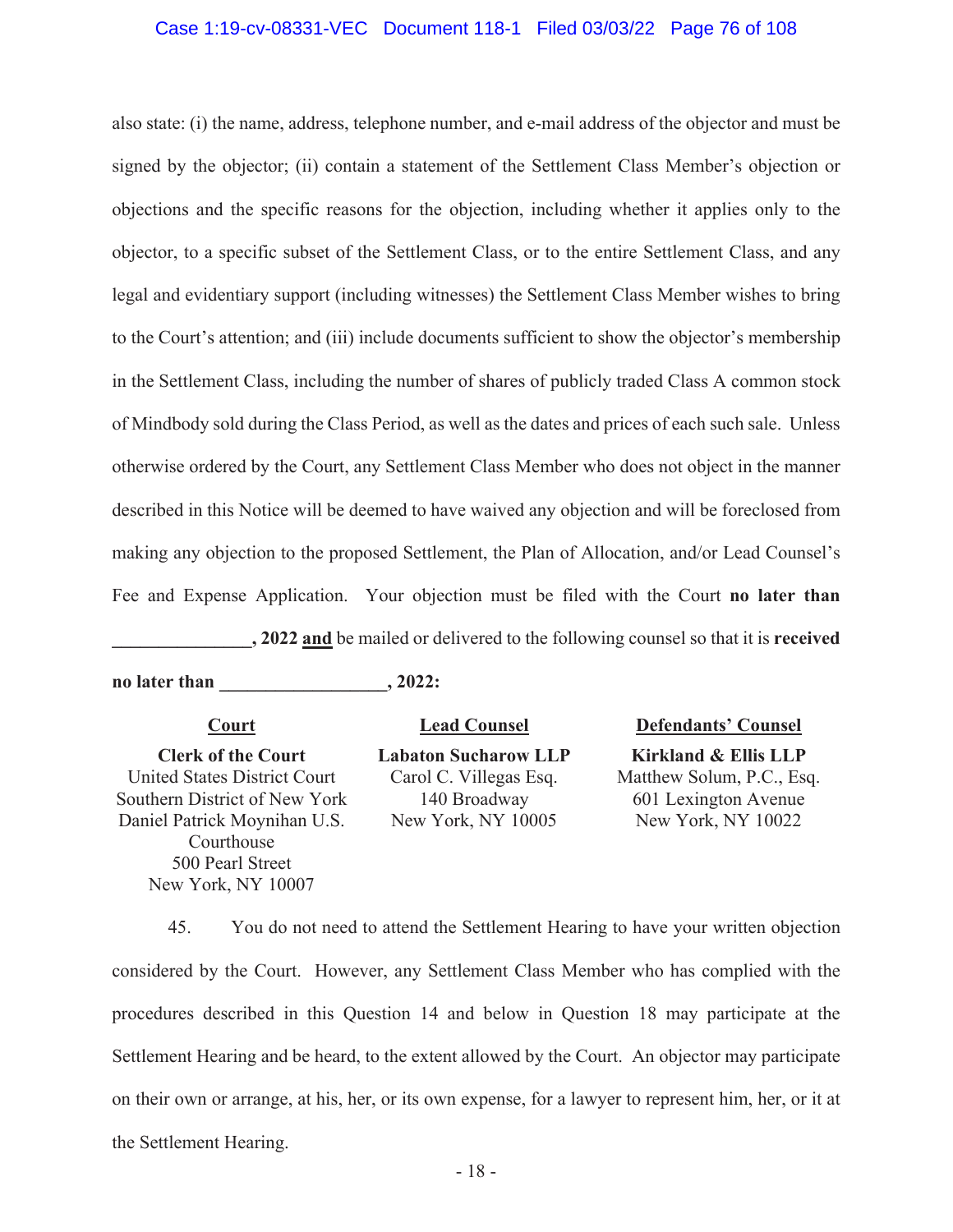#### **15. What is the difference between objecting and seeking exclusion?**

46. Objecting is telling the Court that you do not like something about the proposed Settlement, Plan of Allocation, or Lead Counsel's Fee and Expense Application. You can still recover money from the Settlement. You can object *only* if you stay in the Settlement Class. Excluding yourself is telling the Court that you do not want to be part of the Settlement Class. If you exclude yourself from the Settlement Class, you have no basis to object because the Settlement and the Action no longer affect you.

#### **THE SETTLEMENT HEARING**

# **16. When and where will the Court decide whether to approve the Settlement?**

47. The Court will hold the Settlement Hearing on  $, 2022$  at  $\ldots$ either remotely or in person, in Courtroom 443 at the United States District Court for the Southern District of New York, Thurgood Marshall United States Courthouse, 40 Foley Square, New York, NY 10007. Information about whether the hearing will be held in person or remotely, and how to participate if it is held remotely, will be posted on the Claims Administrator's website at www.strategicclaims.net.

48. At this hearing, the Honorable Valerie E. Caproni will consider whether: (i) the Settlement is fair, reasonable, adequate, and should be approved; (ii) the Plan of Allocation is fair and reasonable, and should be approved; and (iii) the application of Lead Counsel for an award of attorneys' fees and payment of Litigation Expenses is reasonable and should be approved. The Court will take into consideration any written objections filed in accordance with the instructions in Question 14 above. We do not know how long it will take the Court to make these decisions.

49. The Court may change the date and time of the Settlement Hearing, or hold the hearing remotely, without another individual notice being sent to Settlement Class Members. If you want to attend the hearing, you should check with Lead Counsel beforehand to be sure that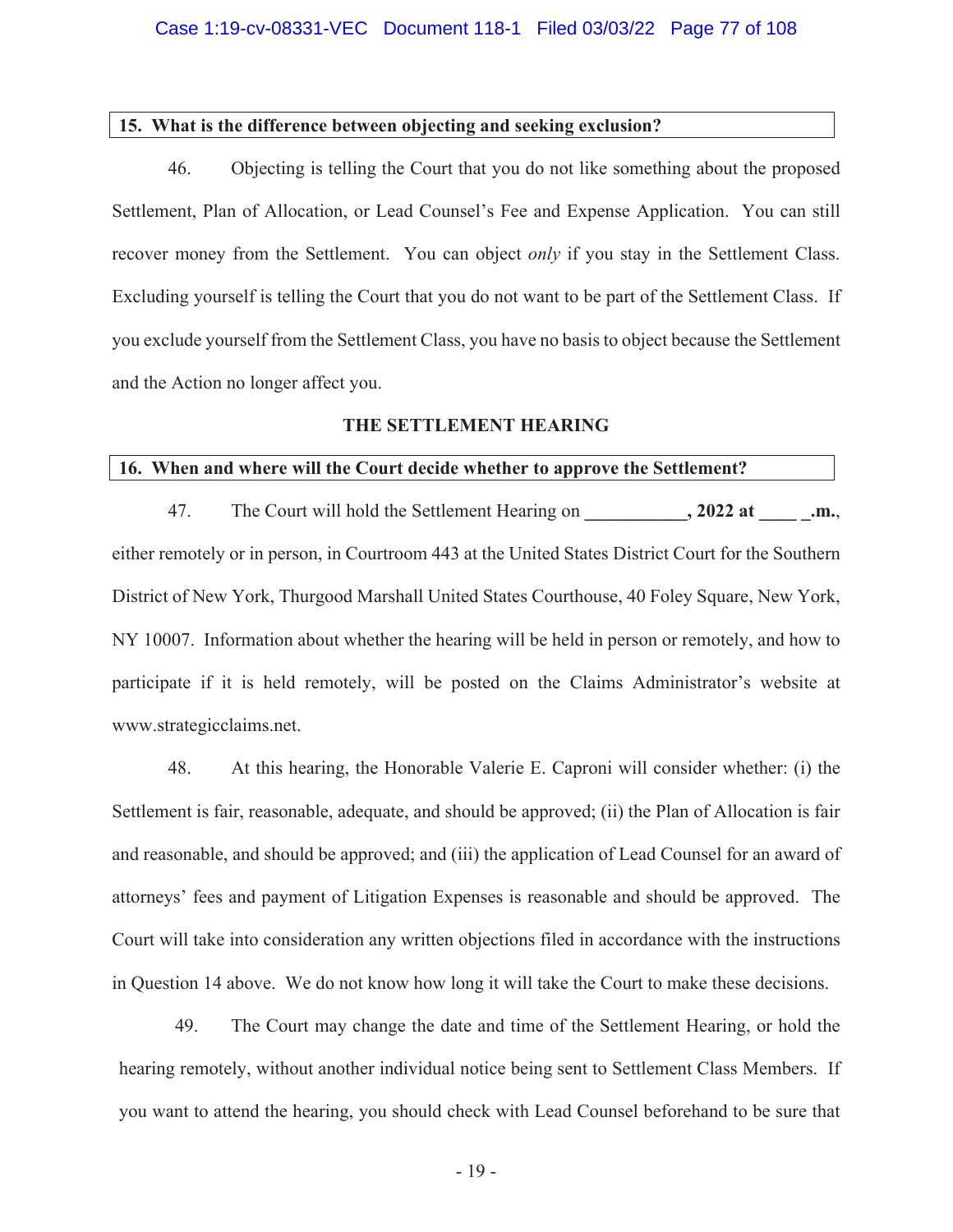# Case 1:19-cv-08331-VEC Document 118-1 Filed 03/03/22 Page 78 of 108

the date and/or time has not changed, or periodically check the Claims Administrator's website at www.strategicclaims.net to see if the Settlement Hearing stays as scheduled or is changed.

#### **17. Do I have to come to the Settlement Hearing?**

50. No. Lead Counsel will answer any questions the Court may have. But, you are welcome to participate at your own expense. If you submit a valid and timely objection, the Court will consider it and you do not have to participate in the Settlement Hearing to discuss it. You may have your own lawyer participate (at your own expense), but it is not required. If you do hire your own lawyer, he or she must file and serve a Notice of Appearance in the manner described in the answer to Question 18 below **no later than \_\_\_\_\_\_\_\_\_\_\_\_\_, 2022**.

#### **18. May I speak at the Settlement Hearing?**

51. You may ask the Court for permission to speak at the Settlement Hearing. To do so, you must, **no later than** , **2022**, submit a statement that you, or your attorney, intend to appear in "*In re Mindbody Inc. Securities Litigation,* Civil Action No. 1:19-cv-08331- VEC (S.D.N.Y.)." If you intend to present evidence at the Settlement Hearing, you must also include in your objection (prepared and submitted according to the answer to Question 14 above) the identities of any witnesses you may wish to call to testify and any exhibits you intend to introduce into evidence at the Settlement Hearing. You may not speak at the Settlement Hearing if you exclude yourself from the Settlement Class or if you have not provided written notice of your intention to speak at the Settlement Hearing in accordance with the procedures described in this Question 18 and Question 14 above.

# **IF YOU DO NOTHING**

#### **19. What happens if I do nothing at all?**

52. If you do nothing and you are a member of the Settlement Class, you will receive no money from this Settlement and you will be precluded from starting a lawsuit, continuing with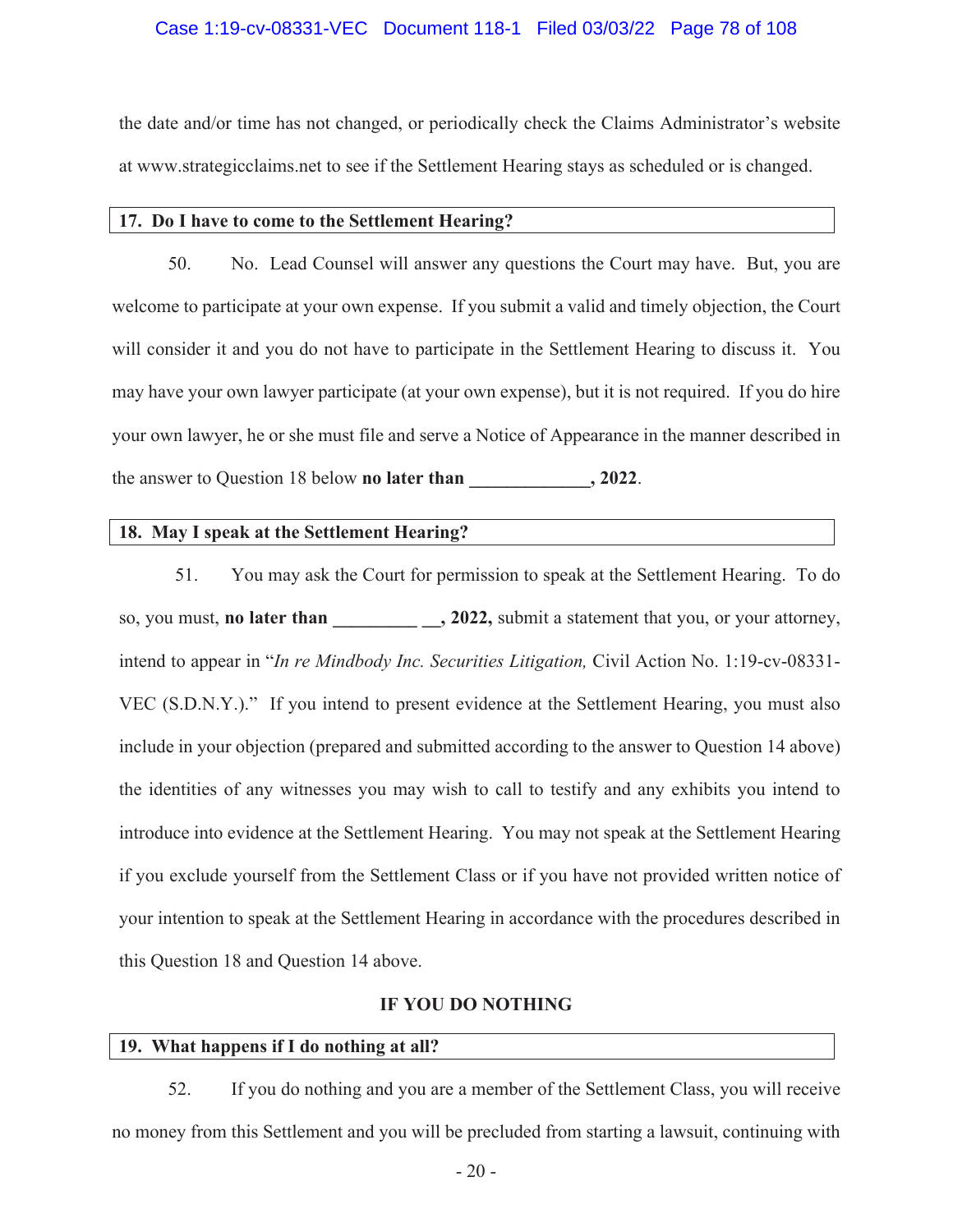## Case 1:19-cv-08331-VEC Document 118-1 Filed 03/03/22 Page 79 of 108

a lawsuit, or being part of any other lawsuit against Defendants and the other Released Defendant Parties concerning the Released Plaintiff's Claims. To share in the Net Settlement Fund, you must submit a Claim Form (*see* Question 8 above). To start, continue, or be a part of any other lawsuit against Defendants and the other Released Defendant Parties concerning the Released Plaintiff's Claims, you must exclude yourself from the Settlement Class (*see* Question 10 above).

# **GETTING MORE INFORMATION**

# **20. Are there more details about the Settlement?**

53. This Notice summarizes the proposed Settlement. More details are contained in the Stipulation. You may review the Stipulation filed with the Court or other documents in the case during business hours at the Office of the Clerk of the United States District Court, Southern District of New York, Thurgood Marshall United States Courthouse, 40 Foley Square, New York, NY 10007. (Please check the Court's website, www.nysd.uscourts.gov, for information about Court closures before visiting.) Subscribers to PACER, a fee-based service, can also view the papers filed publicly in the Action through the Court's on-line Case Management/Electronic Case Files System at https://www.pacer.gov.

54. You can also get a copy of the Stipulation, and other documents related to the Settlement, as well as information about the Settlement, by visiting the Claims Administrator's website, www.strategicclaims.net, or the website of Lead Counsel, www.labaton.com. You may also call the Claims Administrator toll free at (866) 274-4004 or write to the Claims Administrator at *Mindbody Securities Litigation,* c/o Strategic Claims Services, P.O. Box 230, 600 N. Jackson Street, Suite 205, Media, PA 19063. **Please do not call the Court with questions about the Settlement.**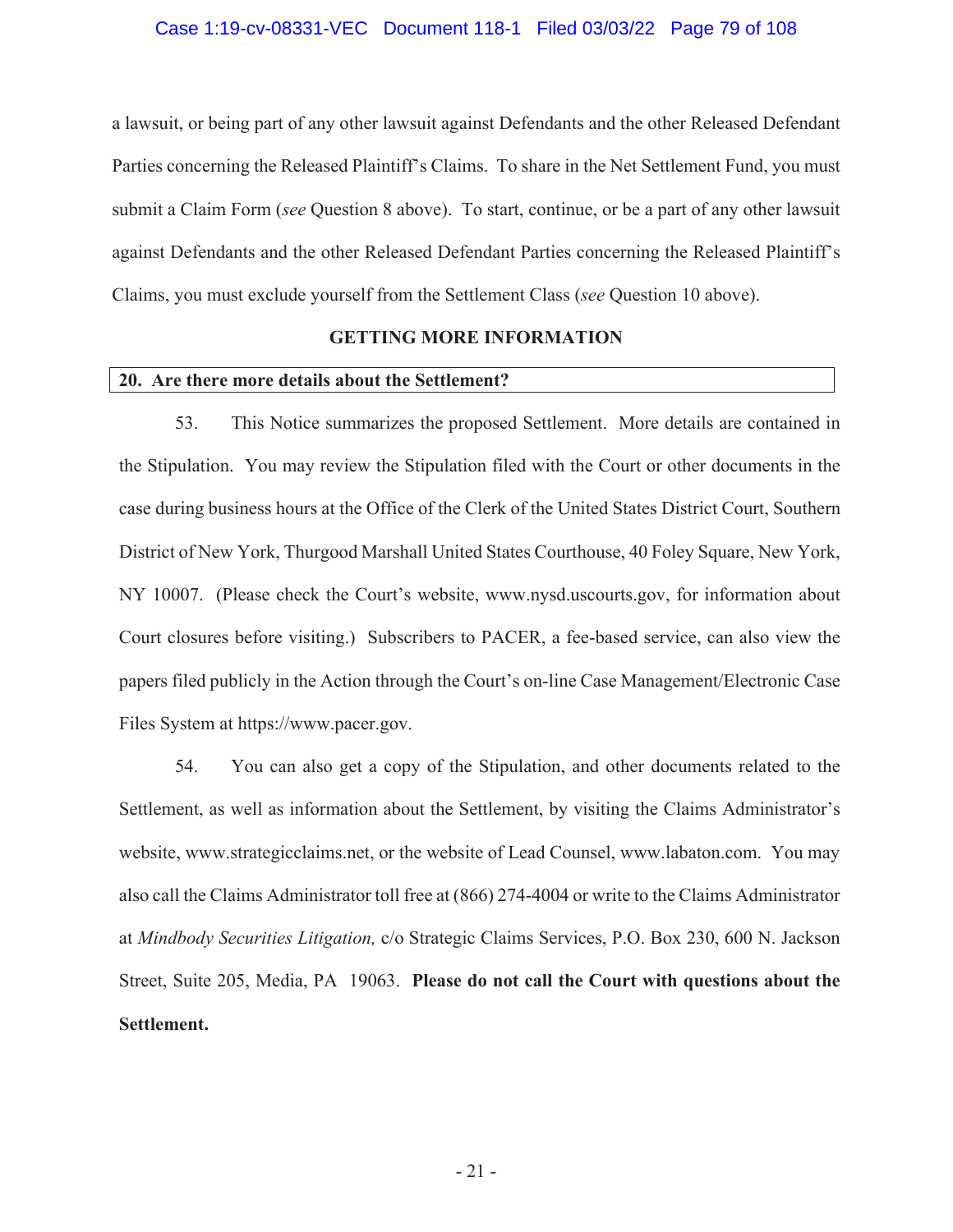# **PLAN OF ALLOCATION OF THE NET SETTLEMENT FUND**

#### **21. How will my claim be calculated?**

55. The Plan of Allocation set forth below is the plan for calculating claims and distributing the proceeds of the Settlement that is being proposed by Co-Lead Plaintiffs and Lead Counsel to the Court for approval. The Court may approve this Plan of Allocation or modify it without additional individual notice to the Settlement Class. Any order modifying the Plan of Allocation will be posted on the Claims Administrator's website www.strategicclaims.net and at www.labaton.com.

56. As noted above, the Settlement Amount and the interest it earns is the Settlement Fund. The Settlement Fund, after deduction of Court-approved attorneys' fees and Litigation Expenses, Notice and Administration Expenses, Taxes, and any other fees or expenses approved by the Court is the Net Settlement Fund. The Net Settlement Fund will be distributed to members of the Settlement Class who timely submit valid Claim Forms that show a "Recognized Claim" according to the proposed Plan of Allocation (or any other plan of allocation approved by the Court). Settlement Class Members who do not timely submit valid Claim Forms will not share in the Net Settlement Fund, but will still be bound by the Settlement.

57. The objective of the Plan of Allocation is to distribute the Net Settlement Fund among those Settlement Class Members who allegedly suffered economic losses as a result of the alleged wrongdoing. To design the Plan, Lead Counsel conferred with Co-Lead Plaintiffs' damages expert. This Plan is intended to be generally consistent with an assessment of, among other things, the damages that Co-Lead Plaintiffs and Lead Counsel believe were recoverable in the Action. The Plan of Allocation, however, is not a formal damages analysis and the calculations made pursuant to the Plan are not intended to be estimates of, nor indicative of, the amounts that Settlement Class Members might have been able to recover after a trial. The calculations pursuant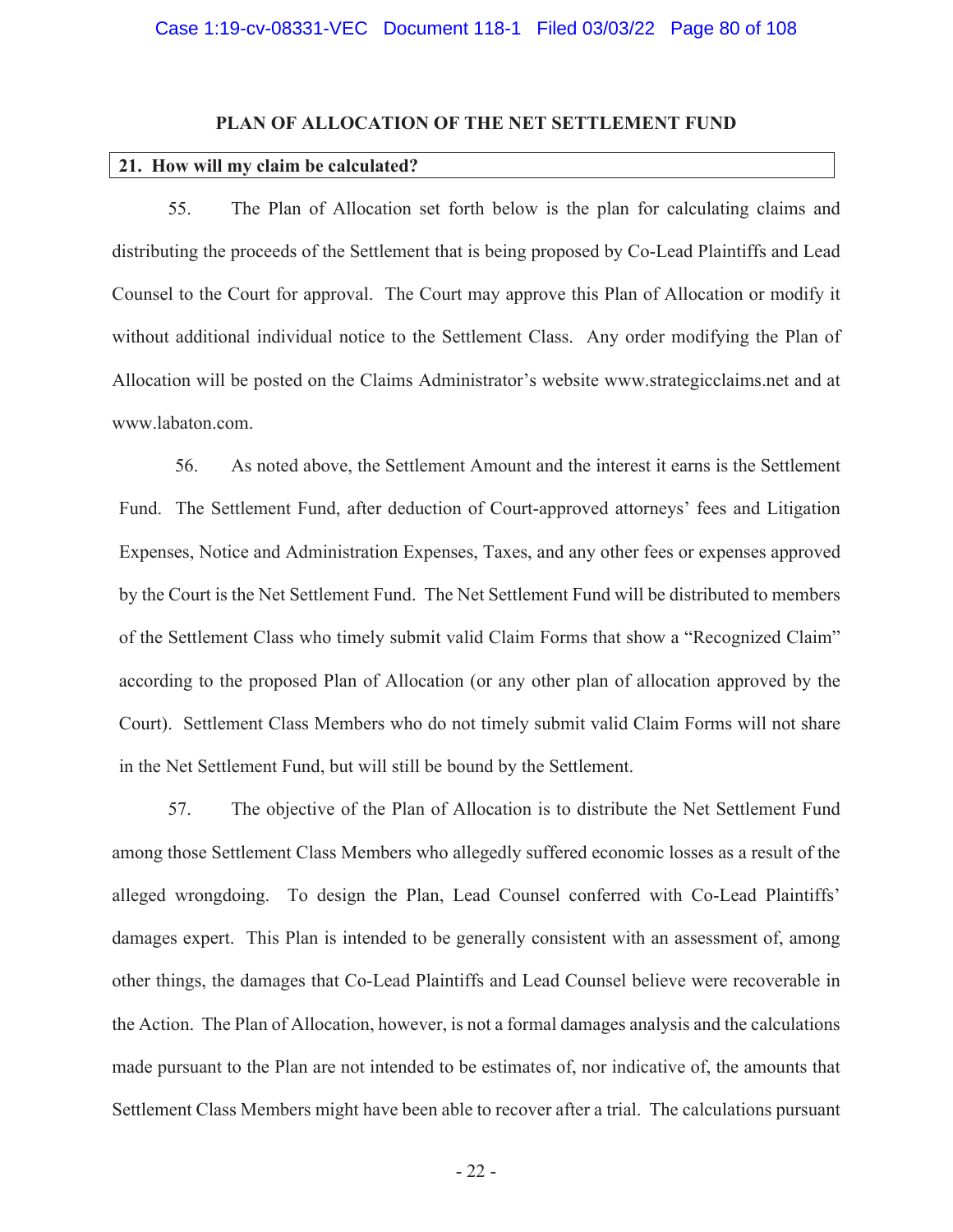# Case 1:19-cv-08331-VEC Document 118-1 Filed 03/03/22 Page 81 of 108

to the Plan of Allocation are also not estimates of the amounts that will be paid to Authorized Claimants. An individual Settlement Class Member's recovery will depend on, for example: (i) the total number and value of claims submitted; and (ii) when the claimant purchased and sold Mindbody publicly traded Class A common stock. Shares tendered on February 15, 2019 do not count as sales and are not eligible for a recovery. The computations under the Plan of Allocation are only a method to weigh the claims of Authorized Claimants against one another for the purposes of making *pro rata* allocations of the Net Settlement Fund. The Claims Administrator will determine each Authorized Claimant's *pro rata* share of the Net Settlement Fund based upon each Authorized Claimant's "Recognized Claim."

58. Mindbody publicly traded Class A common stock (Ticker: MB) is the only security eligible for recovery under the Plan of Allocation.

# **CALCULATION OF RECOGNIZED LOSS AMOUNTS**

59. For purposes of determining whether a Claimant has a Recognized Claim, purchases, acquisitions, and sales of Mindbody's publicly traded Class A common stock will first be matched on a First In/First Out ("FIFO") basis. Class Period sales will be matched first against any holdings as of the close of trading on November 6, 2018, and then against purchases/acquisitions in chronological order, beginning with the earliest purchase/acquisition made during the Class Period.

60. A "Recognized Loss Amount" will be calculated as set forth below for each share of Mindbody Class A common stock sold during the period from November 6, 2018 through February 15, 2019, both dates inclusive, that is listed in the Claim Form and for which adequate documentation is provided:

A. For shares of Mindbody Class A common stock held as of the close of trading on November 6, 2018, for each such share sold from November 6, 2018 after 4:15 p.m. (EST) through November 23, 2018, inclusive, the Recognized Loss Amount per share will be calculated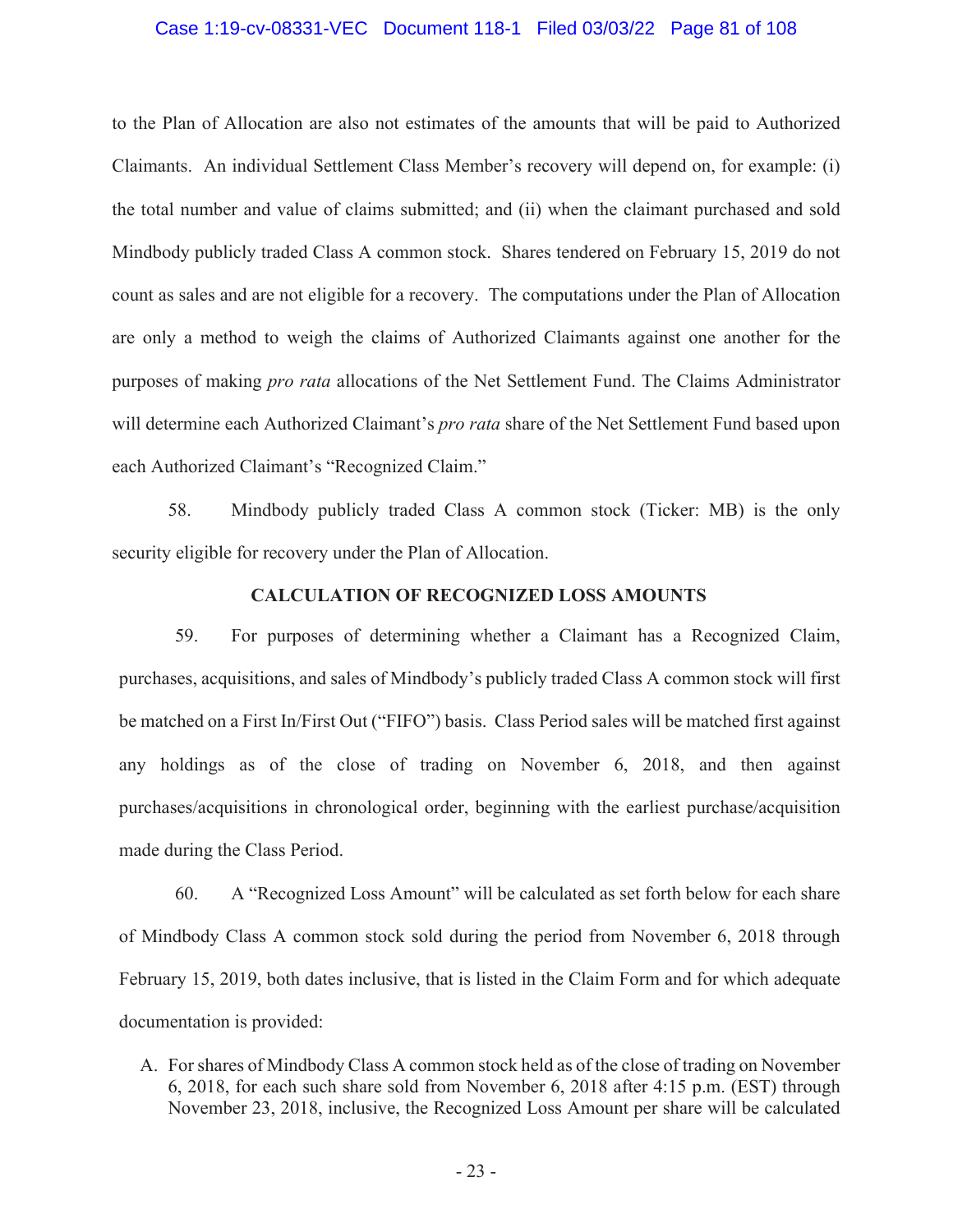as \$49.50 (which is Co-Lead Plaintiffs' estimate of the nominal fair value of such share<sup>3</sup>) minus the price at which the share was sold (excluding all fees, taxes, and commissions).

- B. For shares of Mindbody Class A common stock held as of the opening of trading on November 24, 2018, for each such share sold from November 24, 2018 through January 3, 2019, inclusive, the Recognized Loss Amount per share will be calculated as \$49.50 (which is Co-Lead Plaintiffs' estimate of the nominal fair value of such share<sup>4</sup>) minus the price at which the share was sold (excluding all fees, taxes, and commissions).
- C. For shares of Mindbody Class A common stock held as of the opening of trading on January 4, 2019, for each such share sold from January 4, 2019 through February 15, 2019, inclusive, not to exceed the number of the Recognized Loss Amount per share will be calculated as \$49.50 (which is Co-Lead Plaintiffs' estimate of the nominal fair value of such share<sup>5</sup>) minus the price at which the share was sold (excluding all fees, taxes, and commissions).
- D. Shares of Mindbody Class A common stock purchased and sold from November 6, 2018 after 4:15 p.m. (EST) through November 23, 2018, from November 24, 2018 through January 3, 2019, and/or from January 4, 2019 through February 15, 2019 have a Recognized Loss Amount of \$0 per share because they were purchased and sold within the same allegedly deflationary period.

# **ADDITIONAL PROVISIONS OF THE PLAN OF ALLOCATION**

61. For purposes of counting shares sold on November 6, 2018, only shares sold after

4:15 p.m. (EST) will be counted. Any share sold on November 6, 2018 at a price of \$33.50 or less

will be counted as a share sold on that date after 4:15 p.m. (EST). Shares tendered on February

15, 2019 do not count as sales and are not eligible for a recovery.

62. The sum of a claimant's Recognized Loss Amounts will be the claimant's

"Recognized Claim."

63. If the sum total of Recognized Claims of all Authorized Claimants who are entitled

to receive payment out of the Net Settlement Fund is greater than the Net Settlement Fund, each

Authorized Claimant will receive his, her, or its *pro rata* share of the Net Settlement Fund. The

<sup>&</sup>lt;sup>3</sup> Defendants do not agree that the value of Mindbody Class A common stock was different from the price at which that stock traded on the public market.

<sup>&</sup>lt;sup>4</sup> Defendants do not agree that the value of Mindbody Class A common stock was different from the price at which that stock traded on the public market.

<sup>&</sup>lt;sup>5</sup> Defendants do not agree that the value of Mindbody Class A common stock was different from the price at which that stock traded on the public market.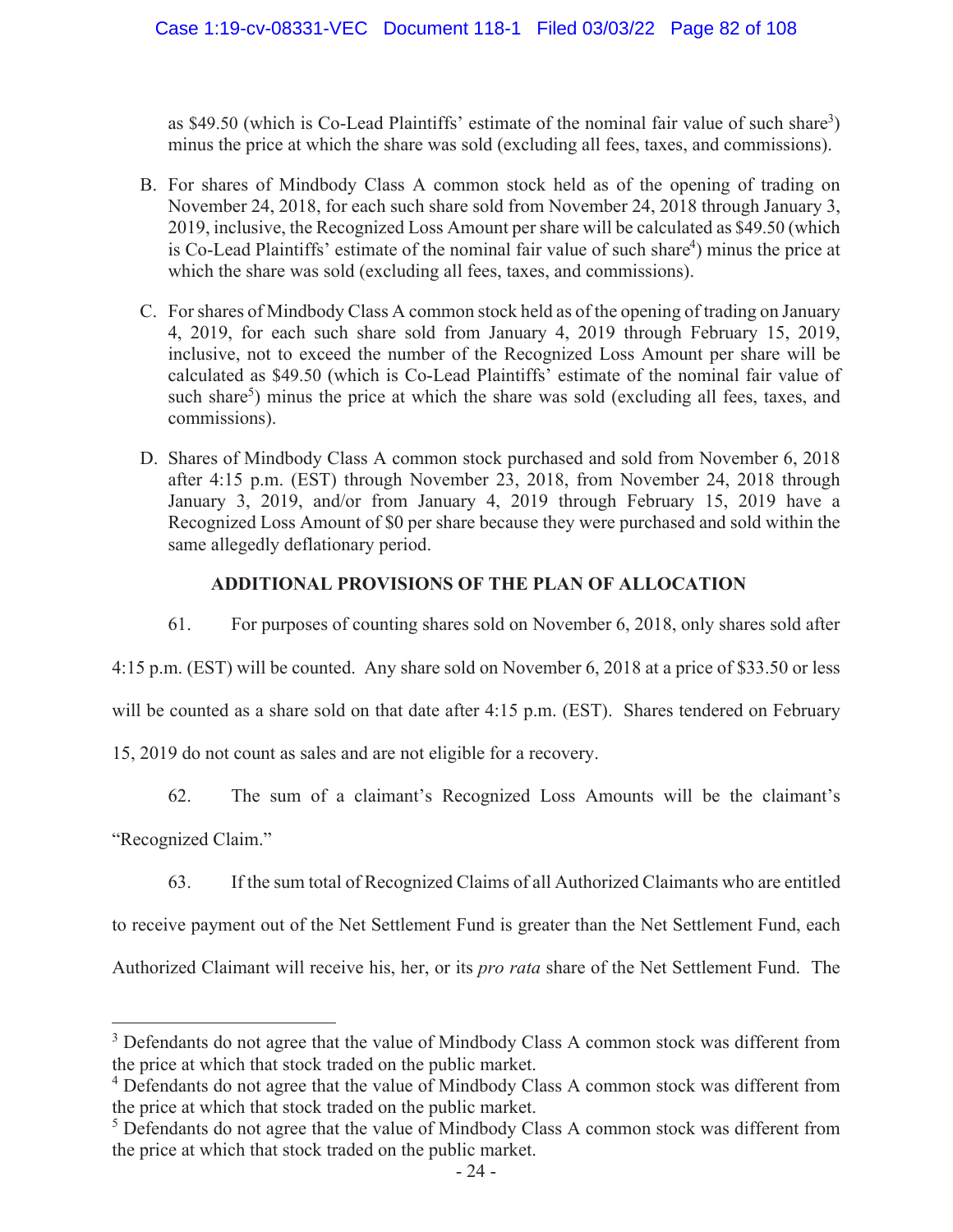# Case 1:19-cv-08331-VEC Document 118-1 Filed 03/03/22 Page 83 of 108

*pro rata* share will be the Authorized Claimant's Recognized Claim divided by the total of Recognized Claims of all Authorized Claimants, multiplied by the total amount in the Net Settlement Fund. If the Net Settlement Fund exceeds the sum total amount of the Recognized Claims of all Authorized Claimants entitled to receive payment out of the Net Settlement Fund, the excess amount in the Net Settlement Fund will be distributed *pro rata* to all Authorized Claimants entitled to receive payment.

64. Purchases or acquisitions and sales of Mindbody Class A common stock shall be deemed to have occurred on the "contract" or "trade" date as opposed to the "settlement" or "payment" or "sale" date. The receipt or grant by gift, inheritance or operation of law of Mindbody Class A common stock during the Class Period shall not be deemed a purchase, acquisition, or sale of such shares for the calculation of an Authorized Claimant's Recognized Claim, nor shall the receipt or grant be deemed an assignment of any claim relating to the purchase/acquisition of such shares unless (i) the donor or decedent purchased or otherwise acquired such shares of Mindbody Class A common stock; (ii) no Claim Form was submitted by or on behalf of the donor, on behalf of the decedent, or by anyone else with respect to such shares of Mindbody Class A common stock; and (iii) it is specifically so provided in the instrument of gift or assignment.

65. The Net Settlement Fund will be allocated among all Authorized Claimants whose prorated payment is \$10.00 or greater. Because of the administrative costs associated with making payments, if the prorated payment to any Authorized Claimant calculates to less than \$10.00, it will not be included in the calculation and no distribution will be made to that Authorized Claimant.

66. Distributions will be made to eligible Authorized Claimants after all claims have been processed and after the Court has finally approved the Settlement. If there is any balance remaining in the Net Settlement Fund (whether by reason of tax refunds, uncashed checks, or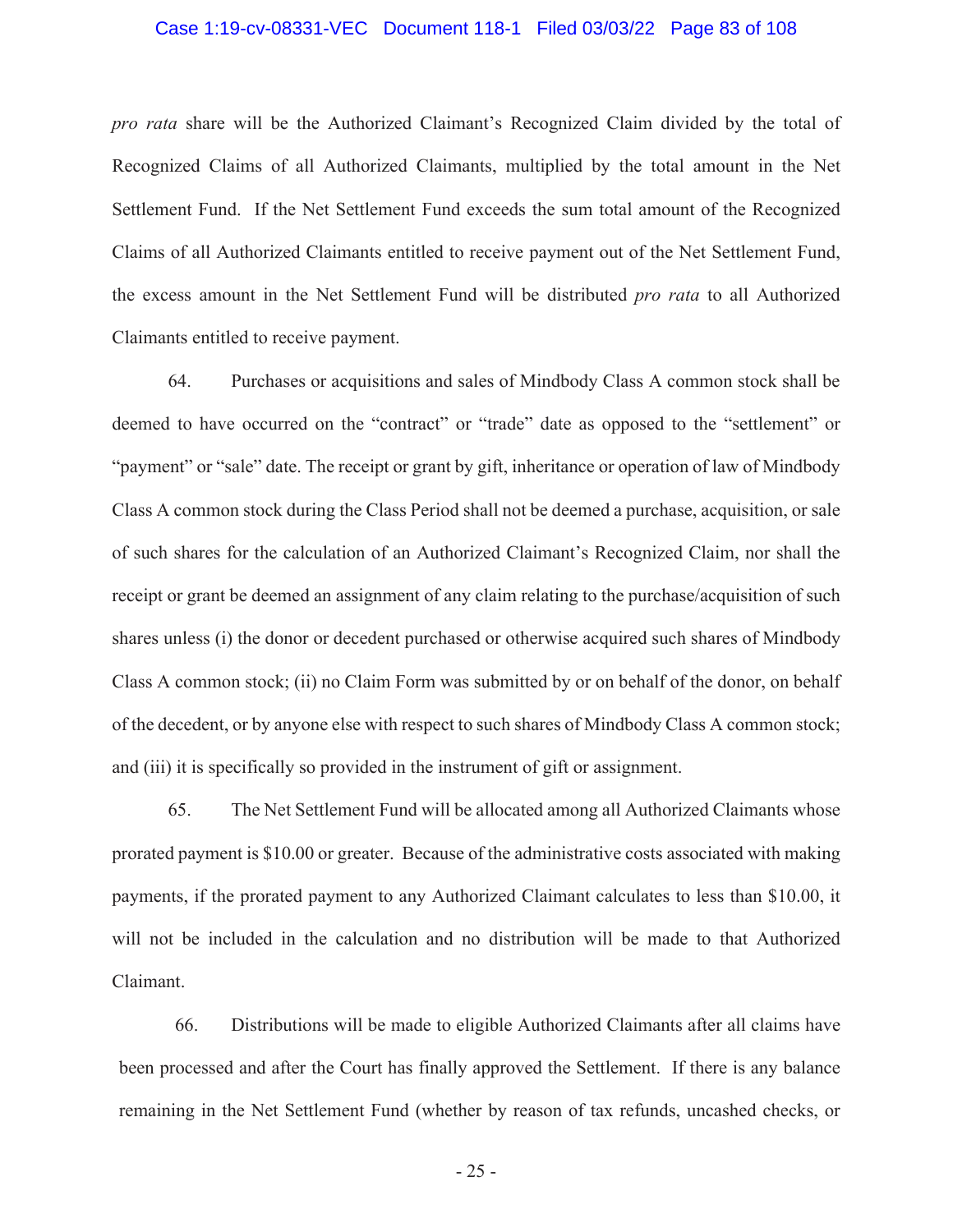### Case 1:19-cv-08331-VEC Document 118-1 Filed 03/03/22 Page 84 of 108

otherwise) after at least six (6) months from the date of initial distribution of the Net Settlement Fund, the Claims Administrator will, if feasible and economical after payment of Notice and Administration Expenses, Taxes, and attorneys' fees and expenses, if any, redistribute such balance among Authorized Claimants who have cashed their checks in an equitable and economic fashion. Once it is no longer feasible or economical to make further distributions, any balance that still remains in the Net Settlement Fund after re-distribution(s) and after payment of outstanding Notice and Administration Expenses, Taxes, and attorneys' fees and expenses, if any, shall be contributed to a private, non-profit, non-sectarian  $501(c)(3)$  organization, to be designated by Co-Lead Plaintiffs and approved by the Court.

67. Payment pursuant to the Plan of Allocation or such other plan of allocation as may be approved by the Court will be conclusive against all claimants. No person will have any claim against Co-Lead Plaintiffs, Lead Counsel, their damages experts, the Claims Administrator, or other agent designated by Lead Counsel, arising from determinations or distributions to claimants made substantially in accordance with the Stipulation, the Plan of Allocation approved by the Court, or further orders of the Court. Co-Lead Plaintiffs, Defendants, Defendants' Counsel, and all other Released Parties will have no responsibility for or liability whatsoever for the investment or distribution of the Settlement Fund, the Net Settlement Fund, the Plan of Allocation or the determination, administration, calculation, or payment of any Claim Form or non-performance of the Claims Administrator, the payment or withholding of taxes owed by the Settlement Fund or any losses incurred in connection therewith.

68. Each claimant is deemed to have submitted to the jurisdiction of the United States District Court for the Southern District of New York with respect to his, her, or its claim.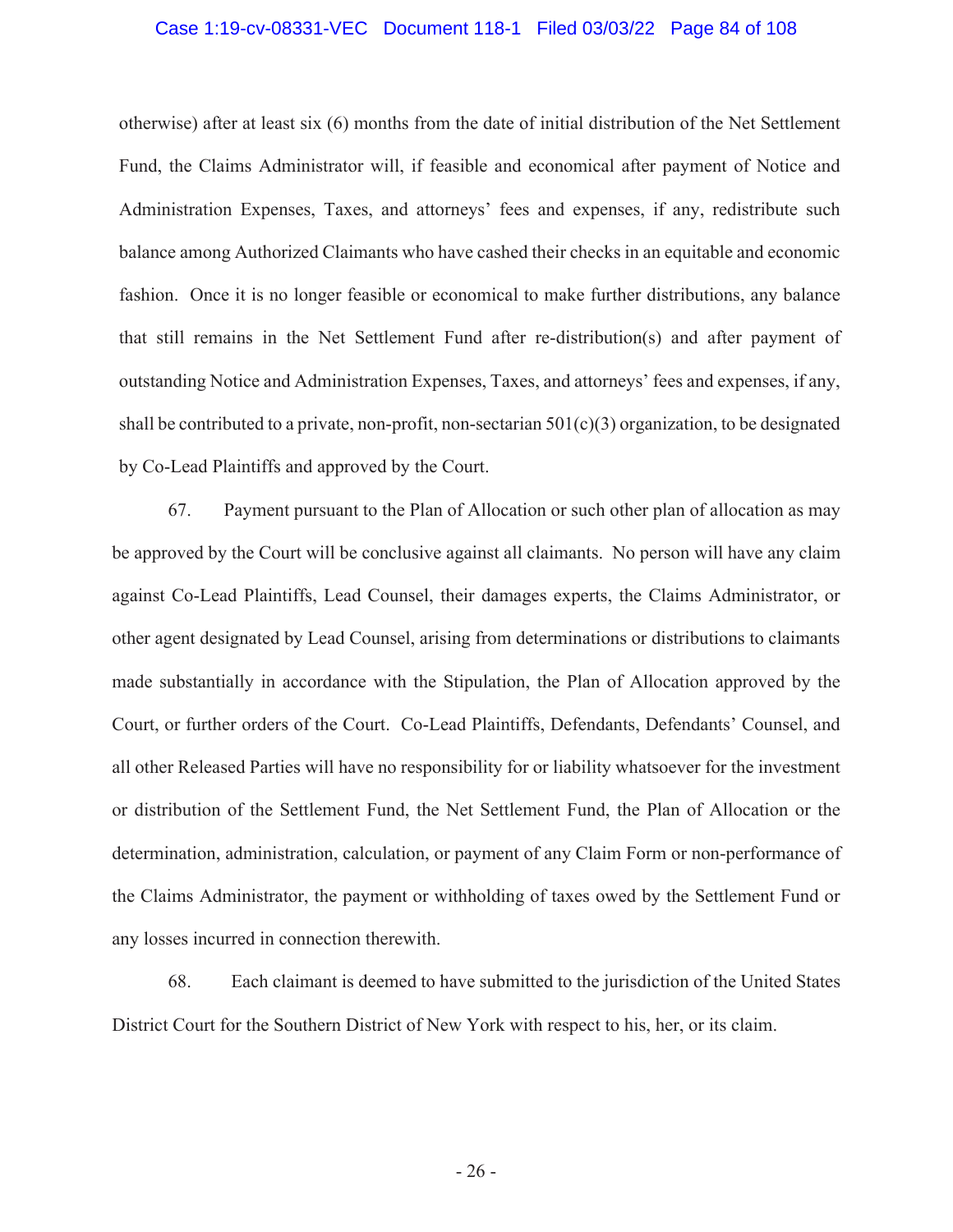# **SPECIAL NOTICE TO SECURITIES BROKERS AND NOMINEES**

69. If you *sold* Mindbody publicly traded Class A common stock (Ticker: MB) during the period from November 6, 2018 through February 15, 2019, inclusive, for the beneficial interest of a person or entity other than yourself, the Court has directed that **WITHIN TEN (10) CALENDAR DAYS OF YOUR RECEIPT OF THIS NOTICE**, **YOU MUST EITHER**: (a) provide a list of the names and addresses of all such beneficial owners to the Claims Administrator and the Claims Administrator is ordered to send the Notice promptly to such identified beneficial owners; or (b) request additional copies of this Notice and the Claim Form from the Claims Administrator, which will be provided to you free of charge, and **WITHIN TEN (10) CALENDAR DAYS** of receipt, mail the Notice and Claim Form directly to all the beneficial owners of those securities. If you choose to follow procedure (b), the Court has also directed that, upon making that mailing, **YOU MUST SEND A STATEMENT** to the Claims Administrator confirming that the mailing was made as directed and keep a record of the names and mailing addresses used. Nominees shall also provide email addresses for all such beneficial owners to the Claims Administrator, to the extent they are available. You are entitled to reimbursement from the Settlement Fund of your reasonable out-of-pocket expenses actually incurred in connection with the foregoing of up to: \$0.15 per Notice, plus postage at the current pre-sort rate used by the Claims Administrator, for Notices mailed by nominees; or \$0.05 per mailing record and email address provided to the Claims Administrator.

70. Expenses will be paid upon request and submission of appropriate supporting documentation and timely compliance with the above directives. All communications concerning the foregoing should be addressed to the Claims Administrator: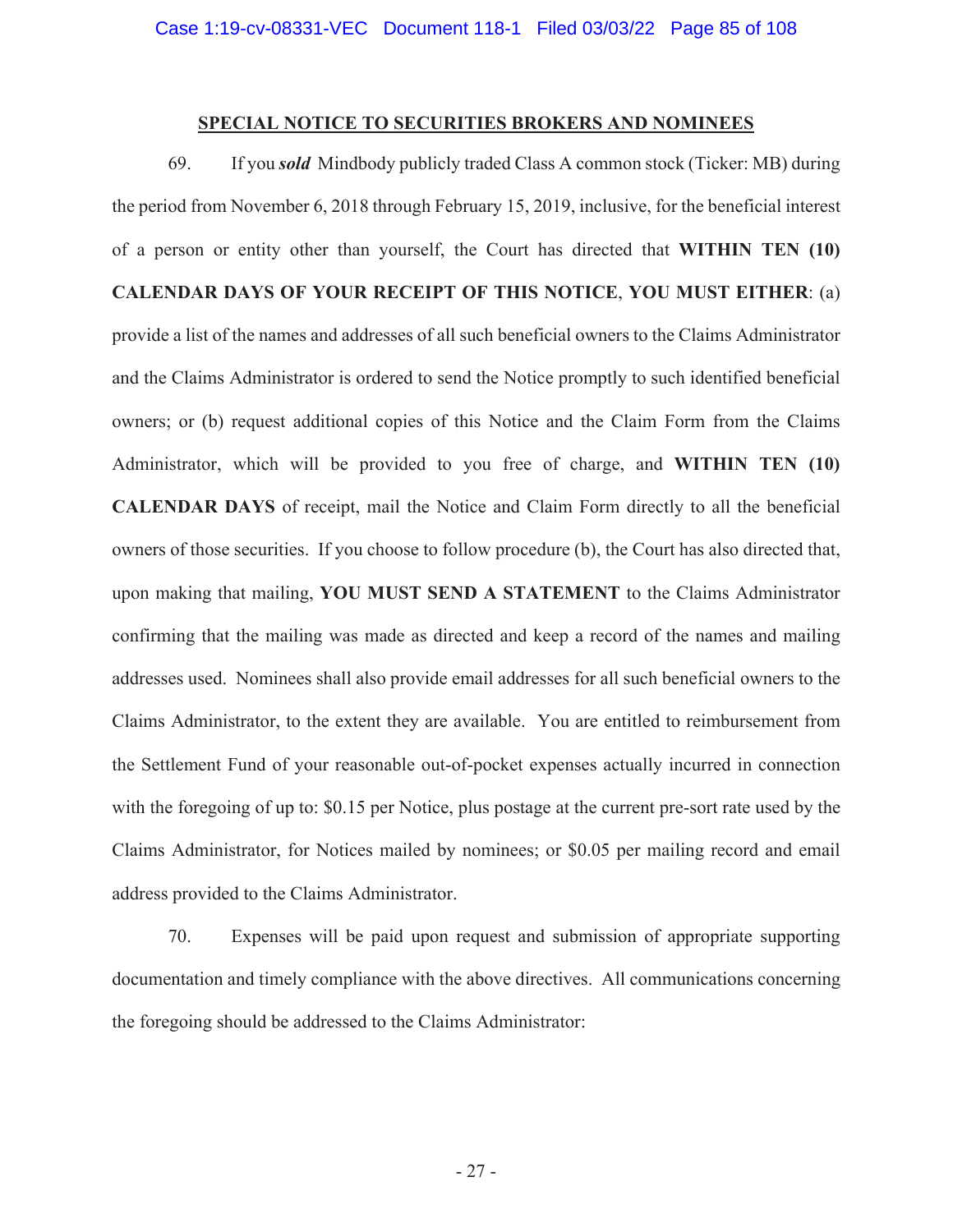*Mindbody Securities Litigation*  c/o Strategic Claims Services P.O. Box 230 600 N. Jackson Street, Suite 205 Media, PA 19063 www.strategicclaims.net (866) 274-4004

Dated: \_\_\_\_\_\_\_, 2022 BY ORDER OF THE UNITED STATES DISTRICT COURT SOUTHERN DISTRICT OF NEW YORK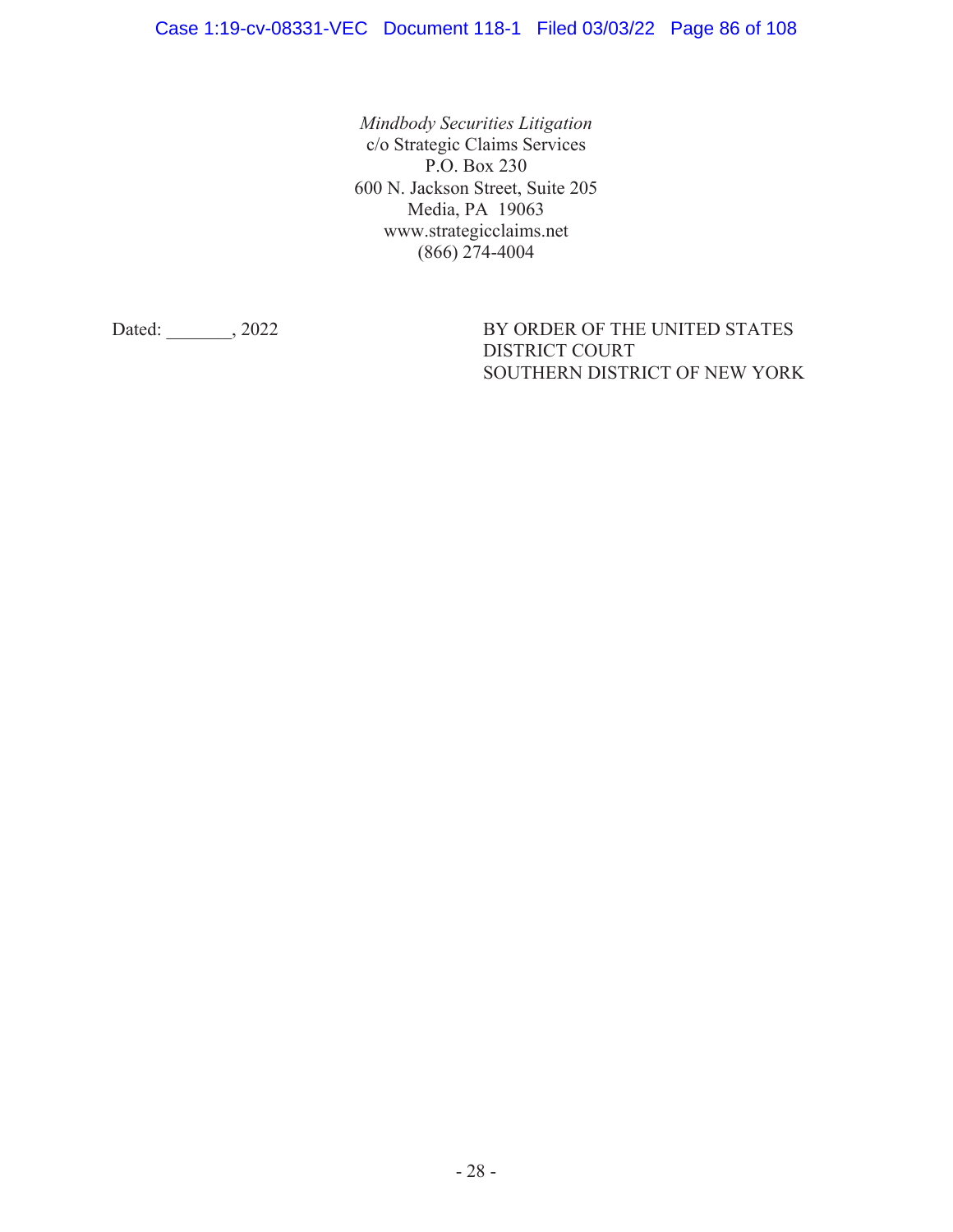Case 1:19-cv-08331-VEC Document 118-1 Filed 03/03/22 Page 87 of 108

# **Exhibit A-2**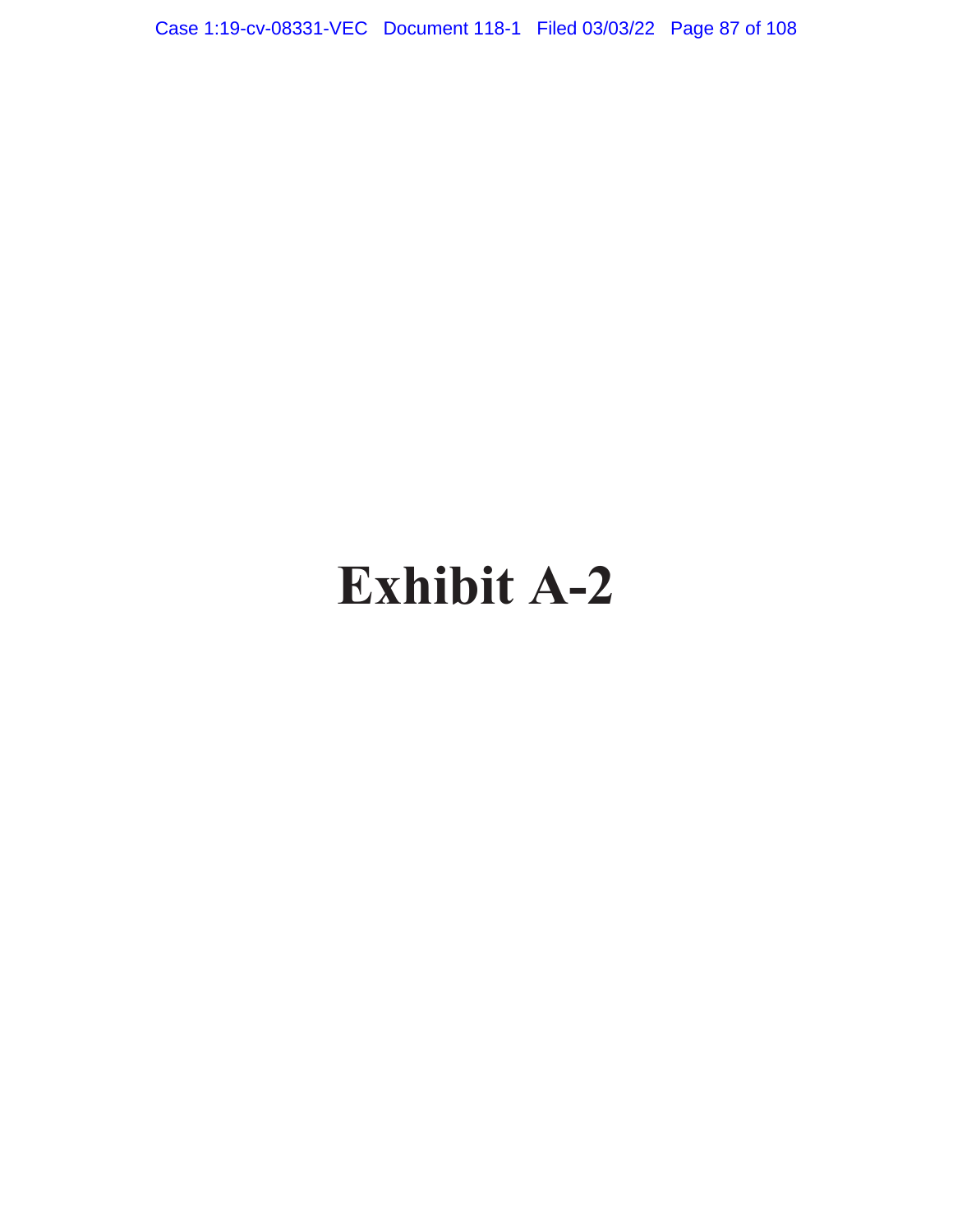# **UNITED STATES DISTRICT COURT SOUTHERN DISTRICT OF NEW YORK**

# IN RE MINDBODY, INC. SECURITIES LITIGATION

Civil Action No. 1:19-cv-08331-VEC

# **PROOF OF CLAIM AND RELEASE**

# **A. GENERAL INSTRUCTIONS**

1. To recover as a member of the Settlement Class based on your claims in the class action entitled *In re Mindbody, Inc. Sec. Litig*., No. 1:19-cv-08331-VEC (S.D.N.Y.) (the "Action"), you must complete and, on page below, sign this Proof of Claim and Release form ("Claim Form"). If you fail to submit a timely and properly addressed (as explained in paragraph 3 below) Claim Form, your claim may be rejected and you may not receive any recovery from the Net Settlement Fund created in connection with the proposed Settlement.

2. Submission of this Claim Form, however, does not assure that you will share in the proceeds of the Settlement of the Action.

# 3. **THIS CLAIM FORM MUST BE SUBMITTED ONLINE AT**  WWW.STRATEGICCLAIMS.NET NO LATER THAN **MAILED, BE POSTMARKED OR RECEIVED NO LATER THAN** , 2022, **ADDRESSED AS FOLLOWS**:

*Mindbody Securities Litigation*  c/o Strategic Claims Services P.O. Box 230 600 N. Jackson Street, Suite 205 Media, PA 19063 www.strategicclaims.net

4. If you are a member of the Settlement Class, and you do not timely request exclusion from the Settlement Class, you are bound by the terms of any judgment entered in the Action, including the releases provided therein, WHETHER OR NOT YOU SUBMIT A CLAIM FORM OR RECEIVE A PAYMENT. RECEIPT OF THIS CLAIM FORM DOES NOT MEAN YOU ARE A MEMBER OF THE SETTLEMENT CLASS.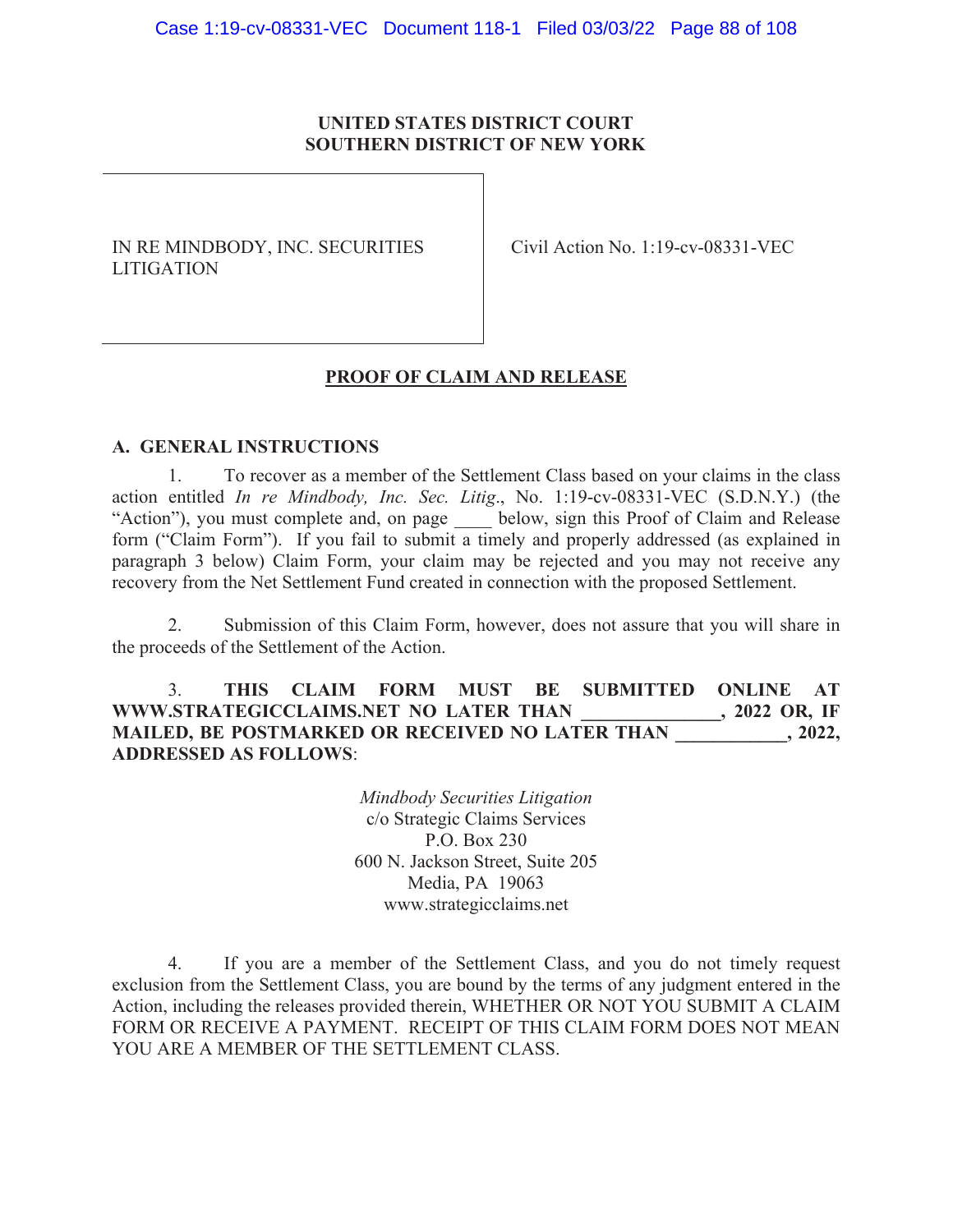# **B. CLAIMANT IDENTIFICATION**

1. If you sold shares of the publicly traded Class A common stock of Mindbody, Inc. ("Mindbody") (Ticker: MB) during the period from November 6, 2018 through February 15, 2019, both dates inclusive, (the "Class Period") and held the stock in your name, you were the beneficial owner as well as the record owner. If, however, you sold Mindbody shares during the Class Period through a third party, such as a brokerage firm, you were the beneficial owner and the third party was the record owner.

2. Use Part I of this form entitled "Claimant Information" to identify each beneficial owner of Mindbody publicly traded Class A common stock that forms the basis of this claim. THIS CLAIM MUST BE FILED BY THE ACTUAL BENEFICIAL OWNER(S) OR THE LEGAL REPRESENTATIVE OF SUCH OWNER(S). All joint owners must sign this claim.

3. Executors, administrators, guardians, conservators, custodians, trustees, and legal representatives must complete and sign this Claim Form on behalf of persons represented by them and their authority must accompany this claim and their titles or capacities must be stated. The Social Security (or taxpayer identification) number and telephone number of the beneficial owner may be used in verifying the claim. Failure to provide the foregoing information could delay verification of the claim or result in rejection of the claim.

# **C. IDENTIFICATION OF TRANSACTIONS**

1. Use Part II of this form entitled "Schedule of Transactions in Mindbody Publicly Traded Class A Common Stock" to supply all required details of your transaction(s) in Mindbody shares. If you need more space or additional schedules, attach separate sheets giving all of the required information in substantially the same form. Sign and print or type your name on each additional sheet.

2. On the schedules, provide all of the requested information with respect to: (i) all of your holdings of Mindbody shares as of the close of trading on November 6, 2018; (ii) all of your purchases, acquisitions, and sales of Mindbody shares from November 6, 2018 (after close of trading) through February 15, 2019, both dates inclusive; and (iii) all of your holdings in Mindbody shares at the close of trading on February 15, 2019, whether such purchases, acquisitions, sales or transactions resulted in a profit or a loss. Failure to report all such transactions may result in the rejection of your claim. Shares tendered on February 15, 2019 do not count as sales and are not eligible for a recovery.

3. Copies of broker confirmations or other documentation of your transactions in Mindbody publicly traded Class A common stock must be attached to your claim. Failure to provide this documentation could delay verification of your claim or result in rejection of your claim. **THE PARTIES DO NOT HAVE INFORMATION ABOUT YOUR TRANSACTIONS IN MINDBODY SHARES.**

4. NOTICE REGARDING ELECTRONIC FILING: Certain claimants with large numbers of transactions may request, either personally or through a legal representative ("Representative Filers"), to submit information regarding their transactions in electronic files. This is different than submitting your claim online using the Claim Administrator website. All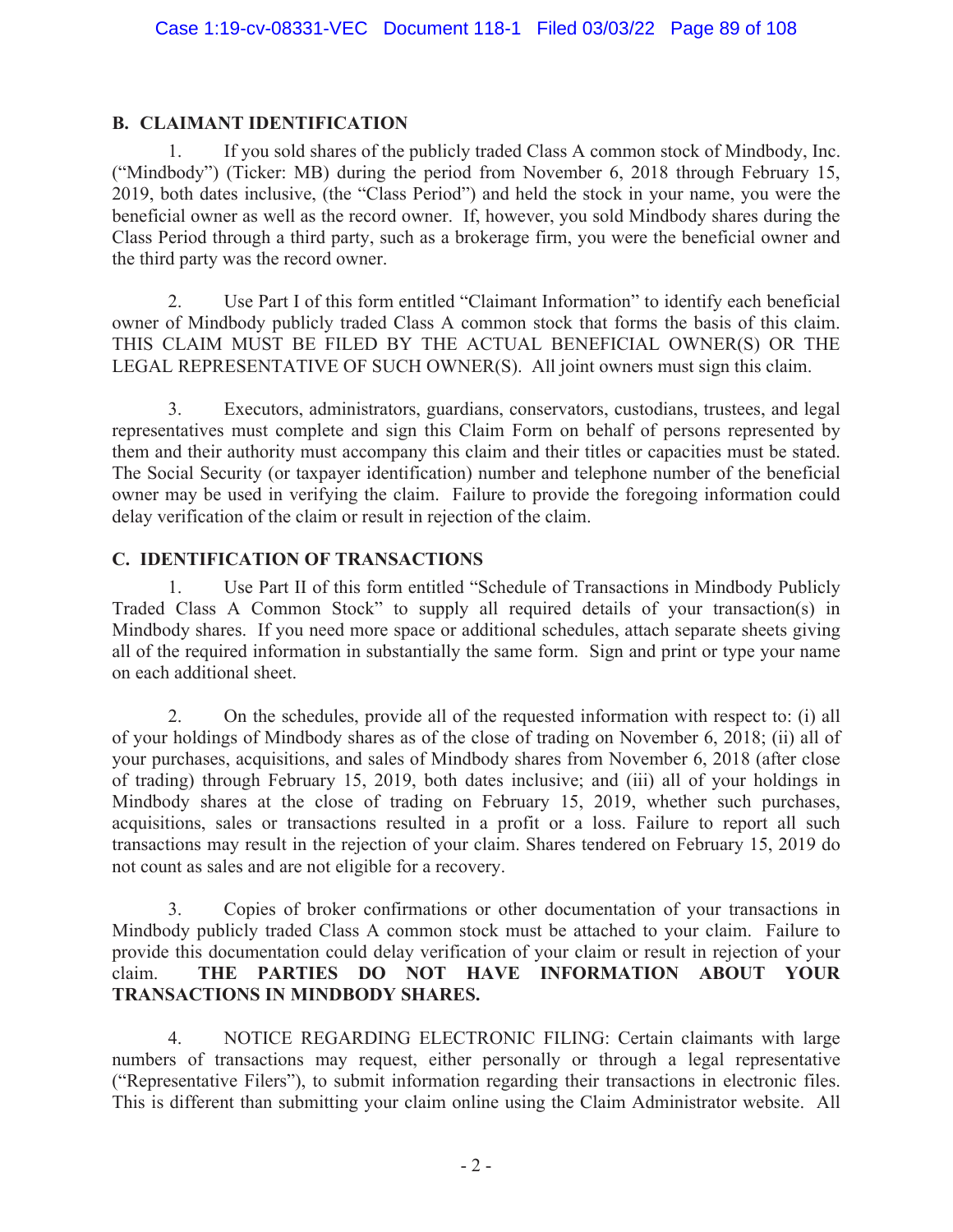such claimants MUST submit a manually signed paper Claim Form whether or not they also submit electronic copies. If you wish to file your claim electronically, you must contact the Claims Administrator at (866) 274-4004 or efile@strategicclaims.net to obtain the required file layout. The Claims Administrator may also request that claimants with a large number of transactions file their claims electronically. No electronic files will be considered to have been properly submitted unless the Claims Administrator issues to the claimant a written acknowledgment of receipt and acceptance of electronically submitted data.

5. NOTICE REGARDING ONLINE FILING: Claimants who are not Representative Filers may submit their claims online using the electronic version of the Claim Form hosted at www.strategicclaims.net. If you are not acting as a Representative Filer, you do not need to contact the Claims Administrator prior to filing. After filing, you will receive an automated e-mail confirming receipt once your Claim Form has been submitted. If you are unsure if you should submit your claim as a Representative Filer, please contact the Claims Administrator at info@strategicclaims.net or (866) 274-4004. If you are not a Representative Filer, but your claim contains a large number of transactions, the Claims Administrator may request that you also submit an electronic spreadsheet reporting your transactions together with your Claim Form.

# **PART I – CLAIMANT INFORMATION**

The Claims Administrator will use this information for all communications regarding this Claim Form. If this information changes, you MUST notify the Claims Administrator in writing at the address above. Complete names of all persons and entities must be provided.

| <b>Beneficial Owner Name</b>                                                                  |       |                         |  |
|-----------------------------------------------------------------------------------------------|-------|-------------------------|--|
| Co-Beneficial Owner Name                                                                      |       |                         |  |
| Address 1 (Street Name and Number)                                                            |       |                         |  |
| Address 2 (apartment, unit, or box number)                                                    |       |                         |  |
| City                                                                                          | State | ZIP                     |  |
| Foreign Province                                                                              |       | Foreign Country         |  |
| Telephone Number (home)                                                                       |       | Telephone Number (work) |  |
| Email Address                                                                                 |       |                         |  |
| Account Number (if filing for multiple accounts, file a separate Claim Form for each account) |       |                         |  |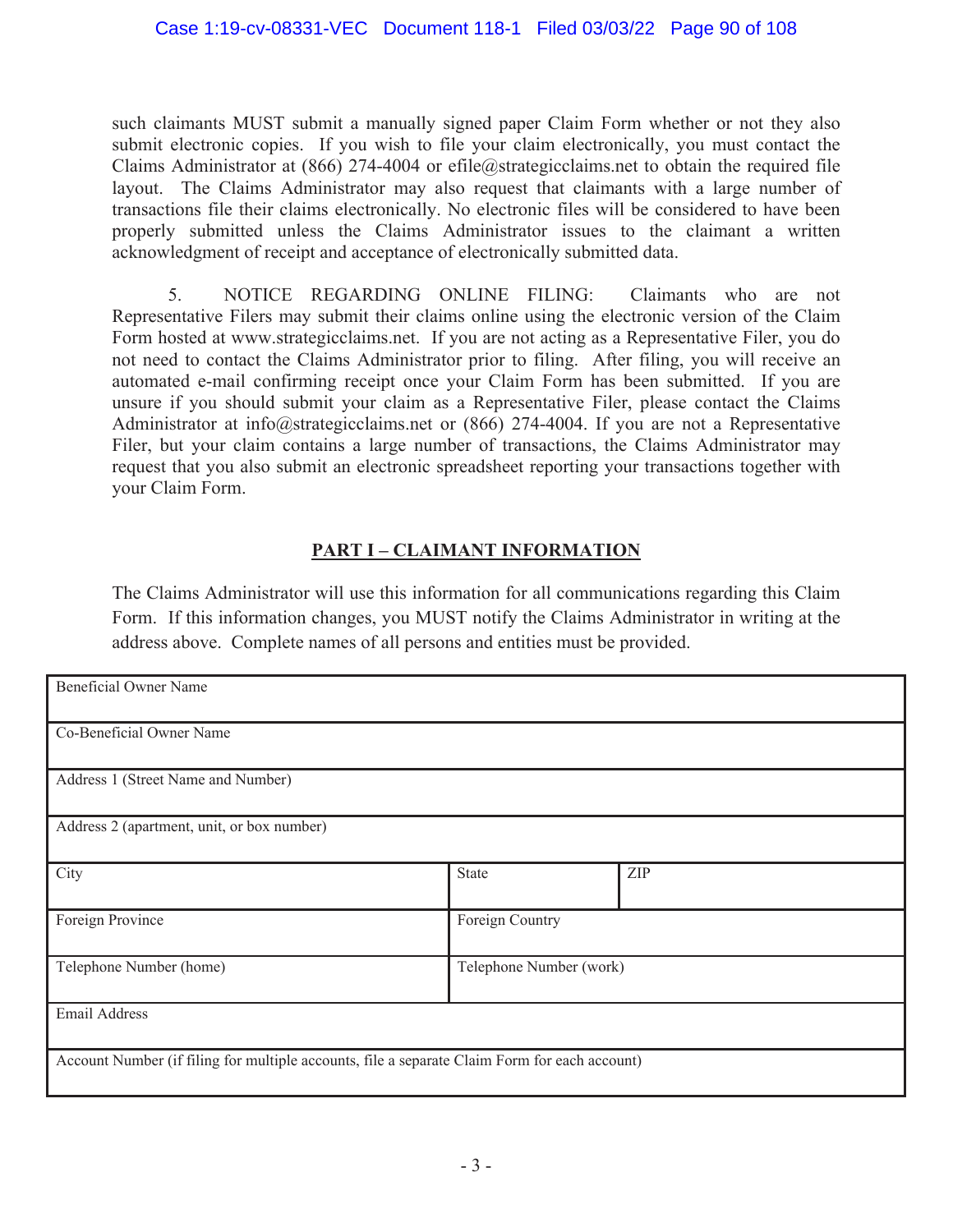# Case 1:19-cv-08331-VEC Document 118-1 Filed 03/03/22 Page 91 of 108

| Social Security Number (for individuals):                 | <b>OR</b> | $etc.$ :               | Taxpayer Identification Number (for estates, trusts, corporations, |
|-----------------------------------------------------------|-----------|------------------------|--------------------------------------------------------------------|
| Claimant Account Type (check appropriate box):            |           |                        |                                                                    |
|                                                           |           |                        |                                                                    |
| Individual (includes joint owner accounts)<br>Corporation |           | Pension Plan<br>Estate | Trust                                                              |

# **PART II – SCHEDULE OF TRANSACTIONS IN MINDBODY PUBLICLY TRADED CLASS A COMMON STOCK**

| 1. HOLDINGS AS OF CLOSE OF TRADING ON NOVEMBER 6, 2018 - State the total number                 | Confirm Proof of  |
|-------------------------------------------------------------------------------------------------|-------------------|
| of shares of Mindbody Class A common stock held as of the close of trading on November 6, 2018. | Position Enclosed |
| (Must be documented.) If none, write "zero" or "0."                                             |                   |
|                                                                                                 |                   |

**2. PURCHASES/ACQUISITIONS FROM NOVEMBER 6, 2018 (AFTER CLOSE OF TRADING) THROUGH FEBRUARY 15, 2019.** Separately list each and every purchase/acquisition of Mindbody Class A common stock from after the close of trading on November 6, 2018 through and including the close of trading on February 15, 2019. (Must be documented.)

| Date of Purchase/                                                                                     | Number of Shares | Purchase/       | Total Purchase/          | Confirm Proof of           |
|-------------------------------------------------------------------------------------------------------|------------------|-----------------|--------------------------|----------------------------|
| Acquisition                                                                                           | Purchased/       | Acquisition     | <b>Acquisition Price</b> | Purchase/                  |
| (List Chronologically)                                                                                | Acquired         | Price Per Share | (excluding taxes,        | <b>Acquistion Enclosed</b> |
| (Month/Day/Year)                                                                                      |                  |                 | commissions, and fees)   |                            |
|                                                                                                       |                  | \$              | \$                       | $\circ$                    |
|                                                                                                       |                  | \$              | $\mathcal{S}$            | $\circ$                    |
|                                                                                                       |                  | \$              | $\mathcal{S}$            | $\circ$                    |
|                                                                                                       |                  | $\mathbb{S}$    | $\mathcal{S}$            | $\circ$                    |
| 3. SALES FROM NOVEMBER 6, 2018 (AFTER CLOSE OF TRADING) THROUGH                                       | IF NONE, CHECK   |                 |                          |                            |
| FEBRUARY 15, 2019– Separately list each and every sale of Mindbody Class A common stock from          | <b>HERE</b>      |                 |                          |                            |
| after the close of trading on November 6, 2018 through and including the close of trading on February | $\circ$          |                 |                          |                            |
| 15, 2019. (Must be documented.)                                                                       |                  |                 |                          |                            |
| Date of Sale                                                                                          | Number of        | Sale Price      | <b>Total Sale Price</b>  | Confirm Proof              |
| (List Chronologically)                                                                                | Shares Sold      | Per Share       | (excluding taxes,        | of Sale Enclosed           |
| (Month/Day/Year)                                                                                      |                  |                 | commissions, and fees)   |                            |
|                                                                                                       |                  | \$              | \$                       | $\circ$                    |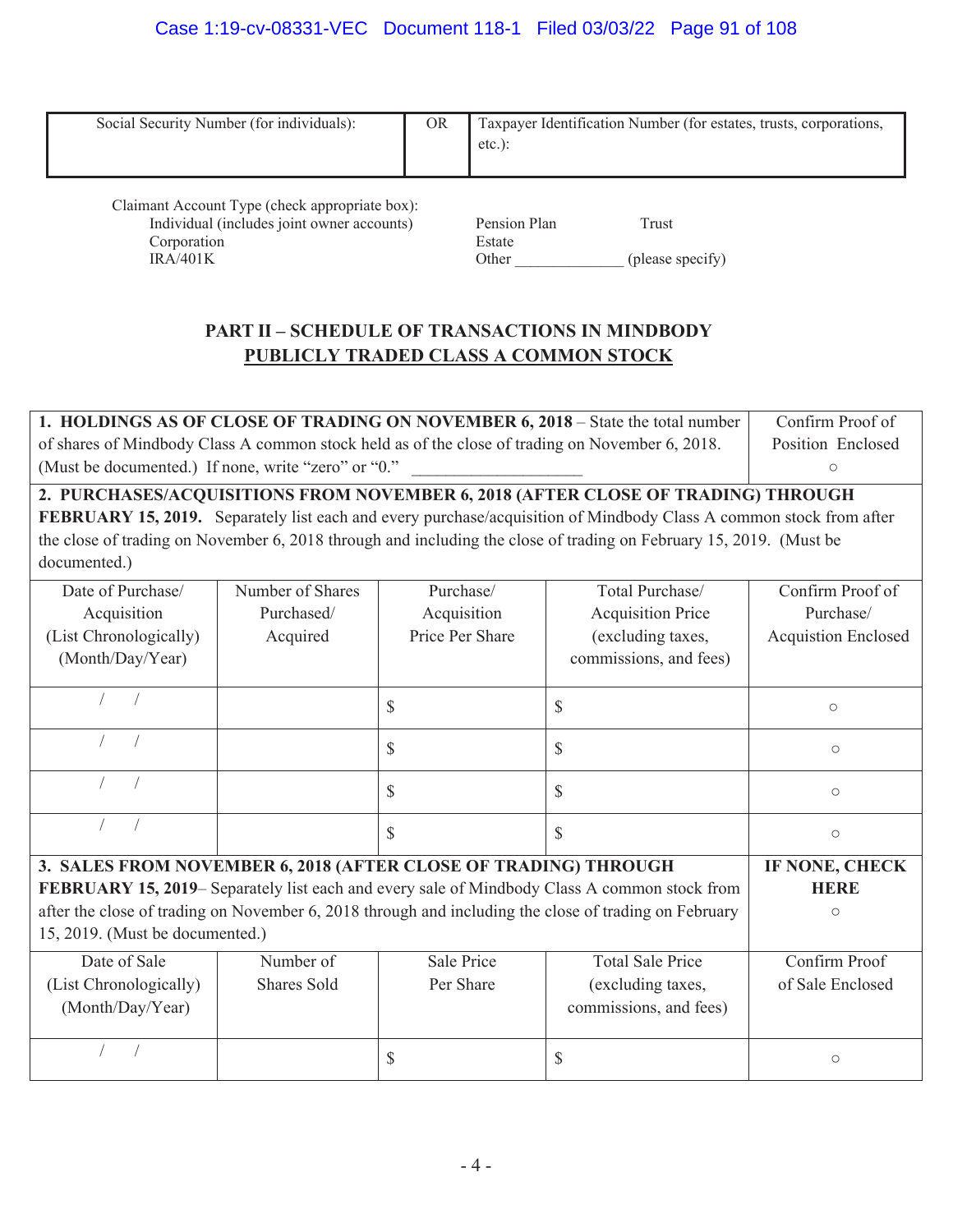| 4. HOLDINGS AS OF THE CLOSE OF TRADING ON FEBRUARY 15, 2019 – State the total                     | Confirm Proof of |  |  |                          |
|---------------------------------------------------------------------------------------------------|------------------|--|--|--------------------------|
| number of shares of Mindbody Class A common stock held as of the close of trading on February 15, |                  |  |  | <b>Position Enclosed</b> |
| 2019. (Must be documented.) If none, write "zero" or "0."                                         |                  |  |  |                          |
| IF YOU NEED ADDITIONAL SPACE TO LIST YOUR TRANSACTIONS, PLEASE PHOTOCOPY THIS PAGE,               |                  |  |  |                          |
| WRITE YOUR NAME, AND CHECK THIS BOX:                                                              |                  |  |  |                          |

# **PART III – SUBMISSION TO JURISDICTION OF COURT AND ACKNOWLEDGMENTS**

# **YOU MUST READ AND SIGN THE RELEASE BELOW. FAILURE TO SIGN MAY RESULT IN A DELAY IN PROCESSING OR THE REJECTION OF YOUR CLAIM.**

1. I (We) submit this Claim Form under the terms of the Stipulation and Agreement of Settlement, dated  $\qquad \qquad$ , 2022 (the "Stipulation") described in the Notice. I (We) also submit to the jurisdiction of the United States District Court for the Southern District of New York, with respect to my (our) claim as a Settlement Class Member(s) and for purposes of enforcing the release set forth herein. I (We) further acknowledge that I am (we are) bound by and subject to the terms of any judgment that may be entered in the Action. I (We) agree to furnish additional information to the Claims Administrator to support this claim (including transactions in other Mindbody securities) if requested to do so. I (We) have not submitted any other claim in the Action covering the same sales of Mindbody Class A common stock during the Class Period and know of no other person having done so on my (our) behalf.

2. I (We) hereby acknowledge full and complete satisfaction of, and do hereby fully, finally, and forever settle, release, and discharge from the Released Plaintiff's Claims each and all of the Released Defendant Parties, both as defined in the accompanying Notice. This release shall be of no force or effect unless and until the Court approves the Settlement and the Settlement becomes effective on the Effective Date (as defined in the Stipulation).

3. I (We) hereby warrant and represent that I (we) have not assigned or transferred or purported to assign or transfer, voluntarily or involuntarily, any matter released pursuant to this release or any other part or portion thereof.

4. I (We) hereby warrant and represent that I (we) have included the information requested about all of my (our) transactions in Mindbody Class A common shares which are the subject of this claim, as well as the opening and closing positions in such securities held by me (us) on the dates requested in this Claim Form.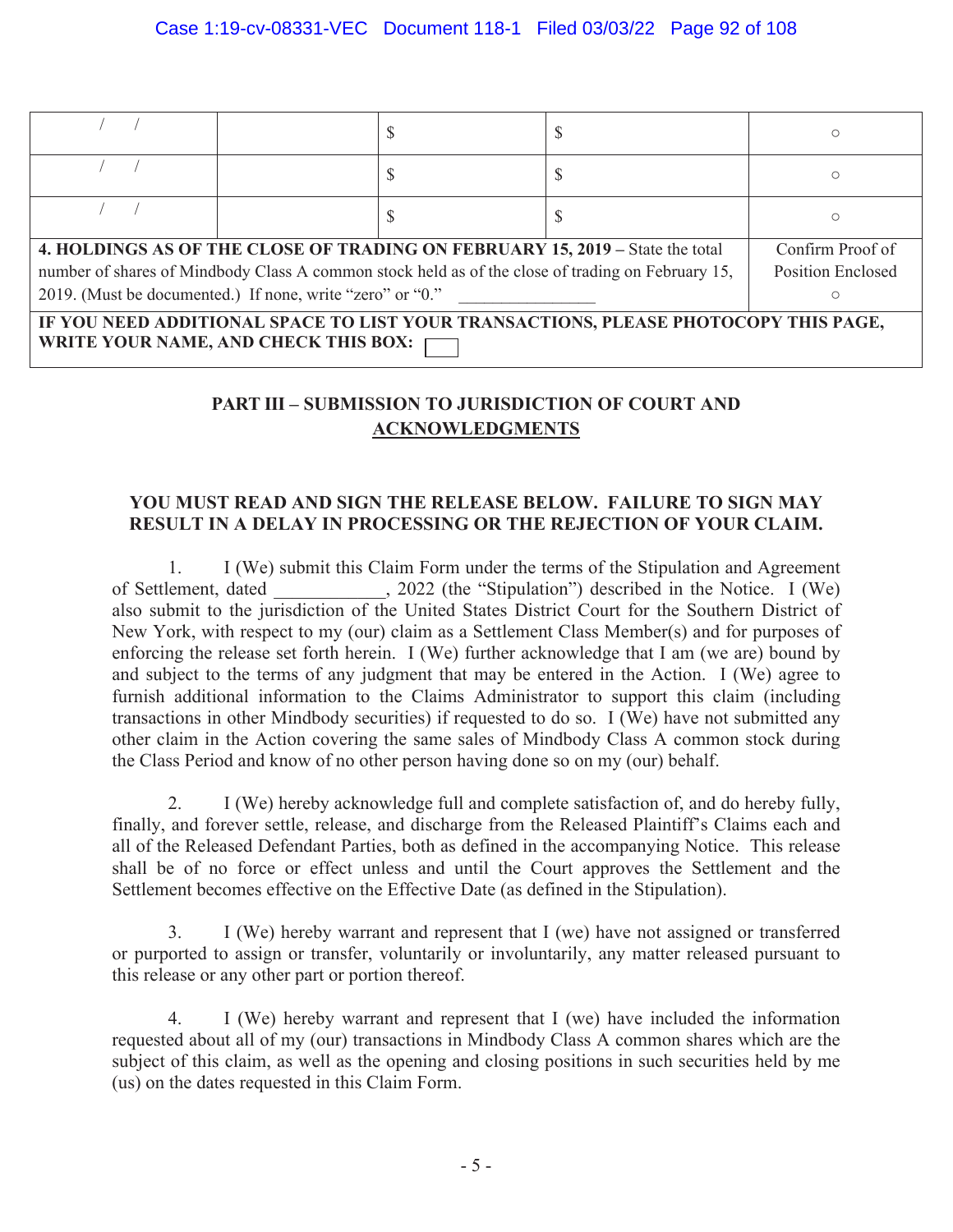# Case 1:19-cv-08331-VEC Document 118-1 Filed 03/03/22 Page 93 of 108

5. I (We) certify that I am (we are) not subject to backup withholding under the provisions of Section  $3406(a)(1)(C)$  of the Internal Revenue Code. (Note: If you have been notified by the Internal Revenue Service that you are subject to backup withholding, please strike out the prior sentence.)

I (We) declare under penalty of perjury under the laws of the United States of America that all of the foregoing information supplied on this Claim Form by the undersigned is true and correct.

| Executed this<br>day of<br>(Month / Year) | $, \text{1n}$<br>(City)              | (State/Country) |  |
|-------------------------------------------|--------------------------------------|-----------------|--|
| Signature of Claimant                     | Signature of Joint Claimant, if any  |                 |  |
| Print Name of Claimant                    | Print Name of Joint Claimant, if any |                 |  |

(Capacity of person(s) signing, *e.g.*, Beneficial Owner, Executor or Administrator)

# **ACCURATE CLAIMS PROCESSING TAKES A SIGNIFICANT AMOUNT OF TIME. THANK YOU FOR YOUR PATIENCE.**

Reminder Checklist:

- 1. Please sign the above release and acknowledgement.
- 2. If this claim is being made on behalf of Joint Claimants, then both must sign.
- 3. Remember to attach copies of supporting documentation, if available.
- 4. **Do not send** originals of certificates.
- 5. Keep a copy of your Claim Form and all supporting documentation for your records.
- 6. If you desire an acknowledgment of receipt of your Claim Form, please send it Certified Mail, Return Receipt Requested.
- 7. If you move, please send your new address to:

*Mindbody Securities Settlement*  c/o Strategic Claims Services P.O. Box 230 600 N. Jackson Street, Suite 205 Media, PA 19063 www.strategicclaims.net (866) 274-4004

8. **Do not use red pen or highlighter** on the Claim Form or supporting documentation.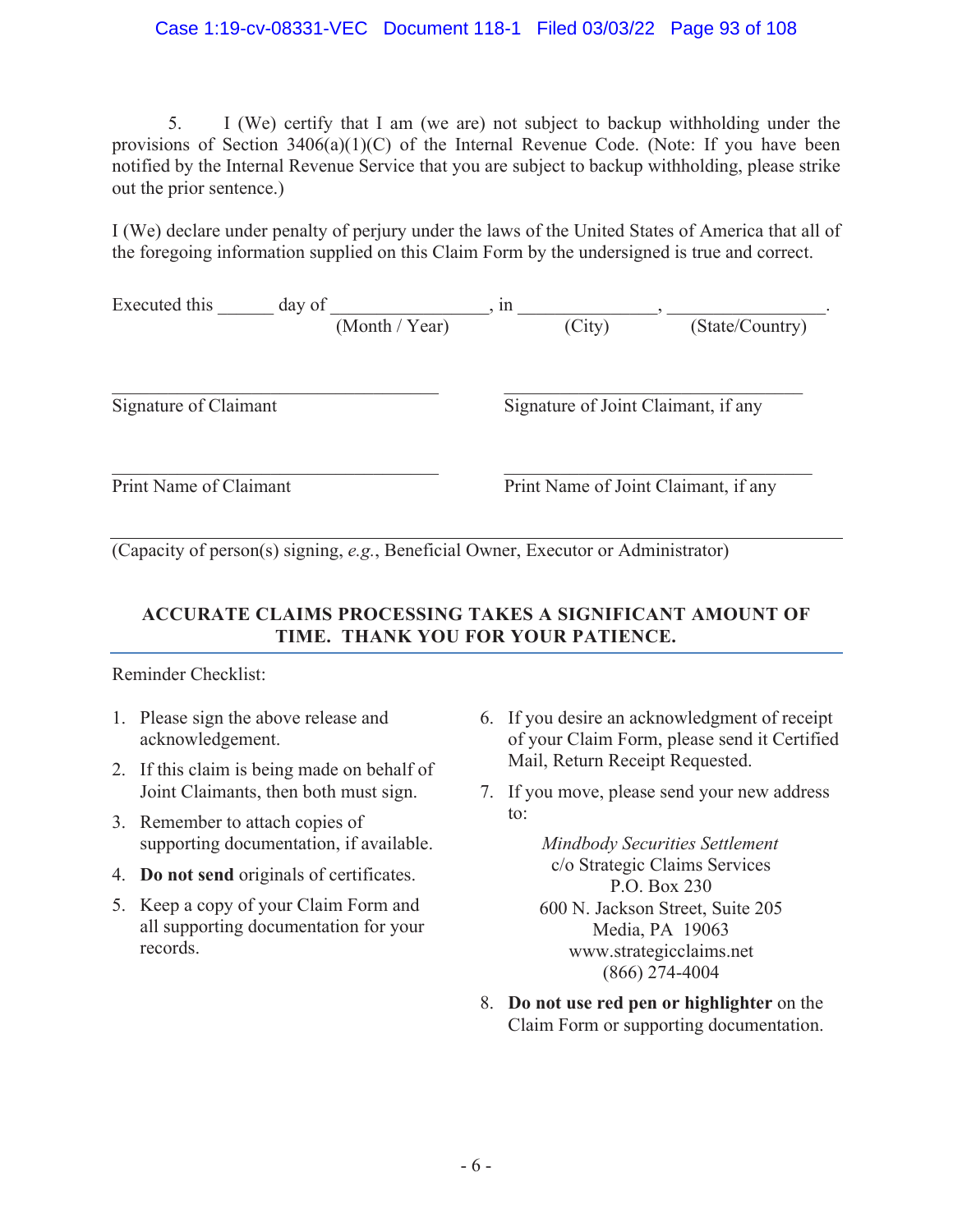Case 1:19-cv-08331-VEC Document 118-1 Filed 03/03/22 Page 94 of 108

# **Exhibit A-3**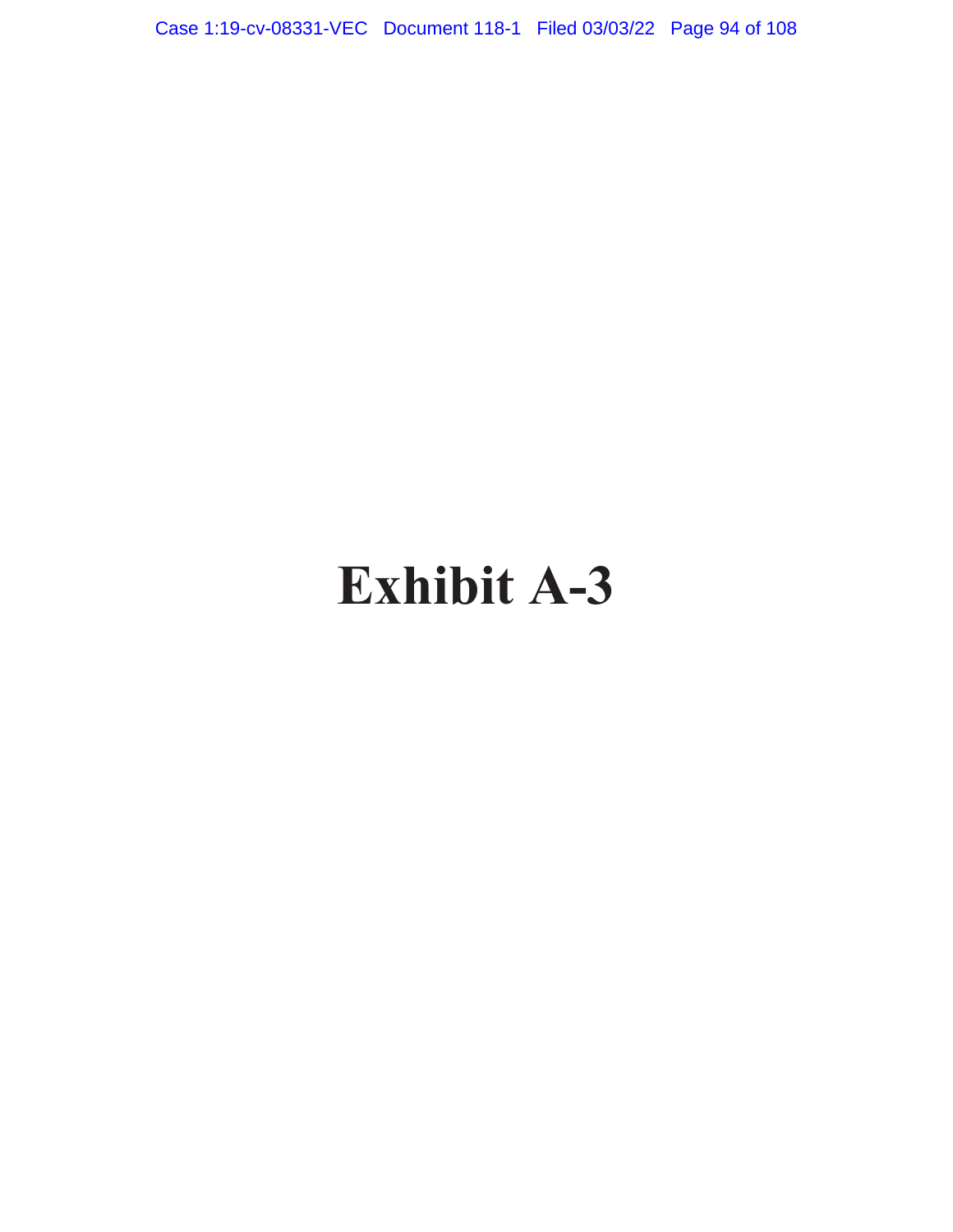# **UNITED STATES DISTRICT COURT SOUTHERN DISTRICT OF NEW YORK**

IN RE MINDBODY, INC. SECURITIES LITIGATION

Civil Action No. 1:19-cv-08331-VEC

# **SUMMARY NOTICE OF PENDENCY AND PROPOSED SETTLEMENT OF CLASS ACTION AND MOTION FOR ATTORNEYS' FEES AND EXPENSES**

**To: All persons and entities who or which sold shares of the publicly traded Class A common stock of MINDBODY, Inc. ("Mindbody" or the "Company") during the period from November 6, 2018 through February 15, 2019, inclusive, and were allegedly damaged thereby ("Settlement Class").** 

YOU ARE HEREBY NOTIFIED, pursuant to Rule 23 of the Federal Rules of Civil Procedure and an Order of the United States District Court for the Southern District of New York, that Court-appointed Co-Lead Plaintiffs, on behalf of themselves and all members of the proposed Settlement Class, and Mindbody, Richard L. Stollmeyer, Brett White, and Eric Liaw (collectively, "Defendants"), have reached a proposed settlement of the claims in the abovecaptioned class action (the "Action") in the amount of \$9,750,000 (the "Settlement").

A hearing will be held before the Honorable Valerie E. Caproni, either in person or remotely in the Court's discretion, on  $\qquad \qquad$ , 2022, at  $\qquad \qquad$  .m. in Courtroom 443 of the United States District Court for the Southern District of New York, Thurgood Marshall United States Courthouse, 40 Foley Square, New York, NY 10007 (the "Settlement Hearing") to determine whether the Court should: (i) approve the proposed Settlement as fair, reasonable, and adequate; (ii) dismiss the Action with prejudice as provided in the Stipulation and Agreement of Settlement, dated (3022; (iii) approve the proposed Plan of Allocation for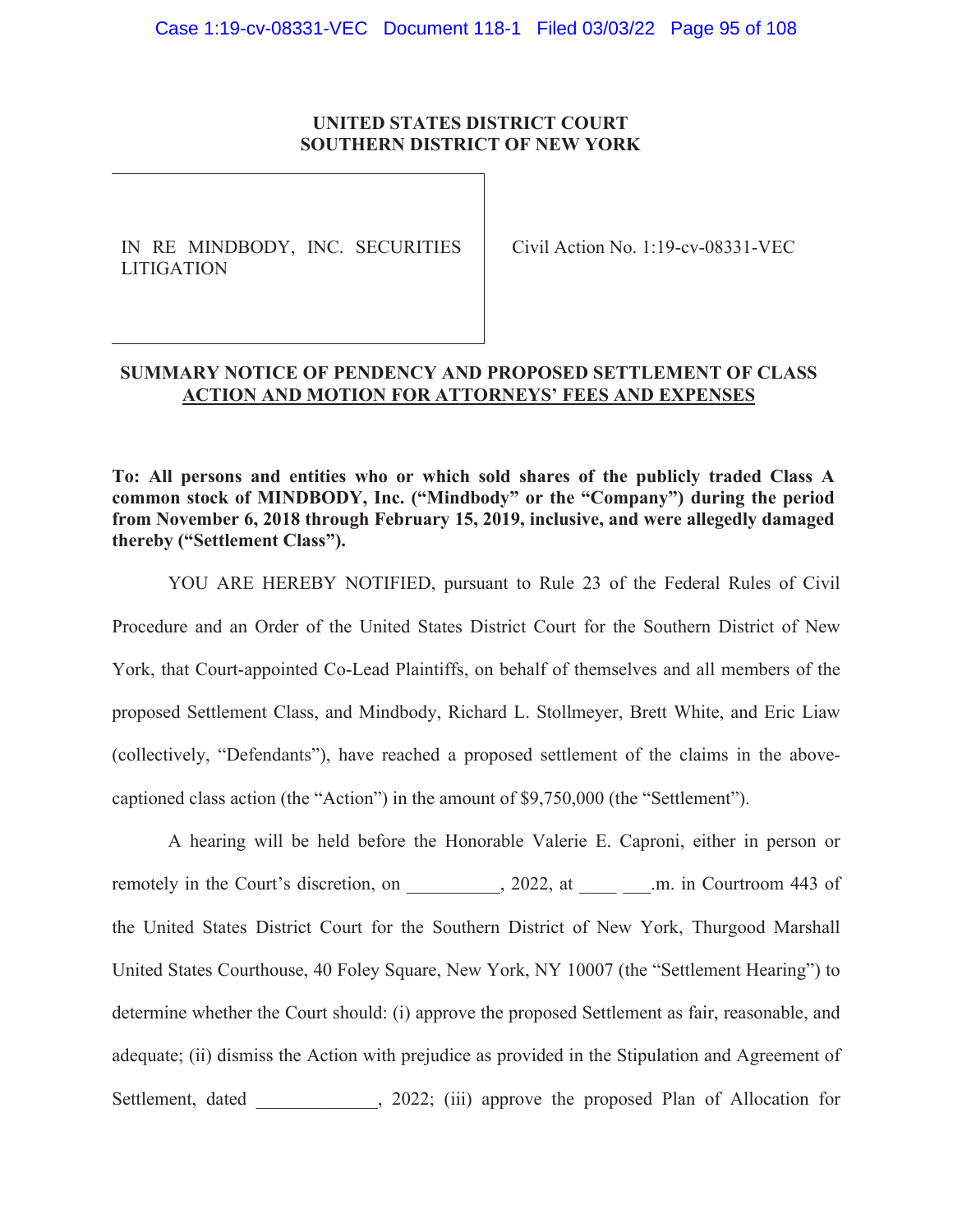# Case 1:19-cv-08331-VEC Document 118-1 Filed 03/03/22 Page 96 of 108

distribution of the proceeds of the Settlement (the "Net Settlement Fund") to Settlement Class Members; and (iv) approve Lead Counsel's Fee and Expense Application. The Court may change the date of the Settlement Hearing, or hold it remotely, without providing another written notice. Information about the hearing will be posted on the Claims Administrator's website at www.strategicclaims.net. You do NOT need to attend the Settlement Hearing to receive a distribution from the Net Settlement Fund.

**IF YOU ARE A MEMBER OF THE SETTLEMENT CLASS, YOUR RIGHTS WILL BE AFFECTED BY THE PROPOSED SETTLEMENT AND YOU MAY BE ENTITLED TO A MONETARY PAYMENT.** If you have not yet received a full Notice and Claim Form, you may obtain copies of these documents by visiting the Claims Administrator's website www.strategicclaims.net or by contacting the Claims Administrator at:

> *Mindbody Securities Litigation*  c/o Strategic Claims Services P.O. Box 230 600 N. Jackson Street, Suite 205 Media, PA 19063 (866) 274-4004

Inquiries, other than requests for information about the status of a claim, may also be made to Lead Counsel:

# **LABATON SUCHAROW LLP**

Carol C. Villegas, Esq. 140 Broadway New York, NY 10005 www.labaton.com settlementquestions@labaton.com (888) 219-6877

If you are a Settlement Class Member, to be eligible to share in the distribution of the Net

Settlement Fund, you must submit a Claim Form *postmarked or submitted online no later than* 

, 2022. If you are a Settlement Class Member and do not timely submit a valid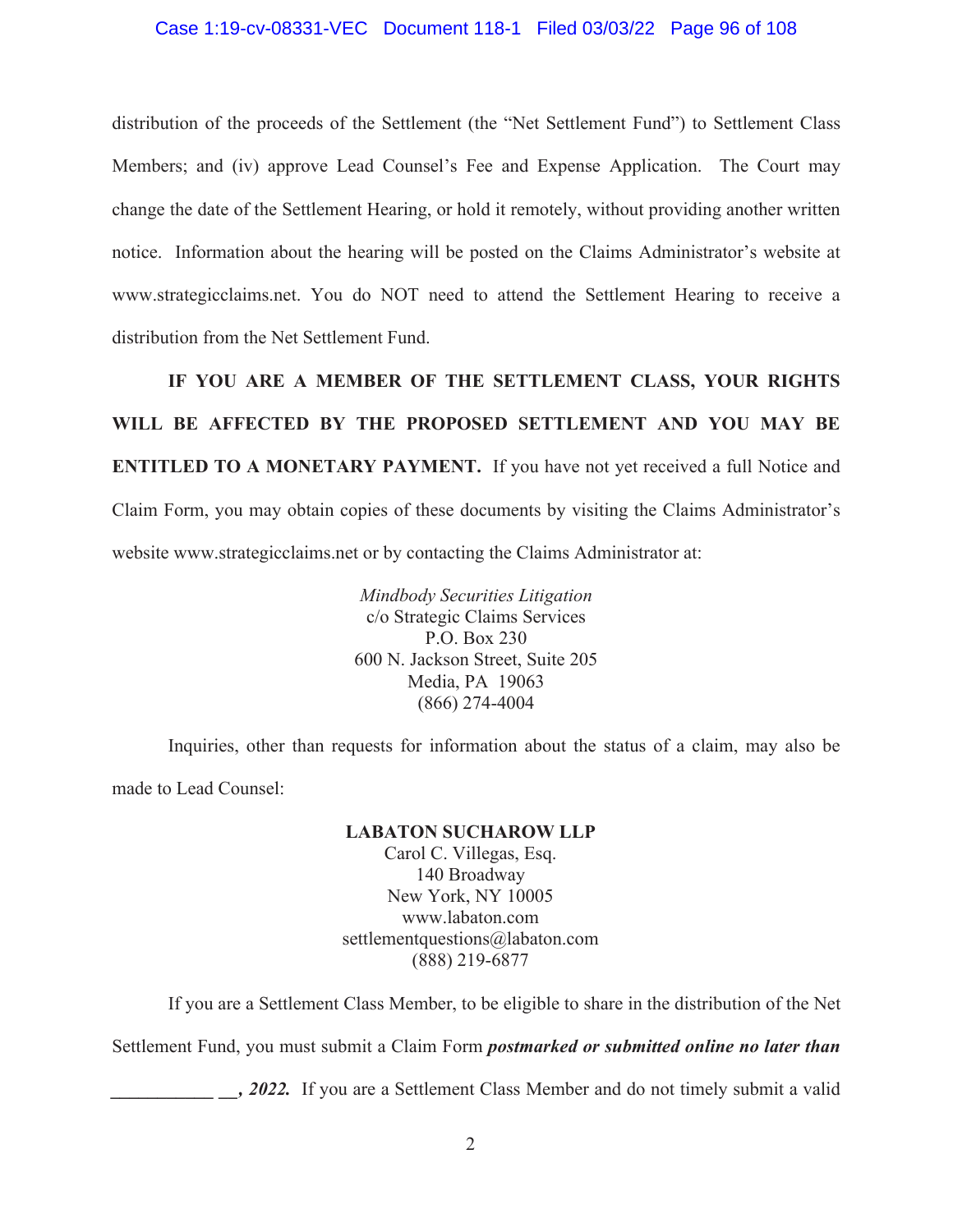# Case 1:19-cv-08331-VEC Document 118-1 Filed 03/03/22 Page 97 of 108

Claim Form, you will not be eligible to share in the distribution of the Net Settlement Fund, but you will nevertheless be bound by all judgments or orders entered by the Court relating to the Settlement, whether favorable or unfavorable.

If you are a Settlement Class Member and wish to exclude yourself from the Settlement Class, you must submit a written request for exclusion in accordance with the instructions set forth in the Notice so that it is *received no later than* , 2022. If you properly exclude yourself from the Settlement Class, you will not be bound by any judgments or orders entered by the Court relating to the Settlement, whether favorable or unfavorable, and you will not be eligible to share in the distribution of the Net Settlement Fund.

Any objections to the proposed Settlement, Lead Counsel's Fee and Expense Application, and/or the proposed Plan of Allocation must be filed with the Court, either by mail or in person, and be mailed to counsel for the Parties in accordance with the instructions in the Notice, such that they are *received no later than* \_\_\_\_\_\_\_\_\_\_\_\_\_\_\_\_, 2022.

# **PLEASE DO NOT CONTACT THE COURT, DEFENDANTS, OR DEFENDANTS' COUNSEL REGARDING THIS NOTICE.**

DATED:  $, 2022$  BY ORDER OF THE COURT

UNITED STATES DISTRICT COURT SOUTHERN DISTRICT OF NEW YORK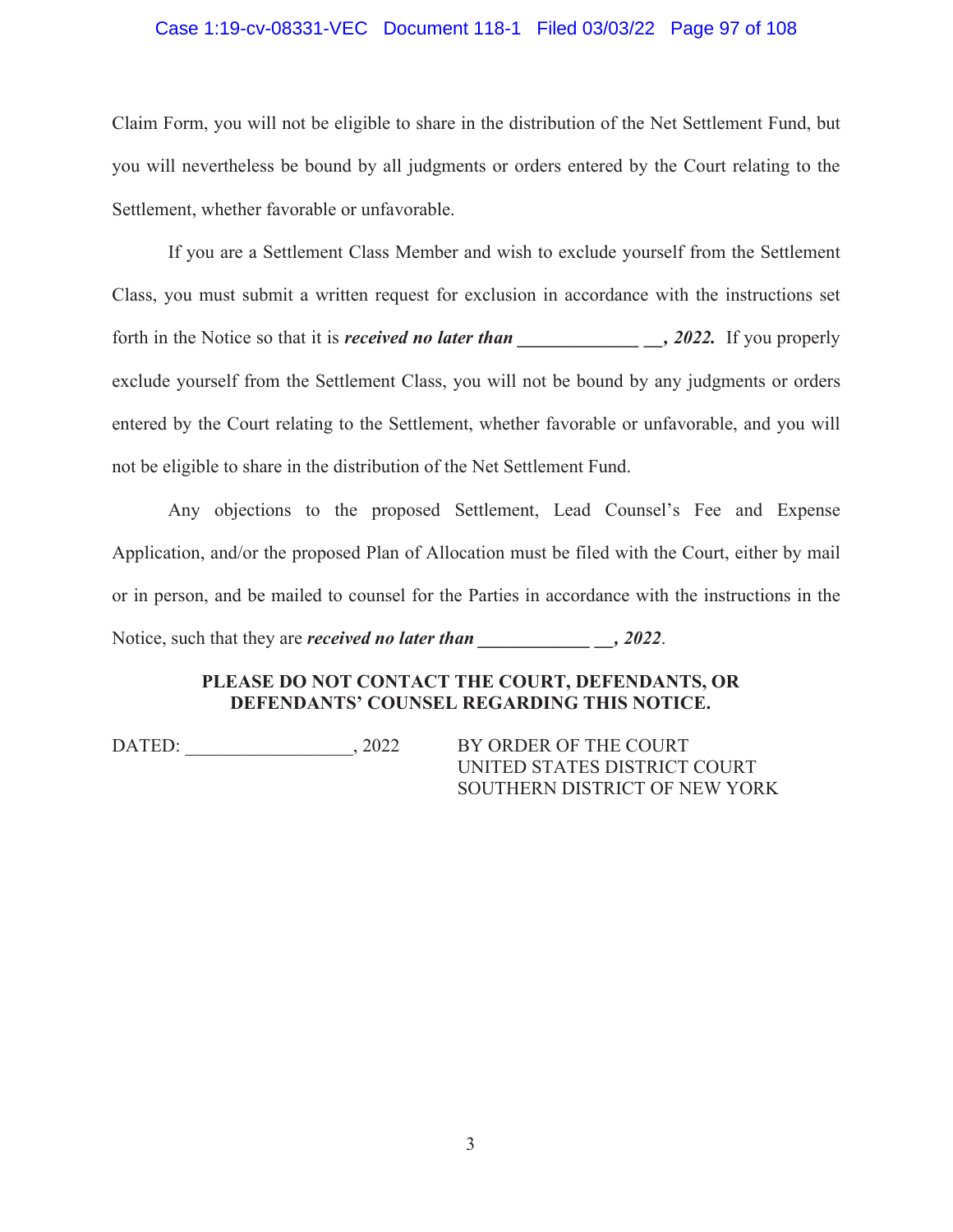**Exhibit B**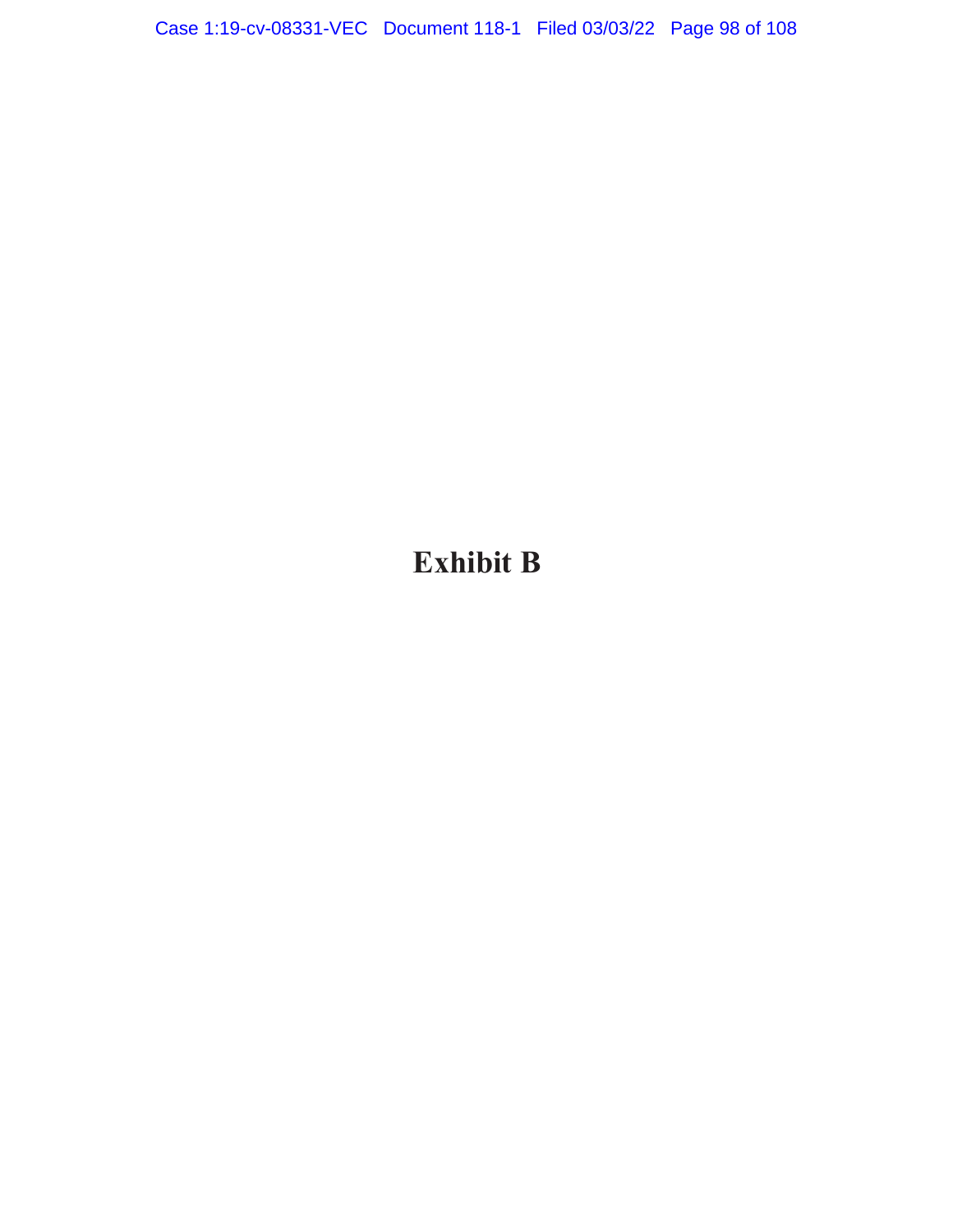# **UNITED STATES DISTRICT COURT SOUTHERN DISTRICT OF NEW YORK**

IN RE MINDBODY, INC. SECURITIES LITIGATION

Civil Action No. 1:19-cv-08331-VEC

# **[PROPOSED] FINAL ORDER AND JUDGMENT**

#### **WHEREAS:**

A. As of \_\_\_\_\_\_\_\_, 2022, Walleye Trading LLC and Walleye Opportunities Master Fund Ltd. ("Co-Lead Plaintiffs"), on behalf of themselves and all other members of the Settlement Class, on the one hand, and MINDBODY, Inc. ("Mindbody" or the "Company"), Richard L. Stollmeyer, Brett White, and Eric Liaw (collectively, "Defendants"), on the other, entered into a Stipulation and Agreement of Settlement (the "Stipulation") in the above-titled litigation (the "Action");

B. Pursuant to the Order Granting Preliminary Approval of Class Action Settlement, Approving Form and Manner of Notice, and Setting Date for Hearing on Final Approval of Settlement, entered \_\_\_\_\_\_\_\_\_, 2022 (the "Preliminary Approval Order"), the Court scheduled a hearing for  $\qquad \qquad$ , 2022, at  $\qquad \qquad$  . m. (the "Settlement Hearing") to, among other things: (i) determine whether the proposed Settlement of the Action on the terms and conditions provided for in the Stipulation is fair, reasonable, and adequate, and should be approved by the Court; (ii) determine whether a judgment as provided for in the Stipulation should be entered; and (iii) rule on Lead Counsel's Fee and Expense Application;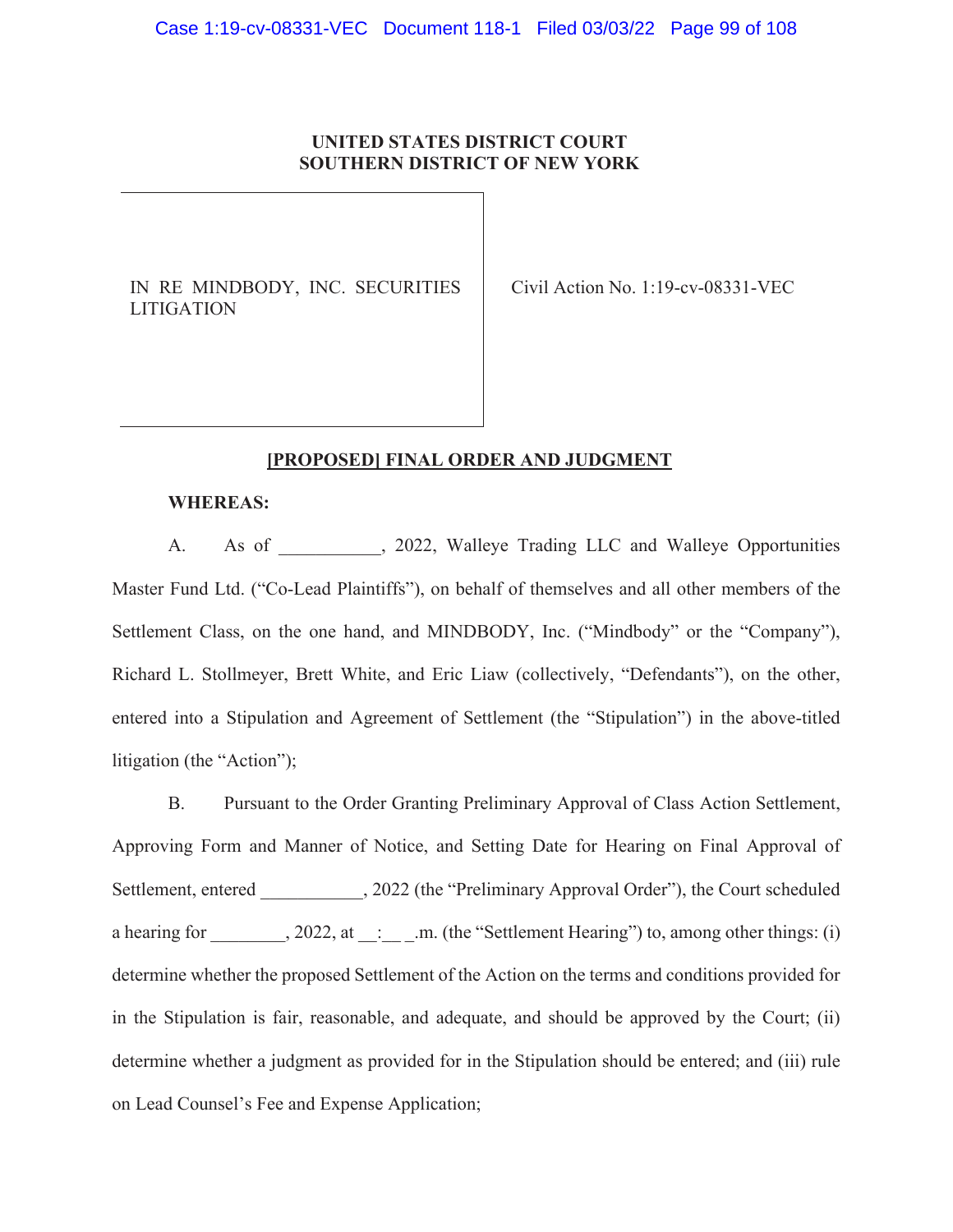# Case 1:19-cv-08331-VEC Document 118-1 Filed 03/03/22 Page 100 of 108

C. The Court ordered that the Notice of Pendency of Class Action, Proposed Settlement, and Motion for Attorneys' Fees and Expenses (the "Notice") and a Proof of Claim and Release form ("Claim Form"), substantially in the forms attached to the Preliminary Approval Order as Exhibits 1 and 2, respectively, be mailed by first-class mail, postage prepaid, on or before ten (10) business days after the date of entry of the Preliminary Approval Order ("Notice Date") to all potential Settlement Class Members who could be identified through reasonable effort, and that the Summary Notice of Pendency of Class Action, Proposed Settlement, and Motion for Attorneys' Fees and Expenses (the "Summary Notice"), substantially in the form attached to the Preliminary Approval Order as Exhibit 3, be published in *The Wall Street Journal* and transmitted over *PR Newswire* within fourteen (14) calendar days of the Notice Date;

D. The Notice and the Summary Notice advised potential Settlement Class Members of the date, time, place, and purpose of the Settlement Hearing. The Notice further advised that any objections to the Settlement were required to be filed with the Court and served on counsel for the Parties such that they were received by  $, 2022;$ 

E. The provisions of the Preliminary Approval Order as to notice were complied with; F. On , 2022, Co-Lead Plaintiffs moved for final approval of the Settlement, as set forth in the Preliminary Approval Order. The Settlement Hearing was duly held before this Court on \_\_\_\_\_\_\_, 2022, at which time all interested Persons were afforded the opportunity to be heard; and

G. This Court has duly considered Co-Lead Plaintiffs' motion for final approval of the Settlement, the affidavits, declarations, memoranda of law submitted in support thereof, the Stipulation, and all of the submissions and arguments presented with respect to the proposed Settlement;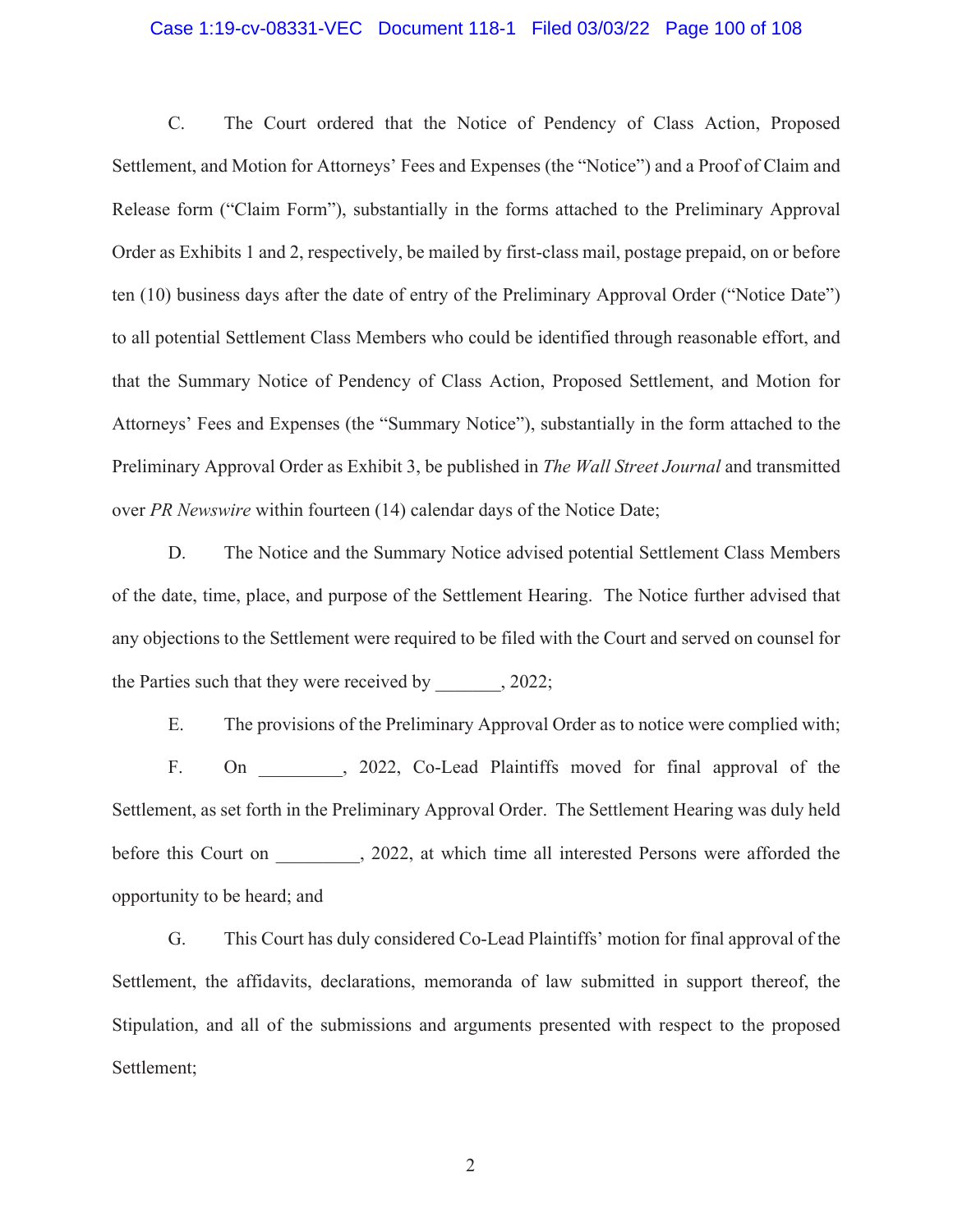# Case 1:19-cv-08331-VEC Document 118-1 Filed 03/03/22 Page 101 of 108

NOW, THEREFORE, after due deliberation, IT IS ORDERED, ADJUDGED AND DECREED that:

1. This Judgment incorporates and makes a part hereof: (i) the Stipulation filed with the Court on  $\qquad$ , 2022; and (ii) the Notice, which was filed with the Court on  $\qquad$ , 2022. Capitalized terms not defined in this Judgment shall have the meaning set forth in the Stipulation.

2. This Court has jurisdiction over the subject matter of the Action and all matters relating to the Settlement, as well as personal jurisdiction over all Parties to the Action, including all Settlement Class Members.

3. The Court hereby affirms its determinations in the Preliminary Approval Order and finally certifies, for purposes of the Settlement only, pursuant to Rules 23(a) and (b)(3) of the Federal Rules of Civil Procedure, the Settlement Class of: all persons and entities who or which sold shares of the publicly traded Class A common stock of Mindbody during the period from November 6, 2018 through February 15, 2019, inclusive, and were allegedly damaged thereby. Excluded from the Settlement Class are: (i) Defendants; (ii) members of the Immediate Family of any Individual Defendant; (iii) any person who was an officer or director of Mindbody during the Class Period; (iv) any firm or entity in which any Defendant has or had a controlling interest; (v) parents, affiliates, or subsidiaries of Mindbody; and (vi) the legal representatives, agents, heirs, beneficiaries, successors-in-interest, or assigns of any excluded person or entity, in their respective capacity as such. [Also excluded from the Settlement Class are those Persons who or which have timely and validly sought exclusion from the Settlement Class and are listed on the annexed Exhibit A as having submitted an exclusion request allowed by the Court.]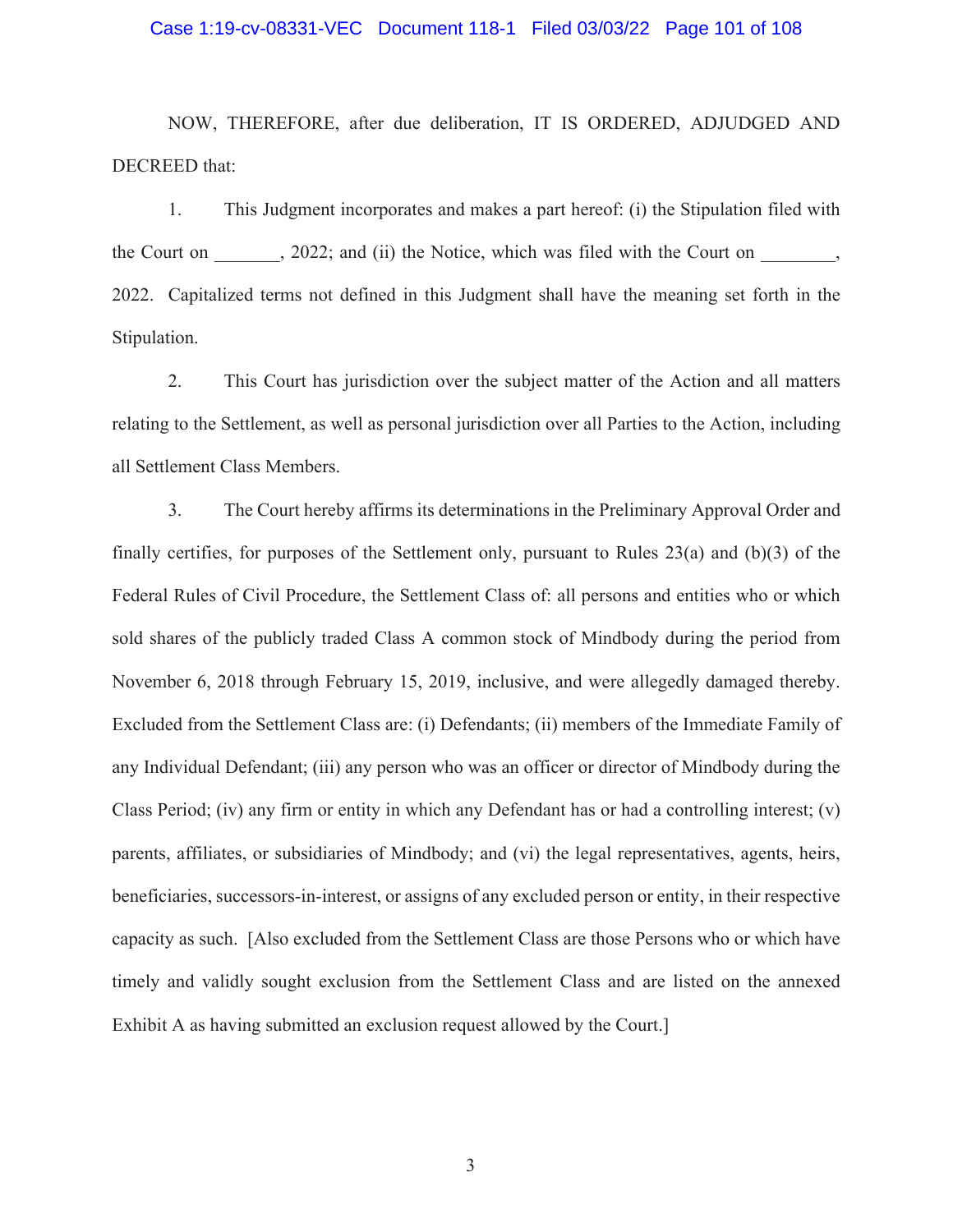# Case 1:19-cv-08331-VEC Document 118-1 Filed 03/03/22 Page 102 of 108

4. Pursuant to Rule 23 of the Federal Rules of Civil Procedure and for purposes of the Settlement only, the Court hereby re-affirms its determinations in the Preliminary Approval Order and finally certifies Walleye Trading LLC and Walleye Opportunities Master Fund Ltd. as Class Representatives for the Settlement Class; and finally appoints the law firm of Labaton Sucharow LLP as Class Counsel for the Settlement Class.

5. The Court finds that the mailing and publication of the Notice, Summary Notice, and Claim Form: (i) complied with the Preliminary Approval Order; (ii) constituted the best notice practicable under the circumstances; (iii) constituted notice that was reasonably calculated to apprise Settlement Class Members of the effect of the Settlement, of the proposed Plan of Allocation, of Lead Counsel's request for an award of attorney's fees and payment of Litigation Expenses incurred in connection with the prosecution of the Action, of Settlement Class Members' right to object or seek exclusion from the Settlement Class, and of their right to appear at the Settlement Hearing; (iv) constituted due, adequate, and sufficient notice to all Persons entitled to receive notice of the proposed Settlement; and (v) satisfied the notice requirements of Rule 23 of the Federal Rules of Civil Procedure, the United States Constitution (including the Due Process Clause), and Section  $21D(a)(7)$  of the Securities Exchange Act of 1934, 15 U.S.C. § 78u-4(a)(7), as amended by the Private Securities Litigation Reform Act of 1995 (the "PSLRA").

6. [There have been no objections to the Settlement.]

7. Pursuant to Rule 23(e)(2) of the Federal Rules of Civil Procedure, this Court hereby approves the Settlement and finds that in light of the benefits to the Settlement Class, the complexity and expense of further litigation, the risks of establishing liability and damages, and the costs of continued litigation, said Settlement is, in all respects, fair, reasonable, and adequate, having considered and found that: (a) Co-Lead Plaintiffs and Lead Counsel have adequately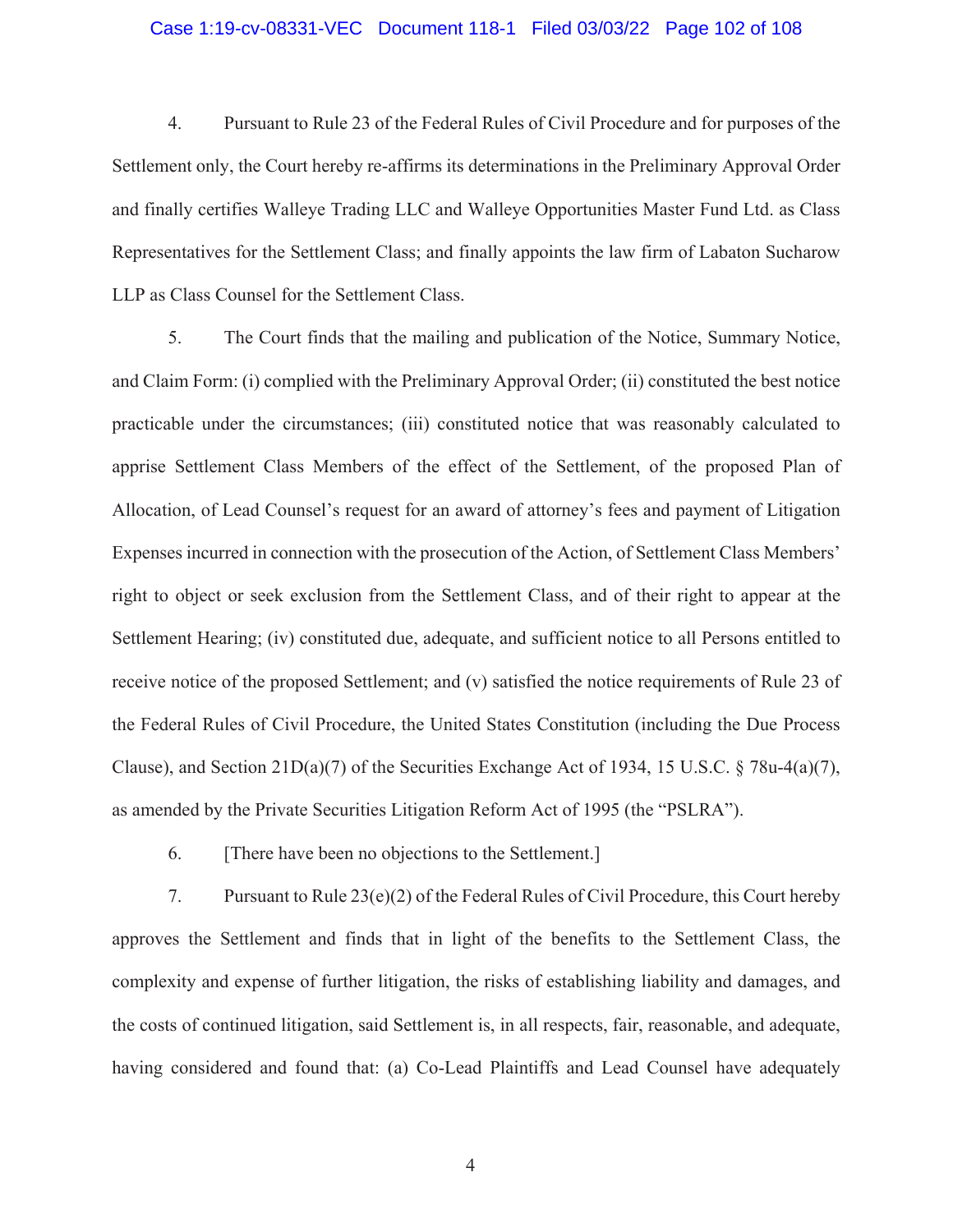#### Case 1:19-cv-08331-VEC Document 118-1 Filed 03/03/22 Page 103 of 108

represented the Settlement Class; (b) the proposal was negotiated at arm's-length between experienced counsel; (c) the relief provided for the Settlement Class is adequate, having taken into account (i) the costs, risks, and delay of trial and appeal; (ii) the effectiveness of any proposed method of distributing relief to the Settlement Class, including the method of processing Settlement Class Member claims; (iii) the terms of any proposed award of attorneys' fees, including timing of payment; and (iv) any agreement required to be identified under Rule  $23(e)(3)$ ; and (d) the proposed Plan of Allocation treats Settlement Class Members equitably relative to each other. Accordingly, the Settlement is hereby approved in all respects and shall be consummated in accordance with the terms and provisions of the Stipulation.

8. The Second Amended Class Action Complaint for Violations of the Federal Securities Laws (the "SAC"), filed on August 18, 2021, is dismissed in its entirety, with prejudice, and without costs to any Party, except as otherwise provided in the Stipulation.

9. The Court finds that during the course of the Action, the Parties and their respective counsel at all times complied with the requirements of Rule 11 of the Federal Rules of Civil Procedure.

10. Upon the Effective Date, Co-Lead Plaintiffs and each and every other Settlement Class Member, on behalf of themselves and each of their respective heirs, executors, trustees, administrators, predecessors, successors, and assigns, in their capacities as such, shall be deemed to have fully, finally, and forever compromised, settled, released, resolved, relinquished, waived, discharged, and dismissed with prejudice each and every one of the Released Plaintiff's Claims against each and every one of the Released Defendant Parties and shall forever be barred and enjoined, to the fullest extent permitted by law, from commencing, instituting, prosecuting, or maintaining any and all of the Released Plaintiff's Claims against any and all of the Released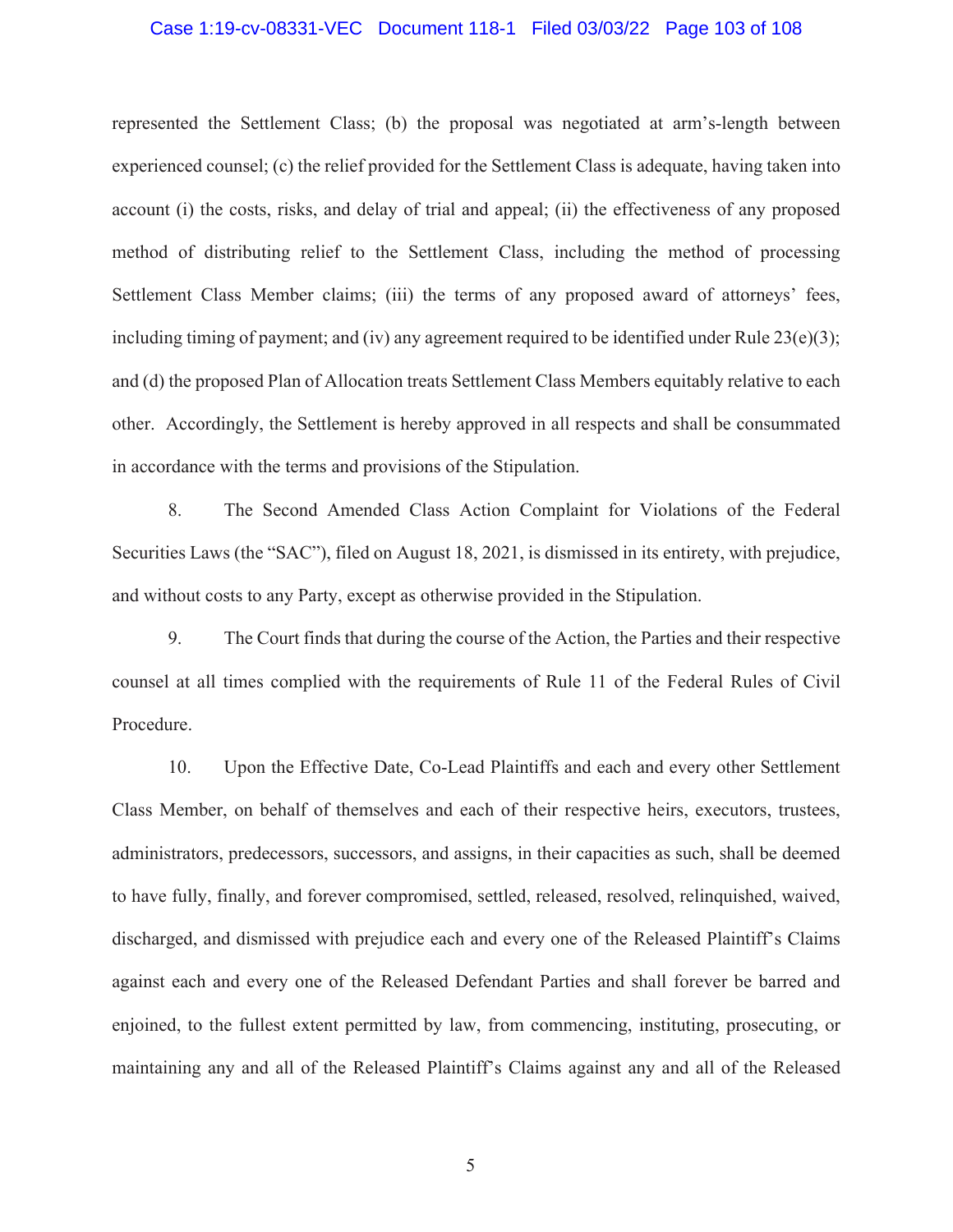### Case 1:19-cv-08331-VEC Document 118-1 Filed 03/03/22 Page 104 of 108

Defendant Parties, whether or not such Settlement Class Member executes and delivers a Proof of Claim form or shares in the Net Settlement Fund.

11. Upon the Effective Date, Defendants, including Brett White, on behalf of themselves and each of their respective heirs, executors, trustees, administrators, predecessors, successors, and assigns, in their capacities as such, shall be deemed to have fully, finally, and forever compromised, settled, released, resolved, relinquished, waived, discharged, and dismissed with prejudice each and every one of the Released Defendants' Claims against each and every one of the Released Plaintiff Parties and shall forever be barred and enjoined, to the fullest extent permitted by law, from commencing, instituting, prosecuting, or maintaining any and all of the Released Defendants' Claims against any and all of the Released Plaintiff Parties.

12. Notwithstanding paragraphs 10–11 above, nothing in this Judgment shall bar any action by any of the Parties to enforce or effectuate the terms of the Stipulation or this Judgment.

13. Each Settlement Class Member, whether or not such Settlement Class Member executes and delivers a Claim Form, is bound by this Judgment, including, without limitation, the release of claims as set forth in the Stipulation.

14. This Judgment and the Stipulation, whether or not consummated, and any discussion, negotiation, proceeding, or agreement relating to the Stipulation, the Settlement, and any matter arising in connection with settlement discussions or negotiations, proceedings, or agreements, shall not be offered or received against or to the prejudice of the Parties or their respective counsel, for any purpose other than in an action to enforce the terms hereof, and in particular:

(a) do not constitute, and shall not be offered or received against or to the prejudice of any of the Released Defendant Parties as evidence of, or construed as, or deemed to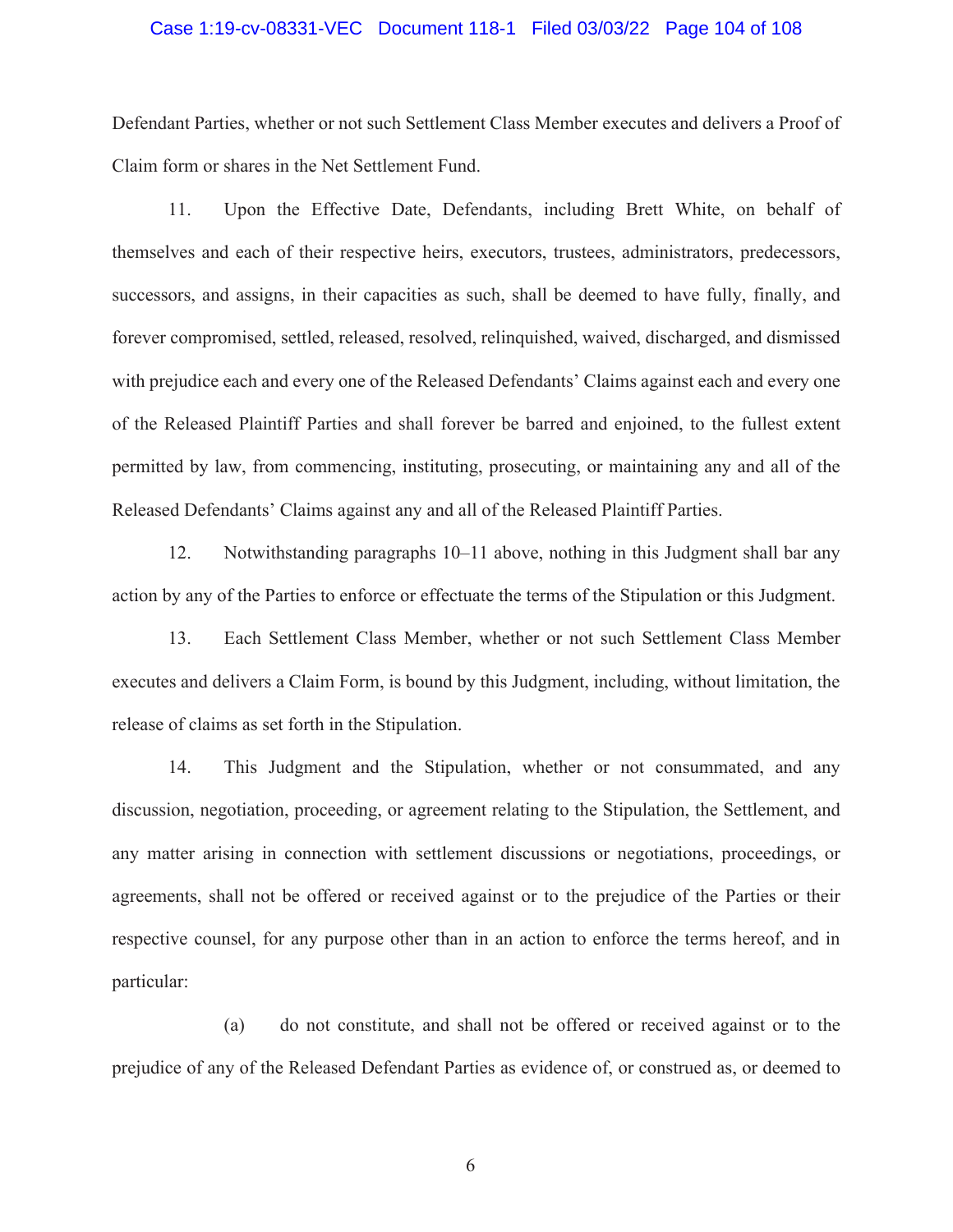#### Case 1:19-cv-08331-VEC Document 118-1 Filed 03/03/22 Page 105 of 108

be evidence of any presumption, concession, or admission by any of the Released Defendant Parties with respect to the truth of any allegation by Co-Lead Plaintiffs and the Settlement Class, or the validity of any claim that has been or could have been asserted in the Action or in any litigation, including but not limited to the Released Plaintiff's Claims, or of any liability, damages, negligence, fault, or other wrongdoing of any kind by any of the Released Defendant Parties or any person or entity whatsoever;

(b) do not constitute, and shall not be offered or received against or to the prejudice of any of the Released Defendant Parties as evidence of a presumption, concession, or admission of any fault, misrepresentation, or omission with respect to any statement or written document approved or made by Defendants, or against or to the prejudice of Co-Lead Plaintiffs, or any other member of the Settlement Class as evidence of any infirmity in the claims of Co-Lead Plaintiffs, or the other members of the Settlement Class;

(c) do not constitute, and shall not be offered or received against or to the prejudice of any of the Released Defendant Parties, Co-Lead Plaintiffs, any other member of the Settlement Class, or their respective counsel, as evidence of a presumption, concession, or admission with respect to any liability, damages, negligence, fault, infirmity, or other wrongdoing of any kind, or in any way referred to for any other reason against or to the prejudice of any of the Released Defendant Parties, Co-Lead Plaintiffs, other members of the Settlement Class, or their respective counsel, in any other civil, criminal, or administrative action or proceeding, other than such proceedings as may be necessary to effectuate the provisions of the Stipulation;

(d) do not constitute, and shall not be construed against any of the Released Defendant Parties, Co-Lead Plaintiffs, or any other member of the Settlement Class, as an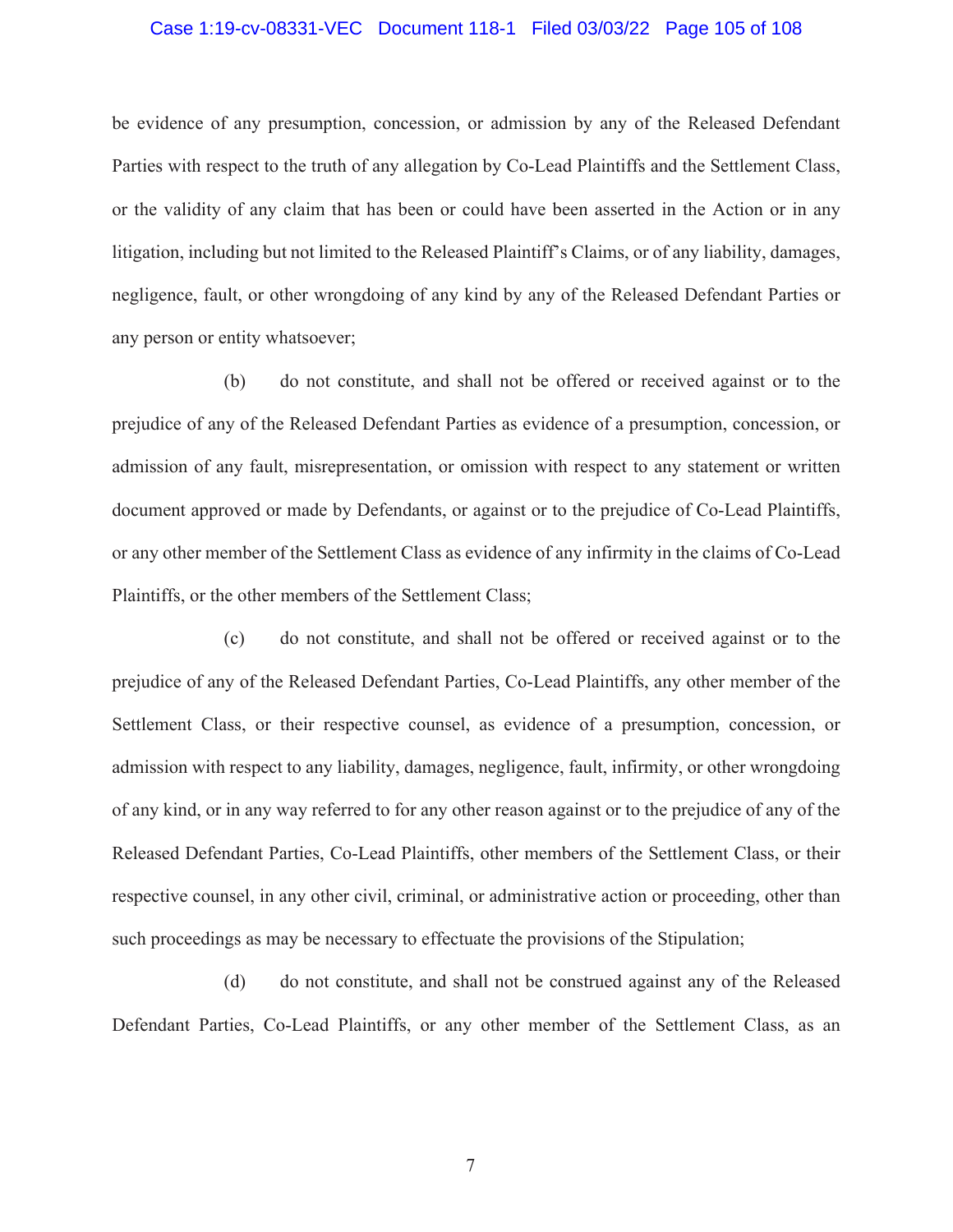# Case 1:19-cv-08331-VEC Document 118-1 Filed 03/03/22 Page 106 of 108

admission or concession that the consideration to be given hereunder represents the amount that could be or would have been recovered after trial; and

(e) do not constitute, and shall not be construed as or received in evidence as an admission, concession, or presumption against Co-Lead Plaintiffs, or any other member of the Settlement Class that any of their claims are without merit or infirm or that damages recoverable under the SAC would not have exceeded the Settlement Amount.

15. The administration of the Settlement, and the decision of all disputed questions of law and fact with respect to the validity of any claim or right of any Person to participate in the distribution of the Net Settlement Fund, shall remain under the authority of this Court.

16. In the event that the Settlement does not become effective in accordance with the terms of the Stipulation, then this Judgment shall be rendered null and void to the extent provided by and in accordance with the Stipulation and shall be vacated, and in such event, all orders entered and releases delivered in connection herewith shall be null and void to the extent provided by and in accordance with the Stipulation, and the Settlement Fund shall be returned in accordance with paragraph 48 of the Stipulation.

17. Without further order of the Court, the Parties may agree to reasonable extensions of time to carry out any of the provisions of the Stipulation.

18. The Parties are hereby directed to consummate the Stipulation and to perform its terms.

19. A separate order shall be entered regarding Lead Counsel's application for attorneys' fees and payment of Litigation Expenses as allowed by the Court. A separate order shall be entered regarding the proposed Plan of Allocation for the Net Settlement Fund. Such orders shall in no way disturb or affect this Judgment and shall be considered separate from this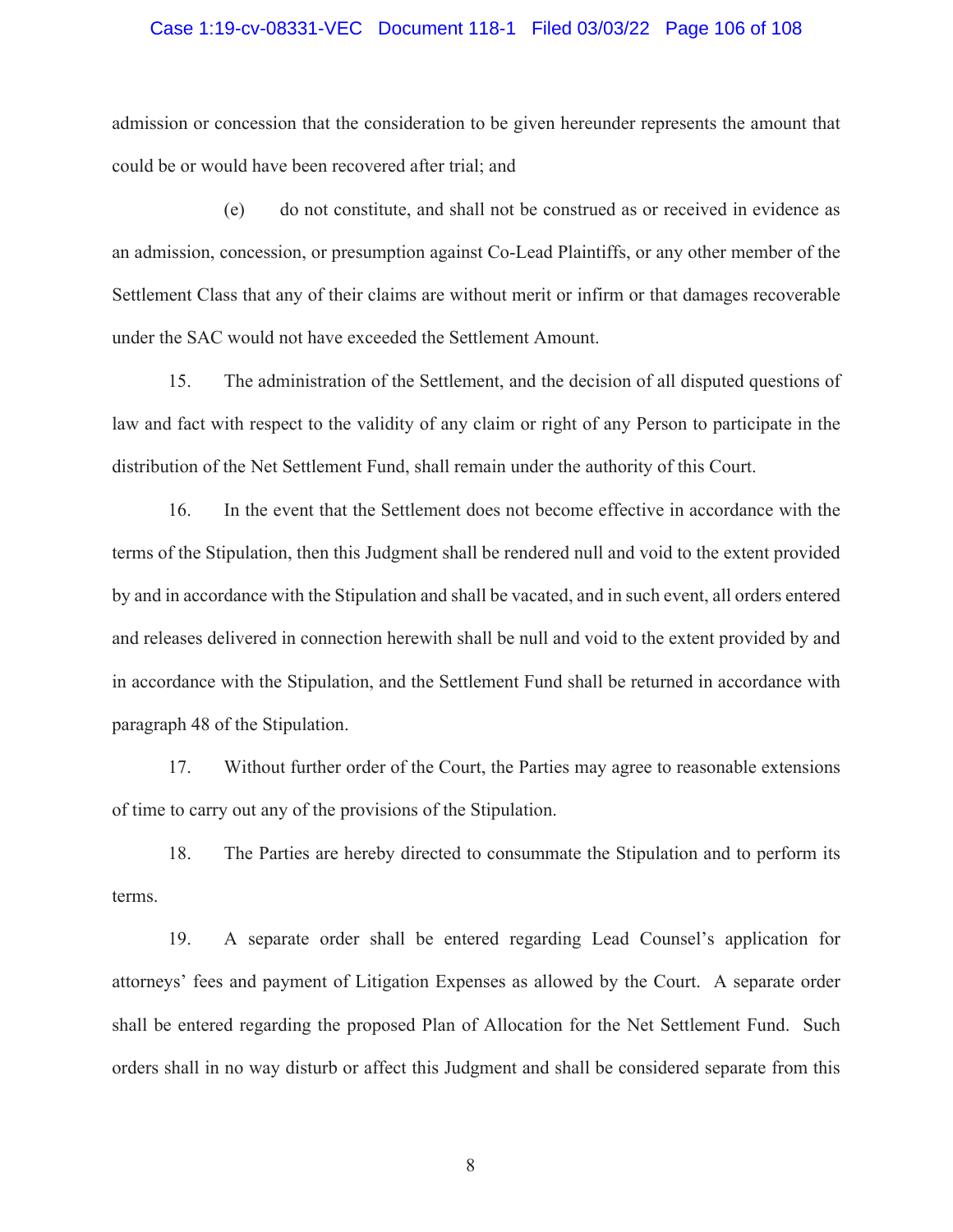# Case 1:19-cv-08331-VEC Document 118-1 Filed 03/03/22 Page 107 of 108

Judgment. Such orders shall in no way affect or delay the finality of this Judgment and shall not affect or delay the Effective Date of the Settlement.

20. Without affecting the finality of this Judgment in any way, this Court hereby retains continuing jurisdiction over: (i) implementation of the Settlement; (ii) the allowance, disallowance, or adjustment of any Settlement Class Member's claim on equitable grounds and any award or distribution of the Settlement Fund; (iii) disposition of the Settlement Fund; (iv) any applications for attorneys' fees, costs, interest, and payment of expenses in the Action; (v) all Parties for the purpose of construing, enforcing and administering the Settlement and this Judgment; and (vi) other matters related or ancillary to the foregoing. There is no just reason for delay in the entry of this Judgment and immediate entry by the Clerk of the Court is respectfully directed.

/

DATED this day of 2022

BY THE COURT:

 $\overline{\phantom{a}}$  , and the set of the set of the set of the set of the set of the set of the set of the set of the set of the set of the set of the set of the set of the set of the set of the set of the set of the set of the s Honorable Valerie Caproni UNITED STATES DISTRICT JUDGE